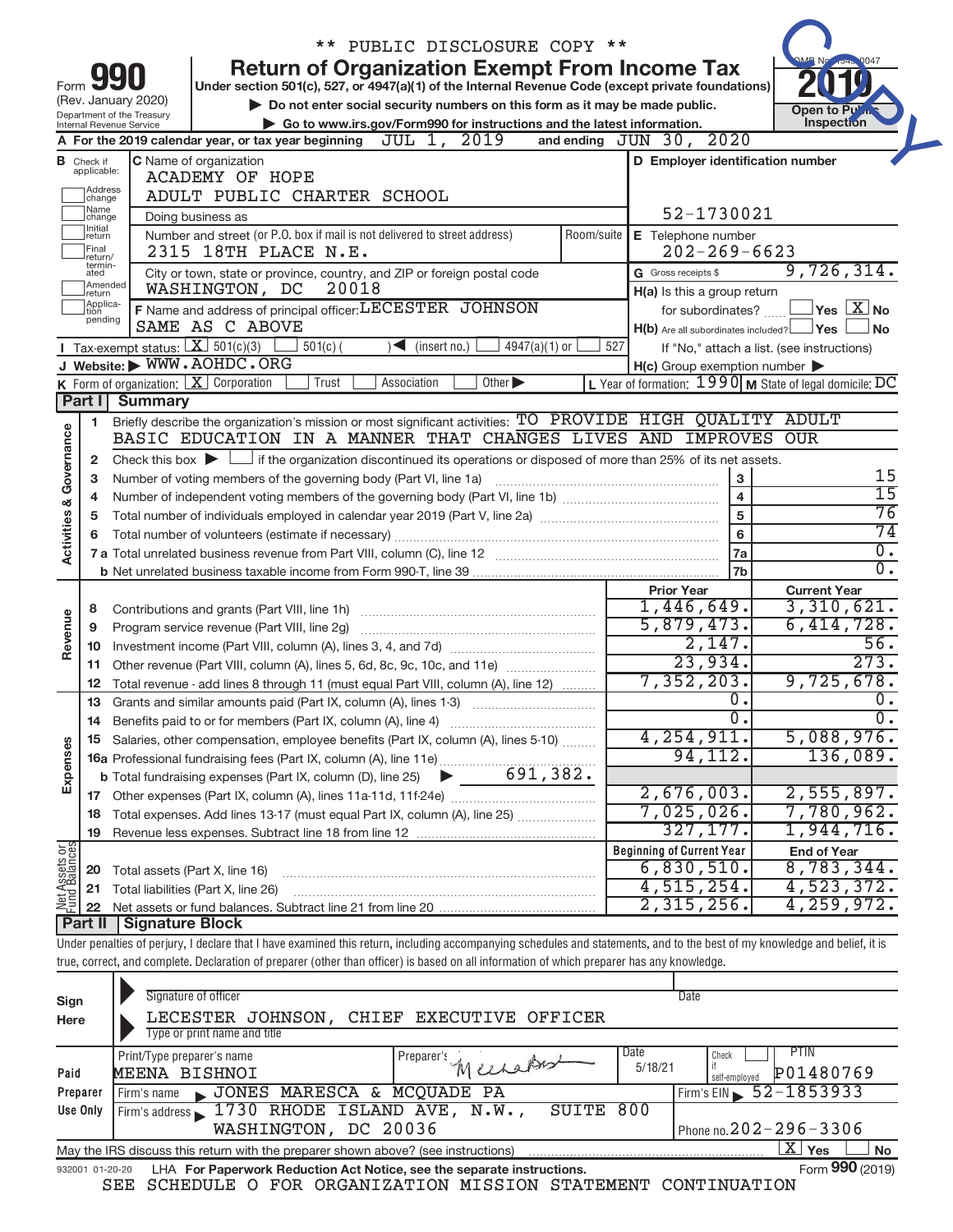| <b>Part III   Statement of Program Service Accomplishments</b><br>Briefly describe the organization's mission:<br>LIVES AND IMPROVES OUR COMMUNITY.<br>If "Yes," describe these new services on Schedule O.<br>If "Yes," describe these changes on Schedule O.<br>revenue, if any, for each program service reported. | TO PROVIDE HIGH QUALITY ADULT BASIC EDUCATION IN A MANNER THAT CHANGES<br>Did the organization undertake any significant program services during the year which were not listed on the<br>Did the organization cease conducting, or make significant changes in how it conducts, any program services?<br>Describe the organization's program service accomplishments for each of its three largest program services, as measured by expenses.<br>Section 501(c)(3) and 501(c)(4) organizations are required to report the amount of grants and allocations to others, the total expenses, and | $\Box$ Yes $\boxed{\mathrm{X}}$ No<br>$\Box$ Yes $[\overline{\mathrm{X}}]$ No                        |
|-----------------------------------------------------------------------------------------------------------------------------------------------------------------------------------------------------------------------------------------------------------------------------------------------------------------------|------------------------------------------------------------------------------------------------------------------------------------------------------------------------------------------------------------------------------------------------------------------------------------------------------------------------------------------------------------------------------------------------------------------------------------------------------------------------------------------------------------------------------------------------------------------------------------------------|------------------------------------------------------------------------------------------------------|
|                                                                                                                                                                                                                                                                                                                       |                                                                                                                                                                                                                                                                                                                                                                                                                                                                                                                                                                                                |                                                                                                      |
|                                                                                                                                                                                                                                                                                                                       |                                                                                                                                                                                                                                                                                                                                                                                                                                                                                                                                                                                                |                                                                                                      |
|                                                                                                                                                                                                                                                                                                                       |                                                                                                                                                                                                                                                                                                                                                                                                                                                                                                                                                                                                |                                                                                                      |
|                                                                                                                                                                                                                                                                                                                       |                                                                                                                                                                                                                                                                                                                                                                                                                                                                                                                                                                                                |                                                                                                      |
|                                                                                                                                                                                                                                                                                                                       |                                                                                                                                                                                                                                                                                                                                                                                                                                                                                                                                                                                                |                                                                                                      |
|                                                                                                                                                                                                                                                                                                                       |                                                                                                                                                                                                                                                                                                                                                                                                                                                                                                                                                                                                |                                                                                                      |
|                                                                                                                                                                                                                                                                                                                       |                                                                                                                                                                                                                                                                                                                                                                                                                                                                                                                                                                                                |                                                                                                      |
|                                                                                                                                                                                                                                                                                                                       |                                                                                                                                                                                                                                                                                                                                                                                                                                                                                                                                                                                                |                                                                                                      |
|                                                                                                                                                                                                                                                                                                                       |                                                                                                                                                                                                                                                                                                                                                                                                                                                                                                                                                                                                |                                                                                                      |
|                                                                                                                                                                                                                                                                                                                       |                                                                                                                                                                                                                                                                                                                                                                                                                                                                                                                                                                                                |                                                                                                      |
|                                                                                                                                                                                                                                                                                                                       |                                                                                                                                                                                                                                                                                                                                                                                                                                                                                                                                                                                                |                                                                                                      |
|                                                                                                                                                                                                                                                                                                                       |                                                                                                                                                                                                                                                                                                                                                                                                                                                                                                                                                                                                |                                                                                                      |
| ) (Expenses \$<br>(Code:                                                                                                                                                                                                                                                                                              | 5,540,051. including grants of \$                                                                                                                                                                                                                                                                                                                                                                                                                                                                                                                                                              | 6,414,728.<br>) (Revenue \$                                                                          |
|                                                                                                                                                                                                                                                                                                                       | TO PROVIDE TUITION-FREE INSTRUCTION TO INDIVIDUALS IN BASIC LITERACY,                                                                                                                                                                                                                                                                                                                                                                                                                                                                                                                          |                                                                                                      |
| GED PREPARATION AND JOB SKILLS TRAINING.                                                                                                                                                                                                                                                                              |                                                                                                                                                                                                                                                                                                                                                                                                                                                                                                                                                                                                |                                                                                                      |
|                                                                                                                                                                                                                                                                                                                       |                                                                                                                                                                                                                                                                                                                                                                                                                                                                                                                                                                                                |                                                                                                      |
|                                                                                                                                                                                                                                                                                                                       |                                                                                                                                                                                                                                                                                                                                                                                                                                                                                                                                                                                                |                                                                                                      |
|                                                                                                                                                                                                                                                                                                                       |                                                                                                                                                                                                                                                                                                                                                                                                                                                                                                                                                                                                |                                                                                                      |
|                                                                                                                                                                                                                                                                                                                       |                                                                                                                                                                                                                                                                                                                                                                                                                                                                                                                                                                                                |                                                                                                      |
|                                                                                                                                                                                                                                                                                                                       |                                                                                                                                                                                                                                                                                                                                                                                                                                                                                                                                                                                                |                                                                                                      |
|                                                                                                                                                                                                                                                                                                                       |                                                                                                                                                                                                                                                                                                                                                                                                                                                                                                                                                                                                |                                                                                                      |
|                                                                                                                                                                                                                                                                                                                       |                                                                                                                                                                                                                                                                                                                                                                                                                                                                                                                                                                                                |                                                                                                      |
|                                                                                                                                                                                                                                                                                                                       |                                                                                                                                                                                                                                                                                                                                                                                                                                                                                                                                                                                                |                                                                                                      |
|                                                                                                                                                                                                                                                                                                                       |                                                                                                                                                                                                                                                                                                                                                                                                                                                                                                                                                                                                |                                                                                                      |
|                                                                                                                                                                                                                                                                                                                       |                                                                                                                                                                                                                                                                                                                                                                                                                                                                                                                                                                                                |                                                                                                      |
|                                                                                                                                                                                                                                                                                                                       |                                                                                                                                                                                                                                                                                                                                                                                                                                                                                                                                                                                                |                                                                                                      |
|                                                                                                                                                                                                                                                                                                                       |                                                                                                                                                                                                                                                                                                                                                                                                                                                                                                                                                                                                |                                                                                                      |
|                                                                                                                                                                                                                                                                                                                       |                                                                                                                                                                                                                                                                                                                                                                                                                                                                                                                                                                                                |                                                                                                      |
|                                                                                                                                                                                                                                                                                                                       |                                                                                                                                                                                                                                                                                                                                                                                                                                                                                                                                                                                                |                                                                                                      |
|                                                                                                                                                                                                                                                                                                                       |                                                                                                                                                                                                                                                                                                                                                                                                                                                                                                                                                                                                |                                                                                                      |
|                                                                                                                                                                                                                                                                                                                       |                                                                                                                                                                                                                                                                                                                                                                                                                                                                                                                                                                                                |                                                                                                      |
|                                                                                                                                                                                                                                                                                                                       |                                                                                                                                                                                                                                                                                                                                                                                                                                                                                                                                                                                                |                                                                                                      |
|                                                                                                                                                                                                                                                                                                                       |                                                                                                                                                                                                                                                                                                                                                                                                                                                                                                                                                                                                |                                                                                                      |
|                                                                                                                                                                                                                                                                                                                       |                                                                                                                                                                                                                                                                                                                                                                                                                                                                                                                                                                                                |                                                                                                      |
|                                                                                                                                                                                                                                                                                                                       |                                                                                                                                                                                                                                                                                                                                                                                                                                                                                                                                                                                                | (Revenue \$                                                                                          |
|                                                                                                                                                                                                                                                                                                                       |                                                                                                                                                                                                                                                                                                                                                                                                                                                                                                                                                                                                |                                                                                                      |
|                                                                                                                                                                                                                                                                                                                       |                                                                                                                                                                                                                                                                                                                                                                                                                                                                                                                                                                                                |                                                                                                      |
|                                                                                                                                                                                                                                                                                                                       |                                                                                                                                                                                                                                                                                                                                                                                                                                                                                                                                                                                                |                                                                                                      |
|                                                                                                                                                                                                                                                                                                                       |                                                                                                                                                                                                                                                                                                                                                                                                                                                                                                                                                                                                |                                                                                                      |
|                                                                                                                                                                                                                                                                                                                       |                                                                                                                                                                                                                                                                                                                                                                                                                                                                                                                                                                                                |                                                                                                      |
|                                                                                                                                                                                                                                                                                                                       |                                                                                                                                                                                                                                                                                                                                                                                                                                                                                                                                                                                                |                                                                                                      |
|                                                                                                                                                                                                                                                                                                                       |                                                                                                                                                                                                                                                                                                                                                                                                                                                                                                                                                                                                |                                                                                                      |
|                                                                                                                                                                                                                                                                                                                       |                                                                                                                                                                                                                                                                                                                                                                                                                                                                                                                                                                                                |                                                                                                      |
|                                                                                                                                                                                                                                                                                                                       |                                                                                                                                                                                                                                                                                                                                                                                                                                                                                                                                                                                                |                                                                                                      |
|                                                                                                                                                                                                                                                                                                                       |                                                                                                                                                                                                                                                                                                                                                                                                                                                                                                                                                                                                |                                                                                                      |
|                                                                                                                                                                                                                                                                                                                       | (Revenue \$                                                                                                                                                                                                                                                                                                                                                                                                                                                                                                                                                                                    |                                                                                                      |
|                                                                                                                                                                                                                                                                                                                       | 5,540,051.                                                                                                                                                                                                                                                                                                                                                                                                                                                                                                                                                                                     |                                                                                                      |
|                                                                                                                                                                                                                                                                                                                       |                                                                                                                                                                                                                                                                                                                                                                                                                                                                                                                                                                                                | Form 990 (2019)                                                                                      |
|                                                                                                                                                                                                                                                                                                                       | 2                                                                                                                                                                                                                                                                                                                                                                                                                                                                                                                                                                                              |                                                                                                      |
|                                                                                                                                                                                                                                                                                                                       | $\left(\text{Code:}\right)$<br>) (Expenses \$<br>(Expenses \$<br>Total program service expenses<br>932002 01-20-20                                                                                                                                                                                                                                                                                                                                                                                                                                                                             | including grants of \$<br>Other program services (Describe on Schedule O.)<br>including grants of \$ |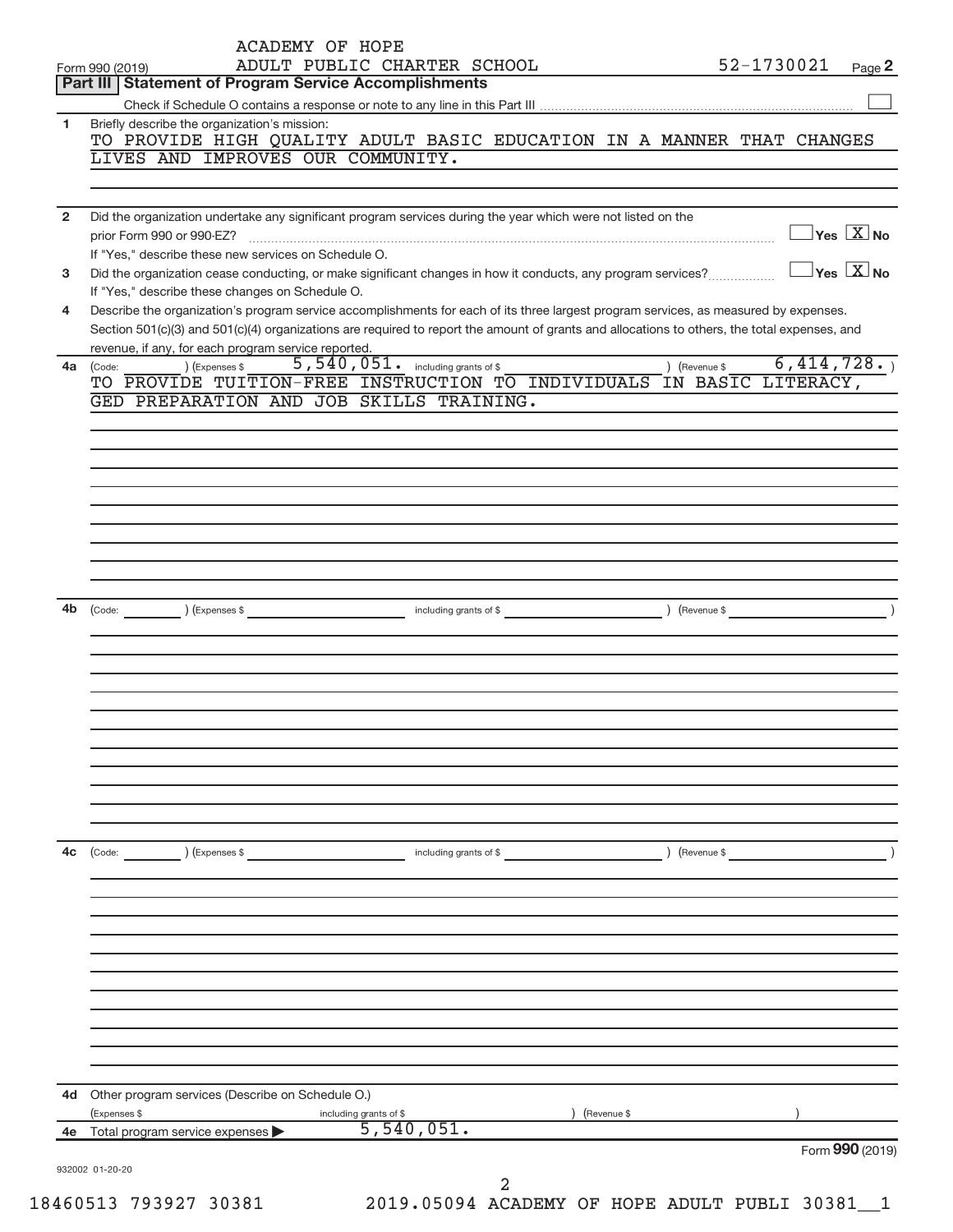**Part IV Checklist of Required Schedules**

|     |                                                                                                                                                                 |                 | Yes                     | No              |
|-----|-----------------------------------------------------------------------------------------------------------------------------------------------------------------|-----------------|-------------------------|-----------------|
| 1.  | Is the organization described in section 501(c)(3) or 4947(a)(1) (other than a private foundation)?                                                             |                 |                         |                 |
|     |                                                                                                                                                                 | 1               | х                       |                 |
| 2   | Is the organization required to complete Schedule B, Schedule of Contributors? [11] The organization required to complete Schedule B, Schedule of Contributors? | $\overline{2}$  | х                       |                 |
| з   | Did the organization engage in direct or indirect political campaign activities on behalf of or in opposition to candidates for                                 |                 |                         |                 |
|     |                                                                                                                                                                 | 3               |                         | x               |
| 4   | Section 501(c)(3) organizations. Did the organization engage in lobbying activities, or have a section 501(h) election in effect                                |                 |                         |                 |
|     |                                                                                                                                                                 | 4               |                         | х               |
| 5   | Is the organization a section 501(c)(4), 501(c)(5), or 501(c)(6) organization that receives membership dues, assessments, or                                    |                 |                         |                 |
|     |                                                                                                                                                                 | 5               |                         | x               |
| 6   | Did the organization maintain any donor advised funds or any similar funds or accounts for which donors have the right to                                       |                 |                         |                 |
|     | provide advice on the distribution or investment of amounts in such funds or accounts? If "Yes," complete Schedule D, Part I                                    | 6               |                         | х               |
| 7   | Did the organization receive or hold a conservation easement, including easements to preserve open space,                                                       |                 |                         | х               |
|     |                                                                                                                                                                 | $\overline{7}$  |                         |                 |
| 8   | Did the organization maintain collections of works of art, historical treasures, or other similar assets? If "Yes," complete                                    |                 |                         | х               |
|     |                                                                                                                                                                 | 8               |                         |                 |
| 9   | Did the organization report an amount in Part X, line 21, for escrow or custodial account liability, serve as a custodian for                                   |                 |                         |                 |
|     | amounts not listed in Part X; or provide credit counseling, debt management, credit repair, or debt negotiation services?                                       | 9               |                         | x               |
|     | Did the organization, directly or through a related organization, hold assets in donor-restricted endowments                                                    |                 |                         |                 |
| 10  |                                                                                                                                                                 | 10              |                         | x               |
| 11  | If the organization's answer to any of the following questions is "Yes," then complete Schedule D, Parts VI, VII, VIII, IX, or X                                |                 |                         |                 |
|     | as applicable.                                                                                                                                                  |                 |                         |                 |
|     | a Did the organization report an amount for land, buildings, and equipment in Part X, line 10? If "Yes," complete Schedule D,                                   |                 |                         |                 |
|     |                                                                                                                                                                 | 11a             | Х                       |                 |
|     | <b>b</b> Did the organization report an amount for investments - other securities in Part X, line 12, that is 5% or more of its total                           |                 |                         |                 |
|     |                                                                                                                                                                 | 11 <sub>b</sub> |                         | х               |
|     | c Did the organization report an amount for investments - program related in Part X, line 13, that is 5% or more of its total                                   |                 |                         |                 |
|     |                                                                                                                                                                 | 11c             |                         | x               |
|     | d Did the organization report an amount for other assets in Part X, line 15, that is 5% or more of its total assets reported in                                 |                 |                         |                 |
|     |                                                                                                                                                                 | 11d             |                         | x               |
|     |                                                                                                                                                                 | 11e             | х                       |                 |
| f.  | Did the organization's separate or consolidated financial statements for the tax year include a footnote that addresses                                         |                 |                         |                 |
|     | the organization's liability for uncertain tax positions under FIN 48 (ASC 740)? If "Yes," complete Schedule D, Part X                                          | 11f             | Х                       |                 |
|     | 12a Did the organization obtain separate, independent audited financial statements for the tax year? If "Yes," complete                                         |                 |                         |                 |
|     |                                                                                                                                                                 | 12a             | Х                       |                 |
|     | b Was the organization included in consolidated, independent audited financial statements for the tax year?                                                     |                 |                         |                 |
|     | If "Yes," and if the organization answered "No" to line 12a, then completing Schedule D, Parts XI and XII is optional                                           | 12 <sub>b</sub> |                         |                 |
| 13  |                                                                                                                                                                 | 13              | $\overline{\textbf{X}}$ |                 |
| 14a |                                                                                                                                                                 | 14a             |                         | X               |
|     | <b>b</b> Did the organization have aggregate revenues or expenses of more than \$10,000 from grantmaking, fundraising, business,                                |                 |                         |                 |
|     | investment, and program service activities outside the United States, or aggregate foreign investments valued at \$100,000                                      |                 |                         |                 |
|     |                                                                                                                                                                 | 14 <sub>b</sub> |                         | х               |
| 15  | Did the organization report on Part IX, column (A), line 3, more than \$5,000 of grants or other assistance to or for any                                       |                 |                         |                 |
|     |                                                                                                                                                                 | 15              |                         | х               |
| 16  | Did the organization report on Part IX, column (A), line 3, more than \$5,000 of aggregate grants or other assistance to                                        |                 |                         |                 |
|     |                                                                                                                                                                 | 16              |                         | X.              |
| 17  | Did the organization report a total of more than \$15,000 of expenses for professional fundraising services on Part IX,                                         |                 |                         |                 |
|     |                                                                                                                                                                 | 17              | х                       |                 |
| 18  | Did the organization report more than \$15,000 total of fundraising event gross income and contributions on Part VIII, lines                                    | 18              |                         | x               |
| 19  | Did the organization report more than \$15,000 of gross income from gaming activities on Part VIII, line 9a? If "Yes,"                                          |                 |                         |                 |
|     |                                                                                                                                                                 | 19              |                         | х               |
|     |                                                                                                                                                                 | 20a             |                         | X               |
|     |                                                                                                                                                                 | 20 <sub>b</sub> |                         |                 |
| 21  | Did the organization report more than \$5,000 of grants or other assistance to any domestic organization or                                                     |                 |                         | x.              |
|     |                                                                                                                                                                 | 21              |                         | Form 990 (2019) |
|     | 932003 01-20-20                                                                                                                                                 |                 |                         |                 |

18460513 793927 30381 2019.05094 ACADEMY OF HOPE ADULT PUBLI 30381\_\_1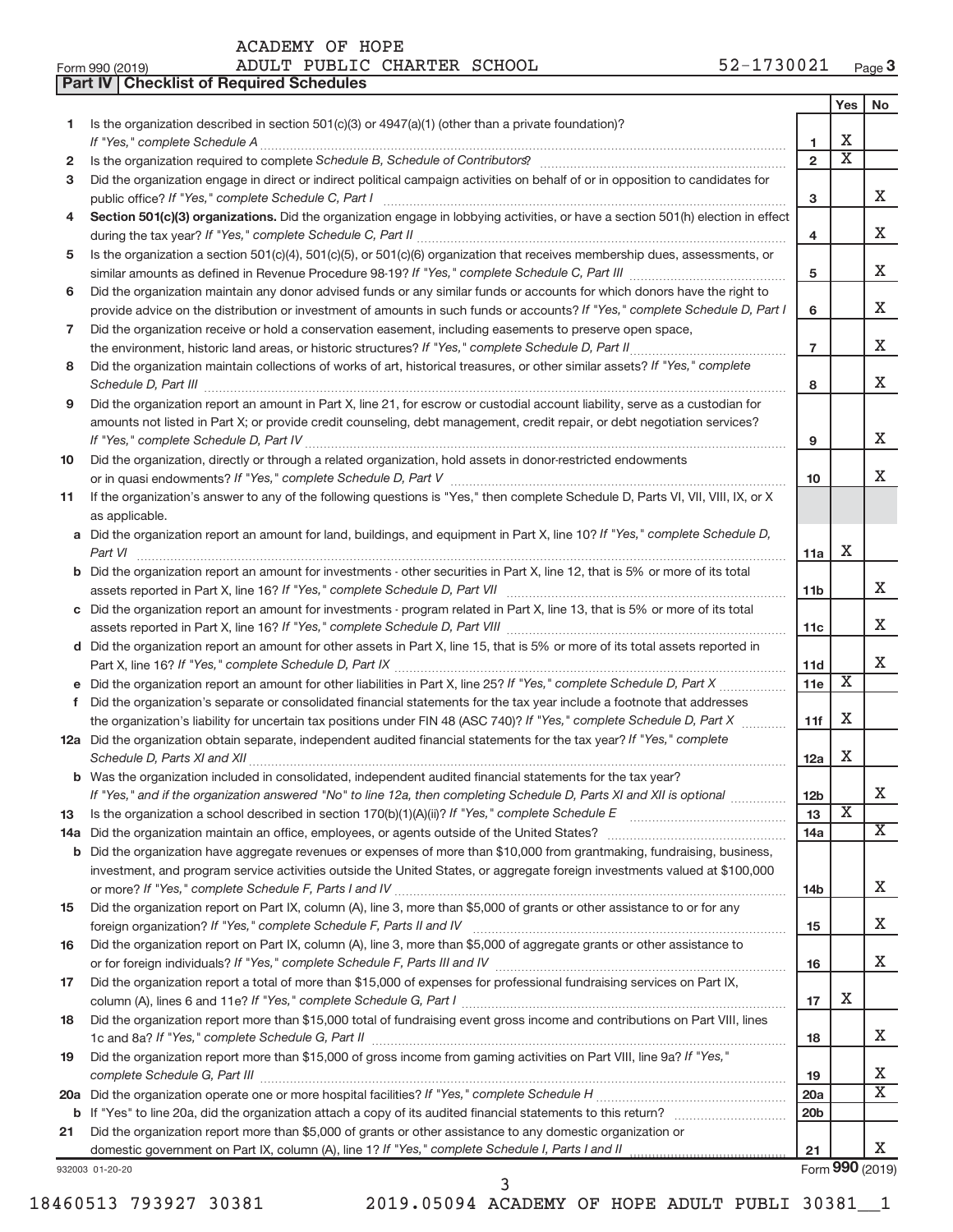*(continued)* **Part IV Checklist of Required Schedules**

| Form 990 (2019) |  |  | ADULT PUBLIC CHARTER SCHOOL |  | 52-1730021 | Page 4 |
|-----------------|--|--|-----------------------------|--|------------|--------|
|-----------------|--|--|-----------------------------|--|------------|--------|

|        |                                                                                                                                                                                                                                                                                                                                                                                                                                                                                                            |                        | Yes                  | No                          |
|--------|------------------------------------------------------------------------------------------------------------------------------------------------------------------------------------------------------------------------------------------------------------------------------------------------------------------------------------------------------------------------------------------------------------------------------------------------------------------------------------------------------------|------------------------|----------------------|-----------------------------|
| 22     | Did the organization report more than \$5,000 of grants or other assistance to or for domestic individuals on<br>Part IX, column (A), line 2? If "Yes," complete Schedule I, Parts I and III [11]] [11]] [11] [11] [11] [11] [1                                                                                                                                                                                                                                                                            | 22                     |                      | x                           |
| 23     | Did the organization answer "Yes" to Part VII, Section A, line 3, 4, or 5 about compensation of the organization's current                                                                                                                                                                                                                                                                                                                                                                                 |                        |                      |                             |
|        | and former officers, directors, trustees, key employees, and highest compensated employees? If "Yes," complete<br>$\textit{Schedule J} \textit{ \textbf{} \textbf{} \textbf{} \textbf{} \textbf{} \textbf{} \textbf{} \textbf{} \textbf{} \textbf{} \textbf{} \textbf{} \textbf{} \textbf{} \textbf{} \textbf{} \textbf{} \textbf{} \textbf{} \textbf{} \textbf{} \textbf{} \textbf{} \textbf{} \textbf{} \textbf{} \textbf{} \textbf{} \textbf{} \textbf{} \textbf{} \textbf{} \textbf{} \textbf{} \text$ | 23                     | х                    |                             |
|        | 24a Did the organization have a tax-exempt bond issue with an outstanding principal amount of more than \$100,000 as of the                                                                                                                                                                                                                                                                                                                                                                                |                        |                      |                             |
|        | last day of the year, that was issued after December 31, 2002? If "Yes," answer lines 24b through 24d and complete                                                                                                                                                                                                                                                                                                                                                                                         |                        |                      | X                           |
|        | b Did the organization invest any proceeds of tax-exempt bonds beyond a temporary period exception?                                                                                                                                                                                                                                                                                                                                                                                                        | 24a<br>24 <sub>b</sub> |                      |                             |
|        | c Did the organization maintain an escrow account other than a refunding escrow at any time during the year to defease                                                                                                                                                                                                                                                                                                                                                                                     |                        |                      |                             |
|        |                                                                                                                                                                                                                                                                                                                                                                                                                                                                                                            | 24c                    |                      |                             |
|        |                                                                                                                                                                                                                                                                                                                                                                                                                                                                                                            | 24d                    |                      |                             |
|        | 25a Section 501(c)(3), 501(c)(4), and 501(c)(29) organizations. Did the organization engage in an excess benefit                                                                                                                                                                                                                                                                                                                                                                                           |                        |                      |                             |
|        |                                                                                                                                                                                                                                                                                                                                                                                                                                                                                                            | 25a                    |                      | x                           |
|        | b Is the organization aware that it engaged in an excess benefit transaction with a disqualified person in a prior year, and                                                                                                                                                                                                                                                                                                                                                                               |                        |                      |                             |
|        | that the transaction has not been reported on any of the organization's prior Forms 990 or 990-EZ? If "Yes," complete                                                                                                                                                                                                                                                                                                                                                                                      |                        |                      |                             |
|        | Schedule L, Part I                                                                                                                                                                                                                                                                                                                                                                                                                                                                                         | 25 <sub>b</sub>        |                      | x                           |
| 26     | Did the organization report any amount on Part X, line 5 or 22, for receivables from or payables to any current                                                                                                                                                                                                                                                                                                                                                                                            |                        |                      |                             |
|        | or former officer, director, trustee, key employee, creator or founder, substantial contributor, or 35%                                                                                                                                                                                                                                                                                                                                                                                                    |                        |                      |                             |
|        |                                                                                                                                                                                                                                                                                                                                                                                                                                                                                                            | 26                     |                      | x                           |
| 27     | Did the organization provide a grant or other assistance to any current or former officer, director, trustee, key employee,                                                                                                                                                                                                                                                                                                                                                                                |                        |                      |                             |
|        | creator or founder, substantial contributor or employee thereof, a grant selection committee member, or to a 35% controlled<br>entity (including an employee thereof) or family member of any of these persons? If "Yes," complete Schedule L, Part III                                                                                                                                                                                                                                                    | 27                     |                      | x                           |
| 28     | Was the organization a party to a business transaction with one of the following parties (see Schedule L, Part IV                                                                                                                                                                                                                                                                                                                                                                                          |                        |                      |                             |
|        | instructions, for applicable filing thresholds, conditions, and exceptions):                                                                                                                                                                                                                                                                                                                                                                                                                               |                        |                      |                             |
|        | a A current or former officer, director, trustee, key employee, creator or founder, or substantial contributor? If                                                                                                                                                                                                                                                                                                                                                                                         |                        |                      |                             |
|        |                                                                                                                                                                                                                                                                                                                                                                                                                                                                                                            | 28a                    |                      | Χ                           |
|        |                                                                                                                                                                                                                                                                                                                                                                                                                                                                                                            | 28 <sub>b</sub>        |                      | $\overline{\textnormal{x}}$ |
|        | c A 35% controlled entity of one or more individuals and/or organizations described in lines 28a or 28b?/f                                                                                                                                                                                                                                                                                                                                                                                                 |                        |                      |                             |
|        |                                                                                                                                                                                                                                                                                                                                                                                                                                                                                                            | 28c                    |                      | Х                           |
| 29     |                                                                                                                                                                                                                                                                                                                                                                                                                                                                                                            | 29                     |                      | $\overline{\textnormal{x}}$ |
| 30     | Did the organization receive contributions of art, historical treasures, or other similar assets, or qualified conservation                                                                                                                                                                                                                                                                                                                                                                                | 30                     |                      | Х                           |
| 31     | Did the organization liquidate, terminate, or dissolve and cease operations? If "Yes," complete Schedule N, Part I                                                                                                                                                                                                                                                                                                                                                                                         | 31                     |                      | $\overline{\textnormal{x}}$ |
| 32     | Did the organization sell, exchange, dispose of, or transfer more than 25% of its net assets? If "Yes," complete                                                                                                                                                                                                                                                                                                                                                                                           | 32                     |                      | х                           |
| 33     | Did the organization own 100% of an entity disregarded as separate from the organization under Regulations                                                                                                                                                                                                                                                                                                                                                                                                 |                        |                      |                             |
|        |                                                                                                                                                                                                                                                                                                                                                                                                                                                                                                            | 33                     |                      | Х                           |
| 34     | Was the organization related to any tax-exempt or taxable entity? If "Yes," complete Schedule R, Part II, III, or IV, and                                                                                                                                                                                                                                                                                                                                                                                  |                        |                      |                             |
|        | Part V, line 1                                                                                                                                                                                                                                                                                                                                                                                                                                                                                             | 34                     |                      | Х                           |
|        |                                                                                                                                                                                                                                                                                                                                                                                                                                                                                                            | 35a                    |                      | $\overline{\mathbf{x}}$     |
|        | b If "Yes" to line 35a, did the organization receive any payment from or engage in any transaction with a controlled entity                                                                                                                                                                                                                                                                                                                                                                                |                        |                      |                             |
|        |                                                                                                                                                                                                                                                                                                                                                                                                                                                                                                            | 35 <sub>b</sub>        |                      |                             |
| 36     | Section 501(c)(3) organizations. Did the organization make any transfers to an exempt non-charitable related organization?                                                                                                                                                                                                                                                                                                                                                                                 |                        |                      | x                           |
|        |                                                                                                                                                                                                                                                                                                                                                                                                                                                                                                            | 36                     |                      |                             |
| 37     | Did the organization conduct more than 5% of its activities through an entity that is not a related organization                                                                                                                                                                                                                                                                                                                                                                                           | 37                     |                      | X.                          |
| 38     | Did the organization complete Schedule O and provide explanations in Schedule O for Part VI, lines 11b and 19?                                                                                                                                                                                                                                                                                                                                                                                             |                        |                      |                             |
|        |                                                                                                                                                                                                                                                                                                                                                                                                                                                                                                            | 38                     | X                    |                             |
| Part V | <b>Statements Regarding Other IRS Filings and Tax Compliance</b>                                                                                                                                                                                                                                                                                                                                                                                                                                           |                        |                      |                             |
|        |                                                                                                                                                                                                                                                                                                                                                                                                                                                                                                            |                        |                      |                             |
|        |                                                                                                                                                                                                                                                                                                                                                                                                                                                                                                            |                        | Yes                  | No                          |
|        |                                                                                                                                                                                                                                                                                                                                                                                                                                                                                                            |                        |                      |                             |
|        | 67<br>1a                                                                                                                                                                                                                                                                                                                                                                                                                                                                                                   |                        |                      |                             |
|        | $\Omega$<br>1 <sub>b</sub>                                                                                                                                                                                                                                                                                                                                                                                                                                                                                 |                        |                      |                             |
|        | c Did the organization comply with backup withholding rules for reportable payments to vendors and reportable gaming                                                                                                                                                                                                                                                                                                                                                                                       |                        |                      |                             |
|        | 932004 01-20-20                                                                                                                                                                                                                                                                                                                                                                                                                                                                                            | 1c                     | Х<br>Form 990 (2019) |                             |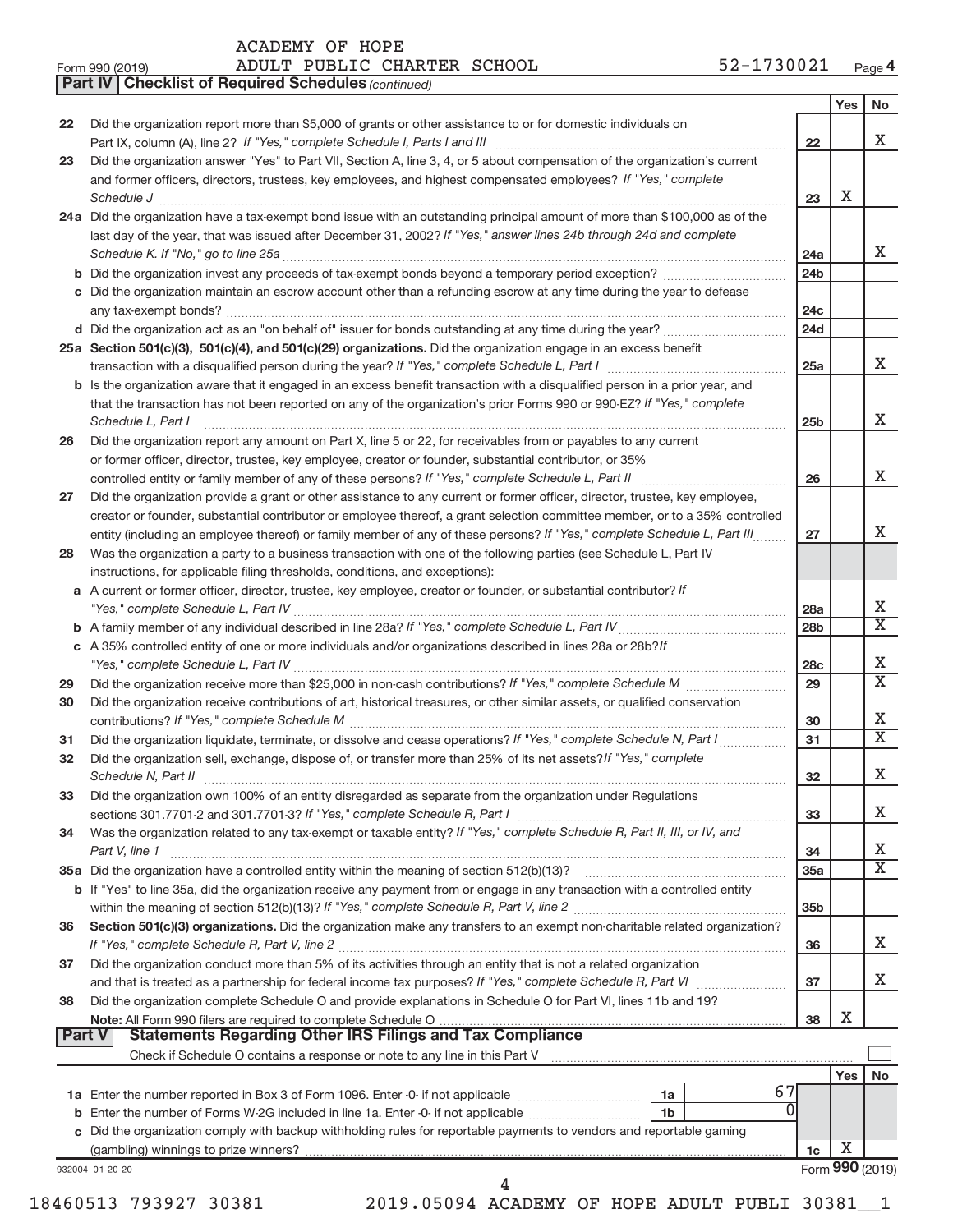| ACADEMY OF HOPE |  |  |
|-----------------|--|--|
|-----------------|--|--|

| Form 990 (2019) | ADULT PUBLIC CHARTER SCHOOL | 52-1730021<br>Page 5 |
|-----------------|-----------------------------|----------------------|
|-----------------|-----------------------------|----------------------|

| Yes<br>No<br>2a Enter the number of employees reported on Form W-3, Transmittal of Wage and Tax Statements,<br>76<br>filed for the calendar year ending with or within the year covered by this return<br>2a<br>X<br>2 <sub>b</sub><br>b If at least one is reported on line 2a, did the organization file all required federal employment tax returns?<br>x<br>3a Did the organization have unrelated business gross income of \$1,000 or more during the year?<br>3a<br>3 <sub>b</sub><br>4a At any time during the calendar year, did the organization have an interest in, or a signature or other authority over, a<br>X.<br>financial account in a foreign country (such as a bank account, securities account, or other financial account)?<br>4a<br><b>b</b> If "Yes," enter the name of the foreign country $\blacktriangleright$<br>See instructions for filing requirements for FinCEN Form 114, Report of Foreign Bank and Financial Accounts (FBAR).<br>Х<br>5a<br>5a<br>$\overline{\text{X}}$<br>5 <sub>b</sub><br>b<br>5c<br>С<br>6a Does the organization have annual gross receipts that are normally greater than \$100,000, and did the organization solicit<br>X<br>6a<br><b>b</b> If "Yes," did the organization include with every solicitation an express statement that such contributions or gifts<br>6b<br>Organizations that may receive deductible contributions under section 170(c).<br>7<br>X.<br>Did the organization receive a payment in excess of \$75 made partly as a contribution and partly for goods and services provided to the payor?<br>7a<br>a<br>7b<br>b<br>c Did the organization sell, exchange, or otherwise dispose of tangible personal property for which it was required<br>x<br>7c<br><b>7d</b><br>х<br>7e<br>е<br>X<br>7f<br>f.<br>If the organization received a contribution of qualified intellectual property, did the organization file Form 8899 as required?<br>7g<br>g<br>If the organization received a contribution of cars, boats, airplanes, or other vehicles, did the organization file a Form 1098-C?<br>7h<br>h<br>Sponsoring organizations maintaining donor advised funds. Did a donor advised fund maintained by the<br>8<br>8<br>Sponsoring organizations maintaining donor advised funds.<br>9<br>Did the sponsoring organization make any taxable distributions under section 4966?<br><b>9a</b><br>а<br>Did the sponsoring organization make a distribution to a donor, donor advisor, or related person? [111] Did the sponsoring organization make a distribution to a donor, donor advisor, or related person?<br>9b<br>b<br>Section 501(c)(7) organizations. Enter:<br>10<br>10a<br>a<br>10 <sub>b</sub><br>b Gross receipts, included on Form 990, Part VIII, line 12, for public use of club facilities<br>Section 501(c)(12) organizations. Enter:<br>ᄁ<br>11a<br>а<br><b>b</b> Gross income from other sources (Do not net amounts due or paid to other sources against<br>11b<br>12a Section 4947(a)(1) non-exempt charitable trusts. Is the organization filing Form 990 in lieu of Form 1041?<br>12a<br>  12b<br><b>b</b> If "Yes," enter the amount of tax-exempt interest received or accrued during the year<br>Section 501(c)(29) qualified nonprofit health insurance issuers.<br>13<br>1За<br>Note: See the instructions for additional information the organization must report on Schedule O.<br><b>b</b> Enter the amount of reserves the organization is required to maintain by the states in which the<br>13 <sub>b</sub><br>13 <sub>c</sub><br>С<br>x<br>14a Did the organization receive any payments for indoor tanning services during the tax year?<br>14a<br>If "Yes," has it filed a Form 720 to report these payments? If "No," provide an explanation on Schedule O<br>14 <sub>b</sub><br>b<br>Is the organization subject to the section 4960 tax on payment(s) of more than \$1,000,000 in remuneration or<br>15<br>x<br>15<br>If "Yes," see instructions and file Form 4720, Schedule N.<br>х<br>Is the organization an educational institution subject to the section 4968 excise tax on net investment income?<br>16<br>16<br>If "Yes," complete Form 4720, Schedule O. | <b>Part V</b> | Statements Regarding Other IRS Filings and Tax Compliance (continued) |  |  |  |
|--------------------------------------------------------------------------------------------------------------------------------------------------------------------------------------------------------------------------------------------------------------------------------------------------------------------------------------------------------------------------------------------------------------------------------------------------------------------------------------------------------------------------------------------------------------------------------------------------------------------------------------------------------------------------------------------------------------------------------------------------------------------------------------------------------------------------------------------------------------------------------------------------------------------------------------------------------------------------------------------------------------------------------------------------------------------------------------------------------------------------------------------------------------------------------------------------------------------------------------------------------------------------------------------------------------------------------------------------------------------------------------------------------------------------------------------------------------------------------------------------------------------------------------------------------------------------------------------------------------------------------------------------------------------------------------------------------------------------------------------------------------------------------------------------------------------------------------------------------------------------------------------------------------------------------------------------------------------------------------------------------------------------------------------------------------------------------------------------------------------------------------------------------------------------------------------------------------------------------------------------------------------------------------------------------------------------------------------------------------------------------------------------------------------------------------------------------------------------------------------------------------------------------------------------------------------------------------------------------------------------------------------------------------------------------------------------------------------------------------------------------------------------------------------------------------------------------------------------------------------------------------------------------------------------------------------------------------------------------------------------------------------------------------------------------------------------------------------------------------------------------------------------------------------------------------------------------------------------------------------------------------------------------------------------------------------------------------------------------------------------------------------------------------------------------------------------------------------------------------------------------------------------------------------------------------------------------------------------------------------------------------------------------------------------------------------------------------------------------------------------------------------------------------------------------------------------------------------------------------------------------------------------------------------------------------------------------------------------------------------------------------------------------------------------------------------------------------------------------------------------------------------------------------------------------------------|---------------|-----------------------------------------------------------------------|--|--|--|
|                                                                                                                                                                                                                                                                                                                                                                                                                                                                                                                                                                                                                                                                                                                                                                                                                                                                                                                                                                                                                                                                                                                                                                                                                                                                                                                                                                                                                                                                                                                                                                                                                                                                                                                                                                                                                                                                                                                                                                                                                                                                                                                                                                                                                                                                                                                                                                                                                                                                                                                                                                                                                                                                                                                                                                                                                                                                                                                                                                                                                                                                                                                                                                                                                                                                                                                                                                                                                                                                                                                                                                                                                                                                                                                                                                                                                                                                                                                                                                                                                                                                                                                                                                                            |               |                                                                       |  |  |  |
|                                                                                                                                                                                                                                                                                                                                                                                                                                                                                                                                                                                                                                                                                                                                                                                                                                                                                                                                                                                                                                                                                                                                                                                                                                                                                                                                                                                                                                                                                                                                                                                                                                                                                                                                                                                                                                                                                                                                                                                                                                                                                                                                                                                                                                                                                                                                                                                                                                                                                                                                                                                                                                                                                                                                                                                                                                                                                                                                                                                                                                                                                                                                                                                                                                                                                                                                                                                                                                                                                                                                                                                                                                                                                                                                                                                                                                                                                                                                                                                                                                                                                                                                                                                            |               |                                                                       |  |  |  |
|                                                                                                                                                                                                                                                                                                                                                                                                                                                                                                                                                                                                                                                                                                                                                                                                                                                                                                                                                                                                                                                                                                                                                                                                                                                                                                                                                                                                                                                                                                                                                                                                                                                                                                                                                                                                                                                                                                                                                                                                                                                                                                                                                                                                                                                                                                                                                                                                                                                                                                                                                                                                                                                                                                                                                                                                                                                                                                                                                                                                                                                                                                                                                                                                                                                                                                                                                                                                                                                                                                                                                                                                                                                                                                                                                                                                                                                                                                                                                                                                                                                                                                                                                                                            |               |                                                                       |  |  |  |
|                                                                                                                                                                                                                                                                                                                                                                                                                                                                                                                                                                                                                                                                                                                                                                                                                                                                                                                                                                                                                                                                                                                                                                                                                                                                                                                                                                                                                                                                                                                                                                                                                                                                                                                                                                                                                                                                                                                                                                                                                                                                                                                                                                                                                                                                                                                                                                                                                                                                                                                                                                                                                                                                                                                                                                                                                                                                                                                                                                                                                                                                                                                                                                                                                                                                                                                                                                                                                                                                                                                                                                                                                                                                                                                                                                                                                                                                                                                                                                                                                                                                                                                                                                                            |               |                                                                       |  |  |  |
|                                                                                                                                                                                                                                                                                                                                                                                                                                                                                                                                                                                                                                                                                                                                                                                                                                                                                                                                                                                                                                                                                                                                                                                                                                                                                                                                                                                                                                                                                                                                                                                                                                                                                                                                                                                                                                                                                                                                                                                                                                                                                                                                                                                                                                                                                                                                                                                                                                                                                                                                                                                                                                                                                                                                                                                                                                                                                                                                                                                                                                                                                                                                                                                                                                                                                                                                                                                                                                                                                                                                                                                                                                                                                                                                                                                                                                                                                                                                                                                                                                                                                                                                                                                            |               |                                                                       |  |  |  |
|                                                                                                                                                                                                                                                                                                                                                                                                                                                                                                                                                                                                                                                                                                                                                                                                                                                                                                                                                                                                                                                                                                                                                                                                                                                                                                                                                                                                                                                                                                                                                                                                                                                                                                                                                                                                                                                                                                                                                                                                                                                                                                                                                                                                                                                                                                                                                                                                                                                                                                                                                                                                                                                                                                                                                                                                                                                                                                                                                                                                                                                                                                                                                                                                                                                                                                                                                                                                                                                                                                                                                                                                                                                                                                                                                                                                                                                                                                                                                                                                                                                                                                                                                                                            |               |                                                                       |  |  |  |
|                                                                                                                                                                                                                                                                                                                                                                                                                                                                                                                                                                                                                                                                                                                                                                                                                                                                                                                                                                                                                                                                                                                                                                                                                                                                                                                                                                                                                                                                                                                                                                                                                                                                                                                                                                                                                                                                                                                                                                                                                                                                                                                                                                                                                                                                                                                                                                                                                                                                                                                                                                                                                                                                                                                                                                                                                                                                                                                                                                                                                                                                                                                                                                                                                                                                                                                                                                                                                                                                                                                                                                                                                                                                                                                                                                                                                                                                                                                                                                                                                                                                                                                                                                                            |               |                                                                       |  |  |  |
|                                                                                                                                                                                                                                                                                                                                                                                                                                                                                                                                                                                                                                                                                                                                                                                                                                                                                                                                                                                                                                                                                                                                                                                                                                                                                                                                                                                                                                                                                                                                                                                                                                                                                                                                                                                                                                                                                                                                                                                                                                                                                                                                                                                                                                                                                                                                                                                                                                                                                                                                                                                                                                                                                                                                                                                                                                                                                                                                                                                                                                                                                                                                                                                                                                                                                                                                                                                                                                                                                                                                                                                                                                                                                                                                                                                                                                                                                                                                                                                                                                                                                                                                                                                            |               |                                                                       |  |  |  |
|                                                                                                                                                                                                                                                                                                                                                                                                                                                                                                                                                                                                                                                                                                                                                                                                                                                                                                                                                                                                                                                                                                                                                                                                                                                                                                                                                                                                                                                                                                                                                                                                                                                                                                                                                                                                                                                                                                                                                                                                                                                                                                                                                                                                                                                                                                                                                                                                                                                                                                                                                                                                                                                                                                                                                                                                                                                                                                                                                                                                                                                                                                                                                                                                                                                                                                                                                                                                                                                                                                                                                                                                                                                                                                                                                                                                                                                                                                                                                                                                                                                                                                                                                                                            |               |                                                                       |  |  |  |
|                                                                                                                                                                                                                                                                                                                                                                                                                                                                                                                                                                                                                                                                                                                                                                                                                                                                                                                                                                                                                                                                                                                                                                                                                                                                                                                                                                                                                                                                                                                                                                                                                                                                                                                                                                                                                                                                                                                                                                                                                                                                                                                                                                                                                                                                                                                                                                                                                                                                                                                                                                                                                                                                                                                                                                                                                                                                                                                                                                                                                                                                                                                                                                                                                                                                                                                                                                                                                                                                                                                                                                                                                                                                                                                                                                                                                                                                                                                                                                                                                                                                                                                                                                                            |               |                                                                       |  |  |  |
|                                                                                                                                                                                                                                                                                                                                                                                                                                                                                                                                                                                                                                                                                                                                                                                                                                                                                                                                                                                                                                                                                                                                                                                                                                                                                                                                                                                                                                                                                                                                                                                                                                                                                                                                                                                                                                                                                                                                                                                                                                                                                                                                                                                                                                                                                                                                                                                                                                                                                                                                                                                                                                                                                                                                                                                                                                                                                                                                                                                                                                                                                                                                                                                                                                                                                                                                                                                                                                                                                                                                                                                                                                                                                                                                                                                                                                                                                                                                                                                                                                                                                                                                                                                            |               |                                                                       |  |  |  |
|                                                                                                                                                                                                                                                                                                                                                                                                                                                                                                                                                                                                                                                                                                                                                                                                                                                                                                                                                                                                                                                                                                                                                                                                                                                                                                                                                                                                                                                                                                                                                                                                                                                                                                                                                                                                                                                                                                                                                                                                                                                                                                                                                                                                                                                                                                                                                                                                                                                                                                                                                                                                                                                                                                                                                                                                                                                                                                                                                                                                                                                                                                                                                                                                                                                                                                                                                                                                                                                                                                                                                                                                                                                                                                                                                                                                                                                                                                                                                                                                                                                                                                                                                                                            |               |                                                                       |  |  |  |
|                                                                                                                                                                                                                                                                                                                                                                                                                                                                                                                                                                                                                                                                                                                                                                                                                                                                                                                                                                                                                                                                                                                                                                                                                                                                                                                                                                                                                                                                                                                                                                                                                                                                                                                                                                                                                                                                                                                                                                                                                                                                                                                                                                                                                                                                                                                                                                                                                                                                                                                                                                                                                                                                                                                                                                                                                                                                                                                                                                                                                                                                                                                                                                                                                                                                                                                                                                                                                                                                                                                                                                                                                                                                                                                                                                                                                                                                                                                                                                                                                                                                                                                                                                                            |               |                                                                       |  |  |  |
|                                                                                                                                                                                                                                                                                                                                                                                                                                                                                                                                                                                                                                                                                                                                                                                                                                                                                                                                                                                                                                                                                                                                                                                                                                                                                                                                                                                                                                                                                                                                                                                                                                                                                                                                                                                                                                                                                                                                                                                                                                                                                                                                                                                                                                                                                                                                                                                                                                                                                                                                                                                                                                                                                                                                                                                                                                                                                                                                                                                                                                                                                                                                                                                                                                                                                                                                                                                                                                                                                                                                                                                                                                                                                                                                                                                                                                                                                                                                                                                                                                                                                                                                                                                            |               |                                                                       |  |  |  |
|                                                                                                                                                                                                                                                                                                                                                                                                                                                                                                                                                                                                                                                                                                                                                                                                                                                                                                                                                                                                                                                                                                                                                                                                                                                                                                                                                                                                                                                                                                                                                                                                                                                                                                                                                                                                                                                                                                                                                                                                                                                                                                                                                                                                                                                                                                                                                                                                                                                                                                                                                                                                                                                                                                                                                                                                                                                                                                                                                                                                                                                                                                                                                                                                                                                                                                                                                                                                                                                                                                                                                                                                                                                                                                                                                                                                                                                                                                                                                                                                                                                                                                                                                                                            |               |                                                                       |  |  |  |
|                                                                                                                                                                                                                                                                                                                                                                                                                                                                                                                                                                                                                                                                                                                                                                                                                                                                                                                                                                                                                                                                                                                                                                                                                                                                                                                                                                                                                                                                                                                                                                                                                                                                                                                                                                                                                                                                                                                                                                                                                                                                                                                                                                                                                                                                                                                                                                                                                                                                                                                                                                                                                                                                                                                                                                                                                                                                                                                                                                                                                                                                                                                                                                                                                                                                                                                                                                                                                                                                                                                                                                                                                                                                                                                                                                                                                                                                                                                                                                                                                                                                                                                                                                                            |               |                                                                       |  |  |  |
|                                                                                                                                                                                                                                                                                                                                                                                                                                                                                                                                                                                                                                                                                                                                                                                                                                                                                                                                                                                                                                                                                                                                                                                                                                                                                                                                                                                                                                                                                                                                                                                                                                                                                                                                                                                                                                                                                                                                                                                                                                                                                                                                                                                                                                                                                                                                                                                                                                                                                                                                                                                                                                                                                                                                                                                                                                                                                                                                                                                                                                                                                                                                                                                                                                                                                                                                                                                                                                                                                                                                                                                                                                                                                                                                                                                                                                                                                                                                                                                                                                                                                                                                                                                            |               |                                                                       |  |  |  |
|                                                                                                                                                                                                                                                                                                                                                                                                                                                                                                                                                                                                                                                                                                                                                                                                                                                                                                                                                                                                                                                                                                                                                                                                                                                                                                                                                                                                                                                                                                                                                                                                                                                                                                                                                                                                                                                                                                                                                                                                                                                                                                                                                                                                                                                                                                                                                                                                                                                                                                                                                                                                                                                                                                                                                                                                                                                                                                                                                                                                                                                                                                                                                                                                                                                                                                                                                                                                                                                                                                                                                                                                                                                                                                                                                                                                                                                                                                                                                                                                                                                                                                                                                                                            |               |                                                                       |  |  |  |
|                                                                                                                                                                                                                                                                                                                                                                                                                                                                                                                                                                                                                                                                                                                                                                                                                                                                                                                                                                                                                                                                                                                                                                                                                                                                                                                                                                                                                                                                                                                                                                                                                                                                                                                                                                                                                                                                                                                                                                                                                                                                                                                                                                                                                                                                                                                                                                                                                                                                                                                                                                                                                                                                                                                                                                                                                                                                                                                                                                                                                                                                                                                                                                                                                                                                                                                                                                                                                                                                                                                                                                                                                                                                                                                                                                                                                                                                                                                                                                                                                                                                                                                                                                                            |               |                                                                       |  |  |  |
|                                                                                                                                                                                                                                                                                                                                                                                                                                                                                                                                                                                                                                                                                                                                                                                                                                                                                                                                                                                                                                                                                                                                                                                                                                                                                                                                                                                                                                                                                                                                                                                                                                                                                                                                                                                                                                                                                                                                                                                                                                                                                                                                                                                                                                                                                                                                                                                                                                                                                                                                                                                                                                                                                                                                                                                                                                                                                                                                                                                                                                                                                                                                                                                                                                                                                                                                                                                                                                                                                                                                                                                                                                                                                                                                                                                                                                                                                                                                                                                                                                                                                                                                                                                            |               |                                                                       |  |  |  |
|                                                                                                                                                                                                                                                                                                                                                                                                                                                                                                                                                                                                                                                                                                                                                                                                                                                                                                                                                                                                                                                                                                                                                                                                                                                                                                                                                                                                                                                                                                                                                                                                                                                                                                                                                                                                                                                                                                                                                                                                                                                                                                                                                                                                                                                                                                                                                                                                                                                                                                                                                                                                                                                                                                                                                                                                                                                                                                                                                                                                                                                                                                                                                                                                                                                                                                                                                                                                                                                                                                                                                                                                                                                                                                                                                                                                                                                                                                                                                                                                                                                                                                                                                                                            |               |                                                                       |  |  |  |
|                                                                                                                                                                                                                                                                                                                                                                                                                                                                                                                                                                                                                                                                                                                                                                                                                                                                                                                                                                                                                                                                                                                                                                                                                                                                                                                                                                                                                                                                                                                                                                                                                                                                                                                                                                                                                                                                                                                                                                                                                                                                                                                                                                                                                                                                                                                                                                                                                                                                                                                                                                                                                                                                                                                                                                                                                                                                                                                                                                                                                                                                                                                                                                                                                                                                                                                                                                                                                                                                                                                                                                                                                                                                                                                                                                                                                                                                                                                                                                                                                                                                                                                                                                                            |               |                                                                       |  |  |  |
|                                                                                                                                                                                                                                                                                                                                                                                                                                                                                                                                                                                                                                                                                                                                                                                                                                                                                                                                                                                                                                                                                                                                                                                                                                                                                                                                                                                                                                                                                                                                                                                                                                                                                                                                                                                                                                                                                                                                                                                                                                                                                                                                                                                                                                                                                                                                                                                                                                                                                                                                                                                                                                                                                                                                                                                                                                                                                                                                                                                                                                                                                                                                                                                                                                                                                                                                                                                                                                                                                                                                                                                                                                                                                                                                                                                                                                                                                                                                                                                                                                                                                                                                                                                            |               |                                                                       |  |  |  |
|                                                                                                                                                                                                                                                                                                                                                                                                                                                                                                                                                                                                                                                                                                                                                                                                                                                                                                                                                                                                                                                                                                                                                                                                                                                                                                                                                                                                                                                                                                                                                                                                                                                                                                                                                                                                                                                                                                                                                                                                                                                                                                                                                                                                                                                                                                                                                                                                                                                                                                                                                                                                                                                                                                                                                                                                                                                                                                                                                                                                                                                                                                                                                                                                                                                                                                                                                                                                                                                                                                                                                                                                                                                                                                                                                                                                                                                                                                                                                                                                                                                                                                                                                                                            |               |                                                                       |  |  |  |
|                                                                                                                                                                                                                                                                                                                                                                                                                                                                                                                                                                                                                                                                                                                                                                                                                                                                                                                                                                                                                                                                                                                                                                                                                                                                                                                                                                                                                                                                                                                                                                                                                                                                                                                                                                                                                                                                                                                                                                                                                                                                                                                                                                                                                                                                                                                                                                                                                                                                                                                                                                                                                                                                                                                                                                                                                                                                                                                                                                                                                                                                                                                                                                                                                                                                                                                                                                                                                                                                                                                                                                                                                                                                                                                                                                                                                                                                                                                                                                                                                                                                                                                                                                                            |               |                                                                       |  |  |  |
|                                                                                                                                                                                                                                                                                                                                                                                                                                                                                                                                                                                                                                                                                                                                                                                                                                                                                                                                                                                                                                                                                                                                                                                                                                                                                                                                                                                                                                                                                                                                                                                                                                                                                                                                                                                                                                                                                                                                                                                                                                                                                                                                                                                                                                                                                                                                                                                                                                                                                                                                                                                                                                                                                                                                                                                                                                                                                                                                                                                                                                                                                                                                                                                                                                                                                                                                                                                                                                                                                                                                                                                                                                                                                                                                                                                                                                                                                                                                                                                                                                                                                                                                                                                            |               |                                                                       |  |  |  |
|                                                                                                                                                                                                                                                                                                                                                                                                                                                                                                                                                                                                                                                                                                                                                                                                                                                                                                                                                                                                                                                                                                                                                                                                                                                                                                                                                                                                                                                                                                                                                                                                                                                                                                                                                                                                                                                                                                                                                                                                                                                                                                                                                                                                                                                                                                                                                                                                                                                                                                                                                                                                                                                                                                                                                                                                                                                                                                                                                                                                                                                                                                                                                                                                                                                                                                                                                                                                                                                                                                                                                                                                                                                                                                                                                                                                                                                                                                                                                                                                                                                                                                                                                                                            |               |                                                                       |  |  |  |
|                                                                                                                                                                                                                                                                                                                                                                                                                                                                                                                                                                                                                                                                                                                                                                                                                                                                                                                                                                                                                                                                                                                                                                                                                                                                                                                                                                                                                                                                                                                                                                                                                                                                                                                                                                                                                                                                                                                                                                                                                                                                                                                                                                                                                                                                                                                                                                                                                                                                                                                                                                                                                                                                                                                                                                                                                                                                                                                                                                                                                                                                                                                                                                                                                                                                                                                                                                                                                                                                                                                                                                                                                                                                                                                                                                                                                                                                                                                                                                                                                                                                                                                                                                                            |               |                                                                       |  |  |  |
|                                                                                                                                                                                                                                                                                                                                                                                                                                                                                                                                                                                                                                                                                                                                                                                                                                                                                                                                                                                                                                                                                                                                                                                                                                                                                                                                                                                                                                                                                                                                                                                                                                                                                                                                                                                                                                                                                                                                                                                                                                                                                                                                                                                                                                                                                                                                                                                                                                                                                                                                                                                                                                                                                                                                                                                                                                                                                                                                                                                                                                                                                                                                                                                                                                                                                                                                                                                                                                                                                                                                                                                                                                                                                                                                                                                                                                                                                                                                                                                                                                                                                                                                                                                            |               |                                                                       |  |  |  |
|                                                                                                                                                                                                                                                                                                                                                                                                                                                                                                                                                                                                                                                                                                                                                                                                                                                                                                                                                                                                                                                                                                                                                                                                                                                                                                                                                                                                                                                                                                                                                                                                                                                                                                                                                                                                                                                                                                                                                                                                                                                                                                                                                                                                                                                                                                                                                                                                                                                                                                                                                                                                                                                                                                                                                                                                                                                                                                                                                                                                                                                                                                                                                                                                                                                                                                                                                                                                                                                                                                                                                                                                                                                                                                                                                                                                                                                                                                                                                                                                                                                                                                                                                                                            |               |                                                                       |  |  |  |
|                                                                                                                                                                                                                                                                                                                                                                                                                                                                                                                                                                                                                                                                                                                                                                                                                                                                                                                                                                                                                                                                                                                                                                                                                                                                                                                                                                                                                                                                                                                                                                                                                                                                                                                                                                                                                                                                                                                                                                                                                                                                                                                                                                                                                                                                                                                                                                                                                                                                                                                                                                                                                                                                                                                                                                                                                                                                                                                                                                                                                                                                                                                                                                                                                                                                                                                                                                                                                                                                                                                                                                                                                                                                                                                                                                                                                                                                                                                                                                                                                                                                                                                                                                                            |               |                                                                       |  |  |  |
|                                                                                                                                                                                                                                                                                                                                                                                                                                                                                                                                                                                                                                                                                                                                                                                                                                                                                                                                                                                                                                                                                                                                                                                                                                                                                                                                                                                                                                                                                                                                                                                                                                                                                                                                                                                                                                                                                                                                                                                                                                                                                                                                                                                                                                                                                                                                                                                                                                                                                                                                                                                                                                                                                                                                                                                                                                                                                                                                                                                                                                                                                                                                                                                                                                                                                                                                                                                                                                                                                                                                                                                                                                                                                                                                                                                                                                                                                                                                                                                                                                                                                                                                                                                            |               |                                                                       |  |  |  |
|                                                                                                                                                                                                                                                                                                                                                                                                                                                                                                                                                                                                                                                                                                                                                                                                                                                                                                                                                                                                                                                                                                                                                                                                                                                                                                                                                                                                                                                                                                                                                                                                                                                                                                                                                                                                                                                                                                                                                                                                                                                                                                                                                                                                                                                                                                                                                                                                                                                                                                                                                                                                                                                                                                                                                                                                                                                                                                                                                                                                                                                                                                                                                                                                                                                                                                                                                                                                                                                                                                                                                                                                                                                                                                                                                                                                                                                                                                                                                                                                                                                                                                                                                                                            |               |                                                                       |  |  |  |
|                                                                                                                                                                                                                                                                                                                                                                                                                                                                                                                                                                                                                                                                                                                                                                                                                                                                                                                                                                                                                                                                                                                                                                                                                                                                                                                                                                                                                                                                                                                                                                                                                                                                                                                                                                                                                                                                                                                                                                                                                                                                                                                                                                                                                                                                                                                                                                                                                                                                                                                                                                                                                                                                                                                                                                                                                                                                                                                                                                                                                                                                                                                                                                                                                                                                                                                                                                                                                                                                                                                                                                                                                                                                                                                                                                                                                                                                                                                                                                                                                                                                                                                                                                                            |               |                                                                       |  |  |  |
|                                                                                                                                                                                                                                                                                                                                                                                                                                                                                                                                                                                                                                                                                                                                                                                                                                                                                                                                                                                                                                                                                                                                                                                                                                                                                                                                                                                                                                                                                                                                                                                                                                                                                                                                                                                                                                                                                                                                                                                                                                                                                                                                                                                                                                                                                                                                                                                                                                                                                                                                                                                                                                                                                                                                                                                                                                                                                                                                                                                                                                                                                                                                                                                                                                                                                                                                                                                                                                                                                                                                                                                                                                                                                                                                                                                                                                                                                                                                                                                                                                                                                                                                                                                            |               |                                                                       |  |  |  |
|                                                                                                                                                                                                                                                                                                                                                                                                                                                                                                                                                                                                                                                                                                                                                                                                                                                                                                                                                                                                                                                                                                                                                                                                                                                                                                                                                                                                                                                                                                                                                                                                                                                                                                                                                                                                                                                                                                                                                                                                                                                                                                                                                                                                                                                                                                                                                                                                                                                                                                                                                                                                                                                                                                                                                                                                                                                                                                                                                                                                                                                                                                                                                                                                                                                                                                                                                                                                                                                                                                                                                                                                                                                                                                                                                                                                                                                                                                                                                                                                                                                                                                                                                                                            |               |                                                                       |  |  |  |
|                                                                                                                                                                                                                                                                                                                                                                                                                                                                                                                                                                                                                                                                                                                                                                                                                                                                                                                                                                                                                                                                                                                                                                                                                                                                                                                                                                                                                                                                                                                                                                                                                                                                                                                                                                                                                                                                                                                                                                                                                                                                                                                                                                                                                                                                                                                                                                                                                                                                                                                                                                                                                                                                                                                                                                                                                                                                                                                                                                                                                                                                                                                                                                                                                                                                                                                                                                                                                                                                                                                                                                                                                                                                                                                                                                                                                                                                                                                                                                                                                                                                                                                                                                                            |               |                                                                       |  |  |  |
|                                                                                                                                                                                                                                                                                                                                                                                                                                                                                                                                                                                                                                                                                                                                                                                                                                                                                                                                                                                                                                                                                                                                                                                                                                                                                                                                                                                                                                                                                                                                                                                                                                                                                                                                                                                                                                                                                                                                                                                                                                                                                                                                                                                                                                                                                                                                                                                                                                                                                                                                                                                                                                                                                                                                                                                                                                                                                                                                                                                                                                                                                                                                                                                                                                                                                                                                                                                                                                                                                                                                                                                                                                                                                                                                                                                                                                                                                                                                                                                                                                                                                                                                                                                            |               |                                                                       |  |  |  |
|                                                                                                                                                                                                                                                                                                                                                                                                                                                                                                                                                                                                                                                                                                                                                                                                                                                                                                                                                                                                                                                                                                                                                                                                                                                                                                                                                                                                                                                                                                                                                                                                                                                                                                                                                                                                                                                                                                                                                                                                                                                                                                                                                                                                                                                                                                                                                                                                                                                                                                                                                                                                                                                                                                                                                                                                                                                                                                                                                                                                                                                                                                                                                                                                                                                                                                                                                                                                                                                                                                                                                                                                                                                                                                                                                                                                                                                                                                                                                                                                                                                                                                                                                                                            |               |                                                                       |  |  |  |
|                                                                                                                                                                                                                                                                                                                                                                                                                                                                                                                                                                                                                                                                                                                                                                                                                                                                                                                                                                                                                                                                                                                                                                                                                                                                                                                                                                                                                                                                                                                                                                                                                                                                                                                                                                                                                                                                                                                                                                                                                                                                                                                                                                                                                                                                                                                                                                                                                                                                                                                                                                                                                                                                                                                                                                                                                                                                                                                                                                                                                                                                                                                                                                                                                                                                                                                                                                                                                                                                                                                                                                                                                                                                                                                                                                                                                                                                                                                                                                                                                                                                                                                                                                                            |               |                                                                       |  |  |  |
|                                                                                                                                                                                                                                                                                                                                                                                                                                                                                                                                                                                                                                                                                                                                                                                                                                                                                                                                                                                                                                                                                                                                                                                                                                                                                                                                                                                                                                                                                                                                                                                                                                                                                                                                                                                                                                                                                                                                                                                                                                                                                                                                                                                                                                                                                                                                                                                                                                                                                                                                                                                                                                                                                                                                                                                                                                                                                                                                                                                                                                                                                                                                                                                                                                                                                                                                                                                                                                                                                                                                                                                                                                                                                                                                                                                                                                                                                                                                                                                                                                                                                                                                                                                            |               |                                                                       |  |  |  |
|                                                                                                                                                                                                                                                                                                                                                                                                                                                                                                                                                                                                                                                                                                                                                                                                                                                                                                                                                                                                                                                                                                                                                                                                                                                                                                                                                                                                                                                                                                                                                                                                                                                                                                                                                                                                                                                                                                                                                                                                                                                                                                                                                                                                                                                                                                                                                                                                                                                                                                                                                                                                                                                                                                                                                                                                                                                                                                                                                                                                                                                                                                                                                                                                                                                                                                                                                                                                                                                                                                                                                                                                                                                                                                                                                                                                                                                                                                                                                                                                                                                                                                                                                                                            |               |                                                                       |  |  |  |
|                                                                                                                                                                                                                                                                                                                                                                                                                                                                                                                                                                                                                                                                                                                                                                                                                                                                                                                                                                                                                                                                                                                                                                                                                                                                                                                                                                                                                                                                                                                                                                                                                                                                                                                                                                                                                                                                                                                                                                                                                                                                                                                                                                                                                                                                                                                                                                                                                                                                                                                                                                                                                                                                                                                                                                                                                                                                                                                                                                                                                                                                                                                                                                                                                                                                                                                                                                                                                                                                                                                                                                                                                                                                                                                                                                                                                                                                                                                                                                                                                                                                                                                                                                                            |               |                                                                       |  |  |  |
|                                                                                                                                                                                                                                                                                                                                                                                                                                                                                                                                                                                                                                                                                                                                                                                                                                                                                                                                                                                                                                                                                                                                                                                                                                                                                                                                                                                                                                                                                                                                                                                                                                                                                                                                                                                                                                                                                                                                                                                                                                                                                                                                                                                                                                                                                                                                                                                                                                                                                                                                                                                                                                                                                                                                                                                                                                                                                                                                                                                                                                                                                                                                                                                                                                                                                                                                                                                                                                                                                                                                                                                                                                                                                                                                                                                                                                                                                                                                                                                                                                                                                                                                                                                            |               |                                                                       |  |  |  |
|                                                                                                                                                                                                                                                                                                                                                                                                                                                                                                                                                                                                                                                                                                                                                                                                                                                                                                                                                                                                                                                                                                                                                                                                                                                                                                                                                                                                                                                                                                                                                                                                                                                                                                                                                                                                                                                                                                                                                                                                                                                                                                                                                                                                                                                                                                                                                                                                                                                                                                                                                                                                                                                                                                                                                                                                                                                                                                                                                                                                                                                                                                                                                                                                                                                                                                                                                                                                                                                                                                                                                                                                                                                                                                                                                                                                                                                                                                                                                                                                                                                                                                                                                                                            |               |                                                                       |  |  |  |
|                                                                                                                                                                                                                                                                                                                                                                                                                                                                                                                                                                                                                                                                                                                                                                                                                                                                                                                                                                                                                                                                                                                                                                                                                                                                                                                                                                                                                                                                                                                                                                                                                                                                                                                                                                                                                                                                                                                                                                                                                                                                                                                                                                                                                                                                                                                                                                                                                                                                                                                                                                                                                                                                                                                                                                                                                                                                                                                                                                                                                                                                                                                                                                                                                                                                                                                                                                                                                                                                                                                                                                                                                                                                                                                                                                                                                                                                                                                                                                                                                                                                                                                                                                                            |               |                                                                       |  |  |  |
|                                                                                                                                                                                                                                                                                                                                                                                                                                                                                                                                                                                                                                                                                                                                                                                                                                                                                                                                                                                                                                                                                                                                                                                                                                                                                                                                                                                                                                                                                                                                                                                                                                                                                                                                                                                                                                                                                                                                                                                                                                                                                                                                                                                                                                                                                                                                                                                                                                                                                                                                                                                                                                                                                                                                                                                                                                                                                                                                                                                                                                                                                                                                                                                                                                                                                                                                                                                                                                                                                                                                                                                                                                                                                                                                                                                                                                                                                                                                                                                                                                                                                                                                                                                            |               |                                                                       |  |  |  |
|                                                                                                                                                                                                                                                                                                                                                                                                                                                                                                                                                                                                                                                                                                                                                                                                                                                                                                                                                                                                                                                                                                                                                                                                                                                                                                                                                                                                                                                                                                                                                                                                                                                                                                                                                                                                                                                                                                                                                                                                                                                                                                                                                                                                                                                                                                                                                                                                                                                                                                                                                                                                                                                                                                                                                                                                                                                                                                                                                                                                                                                                                                                                                                                                                                                                                                                                                                                                                                                                                                                                                                                                                                                                                                                                                                                                                                                                                                                                                                                                                                                                                                                                                                                            |               |                                                                       |  |  |  |
|                                                                                                                                                                                                                                                                                                                                                                                                                                                                                                                                                                                                                                                                                                                                                                                                                                                                                                                                                                                                                                                                                                                                                                                                                                                                                                                                                                                                                                                                                                                                                                                                                                                                                                                                                                                                                                                                                                                                                                                                                                                                                                                                                                                                                                                                                                                                                                                                                                                                                                                                                                                                                                                                                                                                                                                                                                                                                                                                                                                                                                                                                                                                                                                                                                                                                                                                                                                                                                                                                                                                                                                                                                                                                                                                                                                                                                                                                                                                                                                                                                                                                                                                                                                            |               |                                                                       |  |  |  |
|                                                                                                                                                                                                                                                                                                                                                                                                                                                                                                                                                                                                                                                                                                                                                                                                                                                                                                                                                                                                                                                                                                                                                                                                                                                                                                                                                                                                                                                                                                                                                                                                                                                                                                                                                                                                                                                                                                                                                                                                                                                                                                                                                                                                                                                                                                                                                                                                                                                                                                                                                                                                                                                                                                                                                                                                                                                                                                                                                                                                                                                                                                                                                                                                                                                                                                                                                                                                                                                                                                                                                                                                                                                                                                                                                                                                                                                                                                                                                                                                                                                                                                                                                                                            |               |                                                                       |  |  |  |
|                                                                                                                                                                                                                                                                                                                                                                                                                                                                                                                                                                                                                                                                                                                                                                                                                                                                                                                                                                                                                                                                                                                                                                                                                                                                                                                                                                                                                                                                                                                                                                                                                                                                                                                                                                                                                                                                                                                                                                                                                                                                                                                                                                                                                                                                                                                                                                                                                                                                                                                                                                                                                                                                                                                                                                                                                                                                                                                                                                                                                                                                                                                                                                                                                                                                                                                                                                                                                                                                                                                                                                                                                                                                                                                                                                                                                                                                                                                                                                                                                                                                                                                                                                                            |               |                                                                       |  |  |  |
|                                                                                                                                                                                                                                                                                                                                                                                                                                                                                                                                                                                                                                                                                                                                                                                                                                                                                                                                                                                                                                                                                                                                                                                                                                                                                                                                                                                                                                                                                                                                                                                                                                                                                                                                                                                                                                                                                                                                                                                                                                                                                                                                                                                                                                                                                                                                                                                                                                                                                                                                                                                                                                                                                                                                                                                                                                                                                                                                                                                                                                                                                                                                                                                                                                                                                                                                                                                                                                                                                                                                                                                                                                                                                                                                                                                                                                                                                                                                                                                                                                                                                                                                                                                            |               |                                                                       |  |  |  |
|                                                                                                                                                                                                                                                                                                                                                                                                                                                                                                                                                                                                                                                                                                                                                                                                                                                                                                                                                                                                                                                                                                                                                                                                                                                                                                                                                                                                                                                                                                                                                                                                                                                                                                                                                                                                                                                                                                                                                                                                                                                                                                                                                                                                                                                                                                                                                                                                                                                                                                                                                                                                                                                                                                                                                                                                                                                                                                                                                                                                                                                                                                                                                                                                                                                                                                                                                                                                                                                                                                                                                                                                                                                                                                                                                                                                                                                                                                                                                                                                                                                                                                                                                                                            |               |                                                                       |  |  |  |
|                                                                                                                                                                                                                                                                                                                                                                                                                                                                                                                                                                                                                                                                                                                                                                                                                                                                                                                                                                                                                                                                                                                                                                                                                                                                                                                                                                                                                                                                                                                                                                                                                                                                                                                                                                                                                                                                                                                                                                                                                                                                                                                                                                                                                                                                                                                                                                                                                                                                                                                                                                                                                                                                                                                                                                                                                                                                                                                                                                                                                                                                                                                                                                                                                                                                                                                                                                                                                                                                                                                                                                                                                                                                                                                                                                                                                                                                                                                                                                                                                                                                                                                                                                                            |               |                                                                       |  |  |  |

Form (2019) **990**

932005 01-20-20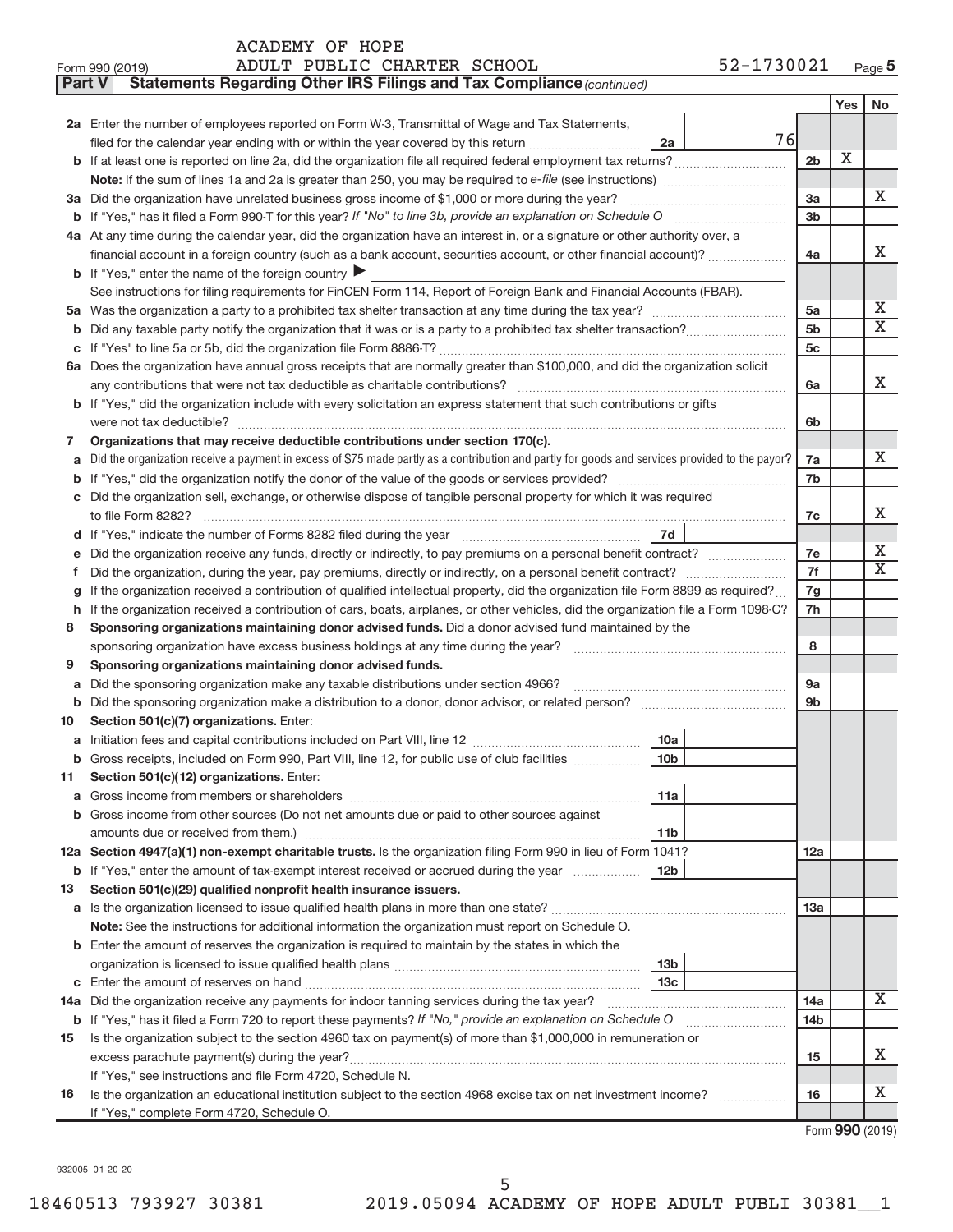| ACADEMY OF HOPE |  |
|-----------------|--|
|                 |  |

Form 990 (2019) ADULT PUBLIC CHARTER SCHOOL 52-1730021 <sub>Page</sub>

| Part VI   Governance, Management, and Disclosure For each "Yes" response to lines 2 through 7b below, and for a "No" response |  |
|-------------------------------------------------------------------------------------------------------------------------------|--|
| to line 8a, 8b, or 10b below, describe the circumstances, processes, or changes on Schedule O. See instructions.              |  |

|    | Check if Schedule O contains a response or note to any line in this Part VI [11] [12] [2] [2] [2] Check if Schedule O contains a response or note to any line in this Part VI |    |    |                         |                         | $\mathbf{X}$            |
|----|-------------------------------------------------------------------------------------------------------------------------------------------------------------------------------|----|----|-------------------------|-------------------------|-------------------------|
|    | <b>Section A. Governing Body and Management</b>                                                                                                                               |    |    |                         |                         |                         |
|    |                                                                                                                                                                               |    |    |                         | Yes                     | No                      |
|    | 1a Enter the number of voting members of the governing body at the end of the tax year                                                                                        | 1a | 15 |                         |                         |                         |
|    | If there are material differences in voting rights among members of the governing body, or if the governing                                                                   |    |    |                         |                         |                         |
|    | body delegated broad authority to an executive committee or similar committee, explain on Schedule O.                                                                         |    |    |                         |                         |                         |
| b  | Enter the number of voting members included on line 1a, above, who are independent                                                                                            | 1b | 15 |                         |                         |                         |
| 2  | Did any officer, director, trustee, or key employee have a family relationship or a business relationship with any other                                                      |    |    |                         |                         |                         |
|    | officer, director, trustee, or key employee?                                                                                                                                  |    |    | $\mathbf{2}$            |                         | х                       |
| 3  | Did the organization delegate control over management duties customarily performed by or under the direct supervision                                                         |    |    |                         |                         |                         |
|    |                                                                                                                                                                               |    |    | 3                       |                         | Х                       |
| 4  | Did the organization make any significant changes to its governing documents since the prior Form 990 was filed?                                                              |    |    | $\overline{\mathbf{4}}$ |                         | $\overline{\textbf{x}}$ |
| 5  |                                                                                                                                                                               |    |    | 5                       |                         | $\overline{\textbf{X}}$ |
| 6  |                                                                                                                                                                               |    |    | 6                       |                         | $\overline{\mathbf{X}}$ |
|    | 7a Did the organization have members, stockholders, or other persons who had the power to elect or appoint one or                                                             |    |    |                         |                         |                         |
|    |                                                                                                                                                                               |    |    | 7a                      |                         | X                       |
|    | <b>b</b> Are any governance decisions of the organization reserved to (or subject to approval by) members, stockholders, or                                                   |    |    |                         |                         |                         |
|    |                                                                                                                                                                               |    |    | 7b                      |                         | х                       |
| 8  | Did the organization contemporaneously document the meetings held or written actions undertaken during the year by the following:                                             |    |    |                         |                         |                         |
| а  |                                                                                                                                                                               |    |    | 8a                      | х                       |                         |
| b  |                                                                                                                                                                               |    |    | 8b                      | $\overline{\text{x}}$   |                         |
| 9  | Is there any officer, director, trustee, or key employee listed in Part VII, Section A, who cannot be reached at the                                                          |    |    |                         |                         |                         |
|    |                                                                                                                                                                               |    |    | 9                       |                         | X.                      |
|    | <b>Section B. Policies</b> (This Section B requests information about policies not required by the Internal Revenue Code.)                                                    |    |    |                         |                         |                         |
|    |                                                                                                                                                                               |    |    |                         | Yes                     | No                      |
|    |                                                                                                                                                                               |    |    | 10a                     |                         | X                       |
|    | b If "Yes," did the organization have written policies and procedures governing the activities of such chapters, affiliates,                                                  |    |    |                         |                         |                         |
|    |                                                                                                                                                                               |    |    | 10 <sub>b</sub>         |                         |                         |
|    | 11a Has the organization provided a complete copy of this Form 990 to all members of its governing body before filing the form?                                               |    |    | 11a                     | $\overline{\mathbf{X}}$ |                         |
|    | <b>b</b> Describe in Schedule O the process, if any, used by the organization to review this Form 990.                                                                        |    |    |                         |                         |                         |
|    |                                                                                                                                                                               |    |    | 12a                     | х                       |                         |
|    | Were officers, directors, or trustees, and key employees required to disclose annually interests that could give rise to conflicts?                                           |    |    | 12 <sub>b</sub>         | $\overline{\textbf{x}}$ |                         |
| b  | c Did the organization regularly and consistently monitor and enforce compliance with the policy? If "Yes," describe                                                          |    |    |                         |                         |                         |
|    |                                                                                                                                                                               |    |    |                         | Х                       |                         |
|    | in Schedule O how this was done manufactured and continuum and contact the was done manufactured and contact t                                                                |    |    | 12 <sub>c</sub>         | $\overline{\textbf{x}}$ |                         |
| 13 |                                                                                                                                                                               |    |    | 13                      | $\overline{\textbf{x}}$ |                         |
| 14 |                                                                                                                                                                               |    |    | 14                      |                         |                         |
| 15 | Did the process for determining compensation of the following persons include a review and approval by independent                                                            |    |    |                         |                         |                         |
|    | persons, comparability data, and contemporaneous substantiation of the deliberation and decision?                                                                             |    |    |                         | X                       |                         |
|    |                                                                                                                                                                               |    |    | 15a                     |                         |                         |
|    |                                                                                                                                                                               |    |    | 15 <sub>b</sub>         |                         | х                       |
|    | If "Yes" to line 15a or 15b, describe the process in Schedule O (see instructions).                                                                                           |    |    |                         |                         |                         |
|    | 16a Did the organization invest in, contribute assets to, or participate in a joint venture or similar arrangement with a                                                     |    |    |                         |                         |                         |
|    | taxable entity during the year?                                                                                                                                               |    |    | 16a                     |                         | x                       |
|    | b If "Yes," did the organization follow a written policy or procedure requiring the organization to evaluate its participation                                                |    |    |                         |                         |                         |
|    | in joint venture arrangements under applicable federal tax law, and take steps to safeguard the organization's                                                                |    |    |                         |                         |                         |
|    | exempt status with respect to such arrangements?                                                                                                                              |    |    | 16b                     |                         |                         |
|    | <b>Section C. Disclosure</b>                                                                                                                                                  |    |    |                         |                         |                         |
| 17 | List the states with which a copy of this Form 990 is required to be filed $\blacktriangleright$ MD, VA                                                                       |    |    |                         |                         |                         |
| 18 | Section 6104 requires an organization to make its Forms 1023 (1024 or 1024-A, if applicable), 990, and 990-T (Section 501(c)(3)s only) available                              |    |    |                         |                         |                         |
|    | for public inspection. Indicate how you made these available. Check all that apply.                                                                                           |    |    |                         |                         |                         |
|    | $\lfloor x \rfloor$ Upon request<br>Own website<br>Another's website<br>Other (explain on Schedule O)                                                                         |    |    |                         |                         |                         |
| 19 | Describe on Schedule O whether (and if so, how) the organization made its governing documents, conflict of interest policy, and financial                                     |    |    |                         |                         |                         |
|    | statements available to the public during the tax year.                                                                                                                       |    |    |                         |                         |                         |
| 20 | State the name, address, and telephone number of the person who possesses the organization's books and records                                                                |    |    |                         |                         |                         |
|    | LECESTER JOHNSON - 202-269-6623                                                                                                                                               |    |    |                         |                         |                         |
|    | 20018<br>2315 18TH PLACE N.E., WASHINGTON, DC                                                                                                                                 |    |    |                         |                         |                         |
|    | 932006 01-20-20                                                                                                                                                               |    |    |                         |                         | Form 990 (2019)         |
|    | 6                                                                                                                                                                             |    |    |                         |                         |                         |

18460513 793927 30381 2019.05094 ACADEMY OF HOPE ADULT PUBLI 30381\_\_1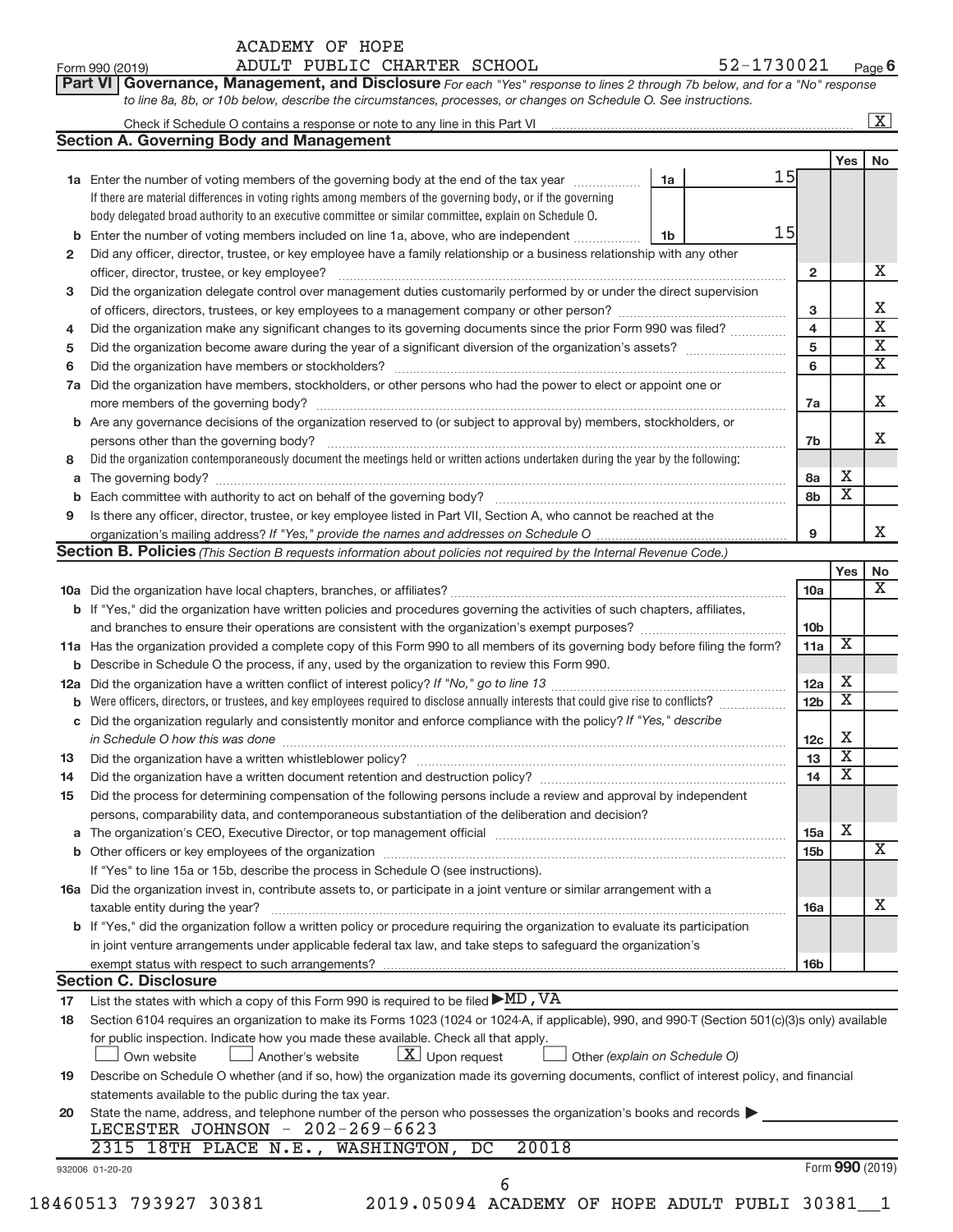| Form 990 (2019)                               | ADULT PUBLIC CHARTER SCHOOL                                                                | 52-1730021<br>Page 7                                                                                                                                       |  |  |  |  |  |  |  |  |
|-----------------------------------------------|--------------------------------------------------------------------------------------------|------------------------------------------------------------------------------------------------------------------------------------------------------------|--|--|--|--|--|--|--|--|
|                                               | Part VII Compensation of Officers, Directors, Trustees, Key Employees, Highest Compensated |                                                                                                                                                            |  |  |  |  |  |  |  |  |
| <b>Employees, and Independent Contractors</b> |                                                                                            |                                                                                                                                                            |  |  |  |  |  |  |  |  |
|                                               | Check if Schedule O contains a response or note to any line in this Part VII               |                                                                                                                                                            |  |  |  |  |  |  |  |  |
| <b>Section A.</b>                             | Officers, Directors, Trustees, Key Employees, and Highest Compensated Employees            |                                                                                                                                                            |  |  |  |  |  |  |  |  |
|                                               |                                                                                            | 1a Complete this table for all persons required to be listed. Report compensation for the calendar year ending with or within the organization's tay year. |  |  |  |  |  |  |  |  |

**1a**   $\bullet$  List all of the organization's current officers, directors, trustees (whether individuals or organizations), regardless of amount of compensation. ed to be listed. Report compensation for the calendar year ending with or within the orga

Enter -0- in columns (D), (E), and (F) if no compensation was paid.

ACADEMY OF HOPE

**•** List all of the organization's **current** key employees, if any. See instructions for definition of "key employee."

**Examber 1** List the organization's five *current* highest compensated employees (other than an officer, director, trustee, or key employee) who received reportable compensation (Box 5 of Form W-2 and/or Box 7 of Form 1099-MISC) of more than \$100,000 from the organization and any related organizations.

 $\bullet$  List all of the organization's former officers, key employees, and highest compensated employees who received more than \$100,000 of reportable compensation from the organization and any related organizations.

**•** List all of the organization's former directors or trustees that received, in the capacity as a former director or trustee of the organization, more than \$10,000 of reportable compensation from the organization and any related organizations.

See instructions for the order in which to list the persons above.

Check this box if neither the organization nor any related organization compensated any current officer, director, or trustee.  $\overline{\phantom{a}}$ 

| Position<br>Name and title<br>Average<br>Reportable<br>Reportable<br>Estimated<br>(do not check more than one<br>compensation<br>hours per<br>box, unless person is both an<br>compensation<br>amount of<br>officer and a director/trustee)<br>week<br>from related<br>other<br>from<br>Individual trustee or director<br>the<br>organizations<br>(list any<br>compensation<br>(W-2/1099-MISC)<br>hours for<br>organization<br>from the<br>Highest compensated<br>employee<br>trustee<br>(W-2/1099-MISC)<br>related<br>organization<br>Key employee<br>organizations<br>and related<br>Institutional t<br>below<br>organizations<br>Former<br>Officer<br>line)<br>1.00<br>(1)<br><b>MARK KUTNER</b><br>$\mathbf X$<br>$\mathbf X$<br>$\mathbf 0$ .<br>0.<br>0.<br>CHAIR<br>1.00<br>(2)<br>Y.K. KAREN LEUNG<br>$\overline{\mathbf{X}}$<br>$\mathbf 0$<br>0.<br>$\mathbf X$<br>$\mathbf 0$ .<br>VICE CHAIR<br>1.00<br>RACHEL ZININ<br>(3)<br>$\overline{\mathbf{X}}$<br>$\mathbf 0$<br>0.<br>$\mathbf 0$ .<br>X<br><b>SECRETARY</b><br>1.00<br>(4)<br><b>BARBARA JUMPER</b><br>0.<br>$\mathbf 0$<br>$0$ .<br>$\mathbf X$<br>$\mathbf X$<br>TREASURER<br>1.00<br>CYNTHIA R (CINDY) CONDYLES<br>(5)<br>0.<br>$\mathbf X$<br>$\mathbf 0$<br>$\mathbf 0$ .<br><b>MEMBER</b><br>1.00<br>(6)<br>DARRELL DARNELL<br>0.<br>$0$ .<br>$\mathbf X$<br>$\mathbf 0$<br>MEMBER<br>1.00<br>MADI FORD<br>(7)<br>$\mathbf 0$<br>0.<br>$0$ .<br>$\mathbf X$<br><b>MEMBER</b><br>1.00<br>(8)<br>KERMIT KELEBA<br>$\overline{0}$ .<br>$0$ .<br>$\mathbf 0$ .<br>X<br>MEMBER<br>1.00<br>(9)<br>TAMARA WILDS LAWSON, PH.D<br>0.<br>$\mathbf 0$<br>$0$ .<br>X<br><b>MEMBER</b><br>1.00<br>(10) JULIE MEYER<br>$\mathbf 0$ .<br>0.<br>$\mathbf 0$ .<br>X<br><b>MEMBER</b><br>1.00<br>(11) LAWRENCE MEYER<br>0.<br>0.<br>X<br><b>MEMBER</b><br>1.00<br>(12) CATHERINE SMITH<br>0.<br>0.<br>$\mathbf X$<br><b>MEMBER</b><br>1.00<br>(13) PAUL SUIJK<br>X<br>$\mathbf 0$<br>0.<br>$0$ .<br><b>MEMBER</b><br>1.00<br>(14) EDDIE TRUJILLO<br>$\mathbf 0$<br>$\mathbf 0$<br>$\mathbf 0$ .<br>$\mathbf X$<br><b>MEMBER</b><br>1.00<br>(15) VERONICA JACKSON<br>$\mathbf 0$<br>X<br>0.<br>0.<br>40.00<br>(16) LECESTER JOHNSON<br>196,399.<br>0.<br>19,627.<br>$\mathbf X$<br>CHIEF EXECUTIVE OFFICER<br>40.00<br>(17) BRIAN MCNAMEE<br>19,148.<br>$\overline{\text{X}}$<br>141,607.<br>0.<br>CHIEF OPERATIONS OFFICER<br>$000$ ( $001$ | (A)           | (B) |  | (C) |  | (D) | (E) | (F) |
|-------------------------------------------------------------------------------------------------------------------------------------------------------------------------------------------------------------------------------------------------------------------------------------------------------------------------------------------------------------------------------------------------------------------------------------------------------------------------------------------------------------------------------------------------------------------------------------------------------------------------------------------------------------------------------------------------------------------------------------------------------------------------------------------------------------------------------------------------------------------------------------------------------------------------------------------------------------------------------------------------------------------------------------------------------------------------------------------------------------------------------------------------------------------------------------------------------------------------------------------------------------------------------------------------------------------------------------------------------------------------------------------------------------------------------------------------------------------------------------------------------------------------------------------------------------------------------------------------------------------------------------------------------------------------------------------------------------------------------------------------------------------------------------------------------------------------------------------------------------------------------------------------------------------------------------------------------------------------------------------------------------------------------------------------------------------------------------------------------------------------------------------------------------------------------------------------------------------------------------------------------------------------------------------------------------------------------------------------------------------------------------------------------|---------------|-----|--|-----|--|-----|-----|-----|
|                                                                                                                                                                                                                                                                                                                                                                                                                                                                                                                                                                                                                                                                                                                                                                                                                                                                                                                                                                                                                                                                                                                                                                                                                                                                                                                                                                                                                                                                                                                                                                                                                                                                                                                                                                                                                                                                                                                                                                                                                                                                                                                                                                                                                                                                                                                                                                                                       |               |     |  |     |  |     |     |     |
|                                                                                                                                                                                                                                                                                                                                                                                                                                                                                                                                                                                                                                                                                                                                                                                                                                                                                                                                                                                                                                                                                                                                                                                                                                                                                                                                                                                                                                                                                                                                                                                                                                                                                                                                                                                                                                                                                                                                                                                                                                                                                                                                                                                                                                                                                                                                                                                                       |               |     |  |     |  |     |     |     |
|                                                                                                                                                                                                                                                                                                                                                                                                                                                                                                                                                                                                                                                                                                                                                                                                                                                                                                                                                                                                                                                                                                                                                                                                                                                                                                                                                                                                                                                                                                                                                                                                                                                                                                                                                                                                                                                                                                                                                                                                                                                                                                                                                                                                                                                                                                                                                                                                       |               |     |  |     |  |     |     |     |
| $0$ .<br>$0$ .                                                                                                                                                                                                                                                                                                                                                                                                                                                                                                                                                                                                                                                                                                                                                                                                                                                                                                                                                                                                                                                                                                                                                                                                                                                                                                                                                                                                                                                                                                                                                                                                                                                                                                                                                                                                                                                                                                                                                                                                                                                                                                                                                                                                                                                                                                                                                                                        |               |     |  |     |  |     |     |     |
|                                                                                                                                                                                                                                                                                                                                                                                                                                                                                                                                                                                                                                                                                                                                                                                                                                                                                                                                                                                                                                                                                                                                                                                                                                                                                                                                                                                                                                                                                                                                                                                                                                                                                                                                                                                                                                                                                                                                                                                                                                                                                                                                                                                                                                                                                                                                                                                                       |               |     |  |     |  |     |     |     |
|                                                                                                                                                                                                                                                                                                                                                                                                                                                                                                                                                                                                                                                                                                                                                                                                                                                                                                                                                                                                                                                                                                                                                                                                                                                                                                                                                                                                                                                                                                                                                                                                                                                                                                                                                                                                                                                                                                                                                                                                                                                                                                                                                                                                                                                                                                                                                                                                       |               |     |  |     |  |     |     |     |
|                                                                                                                                                                                                                                                                                                                                                                                                                                                                                                                                                                                                                                                                                                                                                                                                                                                                                                                                                                                                                                                                                                                                                                                                                                                                                                                                                                                                                                                                                                                                                                                                                                                                                                                                                                                                                                                                                                                                                                                                                                                                                                                                                                                                                                                                                                                                                                                                       |               |     |  |     |  |     |     |     |
|                                                                                                                                                                                                                                                                                                                                                                                                                                                                                                                                                                                                                                                                                                                                                                                                                                                                                                                                                                                                                                                                                                                                                                                                                                                                                                                                                                                                                                                                                                                                                                                                                                                                                                                                                                                                                                                                                                                                                                                                                                                                                                                                                                                                                                                                                                                                                                                                       |               |     |  |     |  |     |     |     |
|                                                                                                                                                                                                                                                                                                                                                                                                                                                                                                                                                                                                                                                                                                                                                                                                                                                                                                                                                                                                                                                                                                                                                                                                                                                                                                                                                                                                                                                                                                                                                                                                                                                                                                                                                                                                                                                                                                                                                                                                                                                                                                                                                                                                                                                                                                                                                                                                       |               |     |  |     |  |     |     |     |
|                                                                                                                                                                                                                                                                                                                                                                                                                                                                                                                                                                                                                                                                                                                                                                                                                                                                                                                                                                                                                                                                                                                                                                                                                                                                                                                                                                                                                                                                                                                                                                                                                                                                                                                                                                                                                                                                                                                                                                                                                                                                                                                                                                                                                                                                                                                                                                                                       |               |     |  |     |  |     |     |     |
|                                                                                                                                                                                                                                                                                                                                                                                                                                                                                                                                                                                                                                                                                                                                                                                                                                                                                                                                                                                                                                                                                                                                                                                                                                                                                                                                                                                                                                                                                                                                                                                                                                                                                                                                                                                                                                                                                                                                                                                                                                                                                                                                                                                                                                                                                                                                                                                                       |               |     |  |     |  |     |     |     |
|                                                                                                                                                                                                                                                                                                                                                                                                                                                                                                                                                                                                                                                                                                                                                                                                                                                                                                                                                                                                                                                                                                                                                                                                                                                                                                                                                                                                                                                                                                                                                                                                                                                                                                                                                                                                                                                                                                                                                                                                                                                                                                                                                                                                                                                                                                                                                                                                       |               |     |  |     |  |     |     |     |
|                                                                                                                                                                                                                                                                                                                                                                                                                                                                                                                                                                                                                                                                                                                                                                                                                                                                                                                                                                                                                                                                                                                                                                                                                                                                                                                                                                                                                                                                                                                                                                                                                                                                                                                                                                                                                                                                                                                                                                                                                                                                                                                                                                                                                                                                                                                                                                                                       |               |     |  |     |  |     |     |     |
|                                                                                                                                                                                                                                                                                                                                                                                                                                                                                                                                                                                                                                                                                                                                                                                                                                                                                                                                                                                                                                                                                                                                                                                                                                                                                                                                                                                                                                                                                                                                                                                                                                                                                                                                                                                                                                                                                                                                                                                                                                                                                                                                                                                                                                                                                                                                                                                                       |               |     |  |     |  |     |     |     |
|                                                                                                                                                                                                                                                                                                                                                                                                                                                                                                                                                                                                                                                                                                                                                                                                                                                                                                                                                                                                                                                                                                                                                                                                                                                                                                                                                                                                                                                                                                                                                                                                                                                                                                                                                                                                                                                                                                                                                                                                                                                                                                                                                                                                                                                                                                                                                                                                       |               |     |  |     |  |     |     |     |
|                                                                                                                                                                                                                                                                                                                                                                                                                                                                                                                                                                                                                                                                                                                                                                                                                                                                                                                                                                                                                                                                                                                                                                                                                                                                                                                                                                                                                                                                                                                                                                                                                                                                                                                                                                                                                                                                                                                                                                                                                                                                                                                                                                                                                                                                                                                                                                                                       |               |     |  |     |  |     |     |     |
|                                                                                                                                                                                                                                                                                                                                                                                                                                                                                                                                                                                                                                                                                                                                                                                                                                                                                                                                                                                                                                                                                                                                                                                                                                                                                                                                                                                                                                                                                                                                                                                                                                                                                                                                                                                                                                                                                                                                                                                                                                                                                                                                                                                                                                                                                                                                                                                                       |               |     |  |     |  |     |     |     |
|                                                                                                                                                                                                                                                                                                                                                                                                                                                                                                                                                                                                                                                                                                                                                                                                                                                                                                                                                                                                                                                                                                                                                                                                                                                                                                                                                                                                                                                                                                                                                                                                                                                                                                                                                                                                                                                                                                                                                                                                                                                                                                                                                                                                                                                                                                                                                                                                       |               |     |  |     |  |     |     |     |
|                                                                                                                                                                                                                                                                                                                                                                                                                                                                                                                                                                                                                                                                                                                                                                                                                                                                                                                                                                                                                                                                                                                                                                                                                                                                                                                                                                                                                                                                                                                                                                                                                                                                                                                                                                                                                                                                                                                                                                                                                                                                                                                                                                                                                                                                                                                                                                                                       |               |     |  |     |  |     |     |     |
|                                                                                                                                                                                                                                                                                                                                                                                                                                                                                                                                                                                                                                                                                                                                                                                                                                                                                                                                                                                                                                                                                                                                                                                                                                                                                                                                                                                                                                                                                                                                                                                                                                                                                                                                                                                                                                                                                                                                                                                                                                                                                                                                                                                                                                                                                                                                                                                                       |               |     |  |     |  |     |     |     |
|                                                                                                                                                                                                                                                                                                                                                                                                                                                                                                                                                                                                                                                                                                                                                                                                                                                                                                                                                                                                                                                                                                                                                                                                                                                                                                                                                                                                                                                                                                                                                                                                                                                                                                                                                                                                                                                                                                                                                                                                                                                                                                                                                                                                                                                                                                                                                                                                       |               |     |  |     |  |     |     |     |
|                                                                                                                                                                                                                                                                                                                                                                                                                                                                                                                                                                                                                                                                                                                                                                                                                                                                                                                                                                                                                                                                                                                                                                                                                                                                                                                                                                                                                                                                                                                                                                                                                                                                                                                                                                                                                                                                                                                                                                                                                                                                                                                                                                                                                                                                                                                                                                                                       |               |     |  |     |  |     |     |     |
|                                                                                                                                                                                                                                                                                                                                                                                                                                                                                                                                                                                                                                                                                                                                                                                                                                                                                                                                                                                                                                                                                                                                                                                                                                                                                                                                                                                                                                                                                                                                                                                                                                                                                                                                                                                                                                                                                                                                                                                                                                                                                                                                                                                                                                                                                                                                                                                                       |               |     |  |     |  |     |     |     |
|                                                                                                                                                                                                                                                                                                                                                                                                                                                                                                                                                                                                                                                                                                                                                                                                                                                                                                                                                                                                                                                                                                                                                                                                                                                                                                                                                                                                                                                                                                                                                                                                                                                                                                                                                                                                                                                                                                                                                                                                                                                                                                                                                                                                                                                                                                                                                                                                       |               |     |  |     |  |     |     |     |
|                                                                                                                                                                                                                                                                                                                                                                                                                                                                                                                                                                                                                                                                                                                                                                                                                                                                                                                                                                                                                                                                                                                                                                                                                                                                                                                                                                                                                                                                                                                                                                                                                                                                                                                                                                                                                                                                                                                                                                                                                                                                                                                                                                                                                                                                                                                                                                                                       |               |     |  |     |  |     |     |     |
|                                                                                                                                                                                                                                                                                                                                                                                                                                                                                                                                                                                                                                                                                                                                                                                                                                                                                                                                                                                                                                                                                                                                                                                                                                                                                                                                                                                                                                                                                                                                                                                                                                                                                                                                                                                                                                                                                                                                                                                                                                                                                                                                                                                                                                                                                                                                                                                                       |               |     |  |     |  |     |     |     |
|                                                                                                                                                                                                                                                                                                                                                                                                                                                                                                                                                                                                                                                                                                                                                                                                                                                                                                                                                                                                                                                                                                                                                                                                                                                                                                                                                                                                                                                                                                                                                                                                                                                                                                                                                                                                                                                                                                                                                                                                                                                                                                                                                                                                                                                                                                                                                                                                       |               |     |  |     |  |     |     |     |
|                                                                                                                                                                                                                                                                                                                                                                                                                                                                                                                                                                                                                                                                                                                                                                                                                                                                                                                                                                                                                                                                                                                                                                                                                                                                                                                                                                                                                                                                                                                                                                                                                                                                                                                                                                                                                                                                                                                                                                                                                                                                                                                                                                                                                                                                                                                                                                                                       |               |     |  |     |  |     |     |     |
|                                                                                                                                                                                                                                                                                                                                                                                                                                                                                                                                                                                                                                                                                                                                                                                                                                                                                                                                                                                                                                                                                                                                                                                                                                                                                                                                                                                                                                                                                                                                                                                                                                                                                                                                                                                                                                                                                                                                                                                                                                                                                                                                                                                                                                                                                                                                                                                                       |               |     |  |     |  |     |     |     |
|                                                                                                                                                                                                                                                                                                                                                                                                                                                                                                                                                                                                                                                                                                                                                                                                                                                                                                                                                                                                                                                                                                                                                                                                                                                                                                                                                                                                                                                                                                                                                                                                                                                                                                                                                                                                                                                                                                                                                                                                                                                                                                                                                                                                                                                                                                                                                                                                       |               |     |  |     |  |     |     |     |
|                                                                                                                                                                                                                                                                                                                                                                                                                                                                                                                                                                                                                                                                                                                                                                                                                                                                                                                                                                                                                                                                                                                                                                                                                                                                                                                                                                                                                                                                                                                                                                                                                                                                                                                                                                                                                                                                                                                                                                                                                                                                                                                                                                                                                                                                                                                                                                                                       |               |     |  |     |  |     |     |     |
|                                                                                                                                                                                                                                                                                                                                                                                                                                                                                                                                                                                                                                                                                                                                                                                                                                                                                                                                                                                                                                                                                                                                                                                                                                                                                                                                                                                                                                                                                                                                                                                                                                                                                                                                                                                                                                                                                                                                                                                                                                                                                                                                                                                                                                                                                                                                                                                                       |               |     |  |     |  |     |     |     |
|                                                                                                                                                                                                                                                                                                                                                                                                                                                                                                                                                                                                                                                                                                                                                                                                                                                                                                                                                                                                                                                                                                                                                                                                                                                                                                                                                                                                                                                                                                                                                                                                                                                                                                                                                                                                                                                                                                                                                                                                                                                                                                                                                                                                                                                                                                                                                                                                       |               |     |  |     |  |     |     |     |
|                                                                                                                                                                                                                                                                                                                                                                                                                                                                                                                                                                                                                                                                                                                                                                                                                                                                                                                                                                                                                                                                                                                                                                                                                                                                                                                                                                                                                                                                                                                                                                                                                                                                                                                                                                                                                                                                                                                                                                                                                                                                                                                                                                                                                                                                                                                                                                                                       |               |     |  |     |  |     |     |     |
|                                                                                                                                                                                                                                                                                                                                                                                                                                                                                                                                                                                                                                                                                                                                                                                                                                                                                                                                                                                                                                                                                                                                                                                                                                                                                                                                                                                                                                                                                                                                                                                                                                                                                                                                                                                                                                                                                                                                                                                                                                                                                                                                                                                                                                                                                                                                                                                                       |               |     |  |     |  |     |     |     |
|                                                                                                                                                                                                                                                                                                                                                                                                                                                                                                                                                                                                                                                                                                                                                                                                                                                                                                                                                                                                                                                                                                                                                                                                                                                                                                                                                                                                                                                                                                                                                                                                                                                                                                                                                                                                                                                                                                                                                                                                                                                                                                                                                                                                                                                                                                                                                                                                       |               |     |  |     |  |     |     |     |
|                                                                                                                                                                                                                                                                                                                                                                                                                                                                                                                                                                                                                                                                                                                                                                                                                                                                                                                                                                                                                                                                                                                                                                                                                                                                                                                                                                                                                                                                                                                                                                                                                                                                                                                                                                                                                                                                                                                                                                                                                                                                                                                                                                                                                                                                                                                                                                                                       |               |     |  |     |  |     |     |     |
|                                                                                                                                                                                                                                                                                                                                                                                                                                                                                                                                                                                                                                                                                                                                                                                                                                                                                                                                                                                                                                                                                                                                                                                                                                                                                                                                                                                                                                                                                                                                                                                                                                                                                                                                                                                                                                                                                                                                                                                                                                                                                                                                                                                                                                                                                                                                                                                                       | <b>MEMBER</b> |     |  |     |  |     |     |     |
|                                                                                                                                                                                                                                                                                                                                                                                                                                                                                                                                                                                                                                                                                                                                                                                                                                                                                                                                                                                                                                                                                                                                                                                                                                                                                                                                                                                                                                                                                                                                                                                                                                                                                                                                                                                                                                                                                                                                                                                                                                                                                                                                                                                                                                                                                                                                                                                                       |               |     |  |     |  |     |     |     |
|                                                                                                                                                                                                                                                                                                                                                                                                                                                                                                                                                                                                                                                                                                                                                                                                                                                                                                                                                                                                                                                                                                                                                                                                                                                                                                                                                                                                                                                                                                                                                                                                                                                                                                                                                                                                                                                                                                                                                                                                                                                                                                                                                                                                                                                                                                                                                                                                       |               |     |  |     |  |     |     |     |
|                                                                                                                                                                                                                                                                                                                                                                                                                                                                                                                                                                                                                                                                                                                                                                                                                                                                                                                                                                                                                                                                                                                                                                                                                                                                                                                                                                                                                                                                                                                                                                                                                                                                                                                                                                                                                                                                                                                                                                                                                                                                                                                                                                                                                                                                                                                                                                                                       |               |     |  |     |  |     |     |     |
|                                                                                                                                                                                                                                                                                                                                                                                                                                                                                                                                                                                                                                                                                                                                                                                                                                                                                                                                                                                                                                                                                                                                                                                                                                                                                                                                                                                                                                                                                                                                                                                                                                                                                                                                                                                                                                                                                                                                                                                                                                                                                                                                                                                                                                                                                                                                                                                                       |               |     |  |     |  |     |     |     |

932007 01-20-20

18460513 793927 30381 2019.05094 ACADEMY OF HOPE ADULT PUBLI 30381\_\_1

Form (2019) **990**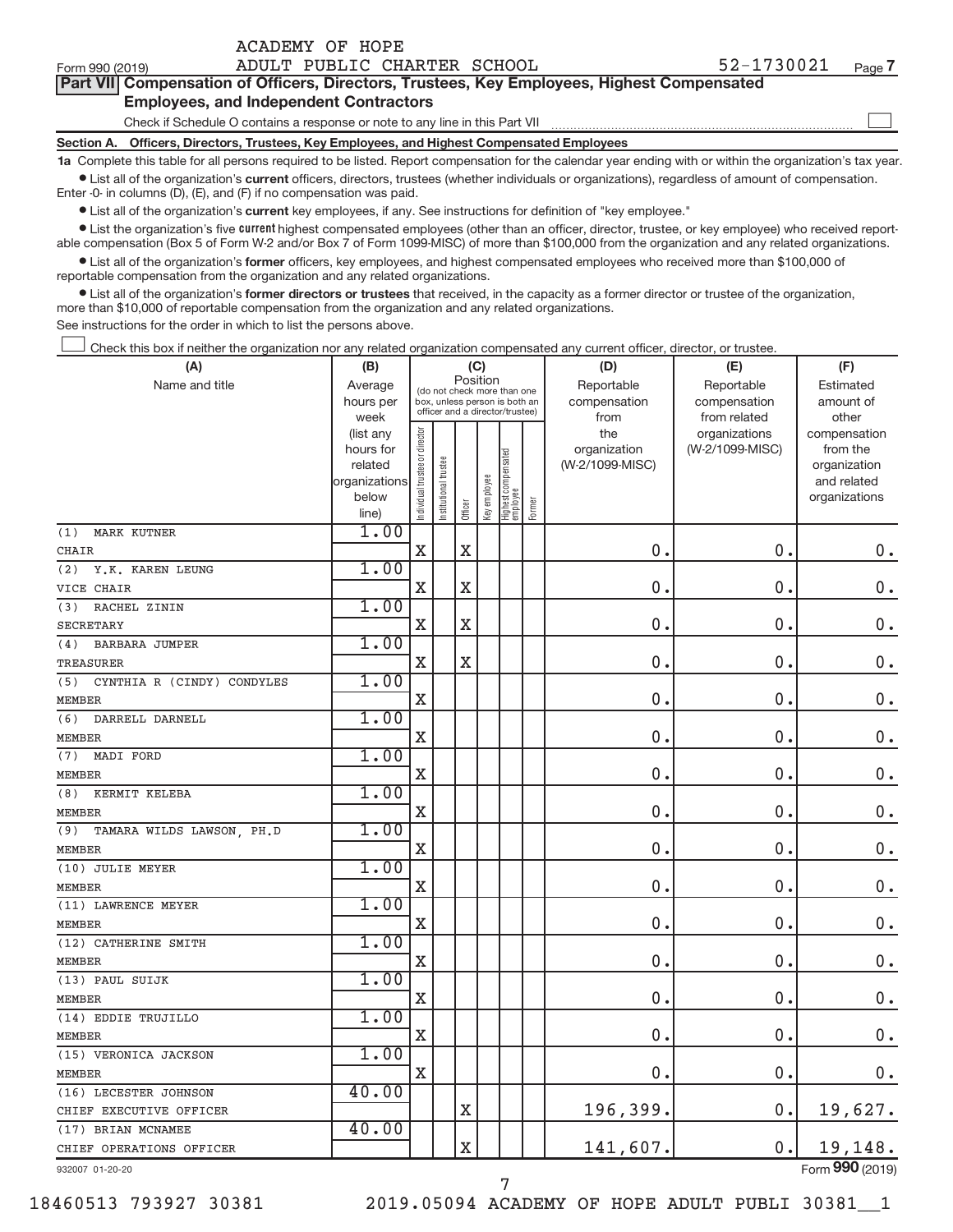| ADULT PUBLIC CHARTER SCHOOL<br>52-1730021<br>Page 8<br><b>Part VII</b><br>Section A. Officers, Directors, Trustees, Key Employees, and Highest Compensated Employees (continued)<br>(B)<br>(C)<br>(A)<br>(D)<br>(E)<br>(F)<br>Position<br>Average<br>Name and title<br>Reportable<br>Reportable<br>Estimated<br>(do not check more than one<br>hours per<br>compensation<br>compensation<br>amount of<br>box, unless person is both an<br>officer and a director/trustee)<br>week<br>from related<br>other<br>from<br>Individual trustee or director<br>(list any<br>the<br>organizations<br>compensation<br>hours for<br>(W-2/1099-MISC)<br>organization<br>from the<br>Highest compensated<br>employee<br>Institutional trustee<br>related<br>(W-2/1099-MISC)<br>organization<br>organizations<br>Key employee<br>and related<br>below<br>organizations<br>Former<br>Officer<br>line)<br>40.00<br>(18) JOY A. BENTLEY PHILLIPS<br>X<br>135,931.<br>11,972.<br>0.<br>CHIEF ADVANCEMENT OFFICER<br>473,937.<br>50, 747.<br>$\overline{0}$ .<br>1b Subtotal<br>$\overline{0}$ .<br>$\overline{0}$ .<br>$\overline{0}$ .<br>50,747.<br>473,937.<br>$\overline{0}$ .<br>Total number of individuals (including but not limited to those listed above) who received more than \$100,000 of reportable<br>$\mathbf{2}$<br>compensation from the organization $\blacktriangleright$<br>No<br>Yes<br>Did the organization list any former officer, director, trustee, key employee, or highest compensated employee on<br>3<br>X<br>line 1a? If "Yes," complete Schedule J for such individual manufactured content content for the complete schedu<br>з<br>For any individual listed on line 1a, is the sum of reportable compensation and other compensation from the organization<br>4<br>х<br>4<br>Did any person listed on line 1a receive or accrue compensation from any unrelated organization or individual for services<br>5<br>x<br>5<br><b>Section B. Independent Contractors</b><br>Complete this table for your five highest compensated independent contractors that received more than \$100,000 of compensation from<br>1<br>the organization. Report compensation for the calendar year ending with or within the organization's tax year.<br>(C)<br>(A)<br>(B)<br>Name and business address<br>Description of services<br>Compensation<br>COMMUNITY IT INNOVATORS<br>PO BOX 220278, CHANTILLY, VA 20153<br>179,723.<br>IT SUPPORT<br>PMM COMPANIES<br>120,247.<br>15938 DERWOOD ROAD, ROCKVILLE, MD 20855<br><b>JANITORIAL SERVICES</b><br>Total number of independent contractors (including but not limited to those listed above) who received more than<br>$\mathbf{2}$<br>2<br>\$100,000 of compensation from the organization | <b>ACADEMY OF HOPE</b> |  |  |  |  |  |  |  |  |  |  |  |
|-------------------------------------------------------------------------------------------------------------------------------------------------------------------------------------------------------------------------------------------------------------------------------------------------------------------------------------------------------------------------------------------------------------------------------------------------------------------------------------------------------------------------------------------------------------------------------------------------------------------------------------------------------------------------------------------------------------------------------------------------------------------------------------------------------------------------------------------------------------------------------------------------------------------------------------------------------------------------------------------------------------------------------------------------------------------------------------------------------------------------------------------------------------------------------------------------------------------------------------------------------------------------------------------------------------------------------------------------------------------------------------------------------------------------------------------------------------------------------------------------------------------------------------------------------------------------------------------------------------------------------------------------------------------------------------------------------------------------------------------------------------------------------------------------------------------------------------------------------------------------------------------------------------------------------------------------------------------------------------------------------------------------------------------------------------------------------------------------------------------------------------------------------------------------------------------------------------------------------------------------------------------------------------------------------------------------------------------------------------------------------------------------------------------------------------------------------------------------------------------------------------------------------------------------------------------------------------------------------------------------------------------------------------------------------------------------------------------------------------------------|------------------------|--|--|--|--|--|--|--|--|--|--|--|
|                                                                                                                                                                                                                                                                                                                                                                                                                                                                                                                                                                                                                                                                                                                                                                                                                                                                                                                                                                                                                                                                                                                                                                                                                                                                                                                                                                                                                                                                                                                                                                                                                                                                                                                                                                                                                                                                                                                                                                                                                                                                                                                                                                                                                                                                                                                                                                                                                                                                                                                                                                                                                                                                                                                                                 | Form 990 (2019)        |  |  |  |  |  |  |  |  |  |  |  |
|                                                                                                                                                                                                                                                                                                                                                                                                                                                                                                                                                                                                                                                                                                                                                                                                                                                                                                                                                                                                                                                                                                                                                                                                                                                                                                                                                                                                                                                                                                                                                                                                                                                                                                                                                                                                                                                                                                                                                                                                                                                                                                                                                                                                                                                                                                                                                                                                                                                                                                                                                                                                                                                                                                                                                 |                        |  |  |  |  |  |  |  |  |  |  |  |
|                                                                                                                                                                                                                                                                                                                                                                                                                                                                                                                                                                                                                                                                                                                                                                                                                                                                                                                                                                                                                                                                                                                                                                                                                                                                                                                                                                                                                                                                                                                                                                                                                                                                                                                                                                                                                                                                                                                                                                                                                                                                                                                                                                                                                                                                                                                                                                                                                                                                                                                                                                                                                                                                                                                                                 |                        |  |  |  |  |  |  |  |  |  |  |  |
|                                                                                                                                                                                                                                                                                                                                                                                                                                                                                                                                                                                                                                                                                                                                                                                                                                                                                                                                                                                                                                                                                                                                                                                                                                                                                                                                                                                                                                                                                                                                                                                                                                                                                                                                                                                                                                                                                                                                                                                                                                                                                                                                                                                                                                                                                                                                                                                                                                                                                                                                                                                                                                                                                                                                                 |                        |  |  |  |  |  |  |  |  |  |  |  |
|                                                                                                                                                                                                                                                                                                                                                                                                                                                                                                                                                                                                                                                                                                                                                                                                                                                                                                                                                                                                                                                                                                                                                                                                                                                                                                                                                                                                                                                                                                                                                                                                                                                                                                                                                                                                                                                                                                                                                                                                                                                                                                                                                                                                                                                                                                                                                                                                                                                                                                                                                                                                                                                                                                                                                 |                        |  |  |  |  |  |  |  |  |  |  |  |
|                                                                                                                                                                                                                                                                                                                                                                                                                                                                                                                                                                                                                                                                                                                                                                                                                                                                                                                                                                                                                                                                                                                                                                                                                                                                                                                                                                                                                                                                                                                                                                                                                                                                                                                                                                                                                                                                                                                                                                                                                                                                                                                                                                                                                                                                                                                                                                                                                                                                                                                                                                                                                                                                                                                                                 |                        |  |  |  |  |  |  |  |  |  |  |  |
|                                                                                                                                                                                                                                                                                                                                                                                                                                                                                                                                                                                                                                                                                                                                                                                                                                                                                                                                                                                                                                                                                                                                                                                                                                                                                                                                                                                                                                                                                                                                                                                                                                                                                                                                                                                                                                                                                                                                                                                                                                                                                                                                                                                                                                                                                                                                                                                                                                                                                                                                                                                                                                                                                                                                                 |                        |  |  |  |  |  |  |  |  |  |  |  |
|                                                                                                                                                                                                                                                                                                                                                                                                                                                                                                                                                                                                                                                                                                                                                                                                                                                                                                                                                                                                                                                                                                                                                                                                                                                                                                                                                                                                                                                                                                                                                                                                                                                                                                                                                                                                                                                                                                                                                                                                                                                                                                                                                                                                                                                                                                                                                                                                                                                                                                                                                                                                                                                                                                                                                 |                        |  |  |  |  |  |  |  |  |  |  |  |
|                                                                                                                                                                                                                                                                                                                                                                                                                                                                                                                                                                                                                                                                                                                                                                                                                                                                                                                                                                                                                                                                                                                                                                                                                                                                                                                                                                                                                                                                                                                                                                                                                                                                                                                                                                                                                                                                                                                                                                                                                                                                                                                                                                                                                                                                                                                                                                                                                                                                                                                                                                                                                                                                                                                                                 |                        |  |  |  |  |  |  |  |  |  |  |  |
|                                                                                                                                                                                                                                                                                                                                                                                                                                                                                                                                                                                                                                                                                                                                                                                                                                                                                                                                                                                                                                                                                                                                                                                                                                                                                                                                                                                                                                                                                                                                                                                                                                                                                                                                                                                                                                                                                                                                                                                                                                                                                                                                                                                                                                                                                                                                                                                                                                                                                                                                                                                                                                                                                                                                                 |                        |  |  |  |  |  |  |  |  |  |  |  |
|                                                                                                                                                                                                                                                                                                                                                                                                                                                                                                                                                                                                                                                                                                                                                                                                                                                                                                                                                                                                                                                                                                                                                                                                                                                                                                                                                                                                                                                                                                                                                                                                                                                                                                                                                                                                                                                                                                                                                                                                                                                                                                                                                                                                                                                                                                                                                                                                                                                                                                                                                                                                                                                                                                                                                 |                        |  |  |  |  |  |  |  |  |  |  |  |
|                                                                                                                                                                                                                                                                                                                                                                                                                                                                                                                                                                                                                                                                                                                                                                                                                                                                                                                                                                                                                                                                                                                                                                                                                                                                                                                                                                                                                                                                                                                                                                                                                                                                                                                                                                                                                                                                                                                                                                                                                                                                                                                                                                                                                                                                                                                                                                                                                                                                                                                                                                                                                                                                                                                                                 |                        |  |  |  |  |  |  |  |  |  |  |  |
|                                                                                                                                                                                                                                                                                                                                                                                                                                                                                                                                                                                                                                                                                                                                                                                                                                                                                                                                                                                                                                                                                                                                                                                                                                                                                                                                                                                                                                                                                                                                                                                                                                                                                                                                                                                                                                                                                                                                                                                                                                                                                                                                                                                                                                                                                                                                                                                                                                                                                                                                                                                                                                                                                                                                                 |                        |  |  |  |  |  |  |  |  |  |  |  |
|                                                                                                                                                                                                                                                                                                                                                                                                                                                                                                                                                                                                                                                                                                                                                                                                                                                                                                                                                                                                                                                                                                                                                                                                                                                                                                                                                                                                                                                                                                                                                                                                                                                                                                                                                                                                                                                                                                                                                                                                                                                                                                                                                                                                                                                                                                                                                                                                                                                                                                                                                                                                                                                                                                                                                 |                        |  |  |  |  |  |  |  |  |  |  |  |
|                                                                                                                                                                                                                                                                                                                                                                                                                                                                                                                                                                                                                                                                                                                                                                                                                                                                                                                                                                                                                                                                                                                                                                                                                                                                                                                                                                                                                                                                                                                                                                                                                                                                                                                                                                                                                                                                                                                                                                                                                                                                                                                                                                                                                                                                                                                                                                                                                                                                                                                                                                                                                                                                                                                                                 |                        |  |  |  |  |  |  |  |  |  |  |  |
|                                                                                                                                                                                                                                                                                                                                                                                                                                                                                                                                                                                                                                                                                                                                                                                                                                                                                                                                                                                                                                                                                                                                                                                                                                                                                                                                                                                                                                                                                                                                                                                                                                                                                                                                                                                                                                                                                                                                                                                                                                                                                                                                                                                                                                                                                                                                                                                                                                                                                                                                                                                                                                                                                                                                                 |                        |  |  |  |  |  |  |  |  |  |  |  |
|                                                                                                                                                                                                                                                                                                                                                                                                                                                                                                                                                                                                                                                                                                                                                                                                                                                                                                                                                                                                                                                                                                                                                                                                                                                                                                                                                                                                                                                                                                                                                                                                                                                                                                                                                                                                                                                                                                                                                                                                                                                                                                                                                                                                                                                                                                                                                                                                                                                                                                                                                                                                                                                                                                                                                 |                        |  |  |  |  |  |  |  |  |  |  |  |
|                                                                                                                                                                                                                                                                                                                                                                                                                                                                                                                                                                                                                                                                                                                                                                                                                                                                                                                                                                                                                                                                                                                                                                                                                                                                                                                                                                                                                                                                                                                                                                                                                                                                                                                                                                                                                                                                                                                                                                                                                                                                                                                                                                                                                                                                                                                                                                                                                                                                                                                                                                                                                                                                                                                                                 |                        |  |  |  |  |  |  |  |  |  |  |  |
|                                                                                                                                                                                                                                                                                                                                                                                                                                                                                                                                                                                                                                                                                                                                                                                                                                                                                                                                                                                                                                                                                                                                                                                                                                                                                                                                                                                                                                                                                                                                                                                                                                                                                                                                                                                                                                                                                                                                                                                                                                                                                                                                                                                                                                                                                                                                                                                                                                                                                                                                                                                                                                                                                                                                                 |                        |  |  |  |  |  |  |  |  |  |  |  |
|                                                                                                                                                                                                                                                                                                                                                                                                                                                                                                                                                                                                                                                                                                                                                                                                                                                                                                                                                                                                                                                                                                                                                                                                                                                                                                                                                                                                                                                                                                                                                                                                                                                                                                                                                                                                                                                                                                                                                                                                                                                                                                                                                                                                                                                                                                                                                                                                                                                                                                                                                                                                                                                                                                                                                 |                        |  |  |  |  |  |  |  |  |  |  |  |
|                                                                                                                                                                                                                                                                                                                                                                                                                                                                                                                                                                                                                                                                                                                                                                                                                                                                                                                                                                                                                                                                                                                                                                                                                                                                                                                                                                                                                                                                                                                                                                                                                                                                                                                                                                                                                                                                                                                                                                                                                                                                                                                                                                                                                                                                                                                                                                                                                                                                                                                                                                                                                                                                                                                                                 |                        |  |  |  |  |  |  |  |  |  |  |  |
|                                                                                                                                                                                                                                                                                                                                                                                                                                                                                                                                                                                                                                                                                                                                                                                                                                                                                                                                                                                                                                                                                                                                                                                                                                                                                                                                                                                                                                                                                                                                                                                                                                                                                                                                                                                                                                                                                                                                                                                                                                                                                                                                                                                                                                                                                                                                                                                                                                                                                                                                                                                                                                                                                                                                                 |                        |  |  |  |  |  |  |  |  |  |  |  |
|                                                                                                                                                                                                                                                                                                                                                                                                                                                                                                                                                                                                                                                                                                                                                                                                                                                                                                                                                                                                                                                                                                                                                                                                                                                                                                                                                                                                                                                                                                                                                                                                                                                                                                                                                                                                                                                                                                                                                                                                                                                                                                                                                                                                                                                                                                                                                                                                                                                                                                                                                                                                                                                                                                                                                 |                        |  |  |  |  |  |  |  |  |  |  |  |
|                                                                                                                                                                                                                                                                                                                                                                                                                                                                                                                                                                                                                                                                                                                                                                                                                                                                                                                                                                                                                                                                                                                                                                                                                                                                                                                                                                                                                                                                                                                                                                                                                                                                                                                                                                                                                                                                                                                                                                                                                                                                                                                                                                                                                                                                                                                                                                                                                                                                                                                                                                                                                                                                                                                                                 |                        |  |  |  |  |  |  |  |  |  |  |  |
|                                                                                                                                                                                                                                                                                                                                                                                                                                                                                                                                                                                                                                                                                                                                                                                                                                                                                                                                                                                                                                                                                                                                                                                                                                                                                                                                                                                                                                                                                                                                                                                                                                                                                                                                                                                                                                                                                                                                                                                                                                                                                                                                                                                                                                                                                                                                                                                                                                                                                                                                                                                                                                                                                                                                                 |                        |  |  |  |  |  |  |  |  |  |  |  |
|                                                                                                                                                                                                                                                                                                                                                                                                                                                                                                                                                                                                                                                                                                                                                                                                                                                                                                                                                                                                                                                                                                                                                                                                                                                                                                                                                                                                                                                                                                                                                                                                                                                                                                                                                                                                                                                                                                                                                                                                                                                                                                                                                                                                                                                                                                                                                                                                                                                                                                                                                                                                                                                                                                                                                 |                        |  |  |  |  |  |  |  |  |  |  |  |
| Form 990 (2019)                                                                                                                                                                                                                                                                                                                                                                                                                                                                                                                                                                                                                                                                                                                                                                                                                                                                                                                                                                                                                                                                                                                                                                                                                                                                                                                                                                                                                                                                                                                                                                                                                                                                                                                                                                                                                                                                                                                                                                                                                                                                                                                                                                                                                                                                                                                                                                                                                                                                                                                                                                                                                                                                                                                                 |                        |  |  |  |  |  |  |  |  |  |  |  |

932008 01-20-20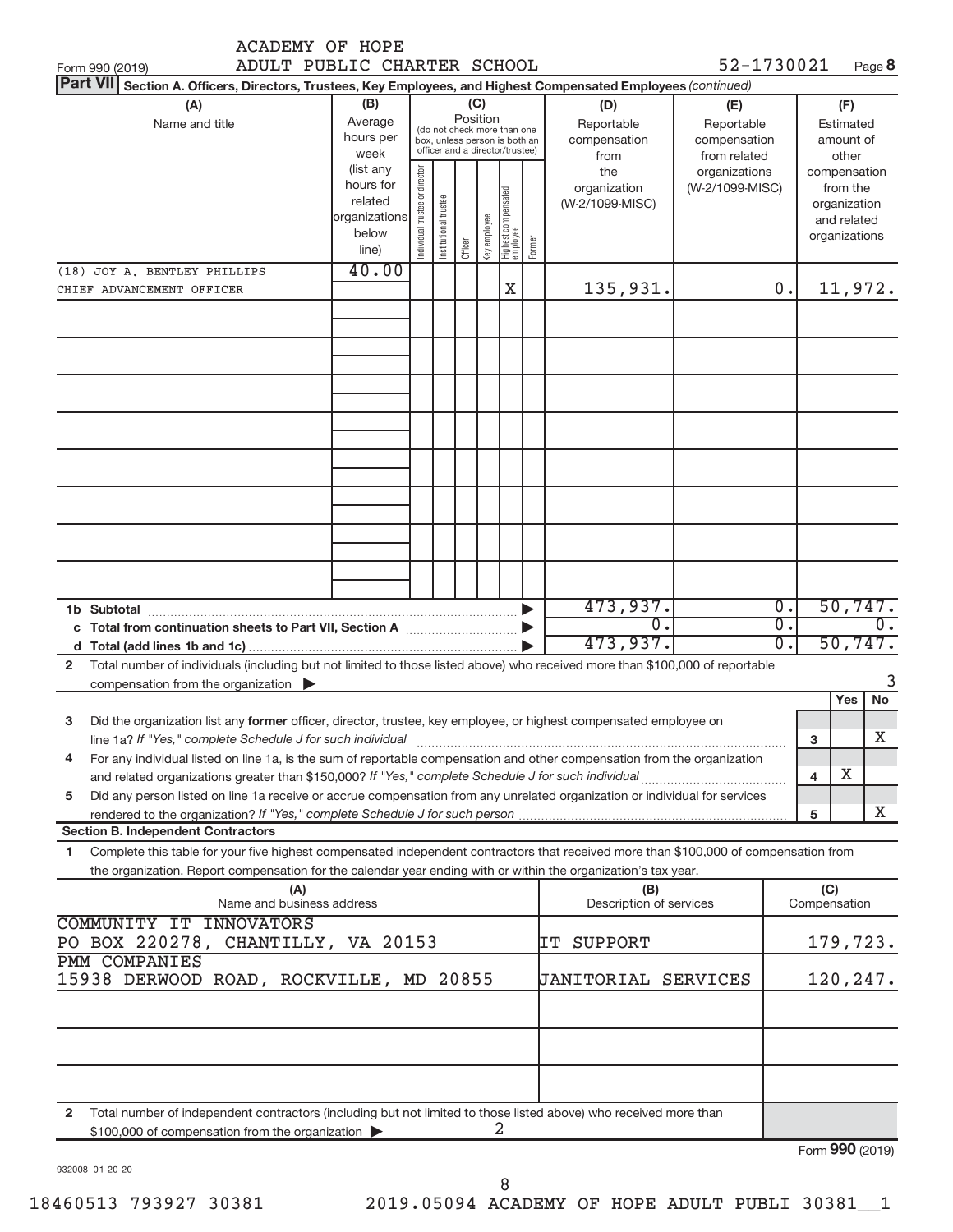Form 990 (2019) Page ADULT PUBLIC CHARTER SCHOOL 52-1730021 **Part VIII Statement of Revenue**<br>**Part VIII Statement of Revenue** 

|                                                           |         |              |                                                                            |           |                |                  |                       |                                   |                   |                  | (D)                                |
|-----------------------------------------------------------|---------|--------------|----------------------------------------------------------------------------|-----------|----------------|------------------|-----------------------|-----------------------------------|-------------------|------------------|------------------------------------|
|                                                           |         |              |                                                                            |           |                |                  |                       | Total revenue                     | Related or exempt | Unrelated        | Revenue excluded<br>from tax under |
|                                                           |         |              |                                                                            |           |                |                  |                       |                                   | function revenue  | business revenue | sections 512 - 514                 |
|                                                           |         |              |                                                                            |           |                |                  |                       |                                   |                   |                  |                                    |
| Contributions, Gifts, Grants<br>and Other Similar Amounts |         |              | 1 a Federated campaigns                                                    |           | 1a<br>.        |                  |                       |                                   |                   |                  |                                    |
|                                                           |         |              | <b>b</b> Membership dues                                                   |           | 1 <sub>b</sub> |                  | 221,620.              |                                   |                   |                  |                                    |
|                                                           |         |              | c Fundraising events                                                       |           | 1 <sub>c</sub> |                  |                       |                                   |                   |                  |                                    |
|                                                           |         |              | d Related organizations                                                    |           | 1 <sub>d</sub> |                  |                       |                                   |                   |                  |                                    |
|                                                           |         |              | e Government grants (contributions)                                        |           | 1e             |                  | 1,632,767.            |                                   |                   |                  |                                    |
|                                                           |         |              | f All other contributions, gifts, grants, and                              |           |                |                  |                       |                                   |                   |                  |                                    |
|                                                           |         |              | similar amounts not included above                                         |           | 1f             |                  | 1,456,234.            |                                   |                   |                  |                                    |
|                                                           |         |              | <b>g</b> Noncash contributions included in lines 1a-1f                     |           |                |                  | 2,204.                |                                   |                   |                  |                                    |
|                                                           |         |              |                                                                            |           |                |                  |                       | $\blacktriangleright$ 3,310,621.  |                   |                  |                                    |
|                                                           |         |              |                                                                            |           |                |                  | <b>Business Code</b>  |                                   |                   |                  |                                    |
|                                                           |         |              | 2 a PER PUPIL APPROPRIATIO                                                 |           |                |                  |                       | $900099$ 4, 769, 754.4, 769, 754. |                   |                  |                                    |
| Program Service<br>Revenue                                |         |              | <b>b</b> PER PUPIL FACILITIES A                                            |           |                |                  |                       | $900099$ 1,607,470.1,607,470.     |                   |                  |                                    |
|                                                           |         | $\mathbf{c}$ | PROGRAM AND OTHER INCO                                                     |           |                |                  | 900099                | 37,504.                           | 37,504.           |                  |                                    |
|                                                           |         | d            |                                                                            |           |                |                  |                       |                                   |                   |                  |                                    |
|                                                           |         | е            |                                                                            |           |                |                  |                       |                                   |                   |                  |                                    |
|                                                           |         |              | f All other program service revenue                                        |           |                |                  |                       |                                   |                   |                  |                                    |
|                                                           |         |              |                                                                            |           |                |                  |                       | $\triangleright$ 6,414,728.       |                   |                  |                                    |
|                                                           | 3       |              | Investment income (including dividends, interest, and                      |           |                |                  |                       |                                   |                   |                  |                                    |
|                                                           |         |              |                                                                            |           |                |                  | ▶                     | 692.                              |                   | 692.             |                                    |
|                                                           | 4       |              | Income from investment of tax-exempt bond proceeds                         |           |                |                  |                       |                                   |                   |                  |                                    |
|                                                           | 5       |              |                                                                            |           |                |                  |                       |                                   |                   |                  |                                    |
|                                                           |         |              |                                                                            |           | (i) Real       |                  | (ii) Personal         |                                   |                   |                  |                                    |
|                                                           |         |              | 6 a Gross rents                                                            | 6a        |                | 273.             |                       |                                   |                   |                  |                                    |
|                                                           |         |              |                                                                            | 6b        |                | $\overline{0}$ . |                       |                                   |                   |                  |                                    |
|                                                           |         |              | <b>b</b> Less: rental expenses                                             | 6c        |                | 273.             |                       |                                   |                   |                  |                                    |
|                                                           |         |              | c Rental income or (loss)                                                  |           |                |                  |                       | 273.                              |                   |                  | 273.                               |
|                                                           |         |              | d Net rental income or (loss)                                              |           | (i) Securities |                  | (ii) Other            |                                   |                   |                  |                                    |
|                                                           |         |              | 7 a Gross amount from sales of                                             |           |                |                  |                       |                                   |                   |                  |                                    |
|                                                           |         |              | assets other than inventory                                                | 7a        |                |                  |                       |                                   |                   |                  |                                    |
|                                                           |         |              | <b>b</b> Less: cost or other basis                                         |           |                |                  |                       |                                   |                   |                  |                                    |
|                                                           |         |              | and sales expenses                                                         | 7b        |                | 636.<br>$-636.$  |                       |                                   |                   |                  |                                    |
| her Revenue                                               |         |              | <b>c</b> Gain or (loss)                                                    | <b>7c</b> |                |                  |                       |                                   |                   |                  |                                    |
|                                                           |         |              |                                                                            |           |                |                  | $\blacktriangleright$ | $-636.$                           |                   |                  | $-636.$                            |
|                                                           |         |              | 8 a Gross income from fundraising events (not                              |           |                |                  |                       |                                   |                   |                  |                                    |
| ō                                                         |         |              | including \$                                                               |           | $221,620.$ of  |                  |                       |                                   |                   |                  |                                    |
|                                                           |         |              | contributions reported on line 1c). See                                    |           |                |                  |                       |                                   |                   |                  |                                    |
|                                                           |         |              |                                                                            |           |                | 8a               | 0.                    |                                   |                   |                  |                                    |
|                                                           |         |              |                                                                            |           |                | 8b               | $\overline{0}$ .      |                                   |                   |                  |                                    |
|                                                           |         |              | c Net income or (loss) from fundraising events                             |           |                |                  | .                     | 0.                                |                   |                  |                                    |
|                                                           |         |              | 9 a Gross income from gaming activities. See                               |           |                |                  |                       |                                   |                   |                  |                                    |
|                                                           |         |              |                                                                            |           |                | 9a               |                       |                                   |                   |                  |                                    |
|                                                           |         |              |                                                                            |           |                | 9 <sub>b</sub>   |                       |                                   |                   |                  |                                    |
|                                                           |         |              | c Net income or (loss) from gaming activities                              |           |                |                  | .                     |                                   |                   |                  |                                    |
|                                                           |         |              | 10 a Gross sales of inventory, less returns                                |           |                |                  |                       |                                   |                   |                  |                                    |
|                                                           |         |              |                                                                            |           |                | 10a              |                       |                                   |                   |                  |                                    |
|                                                           |         |              | <b>b</b> Less: cost of goods sold                                          |           |                | 10b              |                       |                                   |                   |                  |                                    |
|                                                           |         |              | <b>c</b> Net income or (loss) from sales of inventory                      |           |                |                  |                       |                                   |                   |                  |                                    |
|                                                           |         |              |                                                                            |           |                |                  | <b>Business Code</b>  |                                   |                   |                  |                                    |
| Miscellaneous<br>Revenue                                  | 11 a    |              | the control of the control of the control of the control of                |           |                |                  |                       |                                   |                   |                  |                                    |
|                                                           |         | b            | the control of the control of the control of the control of the control of |           |                |                  |                       |                                   |                   |                  |                                    |
|                                                           |         | c            |                                                                            |           |                |                  |                       |                                   |                   |                  |                                    |
|                                                           |         |              |                                                                            |           |                |                  |                       |                                   |                   |                  |                                    |
|                                                           |         |              |                                                                            |           |                |                  | $\blacktriangleright$ |                                   |                   |                  |                                    |
|                                                           | $12 \,$ |              |                                                                            |           |                |                  |                       | 9,725,678.6,414,728.              |                   | $\overline{0}$ . | 329.                               |
| 932009 01-20-20                                           |         |              |                                                                            |           |                |                  |                       |                                   |                   |                  | Form 990 (2019)                    |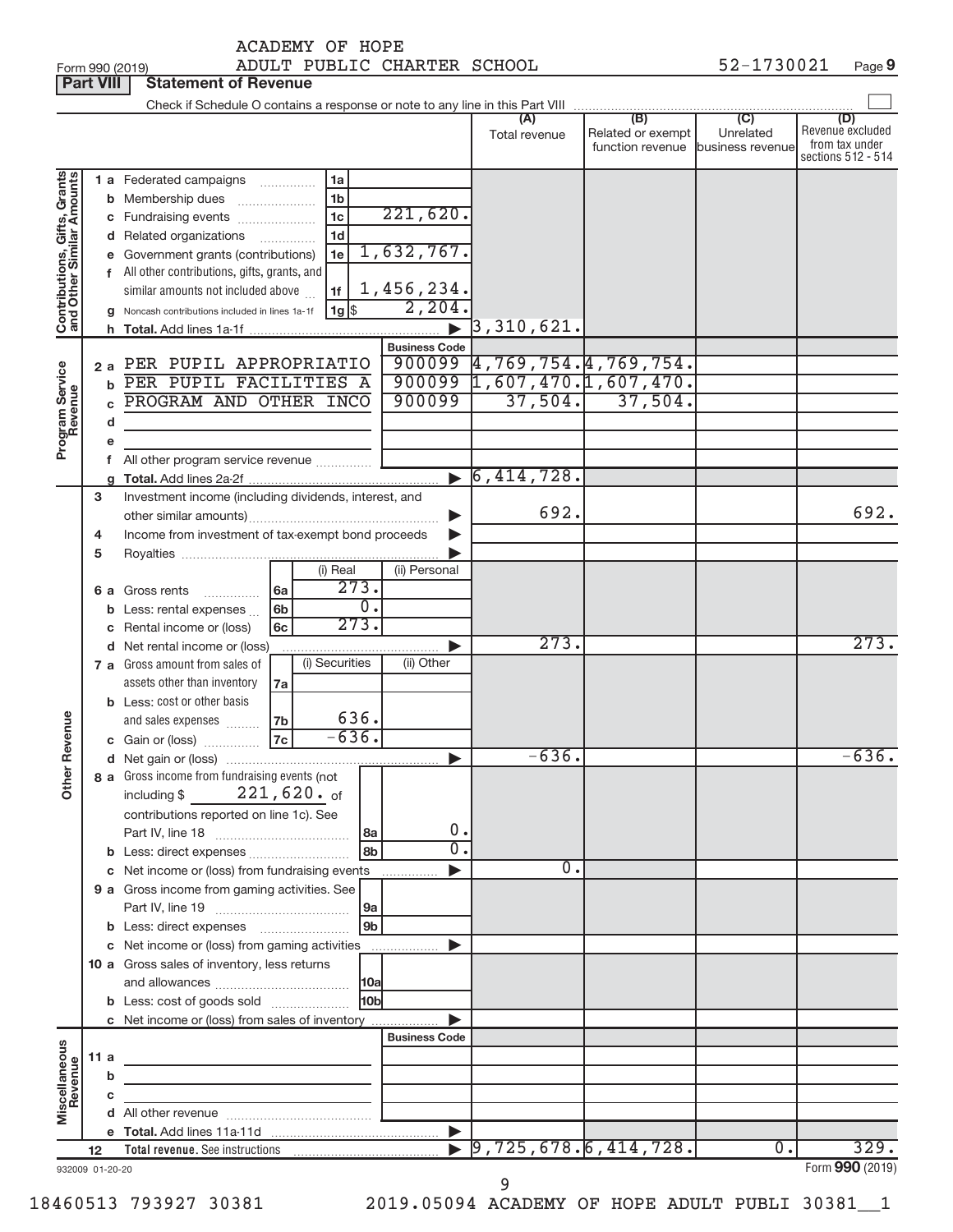|                 | ADULT PUBLIC CHARTER SCHOOL<br>Form 990 (2019)                                                                                                                                                             |                |                             |                                    | 52-1730021<br>Page 10   |
|-----------------|------------------------------------------------------------------------------------------------------------------------------------------------------------------------------------------------------------|----------------|-----------------------------|------------------------------------|-------------------------|
|                 | <b>Part IX Statement of Functional Expenses</b>                                                                                                                                                            |                |                             |                                    |                         |
|                 | Section 501(c)(3) and 501(c)(4) organizations must complete all columns. All other organizations must complete column (A).                                                                                 |                |                             |                                    |                         |
|                 | Check if Schedule O contains a response or note to any line in this Part IX                                                                                                                                | (A)            | (B)                         |                                    | (D)                     |
|                 | Do not include amounts reported on lines 6b,<br>7b, 8b, 9b, and 10b of Part VIII.                                                                                                                          | Total expenses | Program service<br>expenses | Management and<br>general expenses | Fundraising<br>expenses |
| 1.              | Grants and other assistance to domestic organizations                                                                                                                                                      |                |                             |                                    |                         |
|                 | and domestic governments. See Part IV, line 21                                                                                                                                                             |                |                             |                                    |                         |
| $\mathbf{2}$    | Grants and other assistance to domestic                                                                                                                                                                    |                |                             |                                    |                         |
|                 | individuals. See Part IV, line 22                                                                                                                                                                          |                |                             |                                    |                         |
| 3               | Grants and other assistance to foreign                                                                                                                                                                     |                |                             |                                    |                         |
|                 | organizations, foreign governments, and foreign                                                                                                                                                            |                |                             |                                    |                         |
|                 | individuals. See Part IV, lines 15 and 16                                                                                                                                                                  |                |                             |                                    |                         |
| 4               | Benefits paid to or for members                                                                                                                                                                            |                |                             |                                    |                         |
| 5               | Compensation of current officers, directors,                                                                                                                                                               | 387,774.       | 300,579.                    | 52,679.                            | 34,516.                 |
| 6               | trustees, and key employees<br>Compensation not included above to disqualified                                                                                                                             |                |                             |                                    |                         |
|                 | persons (as defined under section 4958(f)(1)) and                                                                                                                                                          |                |                             |                                    |                         |
|                 | persons described in section 4958(c)(3)(B)                                                                                                                                                                 |                |                             |                                    |                         |
| 7               | Other salaries and wages                                                                                                                                                                                   | 3,787,936.     | 2,936,184.                  | 514, 587.                          | 337, 165.               |
| 8               | Pension plan accruals and contributions (include                                                                                                                                                           |                |                             |                                    |                         |
|                 | section 401(k) and 403(b) employer contributions)                                                                                                                                                          | 66,562.        | 51,595.                     | 9,042.                             | 5,925.                  |
| 9               | Other employee benefits                                                                                                                                                                                    | 487,692.       | 378,030.                    | 66, 252.                           | 43,410.                 |
| 10              |                                                                                                                                                                                                            | 359,012.       | 278, 286.                   | 48,770.                            | 31,956.                 |
| 11              | Fees for services (nonemployees):                                                                                                                                                                          |                |                             |                                    |                         |
| a               |                                                                                                                                                                                                            |                |                             |                                    |                         |
| b               |                                                                                                                                                                                                            | 72, 195.       | 7,385.                      | 64,378.                            | 432.                    |
| С               |                                                                                                                                                                                                            | 139,080.       | 14,227.                     | 124,021.                           | 832.                    |
| d               |                                                                                                                                                                                                            |                |                             |                                    |                         |
| e               | Professional fundraising services. See Part IV, line 17                                                                                                                                                    | 136,089.       |                             |                                    | 136,089.                |
| f               | Investment management fees                                                                                                                                                                                 |                |                             |                                    |                         |
| g               | Other. (If line 11g amount exceeds 10% of line 25,                                                                                                                                                         |                |                             |                                    |                         |
|                 | column (A) amount, list line 11g expenses on Sch O.)                                                                                                                                                       | 235,472.       | 24,672.                     | 208,890.                           | 1,910.                  |
| 12 <sup>2</sup> |                                                                                                                                                                                                            | 168, 287.      | 22,691.                     | 137,850.                           | 7,746.                  |
| 13              |                                                                                                                                                                                                            | 180, 490.      | 18,463.                     | 160,948.                           | 1,079.                  |
| 14              |                                                                                                                                                                                                            |                |                             |                                    |                         |
| 15<br>16        |                                                                                                                                                                                                            | 727,756.       | 569, 170.                   | 93, 226.                           | 65,360.                 |
| 17              | Travel                                                                                                                                                                                                     |                |                             |                                    |                         |
| 18              | Payments of travel or entertainment expenses                                                                                                                                                               |                |                             |                                    |                         |
|                 | for any federal, state, or local public officials                                                                                                                                                          |                |                             |                                    |                         |
| 19              | Conferences, conventions, and meetings                                                                                                                                                                     |                |                             |                                    |                         |
| 20              | Interest                                                                                                                                                                                                   |                |                             |                                    |                         |
| 21              |                                                                                                                                                                                                            |                |                             |                                    |                         |
| 22              | Depreciation, depletion, and amortization                                                                                                                                                                  | 279, 713.      | 216, 816.                   | 38,000.                            | 24,897.                 |
| 23              | Insurance                                                                                                                                                                                                  | 23,096.        |                             | 23,096.                            |                         |
| 24              | Other expenses. Itemize expenses not covered<br>above (List miscellaneous expenses on line 24e. If<br>line 24e amount exceeds 10% of line 25, column (A)<br>amount, list line 24e expenses on Schedule O.) |                |                             |                                    |                         |
| a               | DIRECT STUDENT COSTS                                                                                                                                                                                       | 721,048.       | 721,048.                    |                                    |                         |
| $\mathbf b$     | <b>MISCELLANEOUS</b>                                                                                                                                                                                       | 8,760.         | 905.                        | 7,790.                             | 65.                     |
| c               |                                                                                                                                                                                                            |                |                             |                                    |                         |
| d               |                                                                                                                                                                                                            |                |                             |                                    |                         |
| e               | All other expenses                                                                                                                                                                                         | 7,780,962.     | 5,540,051.                  | 1,549,529.                         | 691,382.                |
| 25              | Total functional expenses. Add lines 1 through 24e                                                                                                                                                         |                |                             |                                    |                         |
| 26              | Joint costs. Complete this line only if the organization<br>reported in column (B) joint costs from a combined                                                                                             |                |                             |                                    |                         |
|                 | educational campaign and fundraising solicitation.                                                                                                                                                         |                |                             |                                    |                         |

932010 01-20-20

Form (2019) **990**

18460513 793927 30381 2019.05094 ACADEMY OF HOPE ADULT PUBLI 30381\_\_1

Check here |

Check here if following SOP 98-2 (ASC 958-720)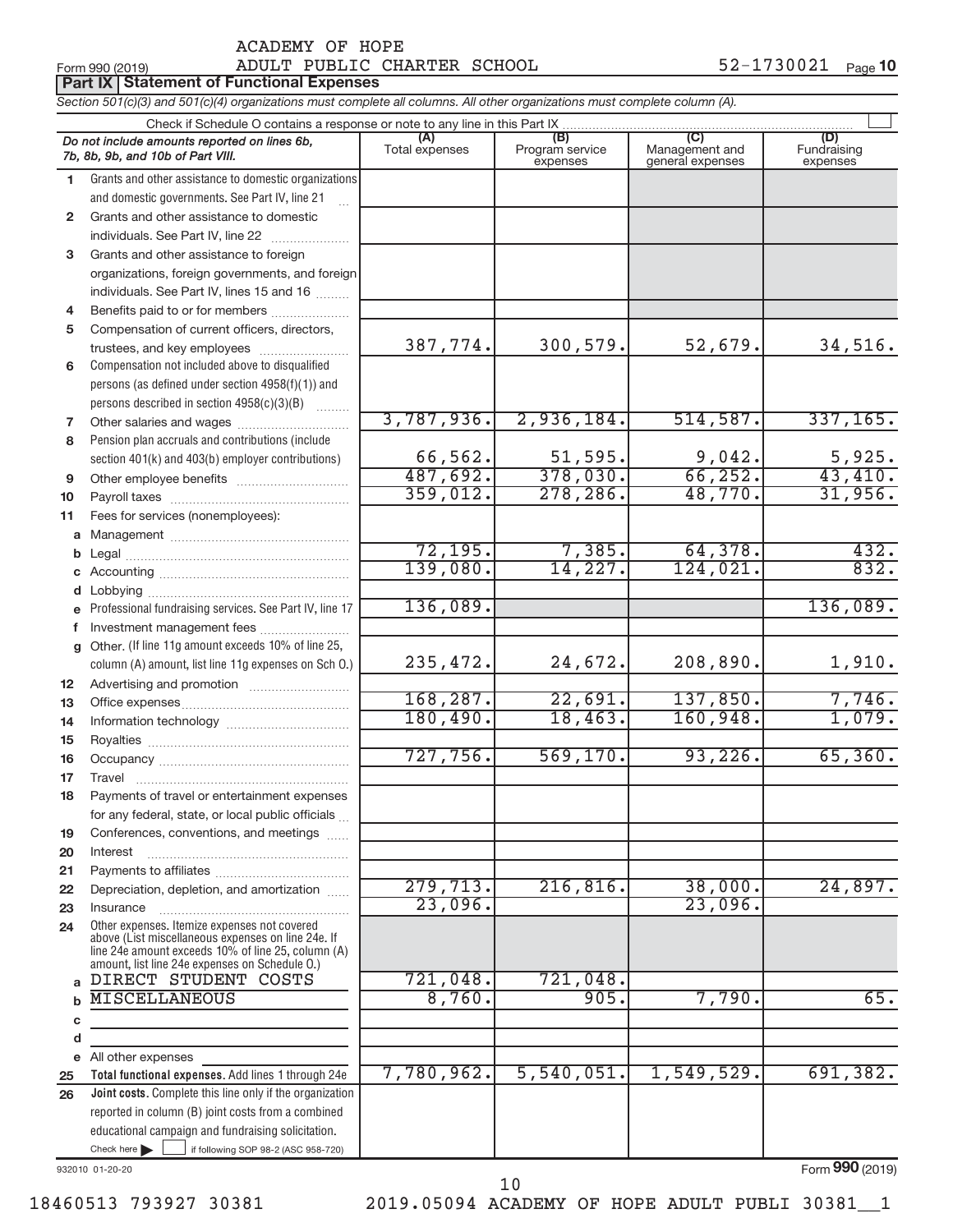| ACADEMY OF HOPE |  |
|-----------------|--|
|                 |  |

## Form 990 (2019) Page ADULT PUBLIC CHARTER SCHOOL 52-1730021

|  | <b>Part X   Balance Sheet</b> |  |
|--|-------------------------------|--|

|                             |          |                                                                                                        |                 |                          | (A)<br>Beginning of year |                         | (B)<br>End of year        |
|-----------------------------|----------|--------------------------------------------------------------------------------------------------------|-----------------|--------------------------|--------------------------|-------------------------|---------------------------|
|                             | 1        |                                                                                                        |                 |                          | 1,089,123.               | $\blacksquare$          | 2,350,182.                |
|                             | 2        |                                                                                                        |                 |                          | 11,405.                  | $\overline{2}$          | 13,837.                   |
|                             | 3        |                                                                                                        |                 |                          | 160, 711.                | $\mathbf{3}$            | 608, 838.                 |
|                             | 4        |                                                                                                        |                 |                          | 3,195.                   | $\overline{\mathbf{4}}$ | 3,667.                    |
|                             | 5        | Loans and other receivables from any current or former officer, director,                              |                 |                          |                          |                         |                           |
|                             |          | trustee, key employee, creator or founder, substantial contributor, or 35%                             |                 |                          |                          |                         |                           |
|                             |          | controlled entity or family member of any of these persons                                             |                 |                          |                          | 5                       |                           |
|                             | 6        | Loans and other receivables from other disqualified persons (as defined                                |                 |                          |                          |                         |                           |
|                             |          | under section $4958(f)(1)$ , and persons described in section $4958(c)(3)(B)$                          |                 | $\sim$                   |                          | 6                       |                           |
|                             | 7        |                                                                                                        |                 |                          |                          | $\overline{7}$          |                           |
| Assets                      | 8        |                                                                                                        |                 |                          |                          | 8                       |                           |
|                             | 9        | Prepaid expenses and deferred charges                                                                  |                 |                          | 58,386.                  | $\mathbf{9}$            | 72,306.                   |
|                             |          | 10a Land, buildings, and equipment: cost or other                                                      |                 |                          |                          |                         |                           |
|                             |          | basis. Complete Part VI of Schedule D  10a                                                             |                 | 6,621,389.<br>1,055,983. |                          |                         |                           |
|                             |          | <b>b</b> Less: accumulated depreciation                                                                | 10 <sub>b</sub> |                          | 5,338,582.               | 10 <sub>c</sub>         | 5,565,406.                |
|                             | 11       |                                                                                                        |                 | 11                       |                          |                         |                           |
|                             | 12       |                                                                                                        |                 | 12                       |                          |                         |                           |
|                             | 13       |                                                                                                        |                 |                          | 13                       |                         |                           |
|                             | 14       |                                                                                                        |                 | 169, 108.                | 14                       | 169, 108.               |                           |
|                             | 15       |                                                                                                        |                 | 6,830,510.               | 15<br>16                 | 8,783,344.              |                           |
|                             | 16       |                                                                                                        |                 |                          | 407, 259.                | 17                      | 415, 118.                 |
|                             | 17       |                                                                                                        |                 |                          |                          |                         |                           |
|                             | 18       |                                                                                                        | 273.            | 18<br>19                 |                          |                         |                           |
|                             | 19       |                                                                                                        |                 | 20                       |                          |                         |                           |
|                             | 20<br>21 | Escrow or custodial account liability. Complete Part IV of Schedule D                                  |                 |                          |                          | 21                      |                           |
|                             | 22       | Loans and other payables to any current or former officer, director,                                   |                 |                          |                          |                         |                           |
| Liabilities                 |          | trustee, key employee, creator or founder, substantial contributor, or 35%                             |                 |                          |                          |                         |                           |
|                             |          | controlled entity or family member of any of these persons                                             |                 |                          |                          | 22                      |                           |
|                             | 23       | Secured mortgages and notes payable to unrelated third parties <i>manumum</i>                          |                 |                          | 4,044,836.               | 23                      | 4,000,666.                |
|                             | 24       | Unsecured notes and loans payable to unrelated third parties                                           |                 |                          |                          | 24                      |                           |
|                             | 25       | Other liabilities (including federal income tax, payables to related third                             |                 |                          |                          |                         |                           |
|                             |          | parties, and other liabilities not included on lines 17-24). Complete Part X                           |                 |                          |                          |                         |                           |
|                             |          | of Schedule D                                                                                          |                 |                          | 62,886.                  | 25                      | 107,588.                  |
|                             | 26       |                                                                                                        |                 |                          | $4,515,254.$ 26          |                         | 4,523,372.                |
|                             |          | Organizations that follow FASB ASC 958, check here $\blacktriangleright \lfloor \underline{X} \rfloor$ |                 |                          |                          |                         |                           |
|                             |          | and complete lines 27, 28, 32, and 33.                                                                 |                 |                          |                          |                         |                           |
|                             | 27       |                                                                                                        |                 |                          | 1,980,423.               | 27                      | 3,290,249.                |
|                             | 28       |                                                                                                        |                 |                          | 334,833.                 | 28                      | 969,723.                  |
|                             |          | Organizations that do not follow FASB ASC 958, check here $\blacktriangleright$                        |                 |                          |                          |                         |                           |
|                             |          | and complete lines 29 through 33.                                                                      |                 |                          |                          |                         |                           |
|                             | 29       |                                                                                                        |                 |                          |                          | 29                      |                           |
|                             | 30       | Paid-in or capital surplus, or land, building, or equipment fund                                       |                 |                          |                          | 30                      |                           |
| Net Assets or Fund Balances | 31       | Retained earnings, endowment, accumulated income, or other funds                                       |                 |                          |                          | 31                      |                           |
|                             | 32       |                                                                                                        |                 |                          | 2,315,256.               | 32                      | 4, 259, 972.              |
|                             | 33       |                                                                                                        |                 |                          | 6,830,510.               | 33                      | 8,783,344.                |
|                             |          |                                                                                                        |                 |                          |                          |                         | $F_{\alpha r}$ 000 (2010) |

Form (2019) **990**

932011 01-20-20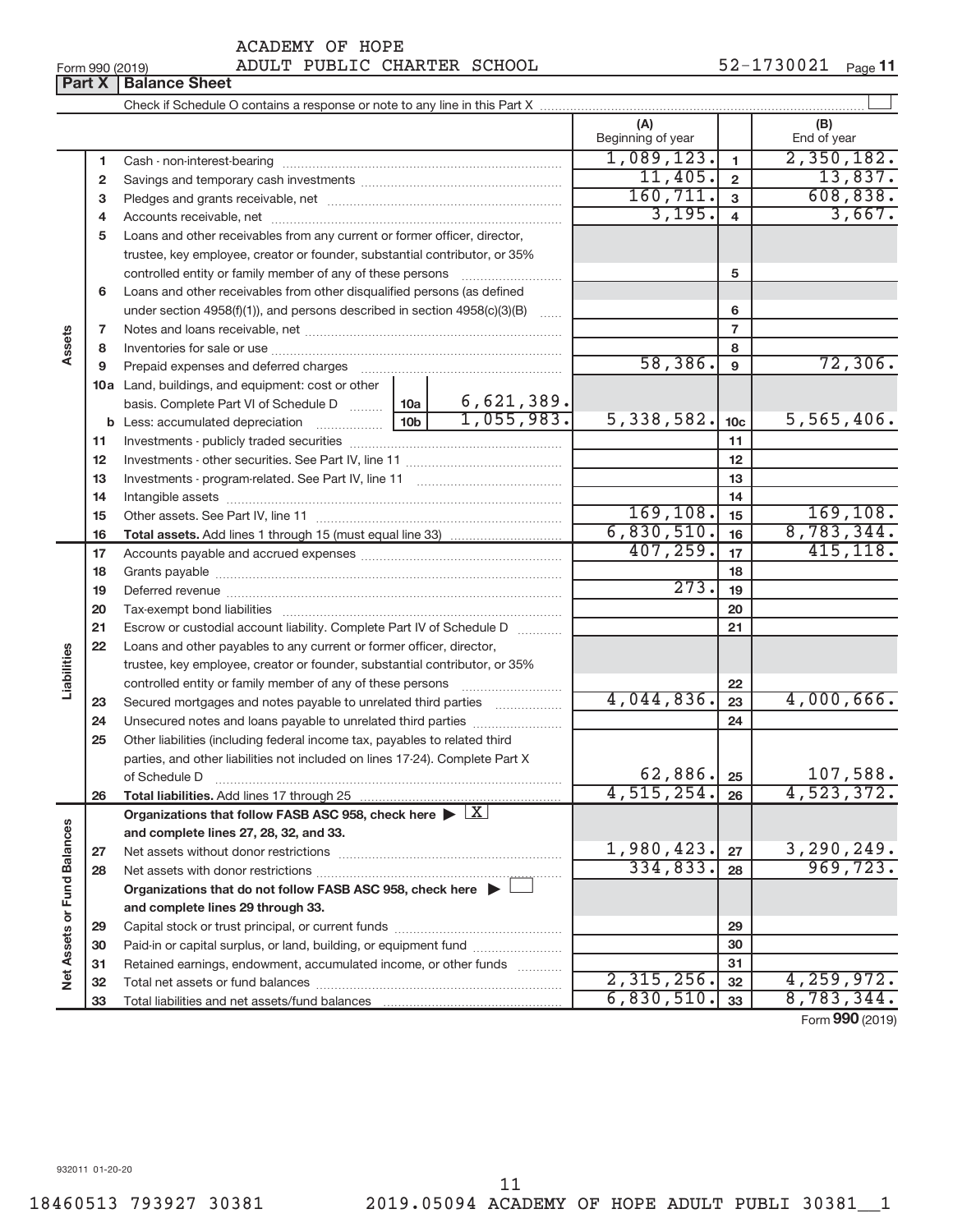|              | <b>ACADEMY OF HOPE</b>                                                                                                          |                    |                     |                         |  |  |  |  |
|--------------|---------------------------------------------------------------------------------------------------------------------------------|--------------------|---------------------|-------------------------|--|--|--|--|
|              | ADULT PUBLIC CHARTER SCHOOL<br>Form 990 (2019)                                                                                  | 52-1730021 Page 12 |                     |                         |  |  |  |  |
|              | <b>Part XI</b><br><b>Reconciliation of Net Assets</b>                                                                           |                    |                     |                         |  |  |  |  |
|              |                                                                                                                                 |                    |                     |                         |  |  |  |  |
|              |                                                                                                                                 |                    |                     |                         |  |  |  |  |
| 1            | $\mathbf{1}$                                                                                                                    |                    |                     | 9,725,678.              |  |  |  |  |
| $\mathbf{2}$ | $\overline{2}$                                                                                                                  |                    |                     | 7,780,962.              |  |  |  |  |
| 3            | 3                                                                                                                               |                    |                     | 1,944,716.              |  |  |  |  |
| 4            | $\overline{\mathbf{4}}$                                                                                                         |                    |                     | 2,315,256.              |  |  |  |  |
| 5            | 5                                                                                                                               |                    |                     |                         |  |  |  |  |
| 6            | 6                                                                                                                               |                    |                     |                         |  |  |  |  |
| 7            | $\overline{7}$<br>Investment expenses www.communication.com/www.communication.com/www.communication.com/www.com                 |                    |                     |                         |  |  |  |  |
| 8            | 8                                                                                                                               |                    |                     |                         |  |  |  |  |
| 9            | $\mathbf{Q}$<br>Other changes in net assets or fund balances (explain on Schedule O)                                            |                    |                     | $\overline{0}$ .        |  |  |  |  |
| 10           | Net assets or fund balances at end of year. Combine lines 3 through 9 (must equal Part X, line 32,                              |                    |                     |                         |  |  |  |  |
|              | 4,259,972.<br>10                                                                                                                |                    |                     |                         |  |  |  |  |
|              | Part XII Financial Statements and Reporting                                                                                     |                    |                     |                         |  |  |  |  |
|              |                                                                                                                                 |                    |                     | $\overline{\mathbf{X}}$ |  |  |  |  |
|              |                                                                                                                                 |                    | Yes                 | No                      |  |  |  |  |
| 1            | $\mathbf{X}$ Accrual<br>Accounting method used to prepare the Form 990: [130] Cash<br>Other                                     |                    |                     |                         |  |  |  |  |
|              | If the organization changed its method of accounting from a prior year or checked "Other," explain in Schedule O.               |                    |                     |                         |  |  |  |  |
|              |                                                                                                                                 |                    | 2a                  | Х                       |  |  |  |  |
|              | If "Yes," check a box below to indicate whether the financial statements for the year were compiled or reviewed on a            |                    |                     |                         |  |  |  |  |
|              | separate basis, consolidated basis, or both:                                                                                    |                    |                     |                         |  |  |  |  |
|              | Separate basis<br><b>Consolidated basis</b><br>Both consolidated and separate basis                                             |                    |                     |                         |  |  |  |  |
|              | <b>b</b> Were the organization's financial statements audited by an independent accountant?                                     |                    | x<br>2 <sub>b</sub> |                         |  |  |  |  |
|              | If "Yes," check a box below to indicate whether the financial statements for the year were audited on a separate basis,         |                    |                     |                         |  |  |  |  |
|              | consolidated basis, or both:                                                                                                    |                    |                     |                         |  |  |  |  |
|              | $\boxed{\textbf{X}}$ Separate basis<br><b>Consolidated basis</b><br>Both consolidated and separate basis                        |                    |                     |                         |  |  |  |  |
|              | c If "Yes" to line 2a or 2b, does the organization have a committee that assumes responsibility for oversight of the audit,     |                    |                     |                         |  |  |  |  |
|              | review, or compilation of its financial statements and selection of an independent accountant?                                  |                    | X<br>2c             |                         |  |  |  |  |
|              | If the organization changed either its oversight process or selection process during the tax year, explain on Schedule O.       |                    |                     |                         |  |  |  |  |
|              | 3a As a result of a federal award, was the organization required to undergo an audit or audits as set forth in the Single Audit |                    |                     |                         |  |  |  |  |
|              |                                                                                                                                 |                    | 3a                  | x                       |  |  |  |  |
|              | b If "Yes," did the organization undergo the required audit or audits? If the organization did not undergo the required audit   |                    |                     |                         |  |  |  |  |
|              |                                                                                                                                 |                    | 3 <sub>b</sub>      |                         |  |  |  |  |

Form (2019) **990**

932012 01-20-20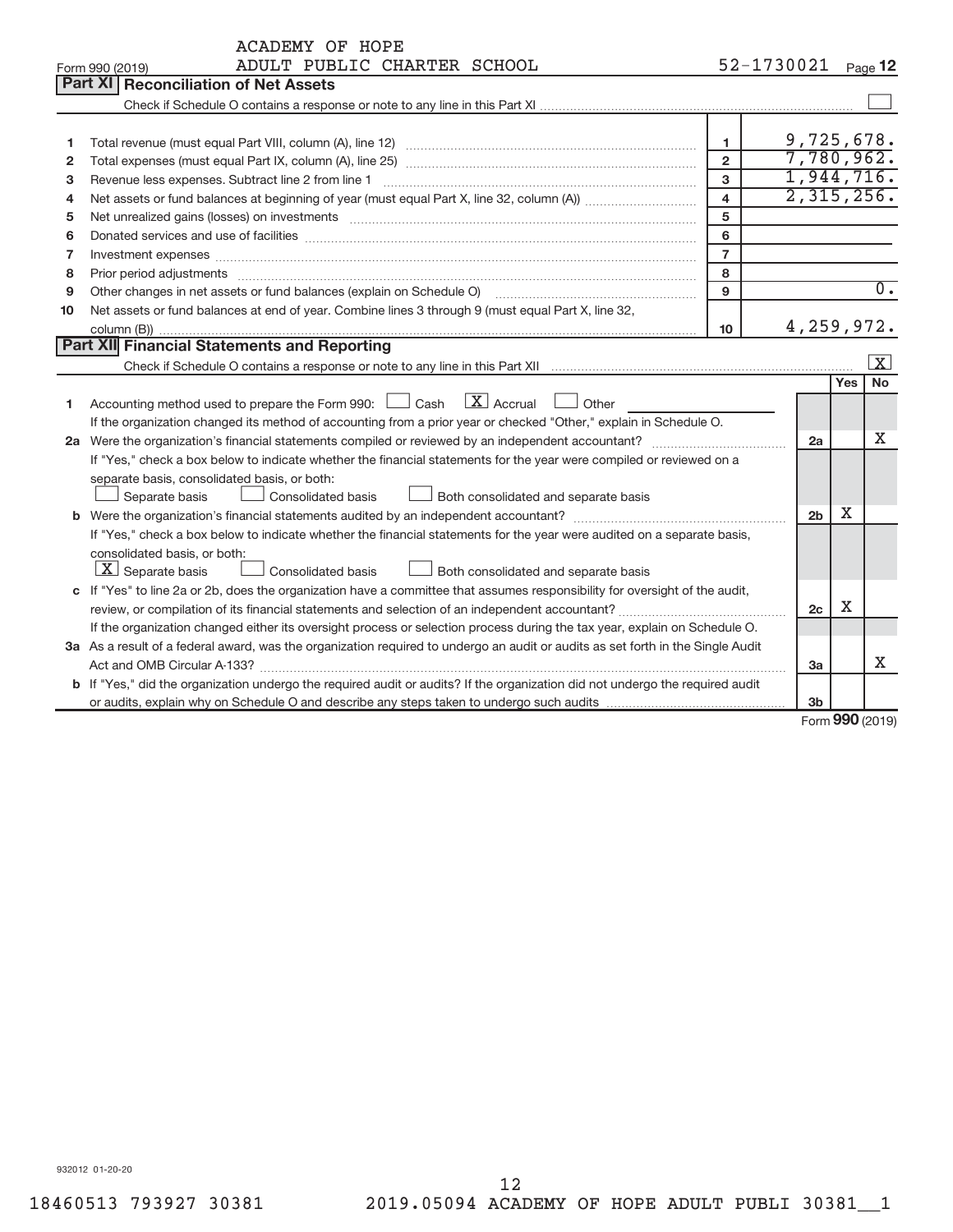| <b>SCHEDULE A</b>                                                                                                                                        |                                                                                                                                                                                                                                                    |                                                                        |                                                                                                                                                                                                                                               |     |                                                                |                            |  | OMB No. 1545-0047                     |  |  |  |  |
|----------------------------------------------------------------------------------------------------------------------------------------------------------|----------------------------------------------------------------------------------------------------------------------------------------------------------------------------------------------------------------------------------------------------|------------------------------------------------------------------------|-----------------------------------------------------------------------------------------------------------------------------------------------------------------------------------------------------------------------------------------------|-----|----------------------------------------------------------------|----------------------------|--|---------------------------------------|--|--|--|--|
| <b>Public Charity Status and Public Support</b><br>(Form 990 or 990-EZ)<br>Complete if the organization is a section 501(c)(3) organization or a section |                                                                                                                                                                                                                                                    |                                                                        |                                                                                                                                                                                                                                               |     |                                                                |                            |  |                                       |  |  |  |  |
|                                                                                                                                                          |                                                                                                                                                                                                                                                    |                                                                        | 4947(a)(1) nonexempt charitable trust.                                                                                                                                                                                                        |     |                                                                |                            |  |                                       |  |  |  |  |
| Department of the Treasury                                                                                                                               |                                                                                                                                                                                                                                                    |                                                                        | Attach to Form 990 or Form 990-EZ.                                                                                                                                                                                                            |     |                                                                |                            |  | <b>Open to Public</b>                 |  |  |  |  |
| Internal Revenue Service                                                                                                                                 |                                                                                                                                                                                                                                                    |                                                                        | Go to www.irs.gov/Form990 for instructions and the latest information.                                                                                                                                                                        |     |                                                                |                            |  | <b>Inspection</b>                     |  |  |  |  |
| Name of the organization                                                                                                                                 |                                                                                                                                                                                                                                                    | <b>ACADEMY OF HOPE</b>                                                 |                                                                                                                                                                                                                                               |     |                                                                |                            |  | <b>Employer identification number</b> |  |  |  |  |
|                                                                                                                                                          |                                                                                                                                                                                                                                                    |                                                                        | ADULT PUBLIC CHARTER SCHOOL                                                                                                                                                                                                                   |     |                                                                |                            |  | 52-1730021                            |  |  |  |  |
| Part I                                                                                                                                                   |                                                                                                                                                                                                                                                    |                                                                        | Reason for Public Charity Status (All organizations must complete this part.) See instructions.                                                                                                                                               |     |                                                                |                            |  |                                       |  |  |  |  |
| The organization is not a private foundation because it is: (For lines 1 through 12, check only one box.)                                                |                                                                                                                                                                                                                                                    |                                                                        |                                                                                                                                                                                                                                               |     |                                                                |                            |  |                                       |  |  |  |  |
| 1                                                                                                                                                        |                                                                                                                                                                                                                                                    |                                                                        | A church, convention of churches, or association of churches described in section 170(b)(1)(A)(i).                                                                                                                                            |     |                                                                |                            |  |                                       |  |  |  |  |
| <u>X  </u><br>2                                                                                                                                          |                                                                                                                                                                                                                                                    |                                                                        | A school described in section 170(b)(1)(A)(ii). (Attach Schedule E (Form 990 or 990-EZ).)                                                                                                                                                     |     |                                                                |                            |  |                                       |  |  |  |  |
| 3                                                                                                                                                        |                                                                                                                                                                                                                                                    |                                                                        | A hospital or a cooperative hospital service organization described in section 170(b)(1)(A)(iii).                                                                                                                                             |     |                                                                |                            |  |                                       |  |  |  |  |
| 4<br>city, and state:                                                                                                                                    |                                                                                                                                                                                                                                                    |                                                                        | A medical research organization operated in conjunction with a hospital described in section 170(b)(1)(A)(iii). Enter the hospital's name,                                                                                                    |     |                                                                |                            |  |                                       |  |  |  |  |
| 5                                                                                                                                                        |                                                                                                                                                                                                                                                    |                                                                        |                                                                                                                                                                                                                                               |     |                                                                |                            |  |                                       |  |  |  |  |
|                                                                                                                                                          | An organization operated for the benefit of a college or university owned or operated by a governmental unit described in<br>section 170(b)(1)(A)(iv). (Complete Part II.)                                                                         |                                                                        |                                                                                                                                                                                                                                               |     |                                                                |                            |  |                                       |  |  |  |  |
| 6                                                                                                                                                        |                                                                                                                                                                                                                                                    |                                                                        | A federal, state, or local government or governmental unit described in section 170(b)(1)(A)(v).                                                                                                                                              |     |                                                                |                            |  |                                       |  |  |  |  |
| 7                                                                                                                                                        |                                                                                                                                                                                                                                                    |                                                                        | An organization that normally receives a substantial part of its support from a governmental unit or from the general public described in                                                                                                     |     |                                                                |                            |  |                                       |  |  |  |  |
|                                                                                                                                                          |                                                                                                                                                                                                                                                    | section 170(b)(1)(A)(vi). (Complete Part II.)                          |                                                                                                                                                                                                                                               |     |                                                                |                            |  |                                       |  |  |  |  |
| 8                                                                                                                                                        |                                                                                                                                                                                                                                                    |                                                                        | A community trust described in section 170(b)(1)(A)(vi). (Complete Part II.)                                                                                                                                                                  |     |                                                                |                            |  |                                       |  |  |  |  |
| 9                                                                                                                                                        |                                                                                                                                                                                                                                                    |                                                                        | An agricultural research organization described in section 170(b)(1)(A)(ix) operated in conjunction with a land-grant college                                                                                                                 |     |                                                                |                            |  |                                       |  |  |  |  |
|                                                                                                                                                          |                                                                                                                                                                                                                                                    |                                                                        | or university or a non-land-grant college of agriculture (see instructions). Enter the name, city, and state of the college or                                                                                                                |     |                                                                |                            |  |                                       |  |  |  |  |
| university:                                                                                                                                              |                                                                                                                                                                                                                                                    |                                                                        |                                                                                                                                                                                                                                               |     |                                                                |                            |  |                                       |  |  |  |  |
| 10                                                                                                                                                       |                                                                                                                                                                                                                                                    |                                                                        | An organization that normally receives: (1) more than 33 1/3% of its support from contributions, membership fees, and gross receipts from                                                                                                     |     |                                                                |                            |  |                                       |  |  |  |  |
|                                                                                                                                                          |                                                                                                                                                                                                                                                    |                                                                        | activities related to its exempt functions - subject to certain exceptions, and (2) no more than 33 1/3% of its support from gross investment                                                                                                 |     |                                                                |                            |  |                                       |  |  |  |  |
|                                                                                                                                                          |                                                                                                                                                                                                                                                    |                                                                        | income and unrelated business taxable income (less section 511 tax) from businesses acquired by the organization after June 30, 1975.                                                                                                         |     |                                                                |                            |  |                                       |  |  |  |  |
|                                                                                                                                                          |                                                                                                                                                                                                                                                    | See section 509(a)(2). (Complete Part III.)                            |                                                                                                                                                                                                                                               |     |                                                                |                            |  |                                       |  |  |  |  |
| 11                                                                                                                                                       | An organization organized and operated exclusively to test for public safety. See section 509(a)(4).<br>An organization organized and operated exclusively for the benefit of, to perform the functions of, or to carry out the purposes of one or |                                                                        |                                                                                                                                                                                                                                               |     |                                                                |                            |  |                                       |  |  |  |  |
| 12                                                                                                                                                       |                                                                                                                                                                                                                                                    |                                                                        |                                                                                                                                                                                                                                               |     |                                                                |                            |  |                                       |  |  |  |  |
|                                                                                                                                                          |                                                                                                                                                                                                                                                    |                                                                        | more publicly supported organizations described in section 509(a)(1) or section 509(a)(2). See section 509(a)(3). Check the box in                                                                                                            |     |                                                                |                            |  |                                       |  |  |  |  |
| a                                                                                                                                                        |                                                                                                                                                                                                                                                    |                                                                        | lines 12a through 12d that describes the type of supporting organization and complete lines 12e, 12f, and 12g.<br>Type I. A supporting organization operated, supervised, or controlled by its supported organization(s), typically by giving |     |                                                                |                            |  |                                       |  |  |  |  |
|                                                                                                                                                          |                                                                                                                                                                                                                                                    |                                                                        | the supported organization(s) the power to regularly appoint or elect a majority of the directors or trustees of the supporting                                                                                                               |     |                                                                |                            |  |                                       |  |  |  |  |
|                                                                                                                                                          |                                                                                                                                                                                                                                                    | organization. You must complete Part IV, Sections A and B.             |                                                                                                                                                                                                                                               |     |                                                                |                            |  |                                       |  |  |  |  |
| b                                                                                                                                                        |                                                                                                                                                                                                                                                    |                                                                        | Type II. A supporting organization supervised or controlled in connection with its supported organization(s), by having                                                                                                                       |     |                                                                |                            |  |                                       |  |  |  |  |
|                                                                                                                                                          |                                                                                                                                                                                                                                                    |                                                                        | control or management of the supporting organization vested in the same persons that control or manage the supported                                                                                                                          |     |                                                                |                            |  |                                       |  |  |  |  |
|                                                                                                                                                          |                                                                                                                                                                                                                                                    | organization(s). You must complete Part IV, Sections A and C.          |                                                                                                                                                                                                                                               |     |                                                                |                            |  |                                       |  |  |  |  |
| с                                                                                                                                                        |                                                                                                                                                                                                                                                    |                                                                        | Type III functionally integrated. A supporting organization operated in connection with, and functionally integrated with,                                                                                                                    |     |                                                                |                            |  |                                       |  |  |  |  |
|                                                                                                                                                          |                                                                                                                                                                                                                                                    |                                                                        | its supported organization(s) (see instructions). You must complete Part IV, Sections A, D, and E.                                                                                                                                            |     |                                                                |                            |  |                                       |  |  |  |  |
| d                                                                                                                                                        |                                                                                                                                                                                                                                                    |                                                                        | Type III non-functionally integrated. A supporting organization operated in connection with its supported organization(s)                                                                                                                     |     |                                                                |                            |  |                                       |  |  |  |  |
|                                                                                                                                                          |                                                                                                                                                                                                                                                    |                                                                        | that is not functionally integrated. The organization generally must satisfy a distribution requirement and an attentiveness                                                                                                                  |     |                                                                |                            |  |                                       |  |  |  |  |
|                                                                                                                                                          |                                                                                                                                                                                                                                                    |                                                                        | requirement (see instructions). You must complete Part IV, Sections A and D, and Part V.                                                                                                                                                      |     |                                                                |                            |  |                                       |  |  |  |  |
| е                                                                                                                                                        |                                                                                                                                                                                                                                                    |                                                                        | Check this box if the organization received a written determination from the IRS that it is a Type I, Type II, Type III                                                                                                                       |     |                                                                |                            |  |                                       |  |  |  |  |
|                                                                                                                                                          |                                                                                                                                                                                                                                                    |                                                                        | functionally integrated, or Type III non-functionally integrated supporting organization.                                                                                                                                                     |     |                                                                |                            |  |                                       |  |  |  |  |
| f Enter the number of supported organizations                                                                                                            |                                                                                                                                                                                                                                                    | Provide the following information about the supported organization(s). |                                                                                                                                                                                                                                               |     |                                                                |                            |  |                                       |  |  |  |  |
| (i) Name of supported                                                                                                                                    |                                                                                                                                                                                                                                                    | (ii) EIN                                                               | (iii) Type of organization                                                                                                                                                                                                                    |     | (iv) Is the organization listed<br>in your governing document? | (v) Amount of monetary     |  | (vi) Amount of other                  |  |  |  |  |
| organization                                                                                                                                             |                                                                                                                                                                                                                                                    |                                                                        | (described on lines 1-10<br>above (see instructions))                                                                                                                                                                                         | Yes | <b>No</b>                                                      | support (see instructions) |  | support (see instructions)            |  |  |  |  |
|                                                                                                                                                          |                                                                                                                                                                                                                                                    |                                                                        |                                                                                                                                                                                                                                               |     |                                                                |                            |  |                                       |  |  |  |  |
|                                                                                                                                                          |                                                                                                                                                                                                                                                    |                                                                        |                                                                                                                                                                                                                                               |     |                                                                |                            |  |                                       |  |  |  |  |
|                                                                                                                                                          |                                                                                                                                                                                                                                                    |                                                                        |                                                                                                                                                                                                                                               |     |                                                                |                            |  |                                       |  |  |  |  |
|                                                                                                                                                          |                                                                                                                                                                                                                                                    |                                                                        |                                                                                                                                                                                                                                               |     |                                                                |                            |  |                                       |  |  |  |  |
|                                                                                                                                                          |                                                                                                                                                                                                                                                    |                                                                        |                                                                                                                                                                                                                                               |     |                                                                |                            |  |                                       |  |  |  |  |
|                                                                                                                                                          |                                                                                                                                                                                                                                                    |                                                                        |                                                                                                                                                                                                                                               |     |                                                                |                            |  |                                       |  |  |  |  |
|                                                                                                                                                          |                                                                                                                                                                                                                                                    |                                                                        |                                                                                                                                                                                                                                               |     |                                                                |                            |  |                                       |  |  |  |  |
|                                                                                                                                                          |                                                                                                                                                                                                                                                    |                                                                        |                                                                                                                                                                                                                                               |     |                                                                |                            |  |                                       |  |  |  |  |
|                                                                                                                                                          |                                                                                                                                                                                                                                                    |                                                                        |                                                                                                                                                                                                                                               |     |                                                                |                            |  |                                       |  |  |  |  |
|                                                                                                                                                          |                                                                                                                                                                                                                                                    |                                                                        |                                                                                                                                                                                                                                               |     |                                                                |                            |  |                                       |  |  |  |  |
| Total                                                                                                                                                    |                                                                                                                                                                                                                                                    |                                                                        | LHA For Paperwork Reduction Act Notice, see the Instructions for Form 990 or 990-FZ, 932021 09-25-19 Schedule A (Form 990 or 990-FZ) 2019                                                                                                     |     |                                                                |                            |  |                                       |  |  |  |  |

932021 09-25-19 **For Paperwork Reduction Act Notice, see the Instructions for Form 990 or 990-EZ. Schedule A (Form 990 or 990-EZ) 2019** LHA  $\frac{13}{13}$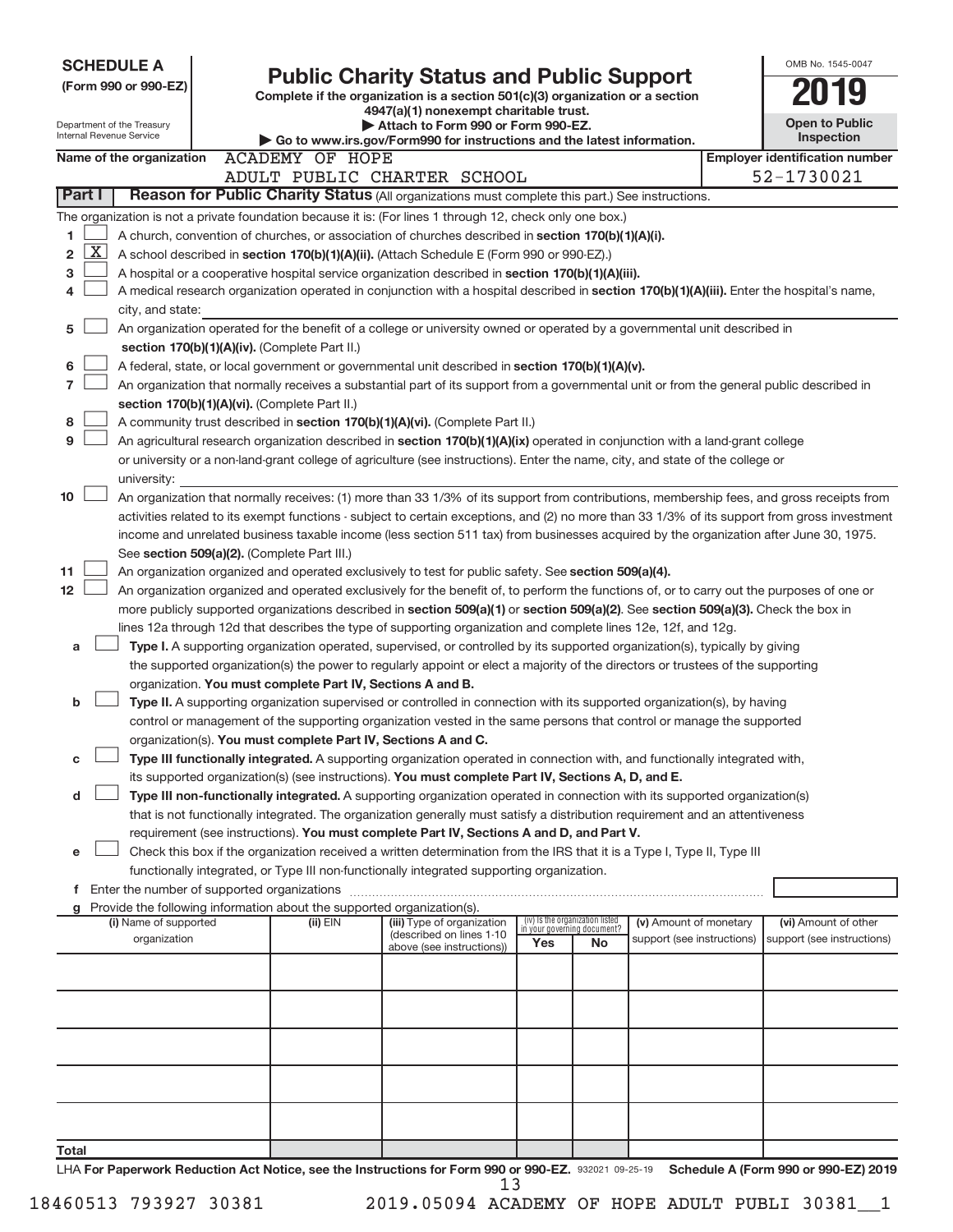| ACADEMY OF HOPE                                                                                                                                 |                       |  |  |  |  |  |  |  |  |
|-------------------------------------------------------------------------------------------------------------------------------------------------|-----------------------|--|--|--|--|--|--|--|--|
| Schedule A (Form 990 or 990-EZ) 2019 ADULT PUBLIC CHARTER SCHOOL                                                                                | $52 - 1730021$ Page 2 |  |  |  |  |  |  |  |  |
| Support Schedule for Organizations Described in Sections 170(b)(1)(A)(iv) and 170(b)(1)(A)(vi)<br><b>Part II</b>                                |                       |  |  |  |  |  |  |  |  |
| (Complete only if you checked the box on line 5, 7, or 8 of Part I or if the organization failed to qualify under Part III. If the organization |                       |  |  |  |  |  |  |  |  |
| fails to qualify under the tests listed below, please complete Part III.)                                                                       |                       |  |  |  |  |  |  |  |  |
| <b>Section A. Public Support</b>                                                                                                                |                       |  |  |  |  |  |  |  |  |

|     | Calendar year (or fiscal year beginning in) $\blacktriangleright$                                                                          | (a) 2015 | (b) 2016 | (c) 2017 | $(d)$ 2018 | (e) 2019                             | (f) Total |
|-----|--------------------------------------------------------------------------------------------------------------------------------------------|----------|----------|----------|------------|--------------------------------------|-----------|
|     | 1 Gifts, grants, contributions, and                                                                                                        |          |          |          |            |                                      |           |
|     | membership fees received. (Do not                                                                                                          |          |          |          |            |                                      |           |
|     | include any "unusual grants.")                                                                                                             |          |          |          |            |                                      |           |
|     | 2 Tax revenues levied for the organ-                                                                                                       |          |          |          |            |                                      |           |
|     | ization's benefit and either paid to                                                                                                       |          |          |          |            |                                      |           |
|     | or expended on its behalf                                                                                                                  |          |          |          |            |                                      |           |
|     | 3 The value of services or facilities                                                                                                      |          |          |          |            |                                      |           |
|     | furnished by a governmental unit to                                                                                                        |          |          |          |            |                                      |           |
|     | the organization without charge                                                                                                            |          |          |          |            |                                      |           |
|     | <b>Total.</b> Add lines 1 through 3                                                                                                        |          |          |          |            |                                      |           |
|     | 5 The portion of total contributions                                                                                                       |          |          |          |            |                                      |           |
|     | by each person (other than a                                                                                                               |          |          |          |            |                                      |           |
|     | governmental unit or publicly                                                                                                              |          |          |          |            |                                      |           |
|     | supported organization) included                                                                                                           |          |          |          |            |                                      |           |
|     | on line 1 that exceeds 2% of the                                                                                                           |          |          |          |            |                                      |           |
|     | amount shown on line 11,                                                                                                                   |          |          |          |            |                                      |           |
|     | column (f)                                                                                                                                 |          |          |          |            |                                      |           |
|     | 6 Public support. Subtract line 5 from line 4.                                                                                             |          |          |          |            |                                      |           |
|     | <b>Section B. Total Support</b>                                                                                                            |          |          |          |            |                                      |           |
|     | Calendar year (or fiscal year beginning in)                                                                                                | (a) 2015 | (b) 2016 | (c) 2017 | $(d)$ 2018 | (e) 2019                             | (f) Total |
|     | 7 Amounts from line 4                                                                                                                      |          |          |          |            |                                      |           |
| 8   | Gross income from interest,                                                                                                                |          |          |          |            |                                      |           |
|     | dividends, payments received on                                                                                                            |          |          |          |            |                                      |           |
|     | securities loans, rents, royalties,                                                                                                        |          |          |          |            |                                      |           |
|     | and income from similar sources                                                                                                            |          |          |          |            |                                      |           |
| 9   | Net income from unrelated business<br>activities, whether or not the                                                                       |          |          |          |            |                                      |           |
|     | business is regularly carried on                                                                                                           |          |          |          |            |                                      |           |
|     | 10 Other income. Do not include gain                                                                                                       |          |          |          |            |                                      |           |
|     | or loss from the sale of capital                                                                                                           |          |          |          |            |                                      |           |
|     | assets (Explain in Part VI.)                                                                                                               |          |          |          |            |                                      |           |
| 11. | <b>Total support.</b> Add lines 7 through 10                                                                                               |          |          |          |            |                                      |           |
| 12  | Gross receipts from related activities, etc. (see instructions)                                                                            |          |          |          |            | 12                                   |           |
|     | 13 First five years. If the Form 990 is for the organization's first, second, third, fourth, or fifth tax year as a section 501(c)(3)      |          |          |          |            |                                      |           |
|     | organization, check this box and stop here                                                                                                 |          |          |          |            |                                      |           |
|     | Section C. Computation of Public Support Percentage                                                                                        |          |          |          |            |                                      |           |
| 14  |                                                                                                                                            |          |          |          |            | 14                                   | %         |
| 15. |                                                                                                                                            |          |          |          |            | 15                                   | %         |
|     | 16a 33 1/3% support test - 2019. If the organization did not check the box on line 13, and line 14 is 33 1/3% or more, check this box and  |          |          |          |            |                                      |           |
|     |                                                                                                                                            |          |          |          |            |                                      |           |
|     | b 33 1/3% support test - 2018. If the organization did not check a box on line 13 or 16a, and line 15 is 33 1/3% or more, check this box   |          |          |          |            |                                      |           |
|     |                                                                                                                                            |          |          |          |            |                                      |           |
|     | 17a 10% -facts-and-circumstances test - 2019. If the organization did not check a box on line 13, 16a, or 16b, and line 14 is 10% or more, |          |          |          |            |                                      |           |
|     | and if the organization meets the "facts-and-circumstances" test, check this box and stop here. Explain in Part VI how the organization    |          |          |          |            |                                      |           |
|     |                                                                                                                                            |          |          |          |            |                                      |           |
|     | b 10% -facts-and-circumstances test - 2018. If the organization did not check a box on line 13, 16a, 16b, or 17a, and line 15 is 10% or    |          |          |          |            |                                      |           |
|     | more, and if the organization meets the "facts-and-circumstances" test, check this box and stop here. Explain in Part VI how the           |          |          |          |            |                                      |           |
|     |                                                                                                                                            |          |          |          |            |                                      |           |
| 18. | Private foundation. If the organization did not check a box on line 13, 16a, 16b, 17a, or 17b, check this box and see instructions         |          |          |          |            |                                      |           |
|     |                                                                                                                                            |          |          |          |            | Schedule A (Form 990 or 990-EZ) 2019 |           |

932022 09-25-19

**Section**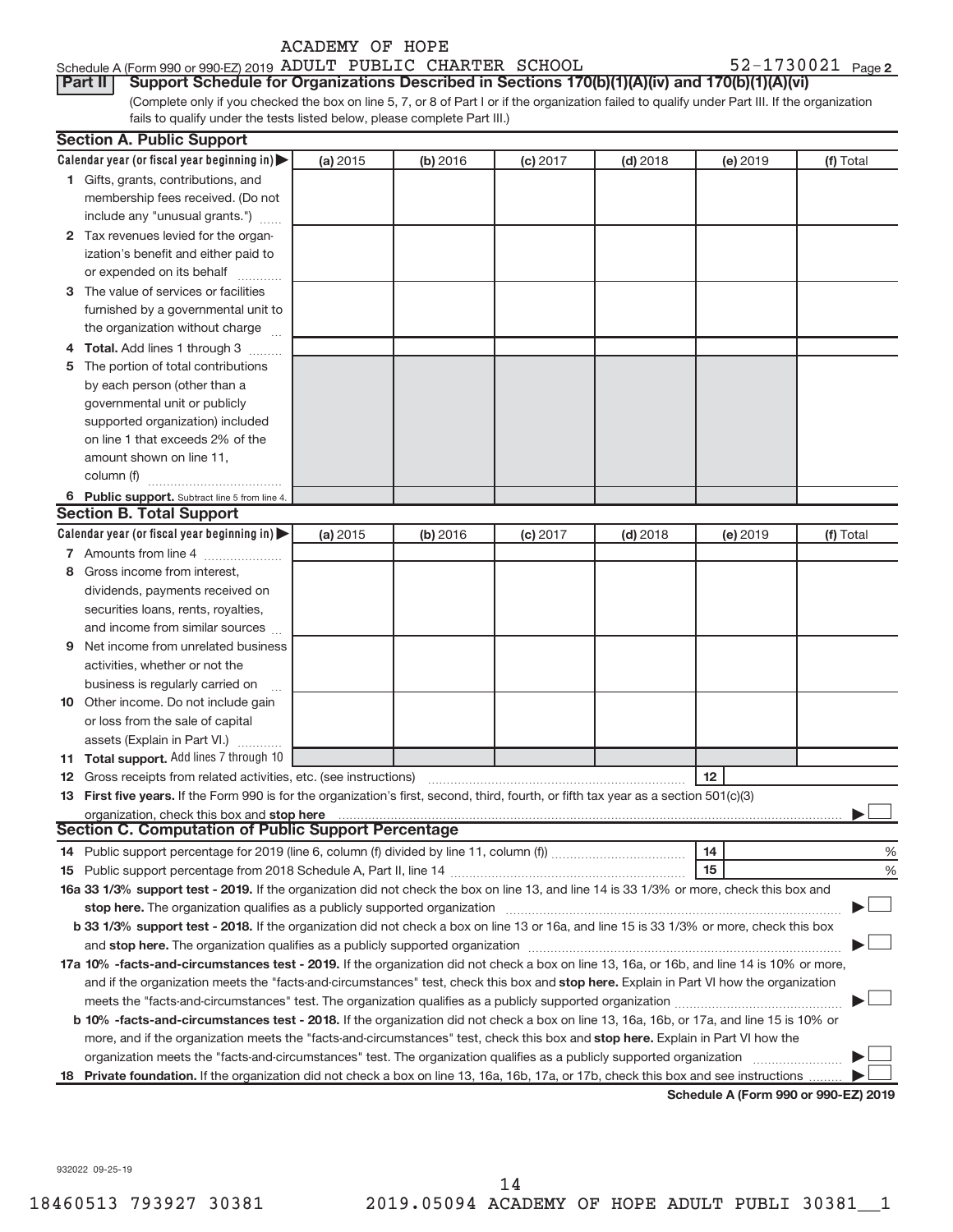| ACADEMY OF HOPE |  |  |
|-----------------|--|--|
|-----------------|--|--|

## Schedule A (Form 990 or 990-EZ) 2019 ADULT PUBLIC CHARTER SCHOOL  $52-1730021$  Page **Part III | Support Schedule for Organizations Described in Section 509(a)(2)**

(Complete only if you checked the box on line 10 of Part I or if the organization failed to qualify under Part II. If the organization fails to qualify under the tests listed below, please complete Part II.)

| Calendar year (or fiscal year beginning in)                                                                                                         | (a) 2015 | (b) 2016 | (c) 2017 | $(d)$ 2018 | (e) 2019 | (f) Total                            |
|-----------------------------------------------------------------------------------------------------------------------------------------------------|----------|----------|----------|------------|----------|--------------------------------------|
| 1 Gifts, grants, contributions, and                                                                                                                 |          |          |          |            |          |                                      |
| membership fees received. (Do not                                                                                                                   |          |          |          |            |          |                                      |
| include any "unusual grants.")                                                                                                                      |          |          |          |            |          |                                      |
| Gross receipts from admissions,<br>$\mathbf{2}$                                                                                                     |          |          |          |            |          |                                      |
| merchandise sold or services per-                                                                                                                   |          |          |          |            |          |                                      |
| formed, or facilities furnished in                                                                                                                  |          |          |          |            |          |                                      |
| any activity that is related to the<br>organization's tax-exempt purpose                                                                            |          |          |          |            |          |                                      |
| Gross receipts from activities that<br>3                                                                                                            |          |          |          |            |          |                                      |
| are not an unrelated trade or bus-                                                                                                                  |          |          |          |            |          |                                      |
| iness under section 513                                                                                                                             |          |          |          |            |          |                                      |
| Tax revenues levied for the organ-<br>4                                                                                                             |          |          |          |            |          |                                      |
| ization's benefit and either paid to                                                                                                                |          |          |          |            |          |                                      |
| or expended on its behalf                                                                                                                           |          |          |          |            |          |                                      |
| The value of services or facilities<br>5                                                                                                            |          |          |          |            |          |                                      |
| furnished by a governmental unit to                                                                                                                 |          |          |          |            |          |                                      |
| the organization without charge                                                                                                                     |          |          |          |            |          |                                      |
| Total. Add lines 1 through 5<br>6                                                                                                                   |          |          |          |            |          |                                      |
| 7a Amounts included on lines 1, 2, and                                                                                                              |          |          |          |            |          |                                      |
| 3 received from disqualified persons                                                                                                                |          |          |          |            |          |                                      |
| <b>b</b> Amounts included on lines 2 and 3 received                                                                                                 |          |          |          |            |          |                                      |
| from other than disqualified persons that                                                                                                           |          |          |          |            |          |                                      |
| exceed the greater of \$5,000 or 1% of the<br>amount on line 13 for the year                                                                        |          |          |          |            |          |                                      |
| c Add lines 7a and 7b                                                                                                                               |          |          |          |            |          |                                      |
| 8 Public support. (Subtract line 7c from line 6.)                                                                                                   |          |          |          |            |          |                                      |
| <b>Section B. Total Support</b>                                                                                                                     |          |          |          |            |          |                                      |
| Calendar year (or fiscal year beginning in)                                                                                                         | (a) 2015 | (b) 2016 | (c) 2017 | $(d)$ 2018 | (e) 2019 | (f) Total                            |
| 9 Amounts from line 6                                                                                                                               |          |          |          |            |          |                                      |
| <b>10a</b> Gross income from interest,<br>dividends, payments received on<br>securities loans, rents, royalties,<br>and income from similar sources |          |          |          |            |          |                                      |
| <b>b</b> Unrelated business taxable income                                                                                                          |          |          |          |            |          |                                      |
| (less section 511 taxes) from businesses                                                                                                            |          |          |          |            |          |                                      |
| acquired after June 30, 1975                                                                                                                        |          |          |          |            |          |                                      |
| c Add lines 10a and 10b                                                                                                                             |          |          |          |            |          |                                      |
| <b>11</b> Net income from unrelated business<br>activities not included in line 10b.<br>whether or not the business is<br>regularly carried on      |          |          |          |            |          |                                      |
| 12 Other income. Do not include gain                                                                                                                |          |          |          |            |          |                                      |
| or loss from the sale of capital<br>assets (Explain in Part VI.)                                                                                    |          |          |          |            |          |                                      |
| 13 Total support. (Add lines 9, 10c, 11, and 12.)                                                                                                   |          |          |          |            |          |                                      |
| 14 First five years. If the Form 990 is for the organization's first, second, third, fourth, or fifth tax year as a section 501(c)(3) organization, |          |          |          |            |          |                                      |
|                                                                                                                                                     |          |          |          |            |          |                                      |
| <b>Section C. Computation of Public Support Percentage</b>                                                                                          |          |          |          |            |          |                                      |
|                                                                                                                                                     |          |          |          |            | 15       | %                                    |
| 16                                                                                                                                                  |          |          |          |            | 16       | %                                    |
| <b>Section D. Computation of Investment Income Percentage</b>                                                                                       |          |          |          |            |          |                                      |
|                                                                                                                                                     |          |          |          |            | 17       | %                                    |
| 18                                                                                                                                                  |          |          |          |            | 18       | $\%$                                 |
| 19a 33 1/3% support tests - 2019. If the organization did not check the box on line 14, and line 15 is more than 33 1/3%, and line 17 is not        |          |          |          |            |          |                                      |
| more than 33 1/3%, check this box and stop here. The organization qualifies as a publicly supported organization                                    |          |          |          |            |          |                                      |
| b 33 1/3% support tests - 2018. If the organization did not check a box on line 14 or line 19a, and line 16 is more than 33 1/3%, and               |          |          |          |            |          |                                      |
| line 18 is not more than 33 1/3%, check this box and stop here. The organization qualifies as a publicly supported organization                     |          |          |          |            |          |                                      |
|                                                                                                                                                     |          |          |          |            |          |                                      |
|                                                                                                                                                     |          |          |          |            |          | Schedule A (Form 990 or 990-EZ) 2019 |
|                                                                                                                                                     |          |          |          |            |          |                                      |
| 932023 09-25-19                                                                                                                                     |          |          | 15       |            |          |                                      |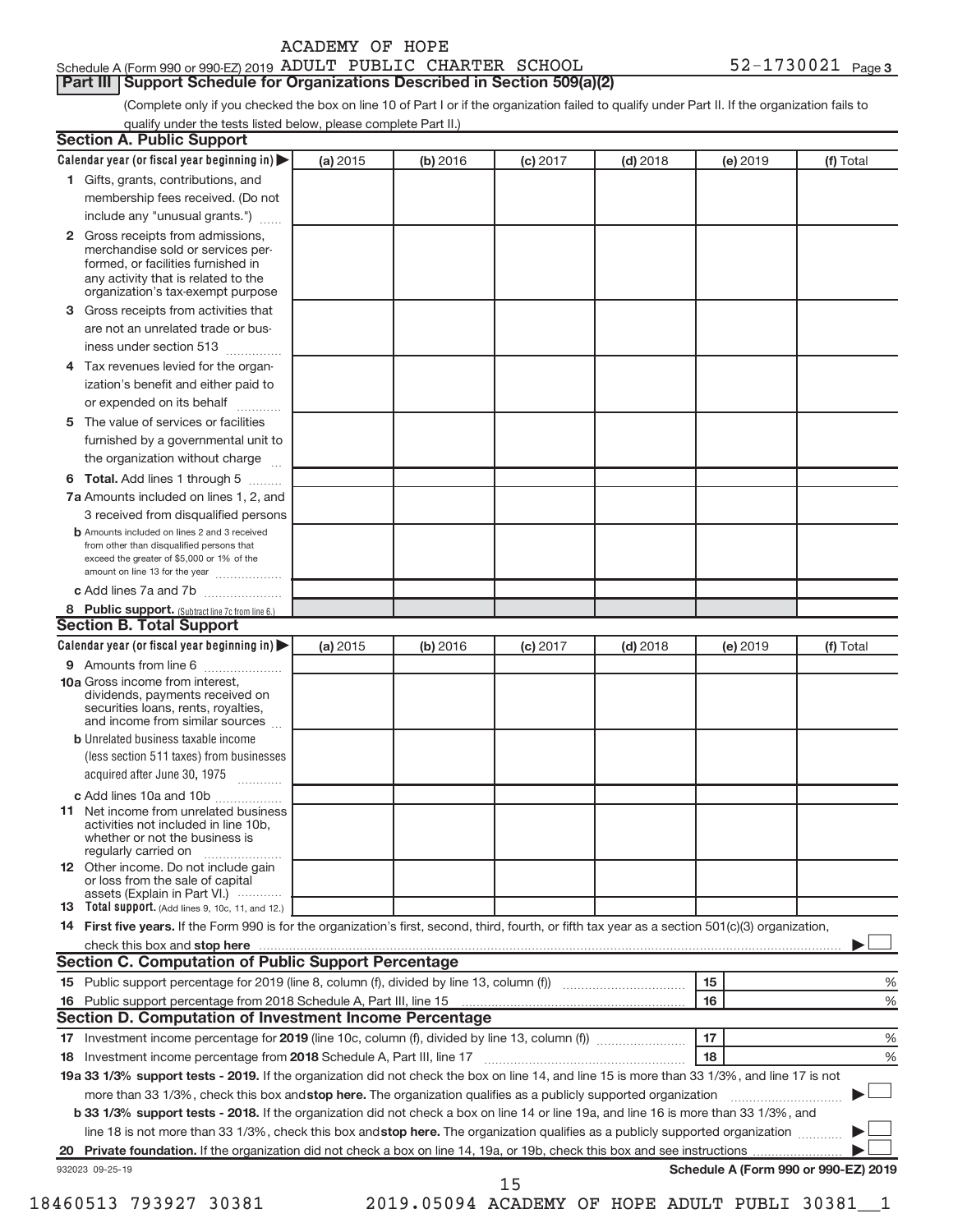# Schedule A (Form 990 or 990-EZ) 2019 ADULT PUBLIC CHARTER SCHOOL  $52-1730021$  Page

**1**

**2**

**3a**

**3b**

**3c**

**4a**

**4b**

**4c**

**5a**

**5b 5c**

**6**

**7**

**8**

**9a**

**9b**

**9c**

**10a**

**10b**

**Yes No**

# **Part IV Supporting Organizations**

(Complete only if you checked a box in line 12 on Part I. If you checked 12a of Part I, complete Sections A and B. If you checked 12b of Part I, complete Sections A and C. If you checked 12c of Part I, complete Sections A, D, and E. If you checked 12d of Part I, complete Sections A and D, and complete Part V.)

## **Section A. All Supporting Organizations**

- **1** Are all of the organization's supported organizations listed by name in the organization's governing documents? If "No," describe in Part VI how the supported organizations are designated. If designated by *class or purpose, describe the designation. If historic and continuing relationship, explain.*
- **2** Did the organization have any supported organization that does not have an IRS determination of status under section 509(a)(1) or (2)? If "Yes," explain in Part **VI** how the organization determined that the supported *organization was described in section 509(a)(1) or (2).*
- **3a** Did the organization have a supported organization described in section 501(c)(4), (5), or (6)? If "Yes," answer *(b) and (c) below.*
- **b** Did the organization confirm that each supported organization qualified under section 501(c)(4), (5), or (6) and satisfied the public support tests under section 509(a)(2)? If "Yes," describe in Part VI when and how the *organization made the determination.*
- **c** Did the organization ensure that all support to such organizations was used exclusively for section 170(c)(2)(B) purposes? If "Yes," explain in Part VI what controls the organization put in place to ensure such use.
- **4 a** *If* Was any supported organization not organized in the United States ("foreign supported organization")? *"Yes," and if you checked 12a or 12b in Part I, answer (b) and (c) below.*
- **b** Did the organization have ultimate control and discretion in deciding whether to make grants to the foreign supported organization? If "Yes," describe in Part VI how the organization had such control and discretion *despite being controlled or supervised by or in connection with its supported organizations.*
- **c** Did the organization support any foreign supported organization that does not have an IRS determination under sections 501(c)(3) and 509(a)(1) or (2)? If "Yes," explain in Part VI what controls the organization used *to ensure that all support to the foreign supported organization was used exclusively for section 170(c)(2)(B) purposes.*
- **5a** Did the organization add, substitute, or remove any supported organizations during the tax year? If "Yes," answer (b) and (c) below (if applicable). Also, provide detail in **Part VI,** including (i) the names and EIN *numbers of the supported organizations added, substituted, or removed; (ii) the reasons for each such action; (iii) the authority under the organization's organizing document authorizing such action; and (iv) how the action was accomplished (such as by amendment to the organizing document).*
- **b** Type I or Type II only. Was any added or substituted supported organization part of a class already designated in the organization's organizing document?
- **c Substitutions only.**  Was the substitution the result of an event beyond the organization's control?
- **6** Did the organization provide support (whether in the form of grants or the provision of services or facilities) to **Part VI.** support or benefit one or more of the filing organization's supported organizations? If "Yes," provide detail in anyone other than (i) its supported organizations, (ii) individuals that are part of the charitable class benefited by one or more of its supported organizations, or (iii) other supporting organizations that also
- **7** Did the organization provide a grant, loan, compensation, or other similar payment to a substantial contributor regard to a substantial contributor? If "Yes," complete Part I of Schedule L (Form 990 or 990-EZ). (as defined in section 4958(c)(3)(C)), a family member of a substantial contributor, or a 35% controlled entity with
- **8** Did the organization make a loan to a disqualified person (as defined in section 4958) not described in line 7? *If "Yes," complete Part I of Schedule L (Form 990 or 990-EZ).*
- **9 a** Was the organization controlled directly or indirectly at any time during the tax year by one or more in section 509(a)(1) or (2))? If "Yes," provide detail in **Part VI.** disqualified persons as defined in section 4946 (other than foundation managers and organizations described
- **b** Did one or more disqualified persons (as defined in line 9a) hold a controlling interest in any entity in which the supporting organization had an interest? If "Yes," provide detail in Part VI.
- **c** Did a disqualified person (as defined in line 9a) have an ownership interest in, or derive any personal benefit from, assets in which the supporting organization also had an interest? If "Yes," provide detail in Part VI.
- **10 a** Was the organization subject to the excess business holdings rules of section 4943 because of section supporting organizations)? If "Yes," answer 10b below. 4943(f) (regarding certain Type II supporting organizations, and all Type III non-functionally integrated
	- **b** Did the organization have any excess business holdings in the tax year? (Use Schedule C, Form 4720, to *determine whether the organization had excess business holdings.)*

932024 09-25-19

**Schedule A (Form 990 or 990-EZ) 2019**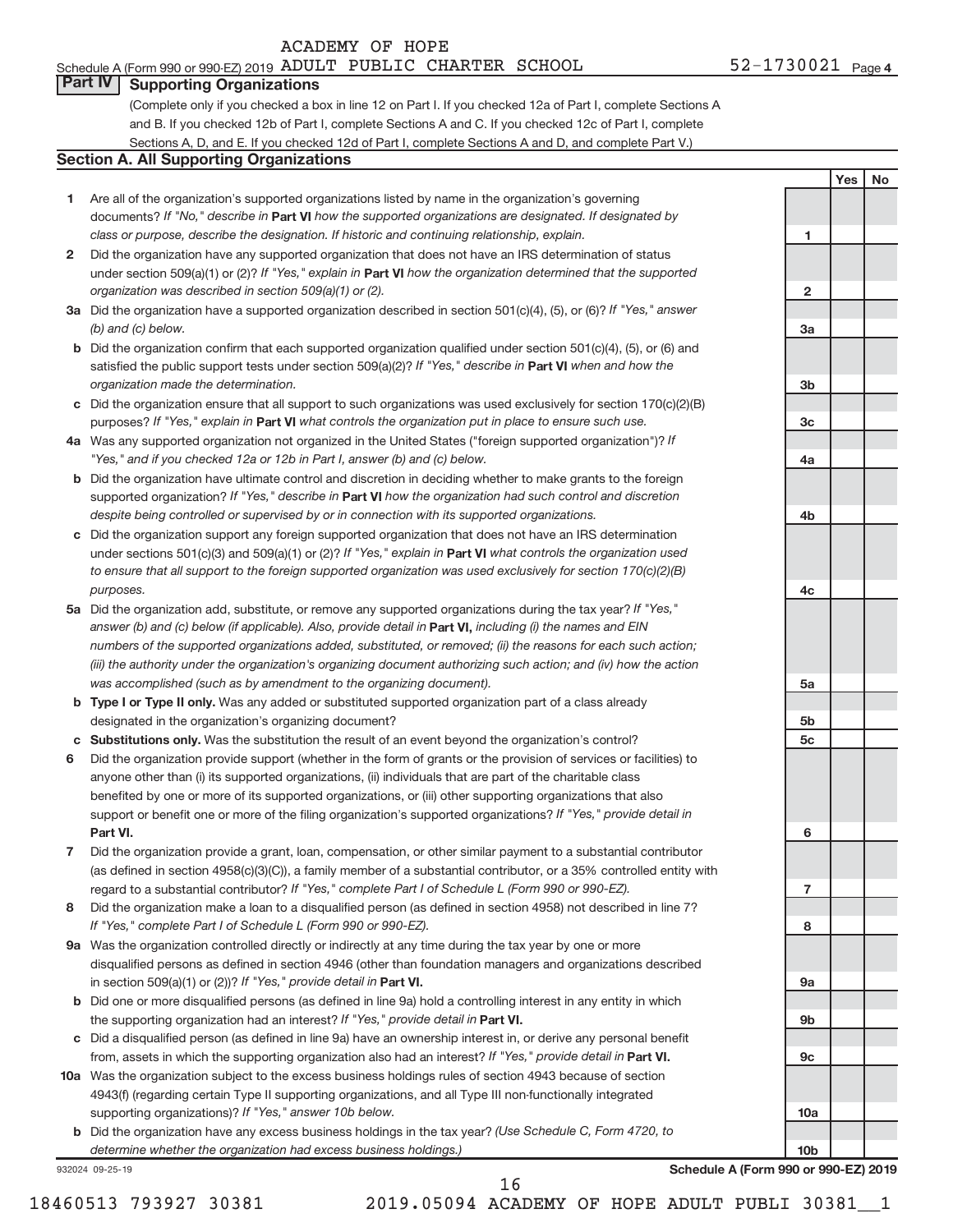### Schedule A (Form 990 or 990-EZ) 2019 ADULT PUBLIC CHARTER SCHOOL 5 Z = 1 / 3 U U Z L Page ADULT PUBLIC CHARTER SCHOOL 52-1730021

|    | Part IV<br><b>Supporting Organizations (continued)</b>                                                                          |                 |     |    |
|----|---------------------------------------------------------------------------------------------------------------------------------|-----------------|-----|----|
|    |                                                                                                                                 |                 | Yes | No |
| 11 | Has the organization accepted a gift or contribution from any of the following persons?                                         |                 |     |    |
|    | a A person who directly or indirectly controls, either alone or together with persons described in (b) and (c)                  |                 |     |    |
|    | below, the governing body of a supported organization?                                                                          | 11a             |     |    |
|    | <b>b</b> A family member of a person described in (a) above?                                                                    | 11 <sub>b</sub> |     |    |
|    | c A 35% controlled entity of a person described in (a) or (b) above? If "Yes" to a, b, or c, provide detail in Part VI.         | 11c             |     |    |
|    | <b>Section B. Type I Supporting Organizations</b>                                                                               |                 |     |    |
|    |                                                                                                                                 |                 | Yes | No |
| 1  | Did the directors, trustees, or membership of one or more supported organizations have the power to                             |                 |     |    |
|    | regularly appoint or elect at least a majority of the organization's directors or trustees at all times during the              |                 |     |    |
|    | tax year? If "No," describe in Part VI how the supported organization(s) effectively operated, supervised, or                   |                 |     |    |
|    | controlled the organization's activities. If the organization had more than one supported organization,                         |                 |     |    |
|    | describe how the powers to appoint and/or remove directors or trustees were allocated among the supported                       |                 |     |    |
|    | organizations and what conditions or restrictions, if any, applied to such powers during the tax year.                          | 1               |     |    |
| 2  | Did the organization operate for the benefit of any supported organization other than the supported                             |                 |     |    |
|    | organization(s) that operated, supervised, or controlled the supporting organization? If "Yes," explain in                      |                 |     |    |
|    | Part VI how providing such benefit carried out the purposes of the supported organization(s) that operated,                     |                 |     |    |
|    | supervised, or controlled the supporting organization.                                                                          | $\mathbf{2}$    |     |    |
|    | <b>Section C. Type II Supporting Organizations</b>                                                                              |                 |     |    |
|    |                                                                                                                                 |                 | Yes | No |
| 1  | Were a majority of the organization's directors or trustees during the tax year also a majority of the directors                |                 |     |    |
|    | or trustees of each of the organization's supported organization(s)? If "No," describe in Part VI how control                   |                 |     |    |
|    | or management of the supporting organization was vested in the same persons that controlled or managed                          |                 |     |    |
|    | the supported organization(s).                                                                                                  | 1               |     |    |
|    | <b>Section D. All Type III Supporting Organizations</b>                                                                         |                 |     |    |
|    |                                                                                                                                 |                 | Yes | No |
| 1  | Did the organization provide to each of its supported organizations, by the last day of the fifth month of the                  |                 |     |    |
|    | organization's tax year, (i) a written notice describing the type and amount of support provided during the prior tax           |                 |     |    |
|    | year, (ii) a copy of the Form 990 that was most recently filed as of the date of notification, and (iii) copies of the          |                 |     |    |
|    | organization's governing documents in effect on the date of notification, to the extent not previously provided?                | 1               |     |    |
| 2  | Were any of the organization's officers, directors, or trustees either (i) appointed or elected by the supported                |                 |     |    |
|    | organization(s) or (ii) serving on the governing body of a supported organization? If "No," explain in Part VI how              |                 |     |    |
|    | the organization maintained a close and continuous working relationship with the supported organization(s).                     | $\mathbf{2}$    |     |    |
| з  | By reason of the relationship described in (2), did the organization's supported organizations have a                           |                 |     |    |
|    | significant voice in the organization's investment policies and in directing the use of the organization's                      |                 |     |    |
|    | income or assets at all times during the tax year? If "Yes," describe in Part VI the role the organization's                    |                 |     |    |
|    | supported organizations played in this regard.                                                                                  | з               |     |    |
|    | Section E. Type III Functionally Integrated Supporting Organizations                                                            |                 |     |    |
| 1  | Check the box next to the method that the organization used to satisfy the Integral Part Test during the yealsee instructions). |                 |     |    |
| a  | The organization satisfied the Activities Test. Complete line 2 below.                                                          |                 |     |    |
| b  | The organization is the parent of each of its supported organizations. Complete line 3 below.                                   |                 |     |    |
| C  | The organization supported a governmental entity. Describe in Part VI how you supported a government entity (see instructions). |                 |     |    |
| 2  | Activities Test. Answer (a) and (b) below.                                                                                      |                 | Yes | No |
| а  | Did substantially all of the organization's activities during the tax year directly further the exempt purposes of              |                 |     |    |
|    | the supported organization(s) to which the organization was responsive? If "Yes," then in Part VI identify                      |                 |     |    |
|    | those supported organizations and explain how these activities directly furthered their exempt purposes,                        |                 |     |    |
|    | how the organization was responsive to those supported organizations, and how the organization determined                       |                 |     |    |
|    | that these activities constituted substantially all of its activities.                                                          | 2a              |     |    |
|    | b Did the activities described in (a) constitute activities that, but for the organization's involvement, one or more           |                 |     |    |
|    | of the organization's supported organization(s) would have been engaged in? If "Yes," explain in Part VI the                    |                 |     |    |
|    | reasons for the organization's position that its supported organization(s) would have engaged in these                          |                 |     |    |
|    | activities but for the organization's involvement.                                                                              | 2 <sub>b</sub>  |     |    |
| з  | Parent of Supported Organizations. Answer (a) and (b) below.                                                                    |                 |     |    |
| а  | Did the organization have the power to regularly appoint or elect a majority of the officers, directors, or                     |                 |     |    |
|    | trustees of each of the supported organizations? Provide details in Part VI.                                                    | 3a              |     |    |
|    | b Did the organization exercise a substantial degree of direction over the policies, programs, and activities of each           |                 |     |    |
|    | of its supported organizations? If "Yes," describe in Part VI the role played by the organization in this regard.               | 3b              |     |    |
|    | Schedule A (Form 990 or 990-EZ) 2019<br>932025 09-25-19                                                                         |                 |     |    |

18460513 793927 30381 2019.05094 ACADEMY OF HOPE ADULT PUBLI 30381\_\_1 17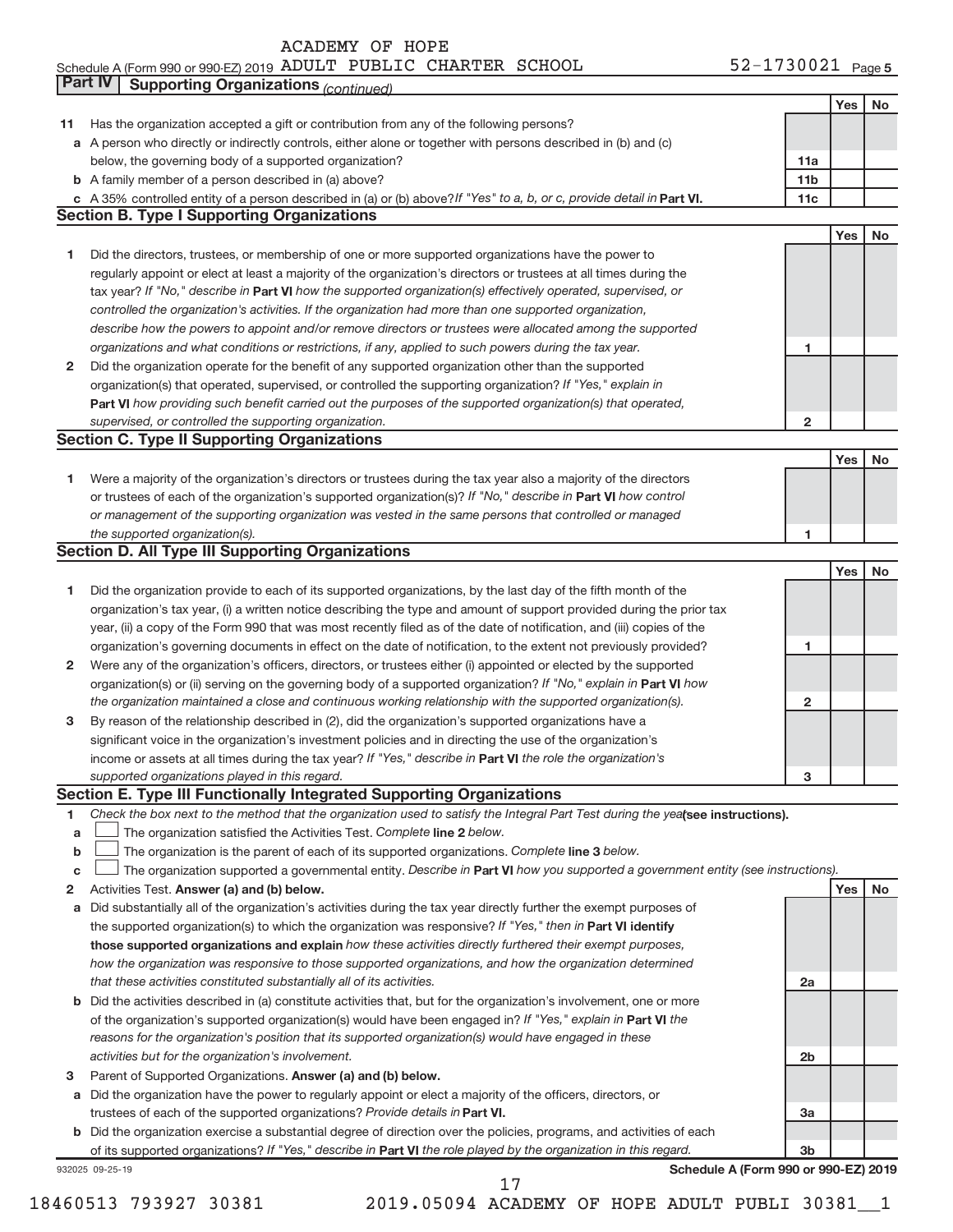**1 Lett** Check here if the organization satisfied the Integral Part Test as a qualifying trust on Nov. 20, 1970 (explain in Part VI). See instructions. All **Section A - Adjusted Net Income 1 2 1 2** other Type III non-functionally integrated supporting organizations must complete Sections A through E. (B) Current Year (A) Prior Year Net short-term capital gain Recoveries of prior-year distributions **Part V Type III Non-Functionally Integrated 509(a)(3) Supporting Organizations**   $\begin{array}{c} \hline \end{array}$ 

| 3              | Other gross income (see instructions)                                        | 3              |                |                                |
|----------------|------------------------------------------------------------------------------|----------------|----------------|--------------------------------|
| 4              | Add lines 1 through 3.                                                       | 4              |                |                                |
| 5              | Depreciation and depletion                                                   | 5              |                |                                |
| 6              | Portion of operating expenses paid or incurred for production or             |                |                |                                |
|                | collection of gross income or for management, conservation, or               |                |                |                                |
|                | maintenance of property held for production of income (see instructions)     | 6              |                |                                |
| 7              | Other expenses (see instructions)                                            | $\overline{7}$ |                |                                |
| 8              | Adjusted Net Income (subtract lines 5, 6, and 7 from line 4)                 | 8              |                |                                |
|                | <b>Section B - Minimum Asset Amount</b>                                      |                | (A) Prior Year | (B) Current Year<br>(optional) |
| 1              | Aggregate fair market value of all non-exempt-use assets (see                |                |                |                                |
|                | instructions for short tax year or assets held for part of year):            |                |                |                                |
|                | a Average monthly value of securities                                        | 1a             |                |                                |
|                | <b>b</b> Average monthly cash balances                                       | 1b             |                |                                |
|                | c Fair market value of other non-exempt-use assets                           | 1c             |                |                                |
|                | d Total (add lines 1a, 1b, and 1c)                                           | 1 <sub>d</sub> |                |                                |
|                | e Discount claimed for blockage or other                                     |                |                |                                |
|                | factors (explain in detail in Part VI):                                      |                |                |                                |
| $\mathbf{2}$   | Acquisition indebtedness applicable to non-exempt-use assets                 | $\mathbf{2}$   |                |                                |
| 3              | Subtract line 2 from line 1d.                                                | 3              |                |                                |
| 4              | Cash deemed held for exempt use. Enter 1-1/2% of line 3 (for greater amount, |                |                |                                |
|                | see instructions).                                                           | 4              |                |                                |
| 5              | Net value of non-exempt-use assets (subtract line 4 from line 3)             | 5              |                |                                |
| 6              | Multiply line 5 by .035.                                                     | 6              |                |                                |
| 7              | Recoveries of prior-year distributions                                       | $\overline{7}$ |                |                                |
| 8              | Minimum Asset Amount (add line 7 to line 6)                                  | 8              |                |                                |
|                | <b>Section C - Distributable Amount</b>                                      |                |                | <b>Current Year</b>            |
| 1              | Adjusted net income for prior year (from Section A, line 8, Column A)        | 1              |                |                                |
| $\overline{2}$ | Enter 85% of line 1.                                                         | $\overline{2}$ |                |                                |
| 3              | Minimum asset amount for prior year (from Section B, line 8, Column A)       | 3              |                |                                |
| 4              | Enter greater of line 2 or line 3.                                           | 4              |                |                                |
| 5              | Income tax imposed in prior year                                             | 5              |                |                                |
| 6              | Distributable Amount. Subtract line 5 from line 4, unless subject to         |                |                |                                |
|                | emergency temporary reduction (see instructions).                            | 6              |                |                                |

**7** Check here if the current year is the organization's first as a non-functionally integrated Type III supporting organization (see instructions).

**Schedule A (Form 990 or 990-EZ) 2019**

932026 09-25-19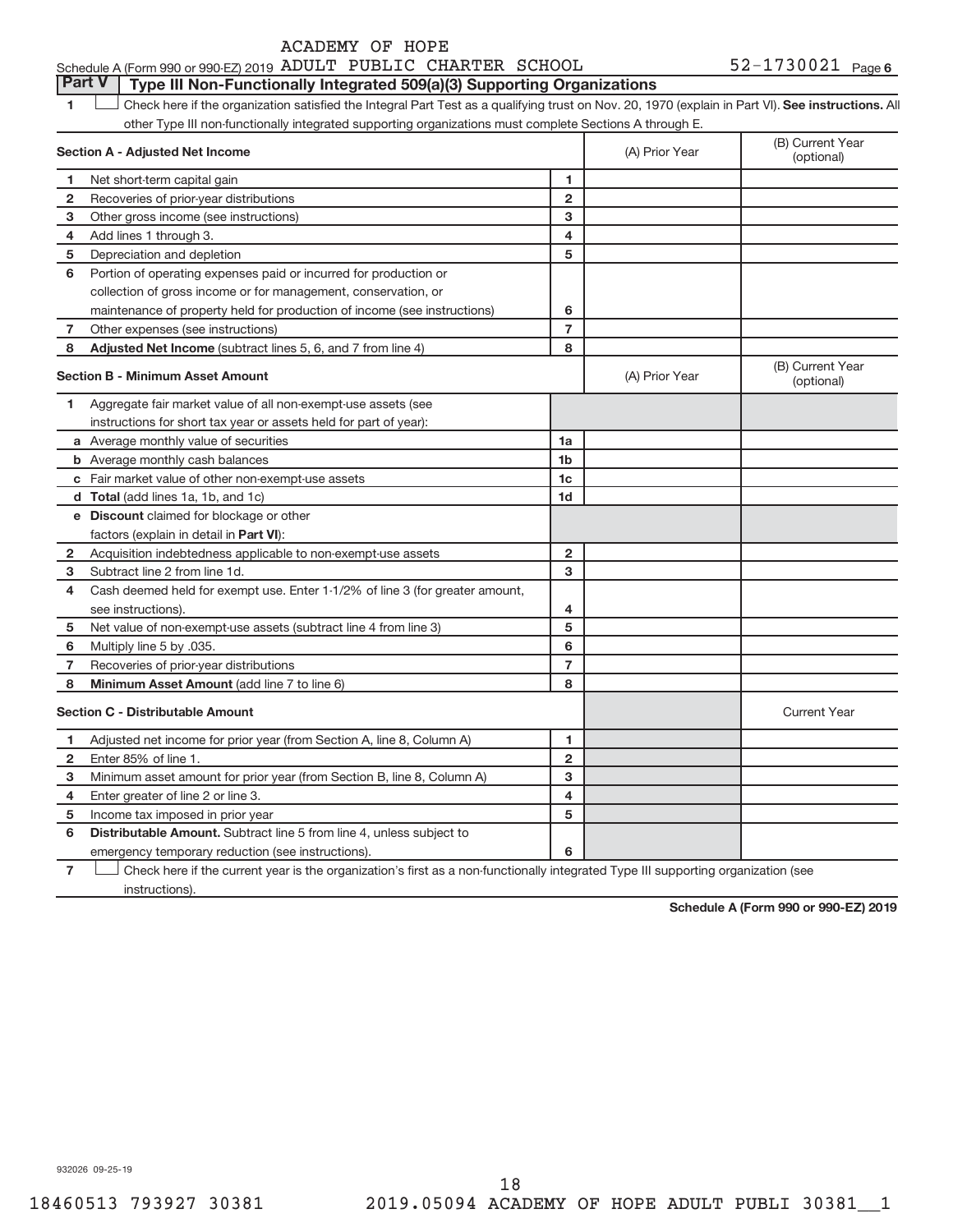### **Section D - Distributions Current Year 1 2 3 4 5 6 7 8 9 10** Other distributions (describe in Part VI). See instructions. **Total annual distributions.** Add lines 1 through 6. (provide details in Part VI). See instructions. **(i) Excess Distributions (ii) Underdistributions Pre-2019 (iii) Distributable**<br>**Amount for 2019** Section E - Distribution Allocations (see instructions) **Bection E - Excess Distributions and Amount For 2019**<br>Amount for 2019 **1 2 3 4 5 6** Remaining underdistributions for 2019. Subtract lines 3h **7 8** Breakdown of line 7: able cause required- explain in Part VI). See instructions. **a** From 2014 **b** From 2015 **c** From 2016 **d** From 2017 **e** From 2018 **f Total**  of lines 3a through e **g** Applied to underdistributions of prior years **h** Applied to 2019 distributable amount **i** Carryover from 2014 not applied (see instructions) **j a** Applied to underdistributions of prior years **b** Applied to 2019 distributable amount **c** Remainder. Subtract lines 4a and 4b from 4. than zero, explain in Part VI. See instructions. **Part VI** . See instructions. **Excess distributions carryover to 2020.**  Add lines 3j **a** Excess from 2015 **b** Excess from 2016 **c** Excess from 2017 **d** Excess from 2018 **e** Excess from 2019 Schedule A (Form 990 or 990-EZ) 2019 ADULT PUBLIC CHARTER SCHOOL  $52-1730021$  Page Amounts paid to supported organizations to accomplish exempt purposes Amounts paid to perform activity that directly furthers exempt purposes of supported organizations, in excess of income from activity Administrative expenses paid to accomplish exempt purposes of supported organizations Amounts paid to acquire exempt-use assets Qualified set-aside amounts (prior IRS approval required) Distributions to attentive supported organizations to which the organization is responsive Distributable amount for 2019 from Section C, line 6 Line 8 amount divided by line 9 amount Distributable amount for 2019 from Section C, line 6 Underdistributions, if any, for years prior to 2019 (reason-Excess distributions carryover, if any, to 2019 Remainder. Subtract lines 3g, 3h, and 3i from 3f. Distributions for 2019 from Section D,  $line 7:$   $\$ Remaining underdistributions for years prior to 2019, if any. Subtract lines 3g and 4a from line 2. For result greater and 4b from line 1. For result greater than zero, explain in and 4c. **Part V Type III Non-Functionally Integrated 509(a)(3) Supporting Organizations** *(continued)*

**Schedule A (Form 990 or 990-EZ) 2019**

932027 09-25-19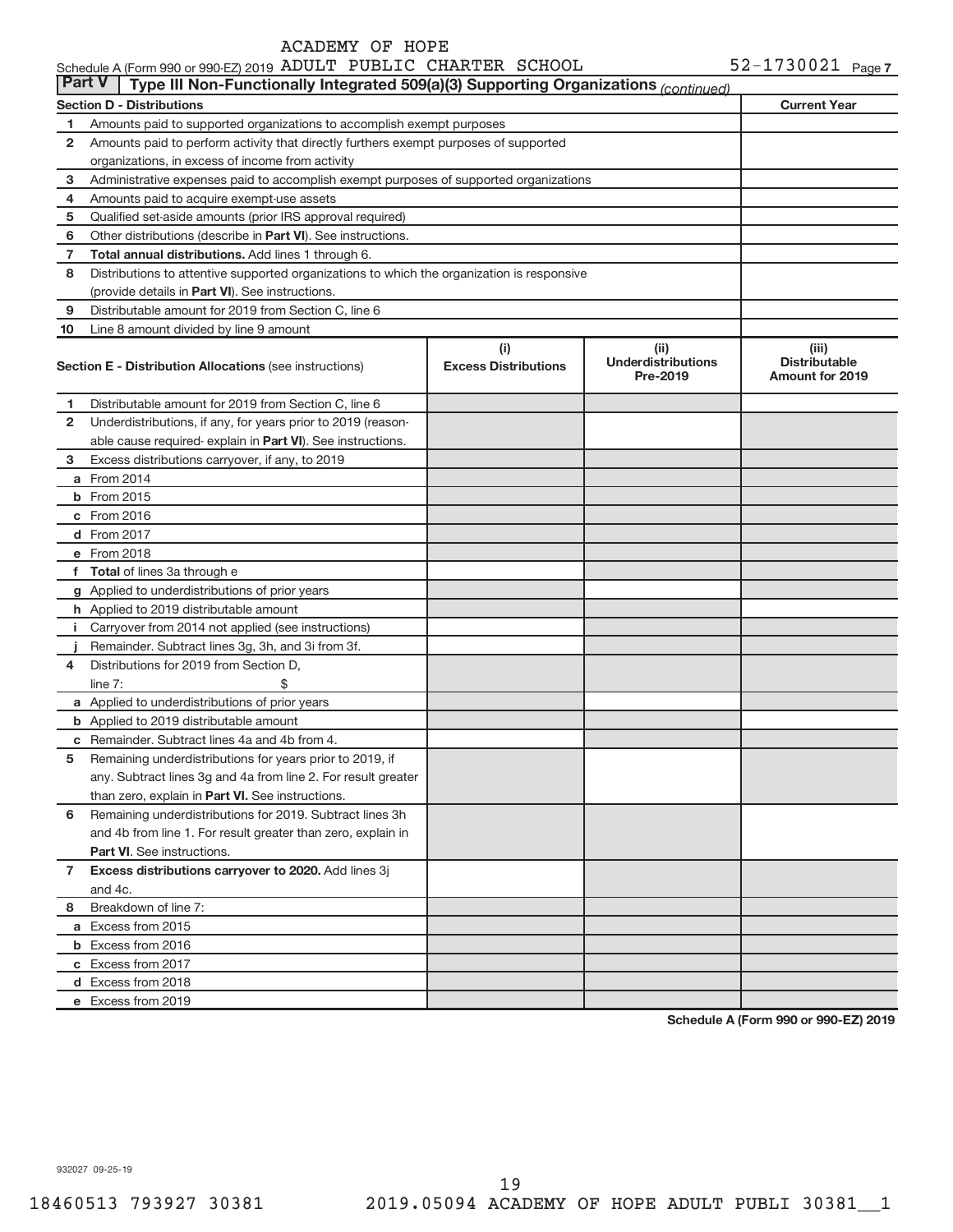|                 | Schedule A (Form 990 or 990-EZ) 2019 ADULT PUBLIC CHARTER SCHOOL                                                                                                                                                                                                                                                                                                                                                                                                                                                                                                                            | <b>ACADEMY OF HOPE</b> |  |    |                                              | 52-1730021 Page 8                    |                            |
|-----------------|---------------------------------------------------------------------------------------------------------------------------------------------------------------------------------------------------------------------------------------------------------------------------------------------------------------------------------------------------------------------------------------------------------------------------------------------------------------------------------------------------------------------------------------------------------------------------------------------|------------------------|--|----|----------------------------------------------|--------------------------------------|----------------------------|
| Part VI         | Supplemental Information. Provide the explanations required by Part II, line 10; Part II, line 17a or 17b; Part III, line 12;<br>Part IV, Section A, lines 1, 2, 3b, 3c, 4b, 4c, 5a, 6, 9a, 9b, 9c, 11a, 11b, and 11c; Part IV, Section B, lines 1 and 2; Part IV, Section C,<br>line 1; Part IV, Section D, lines 2 and 3; Part IV, Section E, lines 1c, 2a, 2b, 3a, and 3b; Part V, line 1; Part V, Section B, line 1e; Part V,<br>Section D, lines 5, 6, and 8; and Part V, Section E, lines 2, 5, and 6. Also complete this part for any additional information.<br>(See instructions.) |                        |  |    |                                              |                                      |                            |
|                 |                                                                                                                                                                                                                                                                                                                                                                                                                                                                                                                                                                                             |                        |  |    |                                              |                                      |                            |
|                 |                                                                                                                                                                                                                                                                                                                                                                                                                                                                                                                                                                                             |                        |  |    |                                              |                                      |                            |
|                 |                                                                                                                                                                                                                                                                                                                                                                                                                                                                                                                                                                                             |                        |  |    |                                              |                                      |                            |
|                 |                                                                                                                                                                                                                                                                                                                                                                                                                                                                                                                                                                                             |                        |  |    |                                              |                                      |                            |
|                 |                                                                                                                                                                                                                                                                                                                                                                                                                                                                                                                                                                                             |                        |  |    |                                              |                                      |                            |
|                 |                                                                                                                                                                                                                                                                                                                                                                                                                                                                                                                                                                                             |                        |  |    |                                              |                                      |                            |
|                 |                                                                                                                                                                                                                                                                                                                                                                                                                                                                                                                                                                                             |                        |  |    |                                              |                                      |                            |
|                 |                                                                                                                                                                                                                                                                                                                                                                                                                                                                                                                                                                                             |                        |  |    |                                              |                                      |                            |
|                 |                                                                                                                                                                                                                                                                                                                                                                                                                                                                                                                                                                                             |                        |  |    |                                              |                                      |                            |
|                 |                                                                                                                                                                                                                                                                                                                                                                                                                                                                                                                                                                                             |                        |  |    |                                              |                                      |                            |
|                 |                                                                                                                                                                                                                                                                                                                                                                                                                                                                                                                                                                                             |                        |  |    |                                              |                                      |                            |
|                 |                                                                                                                                                                                                                                                                                                                                                                                                                                                                                                                                                                                             |                        |  |    |                                              |                                      |                            |
|                 |                                                                                                                                                                                                                                                                                                                                                                                                                                                                                                                                                                                             |                        |  |    |                                              |                                      |                            |
|                 |                                                                                                                                                                                                                                                                                                                                                                                                                                                                                                                                                                                             |                        |  |    |                                              |                                      |                            |
|                 |                                                                                                                                                                                                                                                                                                                                                                                                                                                                                                                                                                                             |                        |  |    |                                              |                                      |                            |
|                 |                                                                                                                                                                                                                                                                                                                                                                                                                                                                                                                                                                                             |                        |  |    |                                              |                                      |                            |
|                 |                                                                                                                                                                                                                                                                                                                                                                                                                                                                                                                                                                                             |                        |  |    |                                              |                                      |                            |
|                 |                                                                                                                                                                                                                                                                                                                                                                                                                                                                                                                                                                                             |                        |  |    |                                              |                                      |                            |
|                 |                                                                                                                                                                                                                                                                                                                                                                                                                                                                                                                                                                                             |                        |  |    |                                              |                                      |                            |
|                 |                                                                                                                                                                                                                                                                                                                                                                                                                                                                                                                                                                                             |                        |  |    |                                              |                                      |                            |
|                 |                                                                                                                                                                                                                                                                                                                                                                                                                                                                                                                                                                                             |                        |  |    |                                              |                                      |                            |
|                 |                                                                                                                                                                                                                                                                                                                                                                                                                                                                                                                                                                                             |                        |  |    |                                              |                                      |                            |
|                 |                                                                                                                                                                                                                                                                                                                                                                                                                                                                                                                                                                                             |                        |  |    |                                              |                                      |                            |
|                 |                                                                                                                                                                                                                                                                                                                                                                                                                                                                                                                                                                                             |                        |  |    |                                              |                                      |                            |
|                 |                                                                                                                                                                                                                                                                                                                                                                                                                                                                                                                                                                                             |                        |  |    |                                              |                                      |                            |
|                 |                                                                                                                                                                                                                                                                                                                                                                                                                                                                                                                                                                                             |                        |  |    |                                              |                                      |                            |
|                 |                                                                                                                                                                                                                                                                                                                                                                                                                                                                                                                                                                                             |                        |  |    |                                              |                                      |                            |
|                 |                                                                                                                                                                                                                                                                                                                                                                                                                                                                                                                                                                                             |                        |  |    |                                              |                                      |                            |
|                 |                                                                                                                                                                                                                                                                                                                                                                                                                                                                                                                                                                                             |                        |  |    |                                              |                                      |                            |
|                 |                                                                                                                                                                                                                                                                                                                                                                                                                                                                                                                                                                                             |                        |  |    |                                              |                                      |                            |
|                 |                                                                                                                                                                                                                                                                                                                                                                                                                                                                                                                                                                                             |                        |  |    |                                              |                                      |                            |
| 932028 09-25-19 |                                                                                                                                                                                                                                                                                                                                                                                                                                                                                                                                                                                             |                        |  |    |                                              | Schedule A (Form 990 or 990-EZ) 2019 |                            |
|                 | 18460513 793927 30381                                                                                                                                                                                                                                                                                                                                                                                                                                                                                                                                                                       |                        |  | 20 | 2019.05094 ACADEMY OF HOPE ADULT PUBLI 30381 |                                      | $\overline{\phantom{0}}$ 1 |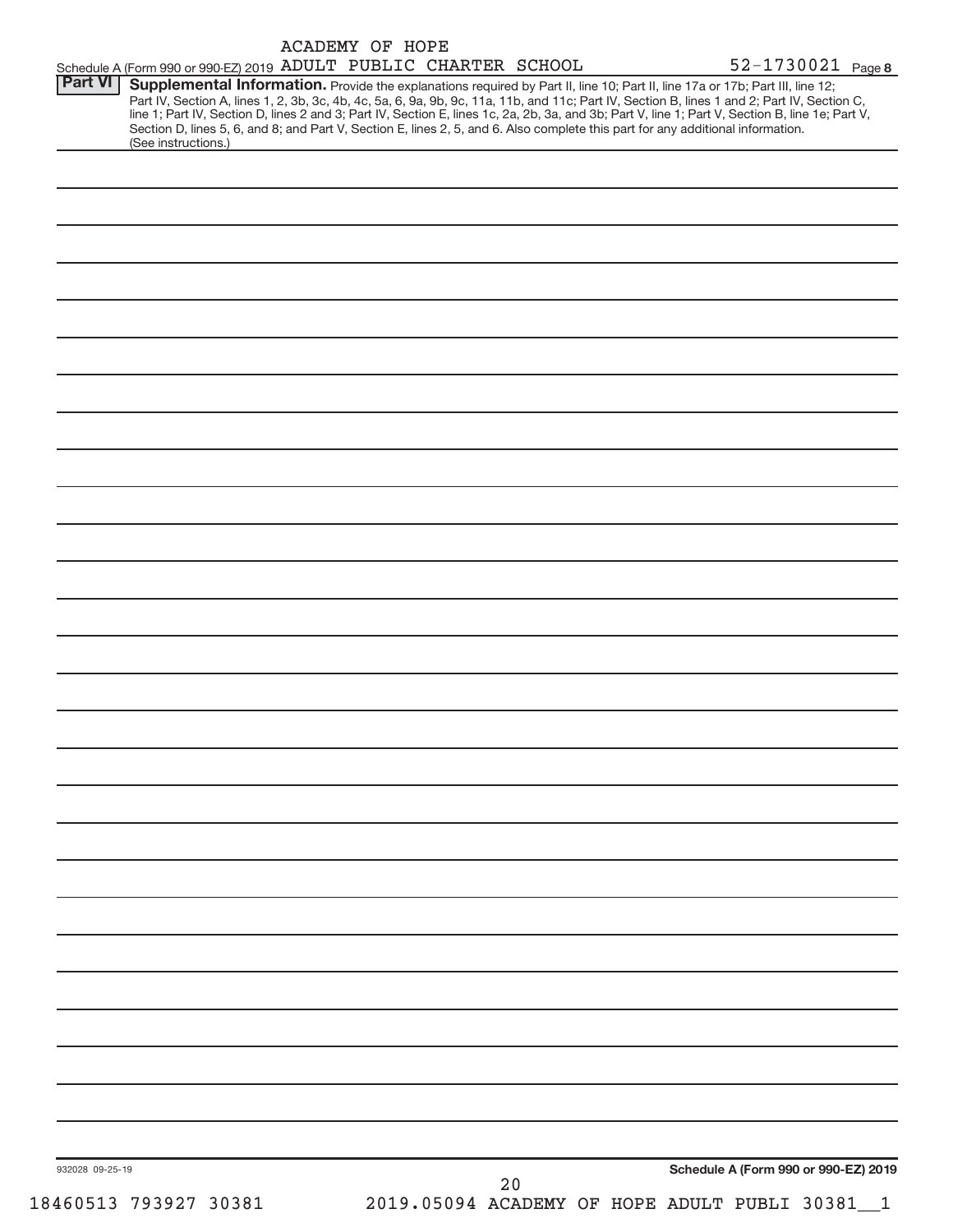Department of the Treasury Internal Revenue Service **(Form 990, 990-EZ,**

Name of the organization

|  |  | ** PUBLIC DISCLOSURE COPY ** |  |  |
|--|--|------------------------------|--|--|
|--|--|------------------------------|--|--|

# **Schedule B Schedule of Contributors**

**or 990-PF) | Attach to Form 990, Form 990-EZ, or Form 990-PF. | Go to www.irs.gov/Form990 for the latest information.** OMB No. 1545-0047

**2019**

**Employer identification number**

|                                       | ACADEMY OF HOPE                                                           |            |
|---------------------------------------|---------------------------------------------------------------------------|------------|
|                                       | ADULT PUBLIC CHARTER SCHOOL                                               | 52-1730021 |
| <b>Organization type (check one):</b> |                                                                           |            |
| Filers of:                            | Section:                                                                  |            |
| Form 990 or 990-EZ                    | $\boxed{\textbf{X}}$ 501(c)( 3) (enter number) organization               |            |
|                                       | 4947(a)(1) nonexempt charitable trust not treated as a private foundation |            |
|                                       | 527 political organization                                                |            |
| Form 990-PF                           | 501(c)(3) exempt private foundation                                       |            |
|                                       | 4947(a)(1) nonexempt charitable trust treated as a private foundation     |            |
|                                       | 501(c)(3) taxable private foundation                                      |            |

Check if your organization is covered by the General Rule or a Special Rule. **Note:**  Only a section 501(c)(7), (8), or (10) organization can check boxes for both the General Rule and a Special Rule. See instructions.

## **General Rule**

**K** For an organization filing Form 990, 990-EZ, or 990-PF that received, during the year, contributions totaling \$5,000 or more (in money or property) from any one contributor. Complete Parts I and II. See instructions for determining a contributor's total contributions.

## **Special Rules**

 $\begin{array}{c} \hline \end{array}$ 

 $\begin{array}{c} \hline \end{array}$ 

any one contributor, during the year, total contributions of the greater of (1) \$5,000; or (2) 2% of the amount on (i) Form 990, Part VIII, line 1h; For an organization described in section 501(c)(3) filing Form 990 or 990-EZ that met the 33 1/3% support test of the regulations under sections 509(a)(1) and 170(b)(1)(A)(vi), that checked Schedule A (Form 990 or 990-EZ), Part II, line 13, 16a, or 16b, and that received from or (ii) Form 990-EZ, line 1. Complete Parts I and II.  $\begin{array}{c} \hline \end{array}$ 

year, total contributions of more than \$1,000 exclusively for religious, charitable, scientific, literary, or educational purposes, or for the For an organization described in section 501(c)(7), (8), or (10) filing Form 990 or 990-EZ that received from any one contributor, during the prevention of cruelty to children or animals. Complete Parts I, II, and III.

purpose. Don't complete any of the parts unless the General Rule applies to this organization because it received nonexclusively year, contributions exclusively for religious, charitable, etc., purposes, but no such contributions totaled more than \$1,000. If this box is checked, enter here the total contributions that were received during the year for an exclusively religious, charitable, etc., For an organization described in section 501(c)(7), (8), or (10) filing Form 990 or 990-EZ that received from any one contributor, during the religious, charitable, etc., contributions totaling \$5,000 or more during the year  $~\ldots\ldots\ldots\ldots\ldots\ldots\ldots\ldots\blacktriangleright~$ \$

**Caution:**  An organization that isn't covered by the General Rule and/or the Special Rules doesn't file Schedule B (Form 990, 990-EZ, or 990-PF),  **must** but it answer "No" on Part IV, line 2, of its Form 990; or check the box on line H of its Form 990-EZ or on its Form 990-PF, Part I, line 2, to certify that it doesn't meet the filing requirements of Schedule B (Form 990, 990-EZ, or 990-PF).

LHA For Paperwork Reduction Act Notice, see the instructions for Form 990, 990-EZ, or 990-PF. Schedule B (Form 990, 990-EZ, or 990-PF) (2019)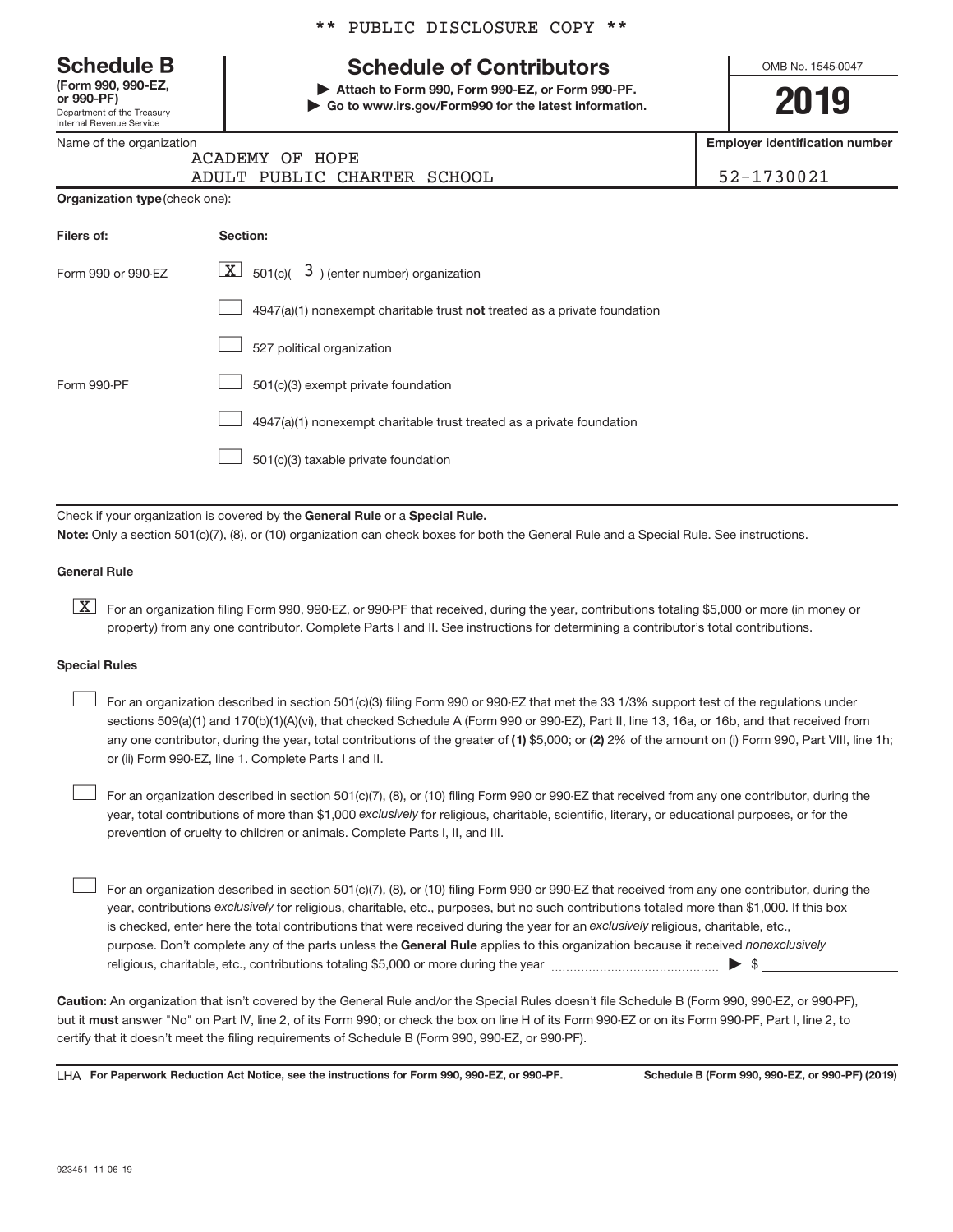|                 | Schedule B (Form 990, 990-EZ, or 990-PF) (2019)                                                       |                                   | Page 2                                                                                                           |
|-----------------|-------------------------------------------------------------------------------------------------------|-----------------------------------|------------------------------------------------------------------------------------------------------------------|
|                 | Name of organization<br><b>ACADEMY OF HOPE</b>                                                        |                                   | <b>Employer identification number</b>                                                                            |
|                 | ADULT PUBLIC CHARTER SCHOOL                                                                           |                                   | 52-1730021                                                                                                       |
| Part I          | <b>Contributors</b> (see instructions). Use duplicate copies of Part I if additional space is needed. |                                   |                                                                                                                  |
| (a)<br>No.      | (b)<br>Name, address, and ZIP + 4                                                                     | (c)<br><b>Total contributions</b> | (d)<br>Type of contribution                                                                                      |
| 1               |                                                                                                       | 725,000.<br>\$                    | $\overline{\text{X}}$<br>Person<br>Payroll<br><b>Noncash</b><br>(Complete Part II for<br>noncash contributions.) |
| (a)<br>No.      | (b)<br>Name, address, and ZIP + 4                                                                     | (c)<br><b>Total contributions</b> | (d)<br>Type of contribution                                                                                      |
| 2               |                                                                                                       | 629,740.<br>\$                    | $\mathbf{X}$<br>Person<br>Payroll<br><b>Noncash</b><br>(Complete Part II for<br>noncash contributions.)          |
| (a)<br>No.      | (b)<br>Name, address, and ZIP + 4                                                                     | (c)<br><b>Total contributions</b> | (d)<br>Type of contribution                                                                                      |
| 3               |                                                                                                       | 148,850.<br>\$                    | х<br>Person<br>Payroll<br><b>Noncash</b><br>(Complete Part II for<br>noncash contributions.)                     |
| (a)<br>No.      | (b)<br>Name, address, and ZIP + 4                                                                     | (c)<br><b>Total contributions</b> | (d)<br>Type of contribution                                                                                      |
| 4               |                                                                                                       | 60,000.<br>\$                     | $\overline{\text{X}}$<br>Person<br>Payroll<br>Noncash<br>(Complete Part II for<br>noncash contributions.)        |
| (a)<br>No.      | (b)<br>Name, address, and ZIP + 4                                                                     | (c)<br><b>Total contributions</b> | (d)<br>Type of contribution                                                                                      |
| 5               |                                                                                                       | 50,000.<br>\$                     | $\mathbf X$<br>Person<br>Payroll<br>Noncash<br>(Complete Part II for<br>noncash contributions.)                  |
| (a)<br>No.      | (b)<br>Name, address, and ZIP + 4                                                                     | (c)<br><b>Total contributions</b> | (d)<br>Type of contribution                                                                                      |
| 6               |                                                                                                       | 50,000.<br>\$                     | $\mathbf X$<br>Person<br>Payroll<br>Noncash<br>(Complete Part II for<br>noncash contributions.)                  |
| 923452 11-06-19 | 22                                                                                                    |                                   | Schedule B (Form 990, 990-EZ, or 990-PF) (2019)                                                                  |

 $\alpha$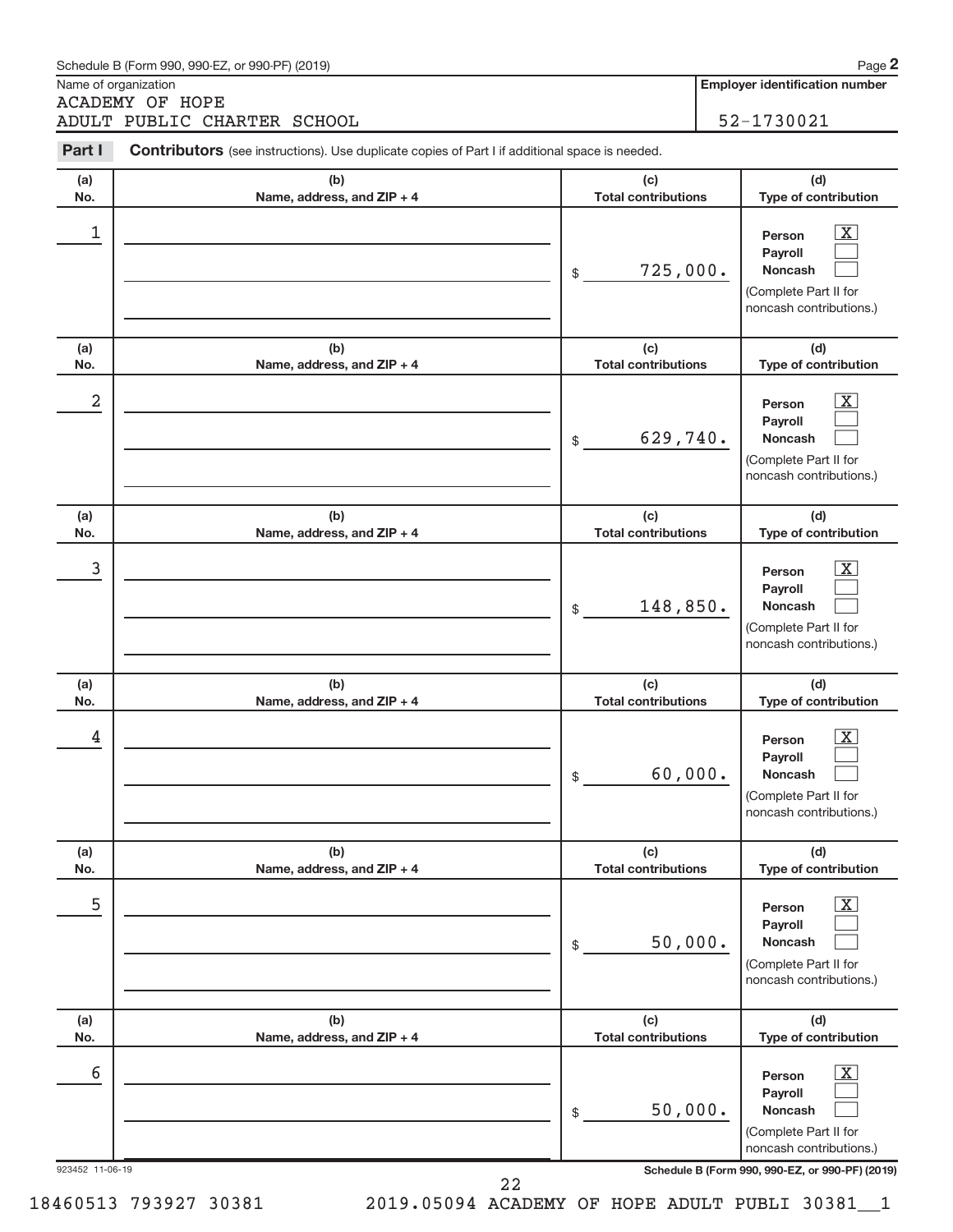|                 | Schedule B (Form 990, 990-EZ, or 990-PF) (2019)                                                |                                   | Page 2                                                                                                           |
|-----------------|------------------------------------------------------------------------------------------------|-----------------------------------|------------------------------------------------------------------------------------------------------------------|
|                 | Name of organization<br><b>ACADEMY OF HOPE</b>                                                 |                                   | <b>Employer identification number</b>                                                                            |
|                 | ADULT PUBLIC CHARTER SCHOOL                                                                    |                                   | 52-1730021                                                                                                       |
| Part I          | Contributors (see instructions). Use duplicate copies of Part I if additional space is needed. |                                   |                                                                                                                  |
| (a)<br>No.      | (b)<br>Name, address, and ZIP + 4                                                              | (c)<br><b>Total contributions</b> | (d)<br>Type of contribution                                                                                      |
| 7               |                                                                                                | 45,000.<br>\$                     | $\overline{\text{X}}$<br>Person<br>Payroll<br><b>Noncash</b><br>(Complete Part II for<br>noncash contributions.) |
| (a)<br>No.      | (b)<br>Name, address, and ZIP + 4                                                              | (c)<br><b>Total contributions</b> | (d)<br>Type of contribution                                                                                      |
| 8               |                                                                                                | 40,000.<br>\$                     | $\overline{\text{X}}$<br>Person<br>Payroll<br><b>Noncash</b><br>(Complete Part II for<br>noncash contributions.) |
| (a)<br>No.      | (b)<br>Name, address, and ZIP + 4                                                              | (c)<br><b>Total contributions</b> | (d)<br>Type of contribution                                                                                      |
| 9               |                                                                                                | 35,029.<br>\$                     | X<br>Person<br>Payroll<br><b>Noncash</b><br>(Complete Part II for<br>noncash contributions.)                     |
| (a)<br>No.      | (b)<br>Name, address, and ZIP + 4                                                              | (c)<br><b>Total contributions</b> | (d)<br>Type of contribution                                                                                      |
| 10              |                                                                                                | 32,289.<br>\$                     | $\overline{\text{X}}$<br>Person<br>Payroll<br>Noncash<br>(Complete Part II for<br>noncash contributions.)        |
| (a)<br>No.      | (b)<br>Name, address, and ZIP + 4                                                              | (c)<br><b>Total contributions</b> | (d)<br>Type of contribution                                                                                      |
| 11              |                                                                                                | 25,000.<br>\$                     | <u>x</u><br>Person<br>Payroll<br>Noncash<br>(Complete Part II for<br>noncash contributions.)                     |
| (a)<br>No.      | (b)<br>Name, address, and ZIP + 4                                                              | (c)<br><b>Total contributions</b> | (d)<br>Type of contribution                                                                                      |
| 12              |                                                                                                | 24,616.<br>\$                     | <u>x</u><br>Person<br>Payroll<br>Noncash<br>(Complete Part II for<br>noncash contributions.)                     |
| 923452 11-06-19 | 23                                                                                             |                                   | Schedule B (Form 990, 990-EZ, or 990-PF) (2019)                                                                  |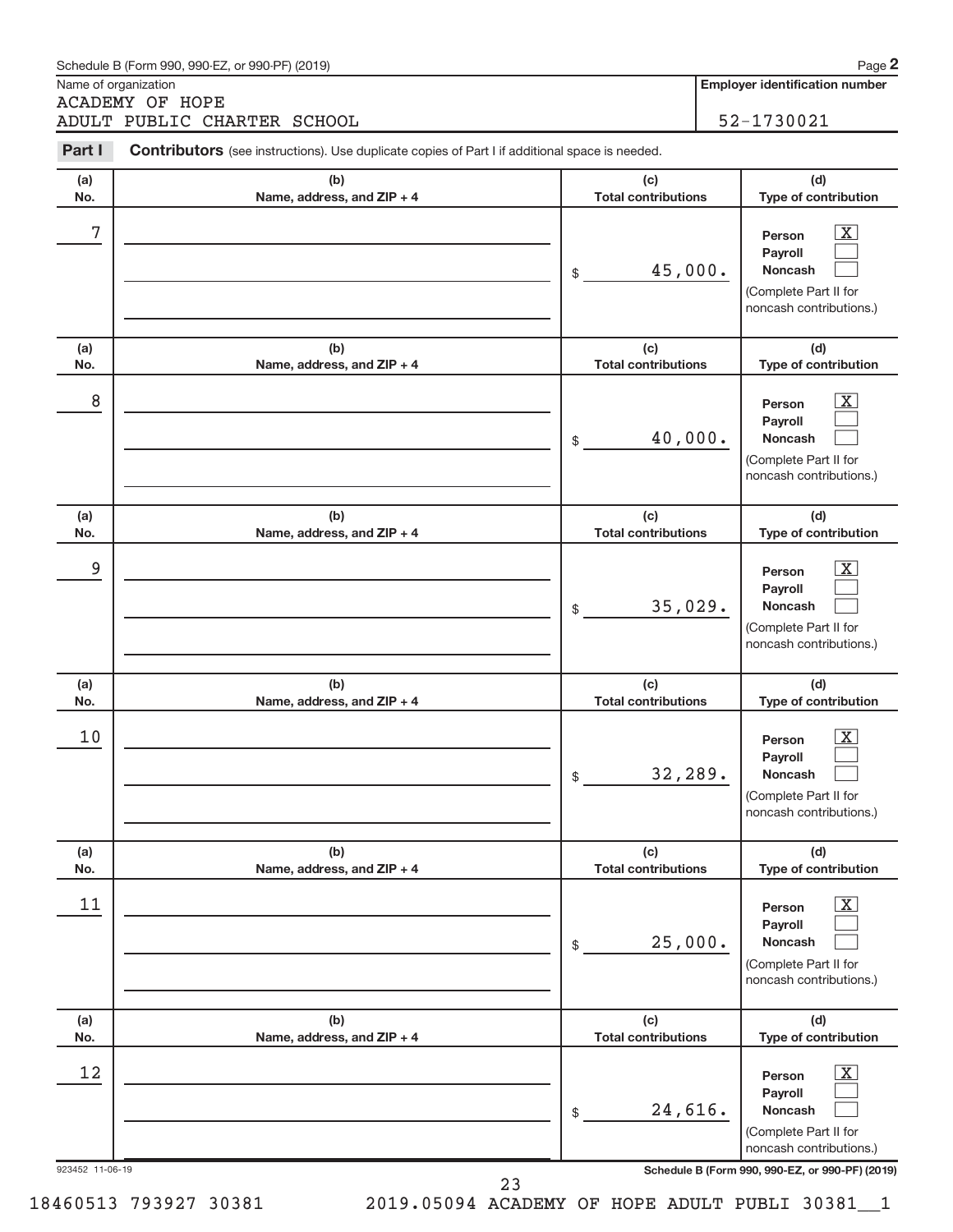|                 | Schedule B (Form 990, 990-EZ, or 990-PF) (2019)                                                |                                   | Page 2                                                                                                      |
|-----------------|------------------------------------------------------------------------------------------------|-----------------------------------|-------------------------------------------------------------------------------------------------------------|
|                 | Name of organization<br><b>ACADEMY OF HOPE</b>                                                 |                                   | <b>Employer identification number</b>                                                                       |
|                 | ADULT PUBLIC CHARTER SCHOOL                                                                    |                                   | 52-1730021                                                                                                  |
| Part I          | Contributors (see instructions). Use duplicate copies of Part I if additional space is needed. |                                   |                                                                                                             |
| (a)<br>No.      | (b)<br>Name, address, and ZIP + 4                                                              | (c)<br><b>Total contributions</b> | (d)<br>Type of contribution                                                                                 |
| 13              |                                                                                                | 21,700.<br>\$                     | <u>x</u><br>Person<br>Payroll<br><b>Noncash</b><br>(Complete Part II for<br>noncash contributions.)         |
| (a)<br>No.      | (b)<br>Name, address, and ZIP + 4                                                              | (c)<br><b>Total contributions</b> | (d)<br>Type of contribution                                                                                 |
| 14              |                                                                                                | 20,000.<br>\$                     | X<br>Person<br>Payroll<br>Noncash<br>(Complete Part II for<br>noncash contributions.)                       |
| (a)<br>No.      | (b)<br>Name, address, and ZIP + 4                                                              | (c)<br><b>Total contributions</b> | (d)<br>Type of contribution                                                                                 |
| 15              |                                                                                                | 15,000.<br>\$                     | x<br>Person<br>Payroll<br><b>Noncash</b><br>(Complete Part II for<br>noncash contributions.)                |
| (a)<br>No.      | (b)<br>Name, address, and ZIP + 4                                                              | (c)<br><b>Total contributions</b> | (d)<br>Type of contribution                                                                                 |
| 16              |                                                                                                | 10,349.<br>\$                     | $\overline{\mathbf{X}}$<br>Person<br>Payroll<br>Noncash<br>(Complete Part II for<br>noncash contributions.) |
| (a)<br>No.      | (b)<br>Name, address, and ZIP + 4                                                              | (c)<br><b>Total contributions</b> | (d)<br>Type of contribution                                                                                 |
| 17              |                                                                                                | 10,000.<br>\$                     | $\overline{\mathbf{X}}$<br>Person<br>Payroll<br>Noncash<br>(Complete Part II for<br>noncash contributions.) |
| (a)<br>No.      | (b)<br>Name, address, and ZIP + 4                                                              | (c)<br><b>Total contributions</b> | (d)<br>Type of contribution                                                                                 |
| 18              |                                                                                                | 10,000.<br>\$                     | $\overline{\mathbf{X}}$<br>Person<br>Payroll<br>Noncash<br>(Complete Part II for<br>noncash contributions.) |
| 923452 11-06-19 | $\Omega$                                                                                       |                                   | Schedule B (Form 990, 990-EZ, or 990-PF) (2019)                                                             |

24

n≏ 2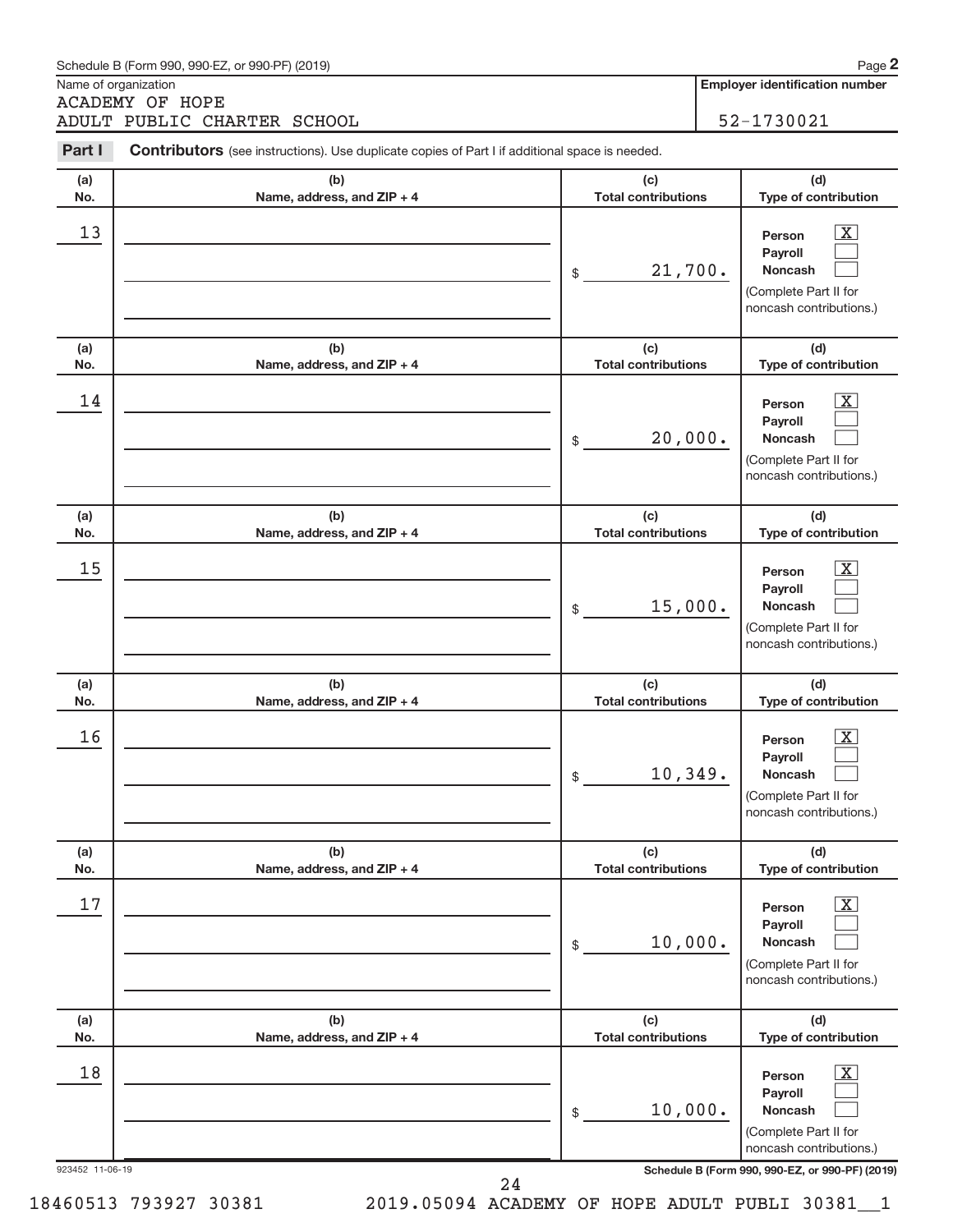|                 | Schedule B (Form 990, 990-EZ, or 990-PF) (2019)                                                |                                   | Page 2                                                                                                           |
|-----------------|------------------------------------------------------------------------------------------------|-----------------------------------|------------------------------------------------------------------------------------------------------------------|
|                 | Name of organization<br><b>ACADEMY OF HOPE</b>                                                 |                                   | <b>Employer identification number</b>                                                                            |
|                 | ADULT PUBLIC CHARTER SCHOOL                                                                    |                                   | 52-1730021                                                                                                       |
| Part I          | Contributors (see instructions). Use duplicate copies of Part I if additional space is needed. |                                   |                                                                                                                  |
| (a)<br>No.      | (b)<br>Name, address, and ZIP + 4                                                              | (c)<br><b>Total contributions</b> | (d)<br>Type of contribution                                                                                      |
| 19              |                                                                                                | 10,000.<br>\$                     | $\overline{\text{X}}$<br>Person<br>Payroll<br><b>Noncash</b><br>(Complete Part II for<br>noncash contributions.) |
| (a)<br>No.      | (b)<br>Name, address, and ZIP + 4                                                              | (c)<br><b>Total contributions</b> | (d)<br>Type of contribution                                                                                      |
| 20              |                                                                                                | 10,000.<br>\$                     | $\overline{\text{X}}$<br>Person<br>Payroll<br><b>Noncash</b><br>(Complete Part II for<br>noncash contributions.) |
| (a)<br>No.      | (b)<br>Name, address, and ZIP + 4                                                              | (c)<br><b>Total contributions</b> | (d)<br>Type of contribution                                                                                      |
| 21              |                                                                                                | 10,000.<br>\$                     | X<br>Person<br>Payroll<br><b>Noncash</b><br>(Complete Part II for<br>noncash contributions.)                     |
| (a)<br>No.      | (b)<br>Name, address, and ZIP + 4                                                              | (c)<br><b>Total contributions</b> | (d)<br>Type of contribution                                                                                      |
| 22              |                                                                                                | 10,000.<br>\$                     | $\overline{\text{X}}$<br>Person<br>Payroll<br>Noncash<br>(Complete Part II for<br>noncash contributions.)        |
| (a)<br>No.      | (b)<br>Name, address, and ZIP + 4                                                              | (c)<br><b>Total contributions</b> | (d)<br>Type of contribution                                                                                      |
| 23              |                                                                                                | 10,000.<br>\$                     | <u>x</u><br>Person<br>Payroll<br>Noncash<br>(Complete Part II for<br>noncash contributions.)                     |
| (a)<br>No.      | (b)<br>Name, address, and ZIP + 4                                                              | (c)<br><b>Total contributions</b> | (d)<br>Type of contribution                                                                                      |
| 24              |                                                                                                | 8,292.<br>\$                      | $\overline{\text{X}}$<br>Person<br>Payroll<br>Noncash<br>(Complete Part II for<br>noncash contributions.)        |
| 923452 11-06-19 | $\Omega$                                                                                       |                                   | Schedule B (Form 990, 990-EZ, or 990-PF) (2019)                                                                  |

25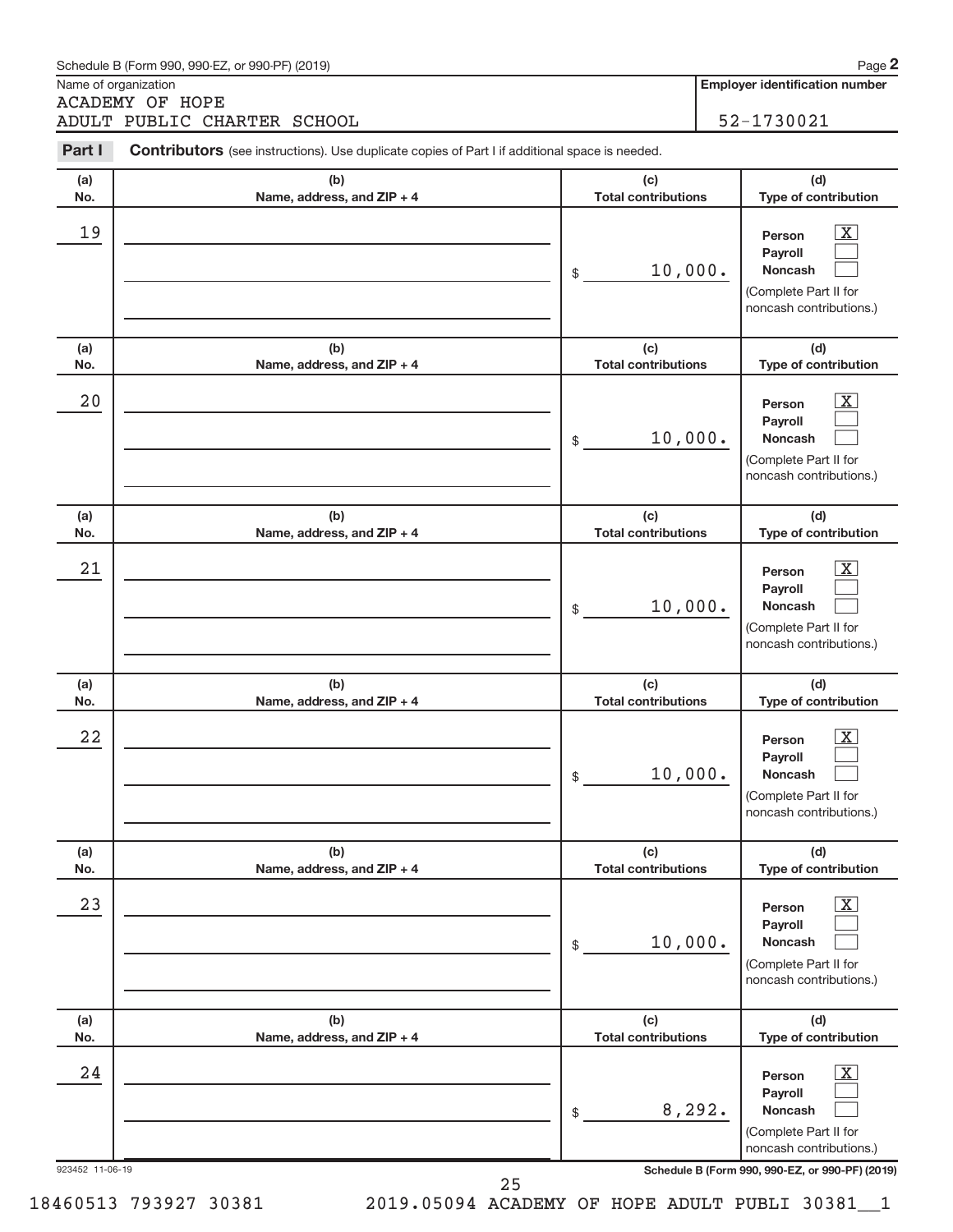|                 | Schedule B (Form 990, 990-EZ, or 990-PF) (2019)                                                |                                   | Page 2                                                                                                              |
|-----------------|------------------------------------------------------------------------------------------------|-----------------------------------|---------------------------------------------------------------------------------------------------------------------|
|                 | Name of organization<br><b>ACADEMY OF HOPE</b>                                                 |                                   | <b>Employer identification number</b>                                                                               |
|                 | ADULT PUBLIC CHARTER SCHOOL                                                                    |                                   | 52-1730021                                                                                                          |
| Part I          | Contributors (see instructions). Use duplicate copies of Part I if additional space is needed. |                                   |                                                                                                                     |
| (a)<br>No.      | (b)<br>Name, address, and ZIP + 4                                                              | (c)<br><b>Total contributions</b> | (d)<br>Type of contribution                                                                                         |
| 25              |                                                                                                | \$                                | $\overline{\text{X}}$<br>Person<br>Payroll<br>7,200.<br>Noncash<br>(Complete Part II for<br>noncash contributions.) |
| (a)<br>No.      | (b)<br>Name, address, and ZIP + 4                                                              | (c)<br><b>Total contributions</b> | (d)<br>Type of contribution                                                                                         |
| 26              |                                                                                                | \$                                | $\overline{\text{X}}$<br>Person<br>Payroll<br>6,510.<br>Noncash<br>(Complete Part II for<br>noncash contributions.) |
| (a)<br>No.      | (b)<br>Name, address, and ZIP + 4                                                              | (c)<br><b>Total contributions</b> | (d)<br>Type of contribution                                                                                         |
| 27              |                                                                                                | \$                                | X<br>Person<br>Payroll<br>6,160.<br>Noncash<br>(Complete Part II for<br>noncash contributions.)                     |
| (a)<br>No.      | (b)<br>Name, address, and ZIP + 4                                                              | (c)<br><b>Total contributions</b> | (d)<br>Type of contribution                                                                                         |
| 28              |                                                                                                | \$                                | $\overline{\text{X}}$<br>Person<br>Payroll<br>5,500.<br>Noncash<br>(Complete Part II for<br>noncash contributions.) |
| (a)<br>No.      | (b)<br>Name, address, and ZIP + 4                                                              | (c)<br><b>Total contributions</b> | (d)<br>Type of contribution                                                                                         |
| 29              |                                                                                                | \$                                | $\mathbf{X}$<br>Person<br>Payroll<br>5,000.<br>Noncash<br>(Complete Part II for<br>noncash contributions.)          |
| (a)<br>No.      | (b)<br>Name, address, and ZIP + 4                                                              | (c)<br><b>Total contributions</b> | (d)<br>Type of contribution                                                                                         |
| 30              |                                                                                                | \$                                | $\overline{\text{X}}$<br>Person<br>Payroll<br>5,000.<br>Noncash<br>(Complete Part II for<br>noncash contributions.) |
| 923452 11-06-19 | 26                                                                                             |                                   | Schedule B (Form 990, 990-EZ, or 990-PF) (2019)                                                                     |

26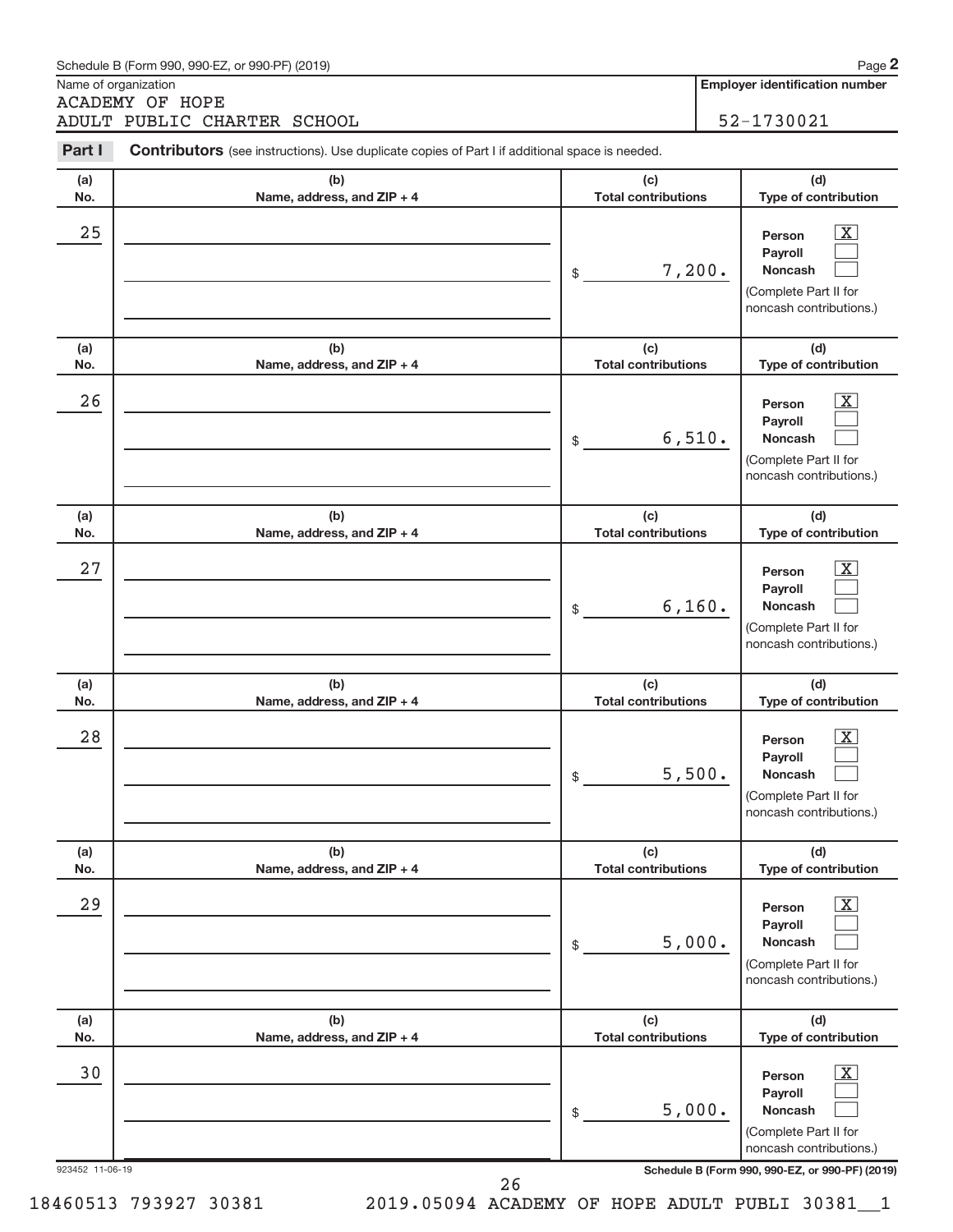|                 | Schedule B (Form 990, 990-EZ, or 990-PF) (2019)                                                       |                                   | Page 2                                                                                                     |
|-----------------|-------------------------------------------------------------------------------------------------------|-----------------------------------|------------------------------------------------------------------------------------------------------------|
|                 | Name of organization<br><b>ACADEMY OF HOPE</b>                                                        |                                   | <b>Employer identification number</b>                                                                      |
|                 | ADULT PUBLIC CHARTER SCHOOL                                                                           |                                   | 52-1730021                                                                                                 |
| Part I          | <b>Contributors</b> (see instructions). Use duplicate copies of Part I if additional space is needed. |                                   |                                                                                                            |
| (a)<br>No.      | (b)<br>Name, address, and ZIP + 4                                                                     | (c)<br><b>Total contributions</b> | (d)<br>Type of contribution                                                                                |
| 31              |                                                                                                       | \$                                | $\mathbf{X}$<br>Person<br>Payroll<br>5,000.<br>Noncash<br>(Complete Part II for<br>noncash contributions.) |
| (a)<br>No.      | (b)<br>Name, address, and ZIP + 4                                                                     | (c)<br><b>Total contributions</b> | (d)<br>Type of contribution                                                                                |
| 32              |                                                                                                       | \$                                | X<br>Person<br>Payroll<br>5,000.<br><b>Noncash</b><br>(Complete Part II for<br>noncash contributions.)     |
| (a)<br>No.      | (b)<br>Name, address, and ZIP + 4                                                                     | (c)<br><b>Total contributions</b> | (d)<br>Type of contribution                                                                                |
|                 |                                                                                                       | \$                                | Person<br>Payroll<br><b>Noncash</b><br>(Complete Part II for<br>noncash contributions.)                    |
| (a)<br>No.      | (b)<br>Name, address, and ZIP + 4                                                                     | (c)<br><b>Total contributions</b> | (d)<br>Type of contribution                                                                                |
|                 |                                                                                                       | \$                                | Person<br>Payroll<br><b>Noncash</b><br>(Complete Part II for<br>noncash contributions.)                    |
| (a)<br>No.      | (b)<br>Name, address, and ZIP + 4                                                                     | (c)<br><b>Total contributions</b> | (d)<br>Type of contribution                                                                                |
|                 |                                                                                                       | \$                                | Person<br>Payroll<br><b>Noncash</b><br>(Complete Part II for<br>noncash contributions.)                    |
| (a)<br>No.      | (b)<br>Name, address, and ZIP + 4                                                                     | (c)<br><b>Total contributions</b> | (d)<br>Type of contribution                                                                                |
|                 |                                                                                                       | \$                                | Person<br>Payroll<br><b>Noncash</b><br>(Complete Part II for<br>noncash contributions.)                    |
| 923452 11-06-19 | 27                                                                                                    |                                   | Schedule B (Form 990, 990-EZ, or 990-PF) (2019)                                                            |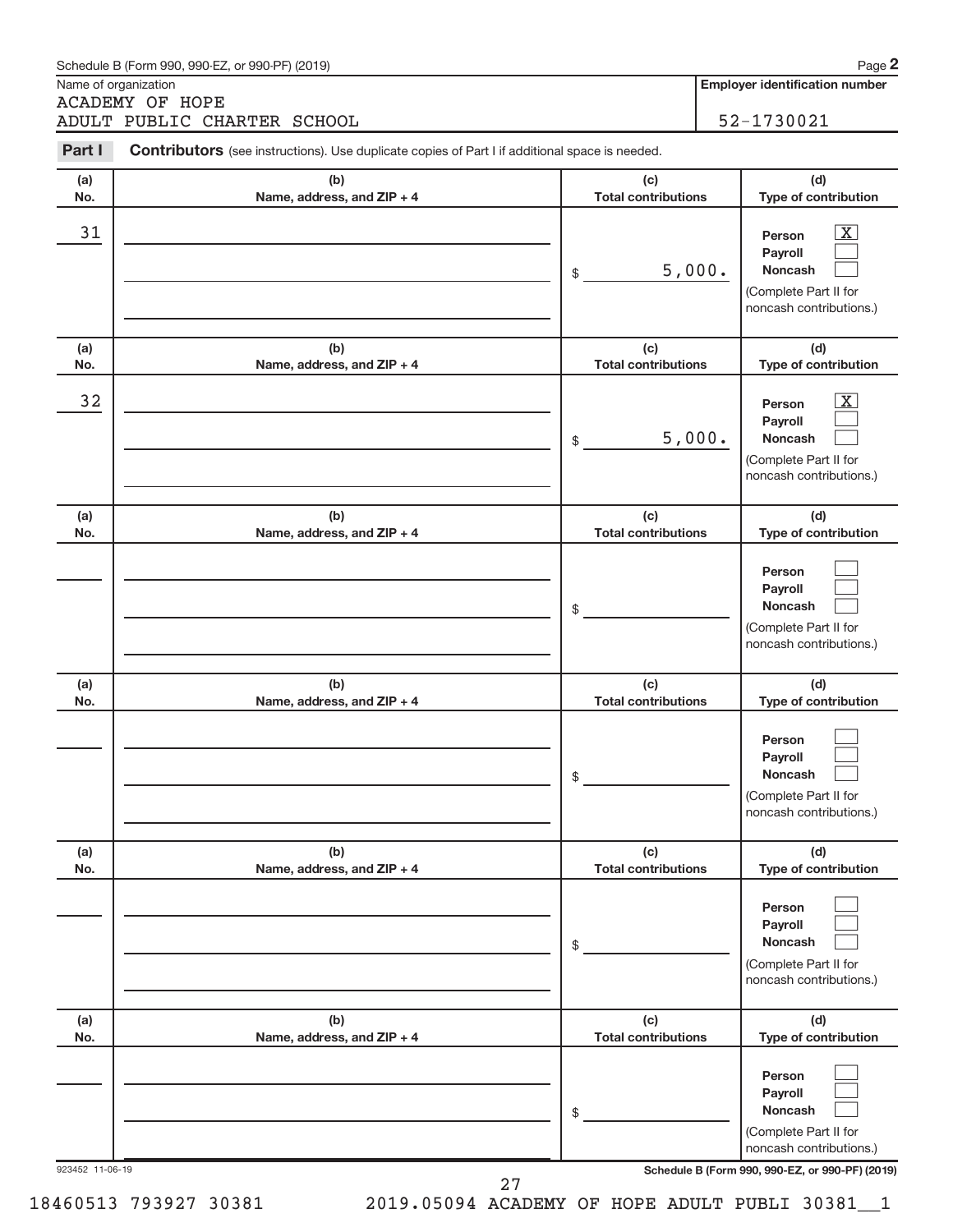|                              | Schedule B (Form 990, 990-EZ, or 990-PF) (2019)<br>Name of organization                             |                                                                  | Page 3<br><b>Employer identification number</b> |
|------------------------------|-----------------------------------------------------------------------------------------------------|------------------------------------------------------------------|-------------------------------------------------|
|                              | <b>ACADEMY OF HOPE</b>                                                                              |                                                                  |                                                 |
|                              | ADULT PUBLIC CHARTER SCHOOL                                                                         |                                                                  | 52-1730021                                      |
| Part II                      | Noncash Property (see instructions). Use duplicate copies of Part II if additional space is needed. |                                                                  |                                                 |
| (a)<br>No.<br>from<br>Part I | (b)<br>Description of noncash property given                                                        | (d)<br>FMV (or estimate)<br>Date received<br>(See instructions.) |                                                 |
|                              |                                                                                                     |                                                                  |                                                 |
|                              |                                                                                                     | $\frac{1}{2}$                                                    |                                                 |
| (a)<br>No.<br>from<br>Part I | (b)<br>Description of noncash property given                                                        | (c)<br>FMV (or estimate)<br>(See instructions.)                  | (d)<br>Date received                            |
|                              |                                                                                                     |                                                                  |                                                 |
|                              |                                                                                                     | $\frac{1}{2}$                                                    |                                                 |
| (a)<br>No.<br>from<br>Part I | (b)<br>Description of noncash property given                                                        | (c)<br>FMV (or estimate)<br>(See instructions.)                  | (d)<br>Date received                            |
|                              |                                                                                                     |                                                                  |                                                 |
|                              |                                                                                                     | $\frac{1}{2}$                                                    |                                                 |
| (a)<br>No.<br>from<br>Part I | (b)<br>Description of noncash property given                                                        | (c)<br>FMV (or estimate)<br>(See instructions.)                  | (d)<br>Date received                            |
|                              |                                                                                                     |                                                                  |                                                 |
|                              |                                                                                                     | \$                                                               |                                                 |
| (a)<br>No.<br>from<br>Part I | (b)<br>Description of noncash property given                                                        | (c)<br>FMV (or estimate)<br>(See instructions.)                  | (d)<br>Date received                            |
|                              |                                                                                                     |                                                                  |                                                 |
|                              |                                                                                                     | \$                                                               |                                                 |
| (a)<br>No.<br>from<br>Part I | (b)<br>Description of noncash property given                                                        | (c)<br>FMV (or estimate)<br>(See instructions.)                  | (d)<br>Date received                            |
|                              |                                                                                                     |                                                                  |                                                 |
|                              |                                                                                                     | \$                                                               |                                                 |
| 923453 11-06-19              | 28                                                                                                  |                                                                  | Schedule B (Form 990, 990-EZ, or 990-PF) (2019) |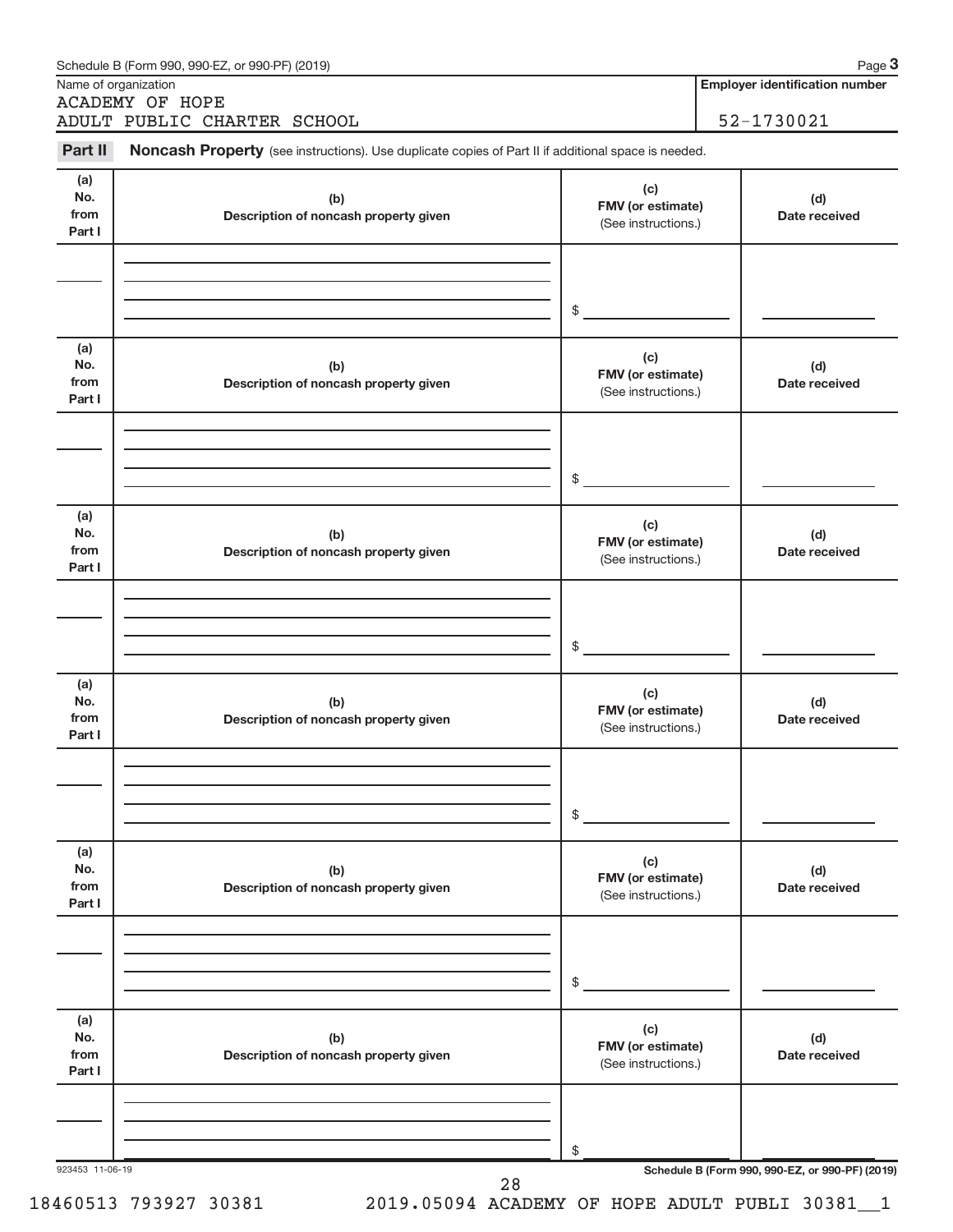|                           | Name of organization<br><b>ACADEMY OF HOPE</b>                                                                                                                                                                                                                         |                      | <b>Employer identification number</b>                                                                                                                          |
|---------------------------|------------------------------------------------------------------------------------------------------------------------------------------------------------------------------------------------------------------------------------------------------------------------|----------------------|----------------------------------------------------------------------------------------------------------------------------------------------------------------|
|                           | ADULT PUBLIC CHARTER SCHOOL                                                                                                                                                                                                                                            |                      | 52-1730021                                                                                                                                                     |
| Part III                  |                                                                                                                                                                                                                                                                        |                      | Exclusively religious, charitable, etc., contributions to organizations described in section 501(c)(7), (8), or (10) that total more than \$1,000 for the year |
|                           | from any one contributor. Complete columns (a) through (e) and the following line entry. For organizations<br>completing Part III, enter the total of exclusively religious, charitable, etc., contributions of \$1,000 or less for the year. (Enter this info. once.) |                      |                                                                                                                                                                |
|                           | Use duplicate copies of Part III if additional space is needed.                                                                                                                                                                                                        |                      |                                                                                                                                                                |
| (a) No.<br>from           | (b) Purpose of gift                                                                                                                                                                                                                                                    | (c) Use of gift      | (d) Description of how gift is held                                                                                                                            |
| Part I                    |                                                                                                                                                                                                                                                                        |                      |                                                                                                                                                                |
|                           |                                                                                                                                                                                                                                                                        |                      |                                                                                                                                                                |
|                           |                                                                                                                                                                                                                                                                        |                      |                                                                                                                                                                |
|                           |                                                                                                                                                                                                                                                                        |                      |                                                                                                                                                                |
|                           |                                                                                                                                                                                                                                                                        | (e) Transfer of gift |                                                                                                                                                                |
|                           |                                                                                                                                                                                                                                                                        |                      |                                                                                                                                                                |
|                           | Transferee's name, address, and ZIP + 4                                                                                                                                                                                                                                |                      | Relationship of transferor to transferee                                                                                                                       |
|                           |                                                                                                                                                                                                                                                                        |                      |                                                                                                                                                                |
|                           |                                                                                                                                                                                                                                                                        |                      |                                                                                                                                                                |
|                           |                                                                                                                                                                                                                                                                        |                      |                                                                                                                                                                |
| (a) No.<br>from           | (b) Purpose of gift                                                                                                                                                                                                                                                    | (c) Use of gift      | (d) Description of how gift is held                                                                                                                            |
| Part I                    |                                                                                                                                                                                                                                                                        |                      |                                                                                                                                                                |
|                           |                                                                                                                                                                                                                                                                        |                      |                                                                                                                                                                |
|                           |                                                                                                                                                                                                                                                                        |                      |                                                                                                                                                                |
|                           |                                                                                                                                                                                                                                                                        |                      |                                                                                                                                                                |
|                           |                                                                                                                                                                                                                                                                        | (e) Transfer of gift |                                                                                                                                                                |
|                           |                                                                                                                                                                                                                                                                        |                      |                                                                                                                                                                |
|                           | Transferee's name, address, and ZIP + 4                                                                                                                                                                                                                                |                      | Relationship of transferor to transferee                                                                                                                       |
|                           |                                                                                                                                                                                                                                                                        |                      |                                                                                                                                                                |
|                           |                                                                                                                                                                                                                                                                        |                      |                                                                                                                                                                |
|                           |                                                                                                                                                                                                                                                                        |                      |                                                                                                                                                                |
| (a) No.<br>from<br>Part I | (b) Purpose of gift                                                                                                                                                                                                                                                    | (c) Use of gift      | (d) Description of how gift is held                                                                                                                            |
|                           |                                                                                                                                                                                                                                                                        |                      |                                                                                                                                                                |
|                           |                                                                                                                                                                                                                                                                        |                      |                                                                                                                                                                |
|                           |                                                                                                                                                                                                                                                                        |                      |                                                                                                                                                                |
|                           |                                                                                                                                                                                                                                                                        |                      |                                                                                                                                                                |
|                           |                                                                                                                                                                                                                                                                        | (e) Transfer of gift |                                                                                                                                                                |
|                           | Transferee's name, address, and ZIP + 4                                                                                                                                                                                                                                |                      | Relationship of transferor to transferee                                                                                                                       |
|                           |                                                                                                                                                                                                                                                                        |                      |                                                                                                                                                                |
|                           |                                                                                                                                                                                                                                                                        |                      |                                                                                                                                                                |
|                           |                                                                                                                                                                                                                                                                        |                      |                                                                                                                                                                |
| (a) No.<br>from           |                                                                                                                                                                                                                                                                        |                      |                                                                                                                                                                |
| Part I                    | (b) Purpose of gift                                                                                                                                                                                                                                                    | (c) Use of gift      | (d) Description of how gift is held                                                                                                                            |
|                           |                                                                                                                                                                                                                                                                        |                      |                                                                                                                                                                |
|                           |                                                                                                                                                                                                                                                                        |                      |                                                                                                                                                                |
|                           |                                                                                                                                                                                                                                                                        |                      |                                                                                                                                                                |
|                           |                                                                                                                                                                                                                                                                        | (e) Transfer of gift |                                                                                                                                                                |
|                           |                                                                                                                                                                                                                                                                        |                      |                                                                                                                                                                |
|                           | Transferee's name, address, and ZIP + 4                                                                                                                                                                                                                                |                      | Relationship of transferor to transferee                                                                                                                       |
|                           |                                                                                                                                                                                                                                                                        |                      |                                                                                                                                                                |
|                           |                                                                                                                                                                                                                                                                        |                      |                                                                                                                                                                |
|                           |                                                                                                                                                                                                                                                                        |                      |                                                                                                                                                                |
|                           |                                                                                                                                                                                                                                                                        |                      |                                                                                                                                                                |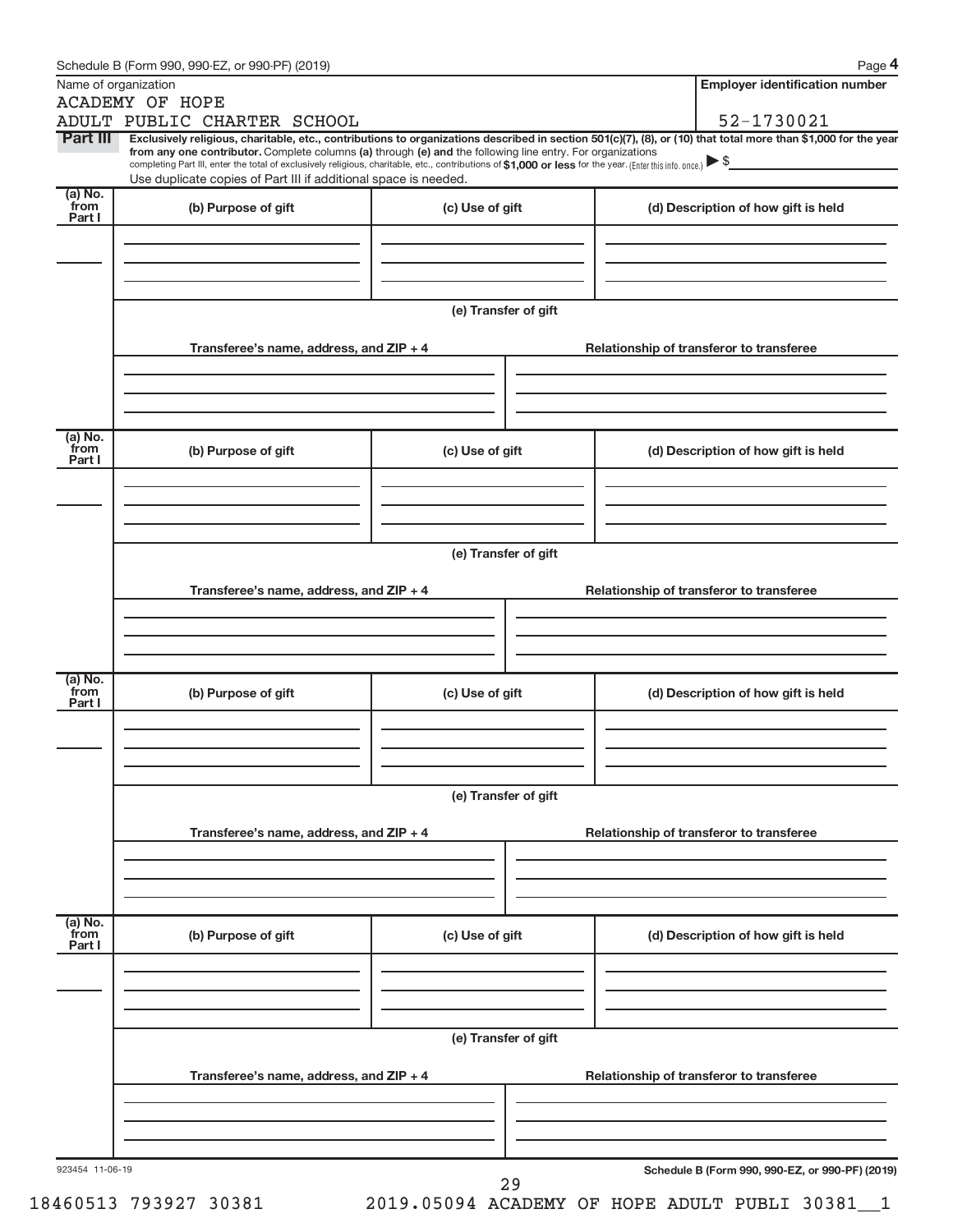|         | <b>SCHEDULE D</b>                                                                                                                |                                                                                                        | <b>Supplemental Financial Statements</b>                                                                                                                                                                                                            | OMB No. 1545-0047                                  |  |  |  |  |  |
|---------|----------------------------------------------------------------------------------------------------------------------------------|--------------------------------------------------------------------------------------------------------|-----------------------------------------------------------------------------------------------------------------------------------------------------------------------------------------------------------------------------------------------------|----------------------------------------------------|--|--|--|--|--|
|         | (Form 990)                                                                                                                       |                                                                                                        | Complete if the organization answered "Yes" on Form 990,<br>Part IV, line 6, 7, 8, 9, 10, 11a, 11b, 11c, 11d, 11e, 11f, 12a, or 12b.                                                                                                                |                                                    |  |  |  |  |  |
|         | Department of the Treasury                                                                                                       |                                                                                                        | Attach to Form 990.<br>Go to www.irs.gov/Form990 for instructions and the latest information.                                                                                                                                                       | <b>Open to Public</b><br>Inspection                |  |  |  |  |  |
|         | Internal Revenue Service<br>Name of the organization                                                                             | <b>ACADEMY OF HOPE</b>                                                                                 |                                                                                                                                                                                                                                                     | <b>Employer identification number</b>              |  |  |  |  |  |
|         |                                                                                                                                  | ADULT PUBLIC CHARTER SCHOOL                                                                            |                                                                                                                                                                                                                                                     | 52-1730021                                         |  |  |  |  |  |
| Part I  |                                                                                                                                  |                                                                                                        | Organizations Maintaining Donor Advised Funds or Other Similar Funds or Accounts. Complete if the                                                                                                                                                   |                                                    |  |  |  |  |  |
|         |                                                                                                                                  | organization answered "Yes" on Form 990, Part IV, line 6.                                              |                                                                                                                                                                                                                                                     |                                                    |  |  |  |  |  |
|         |                                                                                                                                  |                                                                                                        | (a) Donor advised funds                                                                                                                                                                                                                             | (b) Funds and other accounts                       |  |  |  |  |  |
| 1       |                                                                                                                                  |                                                                                                        |                                                                                                                                                                                                                                                     |                                                    |  |  |  |  |  |
| 2       |                                                                                                                                  | Aggregate value of contributions to (during year)                                                      |                                                                                                                                                                                                                                                     |                                                    |  |  |  |  |  |
| з       |                                                                                                                                  | Aggregate value of grants from (during year)                                                           | the control of the control of the control of the control of the control of                                                                                                                                                                          |                                                    |  |  |  |  |  |
| 4       |                                                                                                                                  |                                                                                                        |                                                                                                                                                                                                                                                     |                                                    |  |  |  |  |  |
| 5       |                                                                                                                                  |                                                                                                        | Did the organization inform all donors and donor advisors in writing that the assets held in donor advised funds                                                                                                                                    |                                                    |  |  |  |  |  |
|         |                                                                                                                                  |                                                                                                        |                                                                                                                                                                                                                                                     | Yes<br><b>No</b>                                   |  |  |  |  |  |
| 6       |                                                                                                                                  |                                                                                                        | Did the organization inform all grantees, donors, and donor advisors in writing that grant funds can be used only                                                                                                                                   |                                                    |  |  |  |  |  |
|         |                                                                                                                                  |                                                                                                        | for charitable purposes and not for the benefit of the donor or donor advisor, or for any other purpose conferring                                                                                                                                  |                                                    |  |  |  |  |  |
|         | impermissible private benefit?                                                                                                   |                                                                                                        |                                                                                                                                                                                                                                                     | Yes<br>No                                          |  |  |  |  |  |
| Part II |                                                                                                                                  |                                                                                                        | Conservation Easements. Complete if the organization answered "Yes" on Form 990, Part IV, line 7.                                                                                                                                                   |                                                    |  |  |  |  |  |
| 1.      |                                                                                                                                  | Purpose(s) of conservation easements held by the organization (check all that apply).                  |                                                                                                                                                                                                                                                     |                                                    |  |  |  |  |  |
|         |                                                                                                                                  | Preservation of land for public use (for example, recreation or education)                             |                                                                                                                                                                                                                                                     | Preservation of a historically important land area |  |  |  |  |  |
|         |                                                                                                                                  | Protection of natural habitat                                                                          |                                                                                                                                                                                                                                                     | Preservation of a certified historic structure     |  |  |  |  |  |
|         |                                                                                                                                  | Preservation of open space                                                                             |                                                                                                                                                                                                                                                     |                                                    |  |  |  |  |  |
| 2       |                                                                                                                                  |                                                                                                        | Complete lines 2a through 2d if the organization held a qualified conservation contribution in the form of a conservation easement on the last                                                                                                      | Held at the End of the Tax Year                    |  |  |  |  |  |
|         | day of the tax year.                                                                                                             |                                                                                                        |                                                                                                                                                                                                                                                     | 2a                                                 |  |  |  |  |  |
|         |                                                                                                                                  |                                                                                                        |                                                                                                                                                                                                                                                     | 2 <sub>b</sub>                                     |  |  |  |  |  |
| b<br>с  |                                                                                                                                  |                                                                                                        |                                                                                                                                                                                                                                                     | 2c                                                 |  |  |  |  |  |
| d       |                                                                                                                                  |                                                                                                        | Number of conservation easements included in (c) acquired after 7/25/06, and not on a historic structure                                                                                                                                            |                                                    |  |  |  |  |  |
|         |                                                                                                                                  |                                                                                                        |                                                                                                                                                                                                                                                     | 2d                                                 |  |  |  |  |  |
| 3       | Number of conservation easements modified, transferred, released, extinguished, or terminated by the organization during the tax |                                                                                                        |                                                                                                                                                                                                                                                     |                                                    |  |  |  |  |  |
|         | $year \triangleright$                                                                                                            |                                                                                                        |                                                                                                                                                                                                                                                     |                                                    |  |  |  |  |  |
| 4       |                                                                                                                                  | Number of states where property subject to conservation easement is located $\blacktriangleright$      |                                                                                                                                                                                                                                                     |                                                    |  |  |  |  |  |
| 5       |                                                                                                                                  | Does the organization have a written policy regarding the periodic monitoring, inspection, handling of |                                                                                                                                                                                                                                                     |                                                    |  |  |  |  |  |
|         |                                                                                                                                  |                                                                                                        |                                                                                                                                                                                                                                                     | Yes<br><b>No</b>                                   |  |  |  |  |  |
| 6       |                                                                                                                                  |                                                                                                        | Staff and volunteer hours devoted to monitoring, inspecting, handling of violations, and enforcing conservation easements during the year                                                                                                           |                                                    |  |  |  |  |  |
|         |                                                                                                                                  |                                                                                                        |                                                                                                                                                                                                                                                     |                                                    |  |  |  |  |  |
| 7       |                                                                                                                                  |                                                                                                        | Amount of expenses incurred in monitoring, inspecting, handling of violations, and enforcing conservation easements during the year                                                                                                                 |                                                    |  |  |  |  |  |
|         | $\blacktriangleright$ \$                                                                                                         |                                                                                                        |                                                                                                                                                                                                                                                     |                                                    |  |  |  |  |  |
| 8       |                                                                                                                                  |                                                                                                        | Does each conservation easement reported on line 2(d) above satisfy the requirements of section 170(h)(4)(B)(i)                                                                                                                                     |                                                    |  |  |  |  |  |
|         |                                                                                                                                  |                                                                                                        |                                                                                                                                                                                                                                                     | Yes<br><b>No</b>                                   |  |  |  |  |  |
| 9       |                                                                                                                                  |                                                                                                        | In Part XIII, describe how the organization reports conservation easements in its revenue and expense statement and                                                                                                                                 |                                                    |  |  |  |  |  |
|         |                                                                                                                                  |                                                                                                        | balance sheet, and include, if applicable, the text of the footnote to the organization's financial statements that describes the                                                                                                                   |                                                    |  |  |  |  |  |
|         |                                                                                                                                  | organization's accounting for conservation easements.                                                  |                                                                                                                                                                                                                                                     |                                                    |  |  |  |  |  |
|         | Part III                                                                                                                         |                                                                                                        | Organizations Maintaining Collections of Art, Historical Treasures, or Other Similar Assets.                                                                                                                                                        |                                                    |  |  |  |  |  |
|         |                                                                                                                                  | Complete if the organization answered "Yes" on Form 990, Part IV, line 8.                              |                                                                                                                                                                                                                                                     |                                                    |  |  |  |  |  |
|         |                                                                                                                                  |                                                                                                        | 1a If the organization elected, as permitted under FASB ASC 958, not to report in its revenue statement and balance sheet works                                                                                                                     |                                                    |  |  |  |  |  |
|         |                                                                                                                                  |                                                                                                        | of art, historical treasures, or other similar assets held for public exhibition, education, or research in furtherance of public<br>service, provide in Part XIII the text of the footnote to its financial statements that describes these items. |                                                    |  |  |  |  |  |
|         |                                                                                                                                  |                                                                                                        | b If the organization elected, as permitted under FASB ASC 958, to report in its revenue statement and balance sheet works of                                                                                                                       |                                                    |  |  |  |  |  |
|         |                                                                                                                                  |                                                                                                        | art, historical treasures, or other similar assets held for public exhibition, education, or research in furtherance of public service,                                                                                                             |                                                    |  |  |  |  |  |
|         |                                                                                                                                  | provide the following amounts relating to these items:                                                 |                                                                                                                                                                                                                                                     |                                                    |  |  |  |  |  |
|         |                                                                                                                                  |                                                                                                        |                                                                                                                                                                                                                                                     |                                                    |  |  |  |  |  |
|         |                                                                                                                                  | (ii) Assets included in Form 990, Part X                                                               |                                                                                                                                                                                                                                                     | $\blacktriangleright$ s                            |  |  |  |  |  |
| 2       |                                                                                                                                  |                                                                                                        | If the organization received or held works of art, historical treasures, or other similar assets for financial gain, provide                                                                                                                        |                                                    |  |  |  |  |  |
|         |                                                                                                                                  | the following amounts required to be reported under FASB ASC 958 relating to these items:              |                                                                                                                                                                                                                                                     |                                                    |  |  |  |  |  |
|         |                                                                                                                                  |                                                                                                        |                                                                                                                                                                                                                                                     | $\blacktriangleright$ s                            |  |  |  |  |  |
|         |                                                                                                                                  |                                                                                                        |                                                                                                                                                                                                                                                     | $\triangleright$ s                                 |  |  |  |  |  |
|         |                                                                                                                                  | LHA For Paperwork Reduction Act Notice, see the Instructions for Form 990.                             |                                                                                                                                                                                                                                                     | Schedule D (Form 990) 2019                         |  |  |  |  |  |
|         | 932051 10-02-19                                                                                                                  |                                                                                                        |                                                                                                                                                                                                                                                     |                                                    |  |  |  |  |  |
|         |                                                                                                                                  | $\overline{z}$                                                                                         | 30<br>$10101111707$ $\overline{1000}$ $\overline{101110}$ $\overline{1011110}$ $\overline{101017}$ $\overline{100001}$                                                                                                                              |                                                    |  |  |  |  |  |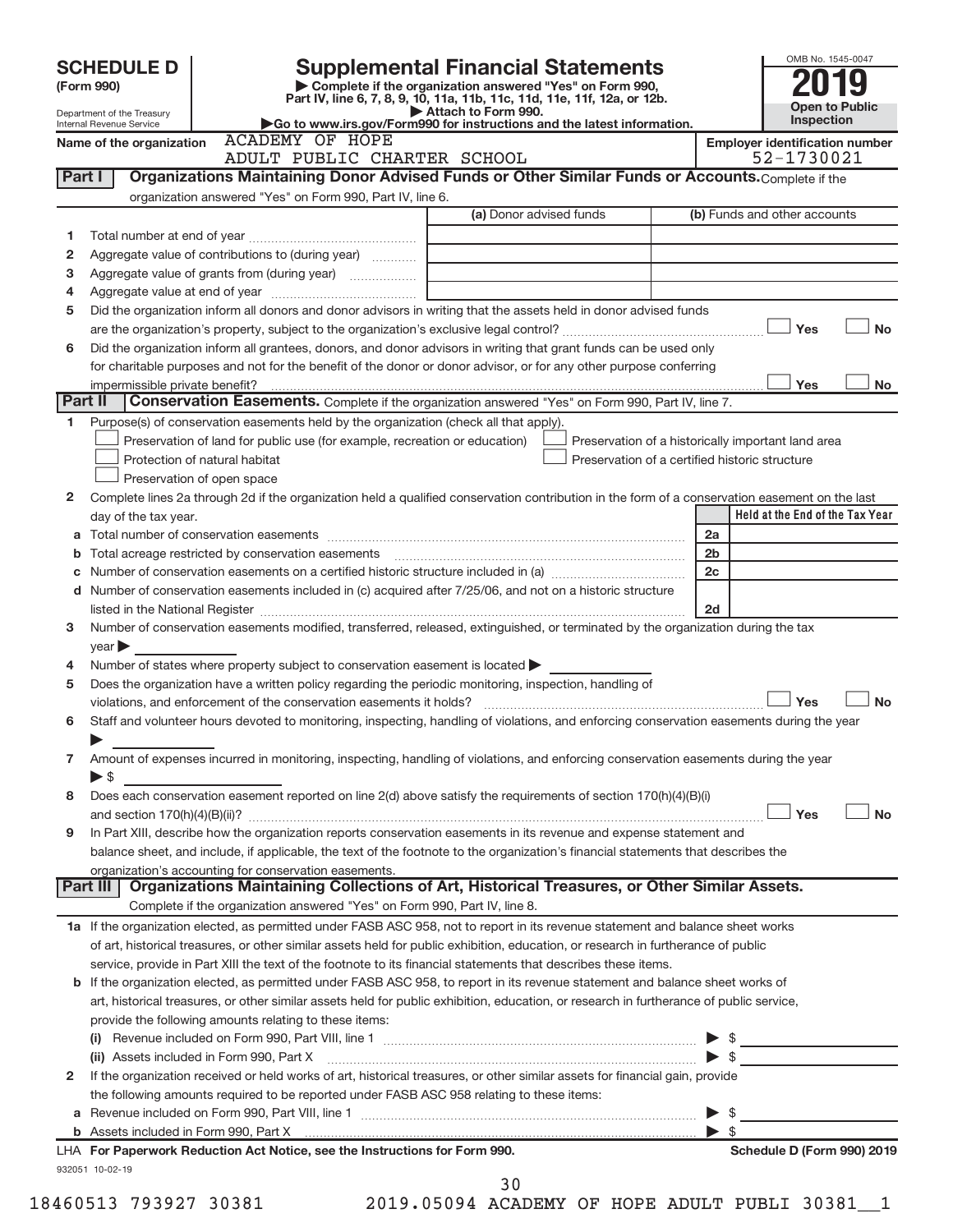|             |                                                                                                                                                                                                                               | <b>ACADEMY OF HOPE</b>      |   |                |                                                                                                                                                                                                                               |  |                                                                             |     |                |                   |
|-------------|-------------------------------------------------------------------------------------------------------------------------------------------------------------------------------------------------------------------------------|-----------------------------|---|----------------|-------------------------------------------------------------------------------------------------------------------------------------------------------------------------------------------------------------------------------|--|-----------------------------------------------------------------------------|-----|----------------|-------------------|
|             | Schedule D (Form 990) 2019                                                                                                                                                                                                    | ADULT PUBLIC CHARTER SCHOOL |   |                |                                                                                                                                                                                                                               |  |                                                                             |     |                | 52-1730021 Page 2 |
|             | <b>Part III</b><br>Organizations Maintaining Collections of Art, Historical Treasures, or Other Similar Assets (continued)                                                                                                    |                             |   |                |                                                                                                                                                                                                                               |  |                                                                             |     |                |                   |
| 3           | Using the organization's acquisition, accession, and other records, check any of the following that make significant use of its                                                                                               |                             |   |                |                                                                                                                                                                                                                               |  |                                                                             |     |                |                   |
|             | collection items (check all that apply):                                                                                                                                                                                      |                             |   |                |                                                                                                                                                                                                                               |  |                                                                             |     |                |                   |
| a           | Public exhibition                                                                                                                                                                                                             | d                           |   |                | Loan or exchange program                                                                                                                                                                                                      |  |                                                                             |     |                |                   |
| b           | Scholarly research                                                                                                                                                                                                            | e                           |   |                | Other and the contract of the contract of the contract of the contract of the contract of the contract of the contract of the contract of the contract of the contract of the contract of the contract of the contract of the |  |                                                                             |     |                |                   |
| c           | Preservation for future generations                                                                                                                                                                                           |                             |   |                |                                                                                                                                                                                                                               |  |                                                                             |     |                |                   |
| 4           | Provide a description of the organization's collections and explain how they further the organization's exempt purpose in Part XIII.                                                                                          |                             |   |                |                                                                                                                                                                                                                               |  |                                                                             |     |                |                   |
| 5           | During the year, did the organization solicit or receive donations of art, historical treasures, or other similar assets                                                                                                      |                             |   |                |                                                                                                                                                                                                                               |  |                                                                             |     |                |                   |
|             | Yes<br>No                                                                                                                                                                                                                     |                             |   |                |                                                                                                                                                                                                                               |  |                                                                             |     |                |                   |
|             | Part IV<br><b>Escrow and Custodial Arrangements.</b> Complete if the organization answered "Yes" on Form 990, Part IV, line 9, or                                                                                             |                             |   |                |                                                                                                                                                                                                                               |  |                                                                             |     |                |                   |
|             | reported an amount on Form 990, Part X, line 21.                                                                                                                                                                              |                             |   |                |                                                                                                                                                                                                                               |  |                                                                             |     |                |                   |
|             | 1a Is the organization an agent, trustee, custodian or other intermediary for contributions or other assets not included                                                                                                      |                             |   |                |                                                                                                                                                                                                                               |  |                                                                             |     |                |                   |
|             |                                                                                                                                                                                                                               |                             |   |                |                                                                                                                                                                                                                               |  |                                                                             | Yes |                | <b>No</b>         |
|             | b If "Yes," explain the arrangement in Part XIII and complete the following table:                                                                                                                                            |                             |   |                |                                                                                                                                                                                                                               |  |                                                                             |     |                |                   |
|             |                                                                                                                                                                                                                               |                             |   |                |                                                                                                                                                                                                                               |  |                                                                             |     | Amount         |                   |
|             |                                                                                                                                                                                                                               |                             |   |                |                                                                                                                                                                                                                               |  | 1c                                                                          |     |                |                   |
|             |                                                                                                                                                                                                                               |                             |   |                |                                                                                                                                                                                                                               |  | 1d                                                                          |     |                |                   |
|             |                                                                                                                                                                                                                               |                             |   |                |                                                                                                                                                                                                                               |  | 1e                                                                          |     |                |                   |
|             | e Distributions during the year manufactured and an account of the year manufactured and account of the year manufactured and account of the USA of the USA of the USA of the USA of the USA of the USA of the USA of the USA |                             |   |                |                                                                                                                                                                                                                               |  | 1f                                                                          |     |                |                   |
| f           |                                                                                                                                                                                                                               |                             |   |                |                                                                                                                                                                                                                               |  |                                                                             | Yes |                | No                |
|             | 2a Did the organization include an amount on Form 990, Part X, line 21, for escrow or custodial account liability?                                                                                                            |                             |   |                |                                                                                                                                                                                                                               |  |                                                                             |     |                |                   |
| Part V      | Endowment Funds. Complete if the organization answered "Yes" on Form 990, Part IV, line 10.                                                                                                                                   |                             |   |                |                                                                                                                                                                                                                               |  |                                                                             |     |                |                   |
|             |                                                                                                                                                                                                                               |                             |   |                |                                                                                                                                                                                                                               |  | (c) Two years back $\vert$ (d) Three years back $\vert$ (e) Four years back |     |                |                   |
|             |                                                                                                                                                                                                                               | (a) Current year            |   | (b) Prior year |                                                                                                                                                                                                                               |  |                                                                             |     |                |                   |
|             | 1a Beginning of year balance                                                                                                                                                                                                  |                             |   |                |                                                                                                                                                                                                                               |  |                                                                             |     |                |                   |
| $\mathbf b$ |                                                                                                                                                                                                                               |                             |   |                |                                                                                                                                                                                                                               |  |                                                                             |     |                |                   |
|             | Net investment earnings, gains, and losses                                                                                                                                                                                    |                             |   |                |                                                                                                                                                                                                                               |  |                                                                             |     |                |                   |
|             |                                                                                                                                                                                                                               |                             |   |                |                                                                                                                                                                                                                               |  |                                                                             |     |                |                   |
|             | e Other expenditures for facilities                                                                                                                                                                                           |                             |   |                |                                                                                                                                                                                                                               |  |                                                                             |     |                |                   |
|             | and programs                                                                                                                                                                                                                  |                             |   |                |                                                                                                                                                                                                                               |  |                                                                             |     |                |                   |
| f.          |                                                                                                                                                                                                                               |                             |   |                |                                                                                                                                                                                                                               |  |                                                                             |     |                |                   |
| g           | End of year balance                                                                                                                                                                                                           |                             |   |                |                                                                                                                                                                                                                               |  |                                                                             |     |                |                   |
| 2           | Provide the estimated percentage of the current year end balance (line 1g, column (a)) held as:                                                                                                                               |                             |   |                |                                                                                                                                                                                                                               |  |                                                                             |     |                |                   |
|             | a Board designated or quasi-endowment                                                                                                                                                                                         |                             | ℅ |                |                                                                                                                                                                                                                               |  |                                                                             |     |                |                   |
| b           | Permanent endowment                                                                                                                                                                                                           | %                           |   |                |                                                                                                                                                                                                                               |  |                                                                             |     |                |                   |
|             | Term endowment                                                                                                                                                                                                                | %                           |   |                |                                                                                                                                                                                                                               |  |                                                                             |     |                |                   |
|             | The percentages on lines 2a, 2b, and 2c should equal 100%.                                                                                                                                                                    |                             |   |                |                                                                                                                                                                                                                               |  |                                                                             |     |                |                   |
|             | 3a Are there endowment funds not in the possession of the organization that are held and administered for the organization                                                                                                    |                             |   |                |                                                                                                                                                                                                                               |  |                                                                             |     |                |                   |
|             | by:                                                                                                                                                                                                                           |                             |   |                |                                                                                                                                                                                                                               |  |                                                                             |     |                | Yes<br>No         |
|             | (i)                                                                                                                                                                                                                           |                             |   |                |                                                                                                                                                                                                                               |  |                                                                             |     | 3a(i)          |                   |
|             |                                                                                                                                                                                                                               |                             |   |                |                                                                                                                                                                                                                               |  |                                                                             |     | 3a(ii)         |                   |
|             |                                                                                                                                                                                                                               |                             |   |                |                                                                                                                                                                                                                               |  |                                                                             |     | 3 <sub>b</sub> |                   |
| 4           | Describe in Part XIII the intended uses of the organization's endowment funds.                                                                                                                                                |                             |   |                |                                                                                                                                                                                                                               |  |                                                                             |     |                |                   |
|             | <b>Part VI</b><br>Land, Buildings, and Equipment.                                                                                                                                                                             |                             |   |                |                                                                                                                                                                                                                               |  |                                                                             |     |                |                   |
|             | Complete if the organization answered "Yes" on Form 990, Part IV, line 11a. See Form 990, Part X, line 10.                                                                                                                    |                             |   |                |                                                                                                                                                                                                                               |  |                                                                             |     |                |                   |
|             | Description of property                                                                                                                                                                                                       | (a) Cost or other           |   |                | (b) Cost or other                                                                                                                                                                                                             |  | (c) Accumulated                                                             |     | (d) Book value |                   |
|             |                                                                                                                                                                                                                               | basis (investment)          |   |                | basis (other)                                                                                                                                                                                                                 |  | depreciation                                                                |     |                |                   |
|             |                                                                                                                                                                                                                               |                             |   |                | 1,660,000.                                                                                                                                                                                                                    |  |                                                                             |     |                | 1,660,000.        |
|             |                                                                                                                                                                                                                               |                             |   |                | 3,498,380.                                                                                                                                                                                                                    |  | 365,558.                                                                    |     |                | 3,132,822.        |
|             |                                                                                                                                                                                                                               |                             |   |                | 220, 378.                                                                                                                                                                                                                     |  | 191,064.                                                                    |     |                | 29,314.           |
|             |                                                                                                                                                                                                                               |                             |   |                | 1,074,846.                                                                                                                                                                                                                    |  | 499,361.                                                                    |     |                | 575,485.          |
|             |                                                                                                                                                                                                                               |                             |   |                | 167,785.                                                                                                                                                                                                                      |  |                                                                             |     |                | 167,785.          |
|             |                                                                                                                                                                                                                               |                             |   |                |                                                                                                                                                                                                                               |  | $\blacktriangleright$                                                       |     |                | 5,565,406.        |
|             |                                                                                                                                                                                                                               |                             |   |                |                                                                                                                                                                                                                               |  |                                                                             |     |                |                   |

**Schedule D (Form 990) 2019**

932052 10-02-19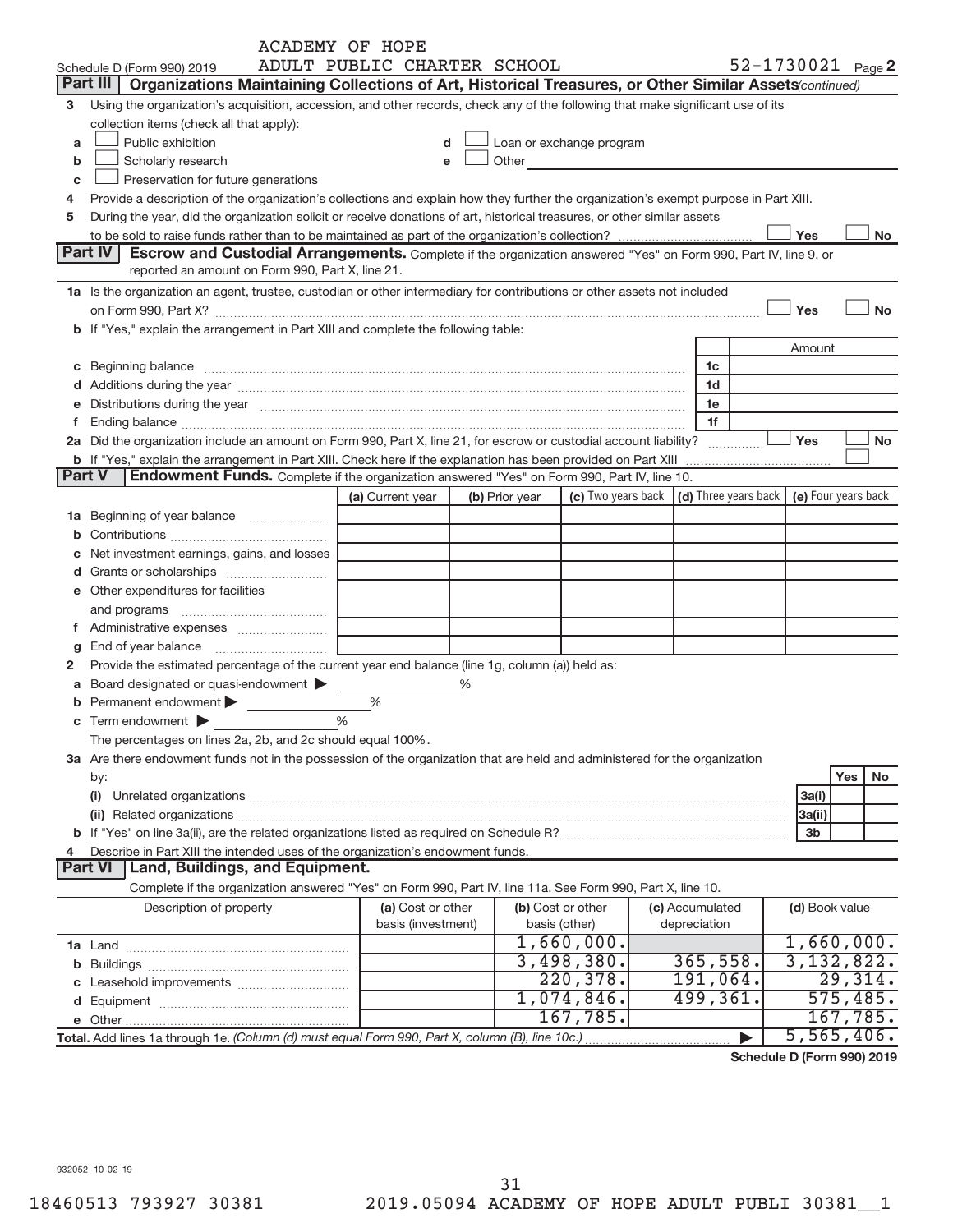| ACADEMY OF HOPE |
|-----------------|
|-----------------|

Schedule D (Form 990) 2019 Page ADULT PUBLIC CHARTER SCHOOL 52-1730021

| Part VII Investments - Other Securities.                                                                          |                 |                                                           |                |
|-------------------------------------------------------------------------------------------------------------------|-----------------|-----------------------------------------------------------|----------------|
| Complete if the organization answered "Yes" on Form 990, Part IV, line 11b. See Form 990, Part X, line 12.        |                 |                                                           |                |
| (a) Description of security or category (including name of security)                                              | (b) Book value  | (c) Method of valuation: Cost or end-of-year market value |                |
|                                                                                                                   |                 |                                                           |                |
|                                                                                                                   |                 |                                                           |                |
| (3) Other                                                                                                         |                 |                                                           |                |
| (A)                                                                                                               |                 |                                                           |                |
| (B)                                                                                                               |                 |                                                           |                |
| (C)                                                                                                               |                 |                                                           |                |
| (D)                                                                                                               |                 |                                                           |                |
| (E)                                                                                                               |                 |                                                           |                |
| (F)                                                                                                               |                 |                                                           |                |
| (G)<br>(H)                                                                                                        |                 |                                                           |                |
| Total. (Col. (b) must equal Form 990, Part X, col. (B) line 12.)                                                  |                 |                                                           |                |
| Part VIII Investments - Program Related.                                                                          |                 |                                                           |                |
| Complete if the organization answered "Yes" on Form 990, Part IV, line 11c. See Form 990, Part X, line 13.        |                 |                                                           |                |
| (a) Description of investment                                                                                     | (b) Book value  | (c) Method of valuation: Cost or end-of-year market value |                |
| (1)                                                                                                               |                 |                                                           |                |
| (2)                                                                                                               |                 |                                                           |                |
| (3)                                                                                                               |                 |                                                           |                |
| (4)                                                                                                               |                 |                                                           |                |
| (5)                                                                                                               |                 |                                                           |                |
| (6)                                                                                                               |                 |                                                           |                |
| (7)                                                                                                               |                 |                                                           |                |
| (8)                                                                                                               |                 |                                                           |                |
| (9)                                                                                                               |                 |                                                           |                |
| Total. (Col. (b) must equal Form 990, Part X, col. (B) line $13.$ )                                               |                 |                                                           |                |
| Part IX<br><b>Other Assets.</b>                                                                                   |                 |                                                           |                |
| Complete if the organization answered "Yes" on Form 990, Part IV, line 11d. See Form 990, Part X, line 15.        |                 |                                                           |                |
|                                                                                                                   | (a) Description |                                                           | (b) Book value |
| (1)                                                                                                               |                 |                                                           |                |
| (2)                                                                                                               |                 |                                                           |                |
| (3)                                                                                                               |                 |                                                           |                |
| (4)                                                                                                               |                 |                                                           |                |
| (5)                                                                                                               |                 |                                                           |                |
| (6)                                                                                                               |                 |                                                           |                |
| (7)                                                                                                               |                 |                                                           |                |
| (8)                                                                                                               |                 |                                                           |                |
| (9)                                                                                                               |                 |                                                           |                |
| Total. (Column (b) must equal Form 990, Part X, col. (B) line 15.)                                                |                 |                                                           |                |
| <b>Other Liabilities.</b><br>Part X                                                                               |                 |                                                           |                |
| Complete if the organization answered "Yes" on Form 990, Part IV, line 11e or 11f. See Form 990, Part X, line 25. |                 |                                                           |                |
| (a) Description of liability<br>1.                                                                                |                 |                                                           | (b) Book value |
| Federal income taxes<br>(1)<br>CAPITAL LEASE OBLIGATION                                                           |                 |                                                           |                |
| (2)                                                                                                               |                 |                                                           | 107,588.       |
| (3)                                                                                                               |                 |                                                           |                |
| (4)                                                                                                               |                 |                                                           |                |
| (5)                                                                                                               |                 |                                                           |                |
| (6)                                                                                                               |                 |                                                           |                |
| (7)                                                                                                               |                 |                                                           |                |
| (8)                                                                                                               |                 |                                                           |                |
| (9)                                                                                                               |                 |                                                           | 107,588.       |
| Total. (Column (b) must equal Form 990, Part X, col. (B) line 25.)                                                |                 |                                                           |                |

**2.** Liability for uncertain tax positions. In Part XIII, provide the text of the footnote to the organization's financial statements that reports the organization's liability for uncertain tax positions under FASB ASC 740. Check here if the text of the footnote has been provided in Part XIII ...  $\boxed{\mathrm{X}}$ 

**Schedule D (Form 990) 2019**

932053 10-02-19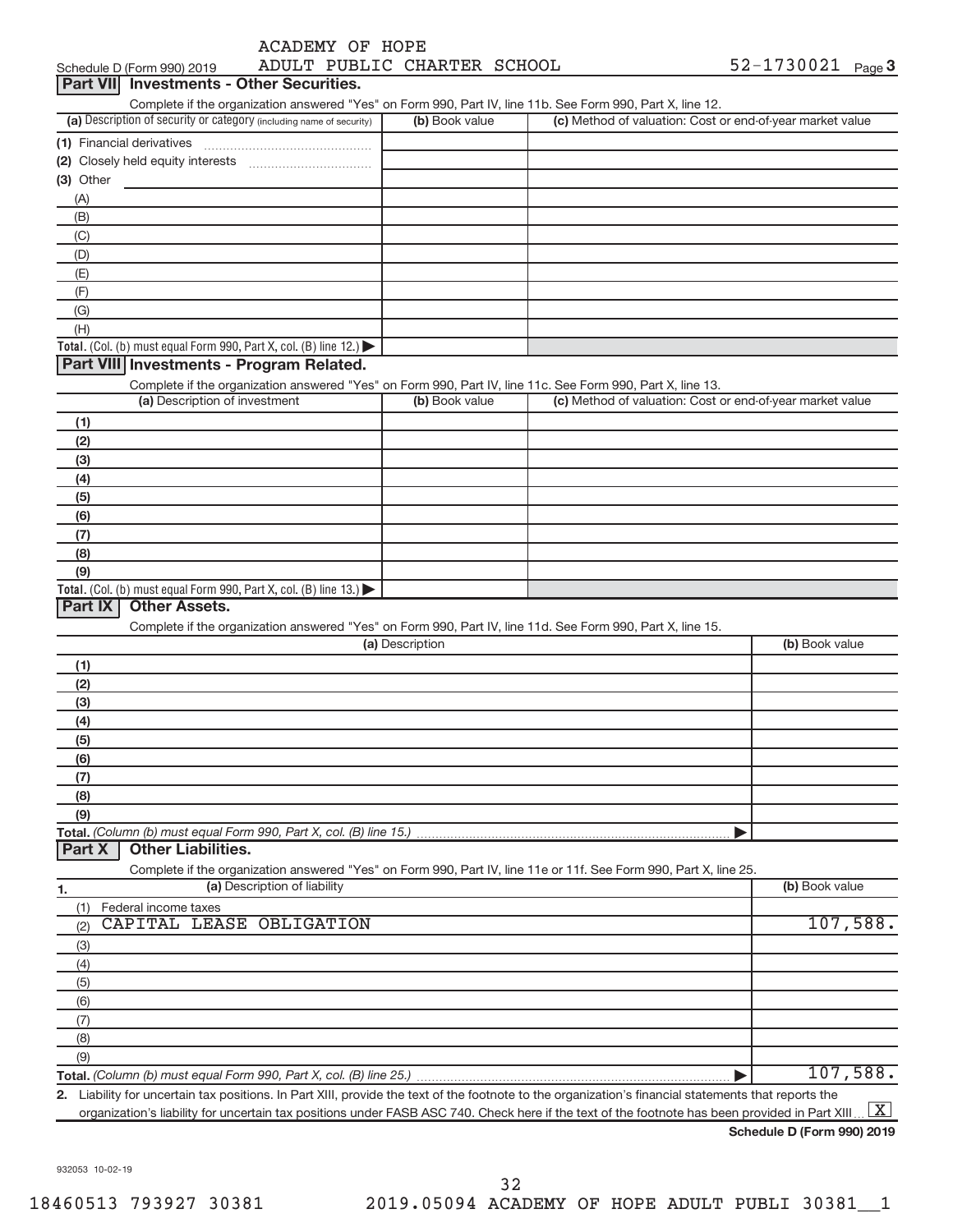|             | ACADEMY OF HOPE                                                                                                                                                                                                                    |                |            |                   |            |           |
|-------------|------------------------------------------------------------------------------------------------------------------------------------------------------------------------------------------------------------------------------------|----------------|------------|-------------------|------------|-----------|
|             | ADULT PUBLIC CHARTER SCHOOL<br>Schedule D (Form 990) 2019                                                                                                                                                                          |                |            | 52-1730021 Page 4 |            |           |
|             | <b>Part XI</b><br>Reconciliation of Revenue per Audited Financial Statements With Revenue per Return.                                                                                                                              |                |            |                   |            |           |
|             | Complete if the organization answered "Yes" on Form 990, Part IV, line 12a.                                                                                                                                                        |                |            |                   |            |           |
| 1           | Total revenue, gains, and other support per audited financial statements [111] [11] Total revenue, gains, and other support per audited financial statements                                                                       | $\blacksquare$ | 9,735,257. |                   |            |           |
| 2           | Amounts included on line 1 but not on Form 990, Part VIII, line 12:                                                                                                                                                                |                |            |                   |            |           |
| a           | Net unrealized gains (losses) on investments [111] Met unrealized main states and investments [11] Metamas and the university of the unrealized main states and the unrealized main states and the unrealized main states and      |                |            |                   |            |           |
| b           |                                                                                                                                                                                                                                    | 2 <sub>b</sub> | 9,579.     |                   |            |           |
| c           |                                                                                                                                                                                                                                    | 2c             |            |                   |            |           |
| d           |                                                                                                                                                                                                                                    | 2d             |            |                   |            |           |
| e           | Add lines 2a through 2d                                                                                                                                                                                                            |                |            | 2e                |            | 9,579.    |
| 3           |                                                                                                                                                                                                                                    |                |            | 3                 | 9,725,678. |           |
| 4           | Amounts included on Form 990, Part VIII, line 12, but not on line 1:                                                                                                                                                               |                |            |                   |            |           |
| a           |                                                                                                                                                                                                                                    | 4a             |            |                   |            |           |
| b           |                                                                                                                                                                                                                                    | 4 <sub>b</sub> |            |                   |            |           |
|             | Add lines 4a and 4b                                                                                                                                                                                                                |                |            | 4c                |            | $0 \cdot$ |
| 5           |                                                                                                                                                                                                                                    | $\overline{5}$ | 9,725,678. |                   |            |           |
|             | Part XII   Reconciliation of Expenses per Audited Financial Statements With Expenses per Return.                                                                                                                                   |                |            |                   |            |           |
|             | Complete if the organization answered "Yes" on Form 990, Part IV, line 12a.                                                                                                                                                        |                |            |                   |            |           |
| 1           |                                                                                                                                                                                                                                    |                |            | $\mathbf{1}$      | 7,790,541. |           |
| 2           | Amounts included on line 1 but not on Form 990, Part IX, line 25:                                                                                                                                                                  |                |            |                   |            |           |
| a           |                                                                                                                                                                                                                                    | 2a             | 9,579.     |                   |            |           |
| b           |                                                                                                                                                                                                                                    | 2 <sub>b</sub> |            |                   |            |           |
|             |                                                                                                                                                                                                                                    | 2c             |            |                   |            |           |
|             |                                                                                                                                                                                                                                    | 2d             |            |                   |            |           |
| $\mathbf e$ | Add lines 2a through 2d <b>contained a contained a contained a contained a</b> contained a contained a contained a contained a contact a contact a contact a contact a contact a contact a contact a contact a contact a contact a |                |            | <b>2e</b>         |            | 9,579.    |
| 3           |                                                                                                                                                                                                                                    |                |            | $\mathbf{a}$      | 7,780,962. |           |
| 4           | Amounts included on Form 990, Part IX, line 25, but not on line 1:                                                                                                                                                                 |                |            |                   |            |           |
| a           |                                                                                                                                                                                                                                    | 4a             |            |                   |            |           |
| b           |                                                                                                                                                                                                                                    | 4 <sub>h</sub> |            |                   |            |           |
| c.          | Add lines 4a and 4b                                                                                                                                                                                                                |                |            | 4c                |            |           |
| 5           |                                                                                                                                                                                                                                    |                |            | 5                 | 7,780,962. |           |
|             | Part XIII Supplemental Information.                                                                                                                                                                                                |                |            |                   |            |           |

Provide the descriptions required for Part II, lines 3, 5, and 9; Part III, lines 1a and 4; Part IV, lines 1b and 2b; Part V, line 4; Part X, line 2; Part XI, lines 2d and 4b; and Part XII, lines 2d and 4b. Also complete this part to provide any additional information.

PART X, LINE 2:

| ACADEMY OF HOPE ADULT PUBLIC SCHOOL BELIEVES THAT IT HAS APPROPRIATE     |  |  |  |  |  |  |  |
|--------------------------------------------------------------------------|--|--|--|--|--|--|--|
| SUPPORT FOR ANY TAX POSITIONS TAKEN, AND AS SUCH, DOES NOT HAVE ANY      |  |  |  |  |  |  |  |
| UNCERTAIN TAX POSITIONS THAT ARE MATERIAL TO THE FINANCIAL STATEMENTS OR |  |  |  |  |  |  |  |
| THAT WOULD HAVE AN EFFECT ON ITS TAX-EXEMPT STATUS. THERE ARE NO         |  |  |  |  |  |  |  |
| UNRECOGNIZED TAX BENEFITS OR LIABILITIES THAT NEED TO BE RECORDED.       |  |  |  |  |  |  |  |
|                                                                          |  |  |  |  |  |  |  |

932054 10-02-19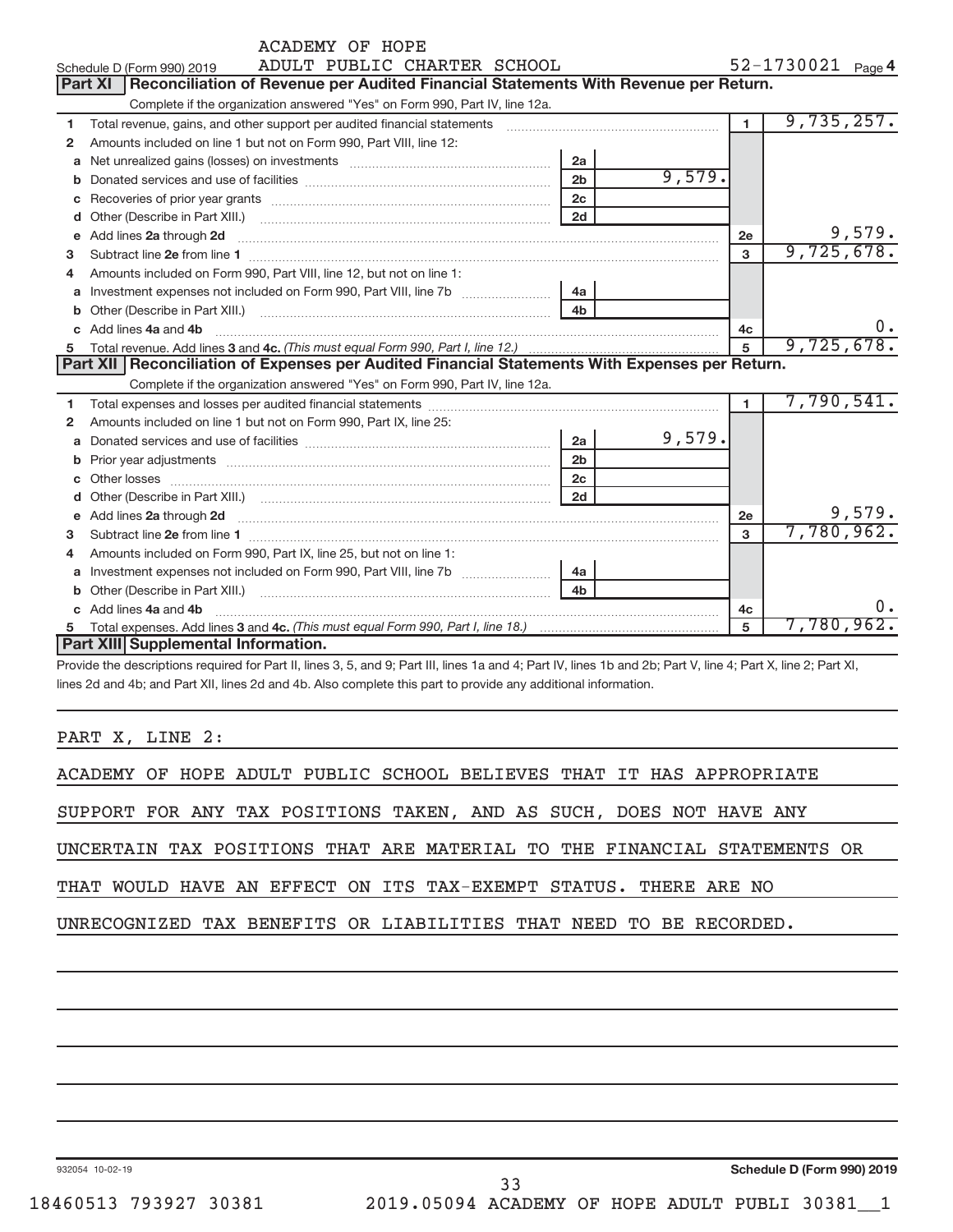|        | <b>Schools</b><br><b>SCHEDULE E</b><br>(Form 990 or 990-EZ)<br>Complete if the organization answered "Yes" on Form 990,<br>Part IV, line 13, or Form 990-EZ, Part VI, line 48.<br>Attach to Form 990 or Form 990-EZ.<br>Department of the Treasury<br><b>Internal Revenue Service</b><br>Go to www.irs.gov/Form990 for the latest information. | OMB No. 1545-0047<br><b>Open to Public</b><br>Inspection |                       |                            |
|--------|------------------------------------------------------------------------------------------------------------------------------------------------------------------------------------------------------------------------------------------------------------------------------------------------------------------------------------------------|----------------------------------------------------------|-----------------------|----------------------------|
|        | <b>ACADEMY OF HOPE</b><br><b>Employer identification number</b><br>Name of the organization                                                                                                                                                                                                                                                    |                                                          |                       |                            |
|        | ADULT PUBLIC CHARTER SCHOOL                                                                                                                                                                                                                                                                                                                    | 52-1730021                                               |                       |                            |
| Part I |                                                                                                                                                                                                                                                                                                                                                |                                                          |                       |                            |
|        |                                                                                                                                                                                                                                                                                                                                                |                                                          | <b>YES</b>            | <b>NO</b>                  |
| 1      | Does the organization have a racially nondiscriminatory policy toward students by statement in its charter, bylaws,                                                                                                                                                                                                                            |                                                          |                       |                            |
|        |                                                                                                                                                                                                                                                                                                                                                | 1                                                        | х                     |                            |
| 2      | Does the organization include a statement of its racially nondiscriminatory policy toward students in all its brochures,                                                                                                                                                                                                                       |                                                          |                       |                            |
|        | catalogues, and other written communications with the public dealing with student admissions, programs, and scholarships?                                                                                                                                                                                                                      | $\mathbf{2}$                                             | х                     |                            |
| 3      | Has the organization publicized its racially nondiscriminatory policy through newspaper or broadcast media during the                                                                                                                                                                                                                          |                                                          |                       |                            |
|        | period of solicitation for students, or during the registration period if it has no solicitation program, in a way that makes<br>the policy known to all parts of the general community it serves? If "Yes," please describe. If "No," please explain.                                                                                         |                                                          |                       |                            |
|        | If you need more space, use Part II measurements are constructed in the state of the control of the state of the state of the state of the state of the state of the state of the state of the state of the state of the state                                                                                                                 | 3                                                        | х                     |                            |
|        | SEE PART II                                                                                                                                                                                                                                                                                                                                    |                                                          |                       |                            |
|        |                                                                                                                                                                                                                                                                                                                                                |                                                          |                       |                            |
|        |                                                                                                                                                                                                                                                                                                                                                |                                                          |                       |                            |
|        |                                                                                                                                                                                                                                                                                                                                                |                                                          |                       |                            |
|        |                                                                                                                                                                                                                                                                                                                                                |                                                          |                       |                            |
| 4      | Does the organization maintain the following?                                                                                                                                                                                                                                                                                                  |                                                          |                       |                            |
|        |                                                                                                                                                                                                                                                                                                                                                | 4a                                                       |                       | X                          |
| b      | Records documenting that scholarships and other financial assistance are awarded on a racially nondiscriminatory basis?                                                                                                                                                                                                                        | 4b                                                       |                       | $\overline{\mathtt{x}}$    |
|        | c Copies of all catalogues, brochures, announcements, and other written communications to the public dealing with student                                                                                                                                                                                                                      |                                                          |                       |                            |
|        |                                                                                                                                                                                                                                                                                                                                                | 4с                                                       | х                     |                            |
|        |                                                                                                                                                                                                                                                                                                                                                | 4d                                                       | $\overline{\text{x}}$ |                            |
|        | If you answered "No" to any of the above, please explain. If you need more space, use Part II.                                                                                                                                                                                                                                                 |                                                          |                       |                            |
|        | SEE PART II                                                                                                                                                                                                                                                                                                                                    |                                                          |                       |                            |
|        |                                                                                                                                                                                                                                                                                                                                                |                                                          |                       |                            |
|        |                                                                                                                                                                                                                                                                                                                                                |                                                          |                       |                            |
|        |                                                                                                                                                                                                                                                                                                                                                |                                                          |                       |                            |
| 5      | Does the organization discriminate by race in any way with respect to:                                                                                                                                                                                                                                                                         |                                                          |                       |                            |
|        |                                                                                                                                                                                                                                                                                                                                                | 5a                                                       |                       | X<br>$\overline{\text{x}}$ |
|        |                                                                                                                                                                                                                                                                                                                                                | 5 <sub>b</sub>                                           |                       | $\overline{\textbf{x}}$    |
|        |                                                                                                                                                                                                                                                                                                                                                | 5c<br>5d                                                 |                       | $\overline{\text{x}}$      |
|        |                                                                                                                                                                                                                                                                                                                                                | 5e                                                       |                       | $\overline{\text{X}}$      |
|        | f Use of facilities? <b>We are also assumed as the contract of the contract of the contract of the contract of the contract of the contract of the contract of the contract of the contract of the contract of the contract of t</b>                                                                                                           | 5f                                                       |                       | $\overline{\text{X}}$      |
|        |                                                                                                                                                                                                                                                                                                                                                | 5g                                                       |                       | $\overline{\text{X}}$      |
|        |                                                                                                                                                                                                                                                                                                                                                | 5h                                                       |                       | $\overline{\texttt{x}}$    |
|        | If you answered "Yes" to any of the above, please explain. If you need more space, use Part II.                                                                                                                                                                                                                                                |                                                          |                       |                            |
|        |                                                                                                                                                                                                                                                                                                                                                |                                                          |                       |                            |
|        |                                                                                                                                                                                                                                                                                                                                                |                                                          |                       |                            |
|        |                                                                                                                                                                                                                                                                                                                                                |                                                          |                       |                            |
|        |                                                                                                                                                                                                                                                                                                                                                |                                                          |                       |                            |
|        |                                                                                                                                                                                                                                                                                                                                                | 6a                                                       | х                     |                            |
|        |                                                                                                                                                                                                                                                                                                                                                | 6b                                                       |                       | X                          |
|        | If you answered "Yes" on either line 6a or line 6b, explain on Part II.                                                                                                                                                                                                                                                                        |                                                          |                       |                            |
| 7      | Does the organization certify that it has complied with the applicable requirements of sections 4.01 through 4.05 of                                                                                                                                                                                                                           |                                                          |                       |                            |
|        |                                                                                                                                                                                                                                                                                                                                                | $\overline{7}$                                           |                       | X.                         |
|        | Schedule E (Form 990 or 990-EZ) 2019<br>LHA For Paperwork Reduction Act Notice, see the Instructions for Form 990 or Form 990-EZ.                                                                                                                                                                                                              |                                                          |                       |                            |

932061 10-09-19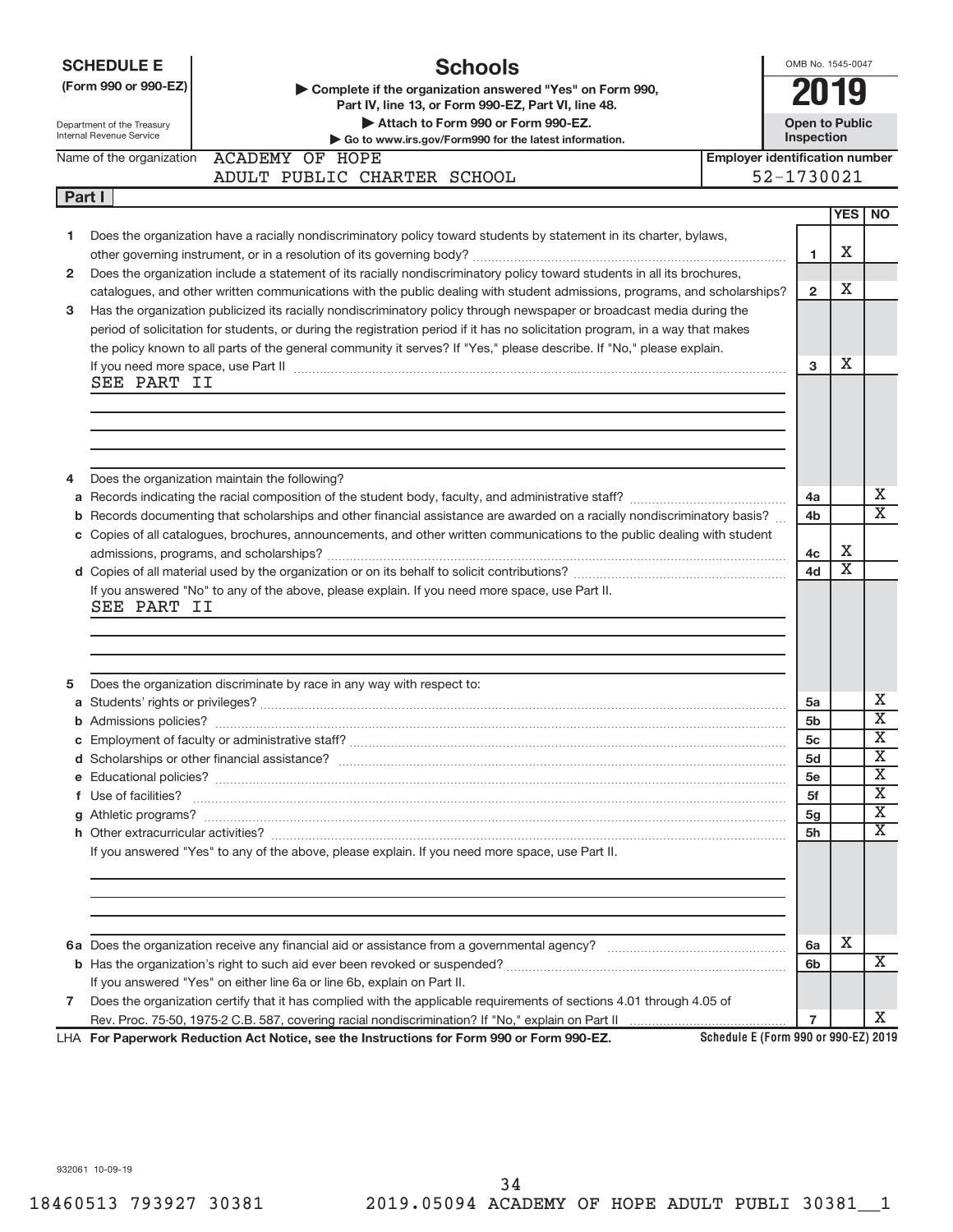Part II | Supplemental Information. Provide the explanations required by Part I, lines 3, 4d, 5h, 6b, and 7, as applicable. Also provide any other additional information.

LINE 3 - EXPLANATION OF NONDISCRIMINATION POLICY:

THE FOLLOWING STATEMENT APPEARS ON ALL LITERATURE: "ACADEMY

OF HOPE DOES NOT DISCRIMINATE ON THE BASIS OF RACE, COLOR,

RELIGION, SEX, AGE, MARITAL STATUS, NATIONAL ORIGIN, PERSONAL

APPEARANCE, SEXUAL ORIENTATION, GENDER IDENTITY OR

EXPRESSION, FAMILIAL STATUS, FAMILY RESPONSIBILITIES,

POLITICAL AFFILIATION, SOURCE OF INCOME OR ANY OTHER REASON PROHIBITED BY

LAW." IN ADDITION, AS A PUBLIC CHARTER SCHOOL, ACADEMY OF HOPE IS EXEMPT

FROM THE REQUIREMENTS OF REV. PROC. 75-50.

LINE 4 - EXPLANATION OF RECORDS NON-MAINTENANCE:

LINE 4A - ACADEMY OF HOPE ADULT PUBLIC CHARTER SCHOOL ONLY

KEEPS RECORDS OF THE RACIAL COMPOSITION OF OUR STUDENTS, BUT

NOT FOR THE STAFF SINCE WE ARE UNDER 80 EMPLOYEES.

LINE 4B - ACADEMY OF HOPE ADULT PUBLIC CHARTER SCHOOL DOES NOT PROVIDE SCHOLARSHIPS OR FINANCIAL ASSISTANCE.

LINE 6 - EXPLANATION OF GOVERNMENT FINANCIAL AID:

ACADEMY OF HOPE ADULT PUBLIC CHARTER SCHOOL RECEIVES GRANT FUNDS TO

SUPPORT OPERATIONS FROM LOCAL GOVERNMENT AGENCIES.

LINE 7 - EXPLANATION OF RACIAL NONDISCRIMINATION COMPLIANCE:

AS A PUBLIC CHARTER SCHOOL, ACADEMY OF HOPE IS EXEMPT FROM THE

REQUIREMENTS OF REV. PROC. 75-50.

932062 10-09-19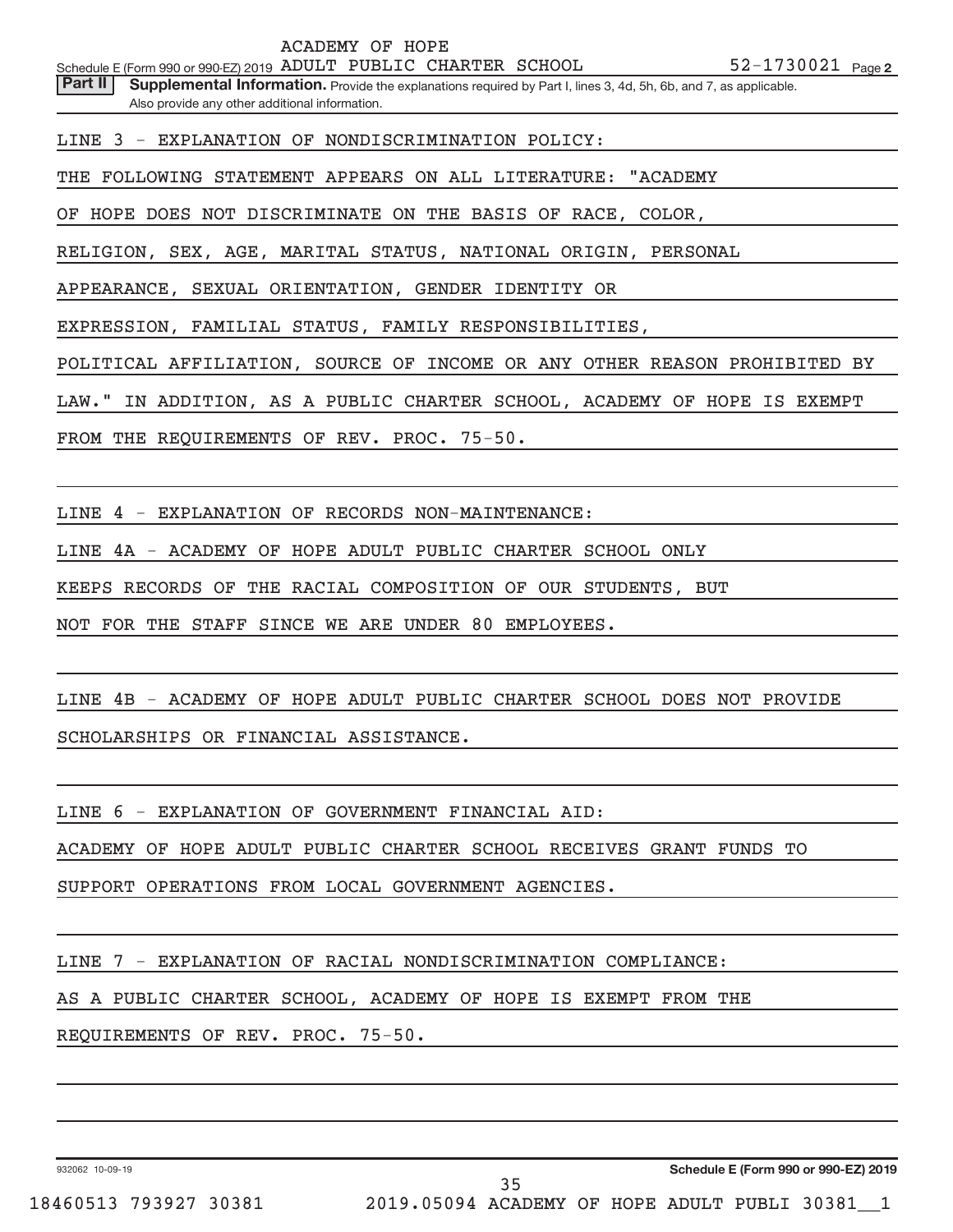| <b>SCHEDULE G</b><br>(Form 990 or 990-EZ)                                                                                                                        |                                                                                                                                                                                                                                                                                   | <b>Supplemental Information Regarding Fundraising or Gaming Activities</b><br>Complete if the organization answered "Yes" on Form 990, Part IV, line 17, 18, or 19, or if the                                                                                                                                                                                                                                                                                                                                                                                                                             |  |         |                                                                         |         |                        | OMB No. 1545-0047                                       |  |  |  |
|------------------------------------------------------------------------------------------------------------------------------------------------------------------|-----------------------------------------------------------------------------------------------------------------------------------------------------------------------------------------------------------------------------------------------------------------------------------|-----------------------------------------------------------------------------------------------------------------------------------------------------------------------------------------------------------------------------------------------------------------------------------------------------------------------------------------------------------------------------------------------------------------------------------------------------------------------------------------------------------------------------------------------------------------------------------------------------------|--|---------|-------------------------------------------------------------------------|---------|------------------------|---------------------------------------------------------|--|--|--|
|                                                                                                                                                                  |                                                                                                                                                                                                                                                                                   | organization entered more than \$15,000 on Form 990-EZ, line 6a.                                                                                                                                                                                                                                                                                                                                                                                                                                                                                                                                          |  |         |                                                                         |         |                        |                                                         |  |  |  |
| Department of the Treasury<br>Internal Revenue Service                                                                                                           | Attach to Form 990 or Form 990-EZ.<br><b>Open to Public</b><br>Inspection<br>Go to www.irs.gov/Form990 for instructions and the latest information.                                                                                                                               |                                                                                                                                                                                                                                                                                                                                                                                                                                                                                                                                                                                                           |  |         |                                                                         |         |                        |                                                         |  |  |  |
|                                                                                                                                                                  | <b>Employer identification number</b><br>Name of the organization<br><b>ACADEMY OF HOPE</b>                                                                                                                                                                                       |                                                                                                                                                                                                                                                                                                                                                                                                                                                                                                                                                                                                           |  |         |                                                                         |         |                        |                                                         |  |  |  |
| 52-1730021<br>ADULT PUBLIC CHARTER SCHOOL                                                                                                                        |                                                                                                                                                                                                                                                                                   |                                                                                                                                                                                                                                                                                                                                                                                                                                                                                                                                                                                                           |  |         |                                                                         |         |                        |                                                         |  |  |  |
| Part I                                                                                                                                                           | required to complete this part.                                                                                                                                                                                                                                                   | Fundraising Activities. Complete if the organization answered "Yes" on Form 990, Part IV, line 17. Form 990-EZ filers are not                                                                                                                                                                                                                                                                                                                                                                                                                                                                             |  |         |                                                                         |         |                        |                                                         |  |  |  |
| $X$ Mail solicitations<br>a<br>b<br>Phone solicitations<br>c<br>$\overline{X}$ In-person solicitations<br>d<br>compensated at least \$5,000 by the organization. | Internet and email solicitations                                                                                                                                                                                                                                                  | 1 Indicate whether the organization raised funds through any of the following activities. Check all that apply.<br>$f\left[\frac{X}{X}\right]$ Solicitation of government grants<br>Special fundraising events<br>g<br>2 a Did the organization have a written or oral agreement with any individual (including officers, directors, trustees, or<br>key employees listed in Form 990, Part VII) or entity in connection with professional fundraising services?<br>b If "Yes," list the 10 highest paid individuals or entities (fundraisers) pursuant to agreements under which the fundraiser is to be |  |         | $\mathbf{e}$ $\boxed{\mathbf{X}}$ Solicitation of non-government grants |         | $\boxed{\text{X}}$ Yes | <b>No</b>                                               |  |  |  |
|                                                                                                                                                                  | (v) Amount paid<br>(iii) Did<br>fundraiser<br>(i) Name and address of individual<br>(iv) Gross receipts<br>to (or retained by)<br>(ii) Activity<br>have custody<br>fundraiser<br>or entity (fundraiser)<br>from activity<br>or control of<br>listed in col. (i)<br>contributions? |                                                                                                                                                                                                                                                                                                                                                                                                                                                                                                                                                                                                           |  |         |                                                                         |         |                        | (vi) Amount paid<br>to (or retained by)<br>organization |  |  |  |
| LYNN ENGLISH - 6710 WESTERN<br>AVE., CHEVY CHASE, MD                                                                                                             | 20815                                                                                                                                                                                                                                                                             | FUNDRAISING CONSULTANT                                                                                                                                                                                                                                                                                                                                                                                                                                                                                                                                                                                    |  | No<br>X | 610, 422.                                                               | 57,600. |                        | 552,822.                                                |  |  |  |
|                                                                                                                                                                  |                                                                                                                                                                                                                                                                                   |                                                                                                                                                                                                                                                                                                                                                                                                                                                                                                                                                                                                           |  |         |                                                                         |         |                        |                                                         |  |  |  |
| Total<br>or licensing.                                                                                                                                           |                                                                                                                                                                                                                                                                                   | 3 List all states in which the organization is registered or licensed to solicit contributions or has been notified it is exempt from registration                                                                                                                                                                                                                                                                                                                                                                                                                                                        |  |         | 610,422                                                                 |         | 57,600                 | 552,822.                                                |  |  |  |
|                                                                                                                                                                  |                                                                                                                                                                                                                                                                                   |                                                                                                                                                                                                                                                                                                                                                                                                                                                                                                                                                                                                           |  |         |                                                                         |         |                        |                                                         |  |  |  |

**For Paperwork Reduction Act Notice, see the Instructions for Form 990 or 990-EZ. Schedule G (Form 990 or 990-EZ) 2019** LHA

932081 09-11-19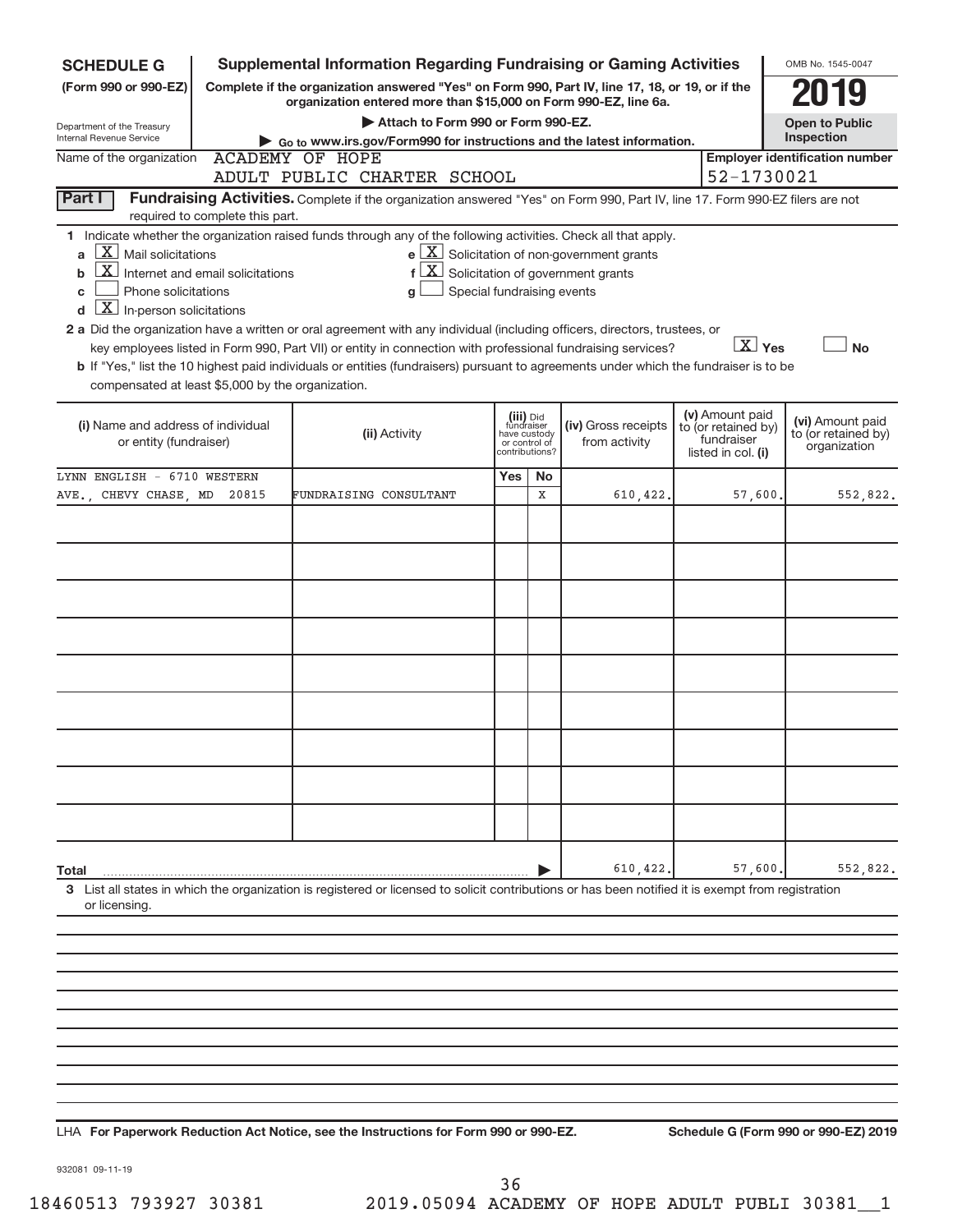|                 | Part II                                 | <b>ACADEMY OF HOPE</b><br>Schedule G (Form 990 or 990-EZ) 2019 ADULT PUBLIC CHARTER SCHOOL<br>Fundraising Events. Complete if the organization answered "Yes" on Form 990, Part IV, line 18, or reported more than \$15,000<br>of fundraising event contributions and gross income on Form 990-EZ, lines 1 and 6b. List events with gross receipts greater than \$5,000. |                                                  |                                 | $52 - 1730021$ Page 2                                 |
|-----------------|-----------------------------------------|--------------------------------------------------------------------------------------------------------------------------------------------------------------------------------------------------------------------------------------------------------------------------------------------------------------------------------------------------------------------------|--------------------------------------------------|---------------------------------|-------------------------------------------------------|
|                 |                                         | (a) Event $#1$<br>GALA                                                                                                                                                                                                                                                                                                                                                   | (b) Event #2                                     | (c) Other events<br><b>NONE</b> | (d) Total events<br>(add col. (a) through<br>col. (c) |
|                 |                                         | (event type)                                                                                                                                                                                                                                                                                                                                                             | (event type)                                     | (total number)                  |                                                       |
| Revenue         | 1                                       | 221,620.                                                                                                                                                                                                                                                                                                                                                                 |                                                  |                                 | 221,620.                                              |
|                 |                                         | 221,620.                                                                                                                                                                                                                                                                                                                                                                 |                                                  |                                 | 221,620.                                              |
|                 | Gross income (line 1 minus line 2)<br>3 |                                                                                                                                                                                                                                                                                                                                                                          |                                                  |                                 |                                                       |
|                 |                                         |                                                                                                                                                                                                                                                                                                                                                                          |                                                  |                                 |                                                       |
|                 |                                         |                                                                                                                                                                                                                                                                                                                                                                          |                                                  |                                 |                                                       |
|                 | 6                                       |                                                                                                                                                                                                                                                                                                                                                                          |                                                  |                                 |                                                       |
| Direct Expenses | 7                                       |                                                                                                                                                                                                                                                                                                                                                                          |                                                  |                                 |                                                       |
|                 | 8<br>9                                  |                                                                                                                                                                                                                                                                                                                                                                          |                                                  |                                 |                                                       |
|                 |                                         |                                                                                                                                                                                                                                                                                                                                                                          |                                                  |                                 |                                                       |
|                 | Part III                                | Gaming. Complete if the organization answered "Yes" on Form 990, Part IV, line 19, or reported more than                                                                                                                                                                                                                                                                 |                                                  |                                 |                                                       |
|                 | \$15,000 on Form 990-EZ, line 6a.       |                                                                                                                                                                                                                                                                                                                                                                          |                                                  |                                 |                                                       |
| Revenue         |                                         | (a) Bingo                                                                                                                                                                                                                                                                                                                                                                | (b) Pull tabs/instant<br>bingo/progressive bingo | (c) Other gaming                | (d) Total gaming (add<br>col. (a) through col. (c))   |
|                 | 1                                       |                                                                                                                                                                                                                                                                                                                                                                          |                                                  |                                 |                                                       |
| ses             |                                         |                                                                                                                                                                                                                                                                                                                                                                          |                                                  |                                 |                                                       |
|                 | з                                       |                                                                                                                                                                                                                                                                                                                                                                          |                                                  |                                 |                                                       |
| Direct Exper    | 4                                       |                                                                                                                                                                                                                                                                                                                                                                          |                                                  |                                 |                                                       |
|                 | 5                                       |                                                                                                                                                                                                                                                                                                                                                                          |                                                  |                                 |                                                       |
|                 |                                         | Yes<br>$\frac{0}{6}$<br>No                                                                                                                                                                                                                                                                                                                                               | Yes<br>%<br><b>No</b>                            | Yes _____<br>%<br>No            |                                                       |
|                 | 7                                       |                                                                                                                                                                                                                                                                                                                                                                          |                                                  |                                 |                                                       |
|                 |                                         |                                                                                                                                                                                                                                                                                                                                                                          |                                                  |                                 |                                                       |
|                 |                                         |                                                                                                                                                                                                                                                                                                                                                                          |                                                  |                                 |                                                       |
|                 |                                         | 9 Enter the state(s) in which the organization conducts gaming activities:                                                                                                                                                                                                                                                                                               |                                                  |                                 | Yes<br><b>No</b>                                      |
|                 |                                         |                                                                                                                                                                                                                                                                                                                                                                          |                                                  |                                 |                                                       |
|                 |                                         |                                                                                                                                                                                                                                                                                                                                                                          |                                                  |                                 | ∫ Yes<br><b>No</b>                                    |
|                 |                                         |                                                                                                                                                                                                                                                                                                                                                                          |                                                  |                                 |                                                       |
|                 |                                         |                                                                                                                                                                                                                                                                                                                                                                          |                                                  |                                 |                                                       |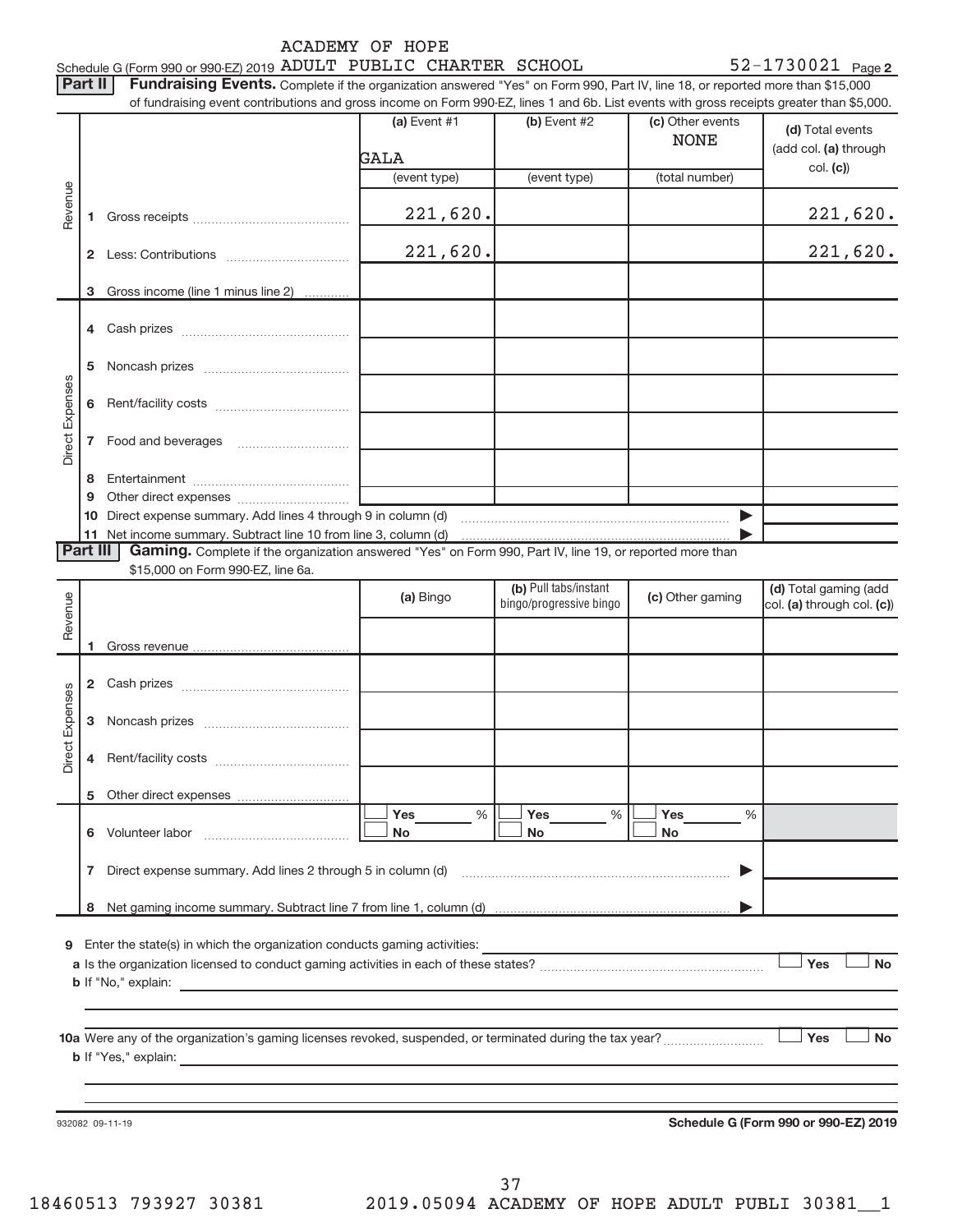|     | ACADEMY OF HOPE                                                                                                                                                                                                                                                                                                              |                   |               |
|-----|------------------------------------------------------------------------------------------------------------------------------------------------------------------------------------------------------------------------------------------------------------------------------------------------------------------------------|-------------------|---------------|
|     | Schedule G (Form 990 or 990-EZ) 2019 ADULT PUBLIC CHARTER SCHOOL                                                                                                                                                                                                                                                             | 52-1730021 Page 3 |               |
|     |                                                                                                                                                                                                                                                                                                                              | Yes               | <b>No</b>     |
|     | 12 Is the organization a grantor, beneficiary or trustee of a trust, or a member of a partnership or other entity formed                                                                                                                                                                                                     | Yes               | <b>No</b>     |
|     | 13 Indicate the percentage of gaming activity conducted in:                                                                                                                                                                                                                                                                  |                   |               |
|     |                                                                                                                                                                                                                                                                                                                              | 13а               | %             |
|     |                                                                                                                                                                                                                                                                                                                              | 13 <sub>b</sub>   | $\frac{0}{0}$ |
|     | 14 Enter the name and address of the person who prepares the organization's gaming/special events books and records:                                                                                                                                                                                                         |                   |               |
|     | Name $\blacktriangleright$<br><u> 1989 - Jan Stern Harry Harry Harry Harry Harry Harry Harry Harry Harry Harry Harry Harry Harry Harry Harry Ha</u>                                                                                                                                                                          |                   |               |
|     | Address $\blacktriangleright$<br>the control of the control of the control of the control of the control of the control of the control of the control of the control of the control of the control of the control of the control of the control of the control                                                               |                   |               |
|     | 15a Does the organization have a contract with a third party from whom the organization receives gaming revenue?                                                                                                                                                                                                             | Yes               | <b>No</b>     |
|     | of gaming revenue retained by the third party $\triangleright$ \$<br>c If "Yes," enter name and address of the third party:                                                                                                                                                                                                  |                   |               |
|     | Name $\blacktriangleright$                                                                                                                                                                                                                                                                                                   |                   |               |
|     | Address $\blacktriangleright$<br><u> 1989 - Johann Barn, amerikansk politiker (d. 1989)</u>                                                                                                                                                                                                                                  |                   |               |
|     | 16 Gaming manager information:                                                                                                                                                                                                                                                                                               |                   |               |
|     | Name $\blacktriangleright$<br><u> 1989 - Johann Barn, fransk politik (d. 1989)</u>                                                                                                                                                                                                                                           |                   |               |
|     | Gaming manager compensation > \$                                                                                                                                                                                                                                                                                             |                   |               |
|     | Description of services provided ><br><u> Alexandria (m. 1888)</u>                                                                                                                                                                                                                                                           |                   |               |
|     |                                                                                                                                                                                                                                                                                                                              |                   |               |
|     | Director/officer<br>Employee<br>Independent contractor                                                                                                                                                                                                                                                                       |                   |               |
|     | <b>17</b> Mandatory distributions:<br>a Is the organization required under state law to make charitable distributions from the gaming proceeds to<br>retain the state gaming license?<br><b>b</b> Enter the amount of distributions required under state law to be distributed to other exempt organizations or spent in the | Yes               | <b>No</b>     |
|     | organization's own exempt activities during the tax year $\triangleright$ \$<br><b>Part IV</b><br>Supplemental Information. Provide the explanations required by Part I, line 2b, columns (iii) and (v); and Part III, lines 9, 9b, 10b,                                                                                     |                   |               |
|     | 15b, 15c, 16, and 17b, as applicable. Also provide any additional information. See instructions.                                                                                                                                                                                                                             |                   |               |
|     | SCHEDULE G, PART I, LINE 2B, LIST OF TEN HIGHEST PAID FUNDRAISERS:                                                                                                                                                                                                                                                           |                   |               |
|     |                                                                                                                                                                                                                                                                                                                              |                   |               |
| (I) | NAME OF FUNDRAISER: LYNN ENGLISH                                                                                                                                                                                                                                                                                             |                   |               |
| (I) | ADDRESS OF FUNDRAISER: 6710 WESTERN AVE., CHEVY CHASE, MD                                                                                                                                                                                                                                                                    | 20815             |               |
|     |                                                                                                                                                                                                                                                                                                                              |                   |               |
|     |                                                                                                                                                                                                                                                                                                                              |                   |               |
|     | SCHEDULE G, PART II:                                                                                                                                                                                                                                                                                                         |                   |               |
|     | THE 35TH ANNIVERSARY GALA WAS CANCELLED DUE TO THE COVID-19 PANDEMIC.                                                                                                                                                                                                                                                        |                   |               |
|     | Schedule G (Form 990 or 990-EZ) 2019<br>932083 09-11-19<br>38                                                                                                                                                                                                                                                                |                   |               |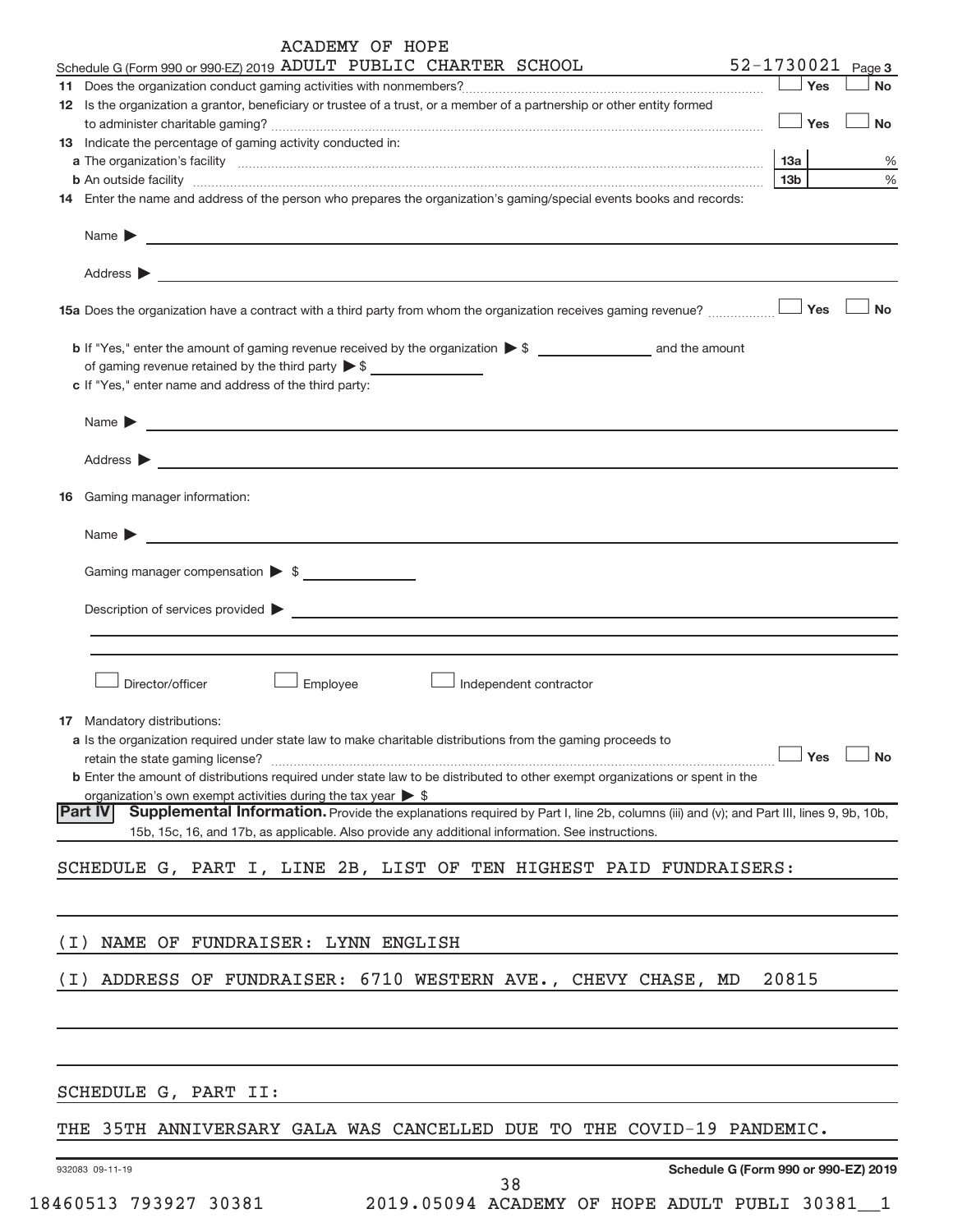|                                                     | ACADEMY OF HOPE |                             |                       |  |
|-----------------------------------------------------|-----------------|-----------------------------|-----------------------|--|
| Schedule G (Form 990 or 990-EZ)                     |                 | ADULT PUBLIC CHARTER SCHOOL | $52 - 1730021$ Page 4 |  |
| <b>Dart IV Supplemental Information</b> (continued) |                 |                             |                       |  |

| <b>Part IV   Supplemental Information (continued)</b> |                                                |
|-------------------------------------------------------|------------------------------------------------|
|                                                       |                                                |
|                                                       |                                                |
|                                                       |                                                |
|                                                       |                                                |
|                                                       |                                                |
|                                                       |                                                |
|                                                       |                                                |
|                                                       |                                                |
|                                                       |                                                |
|                                                       |                                                |
|                                                       |                                                |
|                                                       |                                                |
|                                                       |                                                |
|                                                       |                                                |
|                                                       |                                                |
|                                                       |                                                |
|                                                       |                                                |
|                                                       |                                                |
|                                                       |                                                |
|                                                       |                                                |
|                                                       |                                                |
|                                                       |                                                |
|                                                       |                                                |
|                                                       |                                                |
|                                                       |                                                |
|                                                       |                                                |
|                                                       |                                                |
|                                                       |                                                |
|                                                       |                                                |
|                                                       |                                                |
|                                                       |                                                |
|                                                       |                                                |
|                                                       |                                                |
|                                                       |                                                |
|                                                       |                                                |
|                                                       | Schedule G (Form 990 or 990-EZ)                |
| 932084 04-01-19                                       | 39                                             |
| 18460513 793927 30381                                 | 2019.05094 ACADEMY OF HOPE ADULT PUBLI 30381_1 |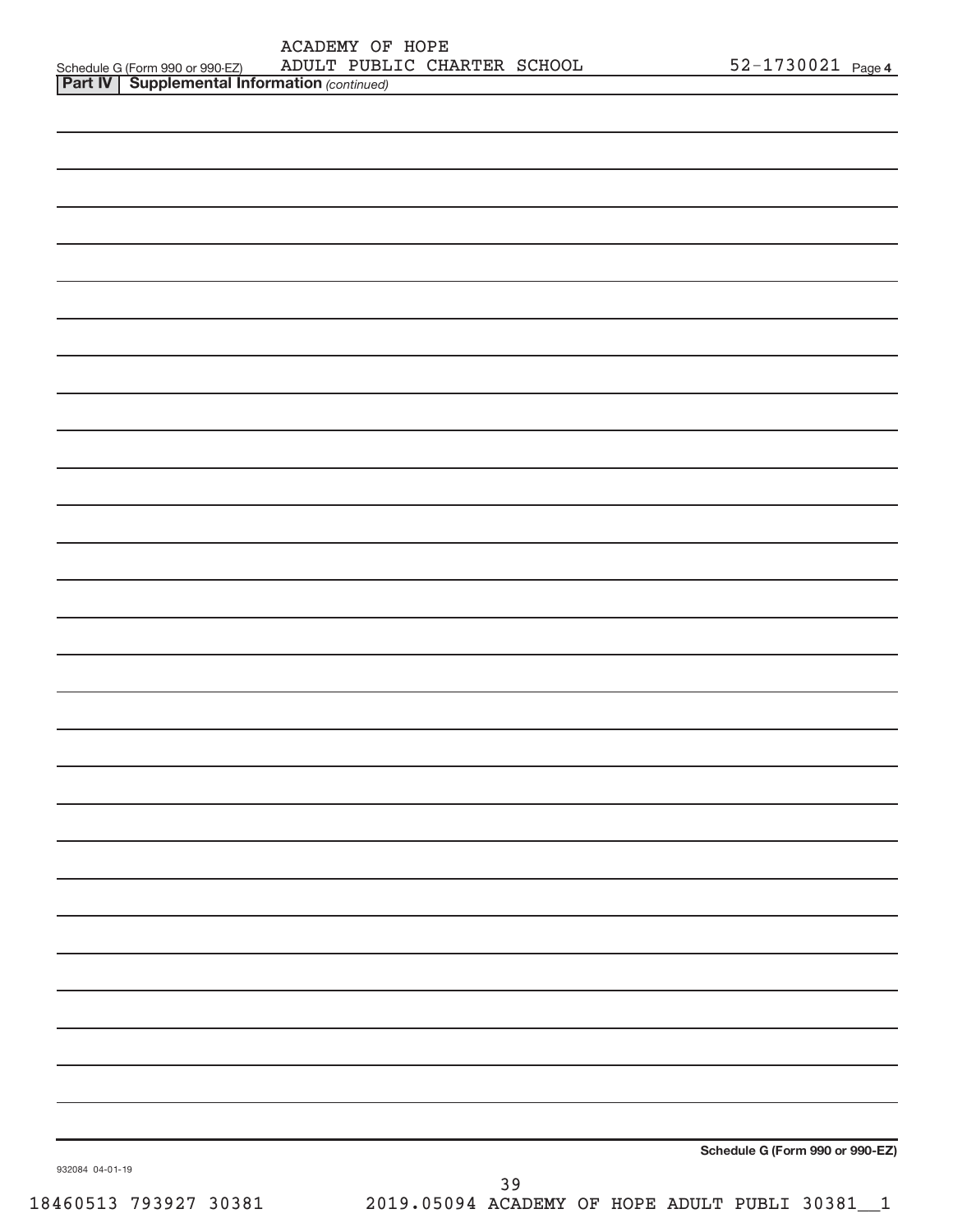| <b>SCHEDULE J</b>                                      | <b>Compensation Information</b>                                                                                        |                                       | OMB No. 1545-0047     |            |                             |
|--------------------------------------------------------|------------------------------------------------------------------------------------------------------------------------|---------------------------------------|-----------------------|------------|-----------------------------|
| (Form 990)                                             | For certain Officers, Directors, Trustees, Key Employees, and Highest                                                  |                                       |                       |            |                             |
|                                                        | <b>Compensated Employees</b>                                                                                           |                                       |                       |            |                             |
|                                                        | Complete if the organization answered "Yes" on Form 990, Part IV, line 23.<br>Attach to Form 990.                      |                                       | <b>Open to Public</b> |            |                             |
| Department of the Treasury<br>Internal Revenue Service | Go to www.irs.gov/Form990 for instructions and the latest information.                                                 |                                       | Inspection            |            |                             |
| Name of the organization                               | <b>ACADEMY OF HOPE</b>                                                                                                 | <b>Employer identification number</b> |                       |            |                             |
|                                                        | ADULT PUBLIC CHARTER SCHOOL                                                                                            | 52-1730021                            |                       |            |                             |
| Part I                                                 | <b>Questions Regarding Compensation</b>                                                                                |                                       |                       |            |                             |
|                                                        |                                                                                                                        |                                       |                       | <b>Yes</b> | <b>No</b>                   |
|                                                        | Check the appropriate box(es) if the organization provided any of the following to or for a person listed on Form 990, |                                       |                       |            |                             |
|                                                        | Part VII, Section A, line 1a. Complete Part III to provide any relevant information regarding these items.             |                                       |                       |            |                             |
| First-class or charter travel                          | Housing allowance or residence for personal use                                                                        |                                       |                       |            |                             |
| Travel for companions                                  | Payments for business use of personal residence                                                                        |                                       |                       |            |                             |
|                                                        | Tax indemnification and gross-up payments<br>Health or social club dues or initiation fees                             |                                       |                       |            |                             |
|                                                        | Discretionary spending account<br>Personal services (such as maid, chauffeur, chef)                                    |                                       |                       |            |                             |
|                                                        |                                                                                                                        |                                       |                       |            |                             |
|                                                        | <b>b</b> If any of the boxes on line 1a are checked, did the organization follow a written policy regarding payment or |                                       |                       |            |                             |
|                                                        |                                                                                                                        |                                       | 1b                    |            |                             |
| 2                                                      | Did the organization require substantiation prior to reimbursing or allowing expenses incurred by all directors,       |                                       |                       |            |                             |
|                                                        |                                                                                                                        |                                       | $\overline{2}$        |            |                             |
|                                                        |                                                                                                                        |                                       |                       |            |                             |
| з                                                      | Indicate which, if any, of the following the organization used to establish the compensation of the organization's     |                                       |                       |            |                             |
|                                                        | CEO/Executive Director. Check all that apply. Do not check any boxes for methods used by a related organization to     |                                       |                       |            |                             |
|                                                        | establish compensation of the CEO/Executive Director, but explain in Part III.                                         |                                       |                       |            |                             |
| Compensation committee                                 | Written employment contract                                                                                            |                                       |                       |            |                             |
|                                                        | $\boxed{\text{X}}$ Compensation survey or study<br>Independent compensation consultant                                 |                                       |                       |            |                             |
| $\lfloor x \rfloor$ Form 990 of other organizations    | $ \mathbf{X} $ Approval by the board or compensation committee                                                         |                                       |                       |            |                             |
|                                                        |                                                                                                                        |                                       |                       |            |                             |
| 4                                                      | During the year, did any person listed on Form 990, Part VII, Section A, line 1a, with respect to the filing           |                                       |                       |            |                             |
| organization or a related organization:                |                                                                                                                        |                                       |                       |            |                             |
| а                                                      | Receive a severance payment or change-of-control payment?                                                              |                                       | 4a                    |            | Х                           |
| b                                                      |                                                                                                                        |                                       | 4b                    |            | $\overline{\textnormal{x}}$ |
| С                                                      |                                                                                                                        |                                       | 4c                    |            | $\overline{\text{x}}$       |
|                                                        | If "Yes" to any of lines 4a-c, list the persons and provide the applicable amounts for each item in Part III.          |                                       |                       |            |                             |
|                                                        |                                                                                                                        |                                       |                       |            |                             |
|                                                        | Only section 501(c)(3), 501(c)(4), and 501(c)(29) organizations must complete lines 5-9.                               |                                       |                       |            |                             |
|                                                        | For persons listed on Form 990, Part VII, Section A, line 1a, did the organization pay or accrue any compensation      |                                       |                       |            |                             |
| contingent on the revenues of:                         |                                                                                                                        |                                       |                       |            |                             |
| a                                                      |                                                                                                                        |                                       | 5a                    |            | х                           |
|                                                        |                                                                                                                        |                                       | 5 <sub>b</sub>        |            | $\overline{\mathbf{X}}$     |
|                                                        | If "Yes" on line 5a or 5b, describe in Part III.                                                                       |                                       |                       |            |                             |
|                                                        | 6 For persons listed on Form 990, Part VII, Section A, line 1a, did the organization pay or accrue any compensation    |                                       |                       |            |                             |
| contingent on the net earnings of:                     |                                                                                                                        |                                       |                       |            |                             |
| a                                                      |                                                                                                                        |                                       | 6а                    |            | х                           |
|                                                        |                                                                                                                        |                                       | 6b                    |            | $\overline{\mathbf{X}}$     |
|                                                        | If "Yes" on line 6a or 6b, describe in Part III.                                                                       |                                       |                       |            |                             |
|                                                        | 7 For persons listed on Form 990, Part VII, Section A, line 1a, did the organization provide any nonfixed payments     |                                       |                       |            |                             |
|                                                        |                                                                                                                        |                                       | $\overline{7}$        | х          |                             |
| 8                                                      | Were any amounts reported on Form 990, Part VII, paid or accrued pursuant to a contract that was subject to the        |                                       |                       |            |                             |
|                                                        |                                                                                                                        |                                       | 8                     |            | х                           |
| 9                                                      | If "Yes" on line 8, did the organization also follow the rebuttable presumption procedure described in                 |                                       |                       |            |                             |
|                                                        |                                                                                                                        |                                       | 9                     |            |                             |
|                                                        | LHA For Paperwork Reduction Act Notice, see the Instructions for Form 990.                                             | Schedule J (Form 990) 2019            |                       |            |                             |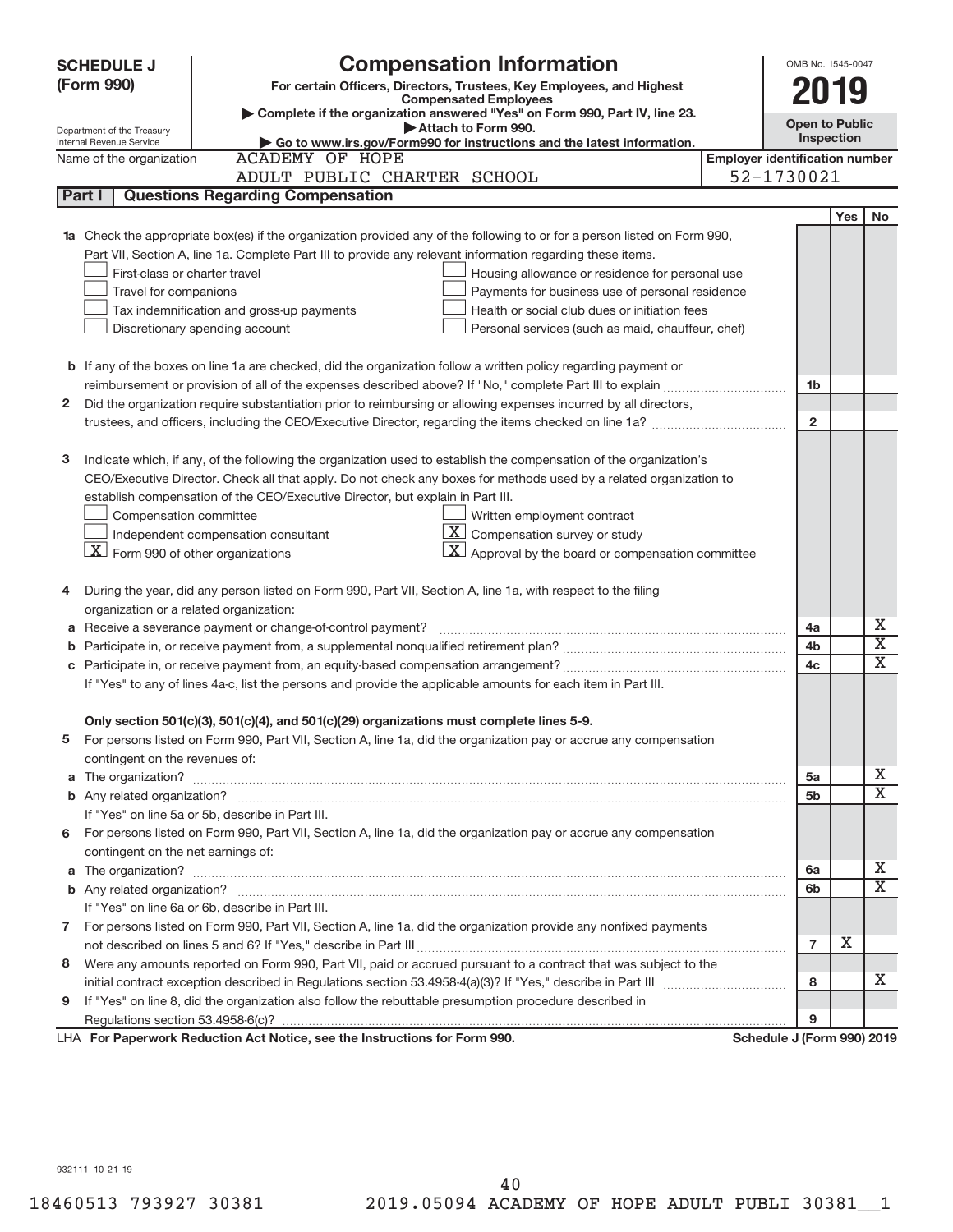| Part II   Officers, Directors, Trustees, Key Employees, and Highest Compensated Employees. Use duplicate copies if additional space is needed.                                                                                                                                   |                                     |                             |                                                       |                                           |                                                                                                                    |                                                          |                                                                                                 |                                           |
|----------------------------------------------------------------------------------------------------------------------------------------------------------------------------------------------------------------------------------------------------------------------------------|-------------------------------------|-----------------------------|-------------------------------------------------------|-------------------------------------------|--------------------------------------------------------------------------------------------------------------------|----------------------------------------------------------|-------------------------------------------------------------------------------------------------|-------------------------------------------|
| For each individual whose compensation must be reported on Schedule J, report compensation from the organization on row (i) and from related organizations, described in the instructions, on row (ii).<br>Do not list any individuals that aren't listed on Form 990, Part VII. |                                     |                             |                                                       |                                           |                                                                                                                    |                                                          |                                                                                                 |                                           |
| Note: The sum of columns (B)(i)-(iii) for each listed individual must equal the                                                                                                                                                                                                  |                                     |                             |                                                       |                                           | total amount of Form 990, Part VII, Section A, line 1a, applicable column (D) and (E) amounts for that individual. |                                                          |                                                                                                 |                                           |
|                                                                                                                                                                                                                                                                                  |                                     |                             | (B) Breakdown of W-2 and/or 1099-MISC compensation    |                                           | (C) Retirement and<br>other deferred                                                                               | (D) Nontaxable<br>benefits                               | (E) Total of columns<br>$\left(\mathsf{B}\right)\left(\mathsf{I}\right)\left(\mathsf{O}\right)$ | (F) Compensation<br>in column (B)         |
| (A) Name and Title                                                                                                                                                                                                                                                               |                                     | compensation<br>(i) Base    | compensation<br>(ii) Bonus &<br>incentive             | compensation<br>reportable<br>(iii) Other | compensation                                                                                                       |                                                          |                                                                                                 | reported as deferred<br>on prior Form 990 |
| LECESTER JOHNSON<br>(1)                                                                                                                                                                                                                                                          | $\widehat{=}$                       | $\bullet$<br>$-602$<br>170, | $\frac{668}{3}$<br>$\overline{\phantom{a}}$<br>k<br>K | 0                                         | $\bullet$<br>717<br>Ι∞                                                                                             | $\bullet$<br>$\frac{10}{2}$<br>$\overline{\overline{0}}$ | 216,026                                                                                         | $\overline{0}$ .                          |
| CHIEF EXECUTIVE OFFICER                                                                                                                                                                                                                                                          | $\widehat{\equiv}$                  | $\bullet$<br>0              | $  \dot{\circ}$                                       | $  \dot{\circ}$                           | $\dot{\circ}$                                                                                                      | $\dot{\circ}$                                            | 0                                                                                               | $\dot{\circ}$                             |
| BRIAN MCNAMEE<br>(2)                                                                                                                                                                                                                                                             | $\widehat{=}$                       | 106.<br>$\frac{15}{13}$     | 501.<br>صا                                            | $\dot{\circ}$                             | 201.<br>r                                                                                                          | 947.<br>$\Xi$                                            | 755.<br>$\frac{0}{2}$                                                                           | $  \dot{\circ}$                           |
| CHIEF OPERATIONS OFFICER                                                                                                                                                                                                                                                         | $\widehat{=}$                       | $\bullet$<br>0              | $\bullet$<br>$\circ$                                  | $\bullet$<br>0                            | $\bullet$<br>0                                                                                                     | $\bullet$<br>0                                           | $\bullet$<br>$\circ$                                                                            | lo                                        |
|                                                                                                                                                                                                                                                                                  | $\widehat{=}$                       |                             |                                                       |                                           |                                                                                                                    |                                                          |                                                                                                 |                                           |
|                                                                                                                                                                                                                                                                                  | $\widehat{\equiv}$                  |                             |                                                       |                                           |                                                                                                                    |                                                          |                                                                                                 |                                           |
|                                                                                                                                                                                                                                                                                  | $\widehat{\equiv}$<br>$\widehat{=}$ |                             |                                                       |                                           |                                                                                                                    |                                                          |                                                                                                 |                                           |
|                                                                                                                                                                                                                                                                                  |                                     |                             |                                                       |                                           |                                                                                                                    |                                                          |                                                                                                 |                                           |
|                                                                                                                                                                                                                                                                                  | $\widehat{\equiv}$<br>$\widehat{=}$ |                             |                                                       |                                           |                                                                                                                    |                                                          |                                                                                                 |                                           |
|                                                                                                                                                                                                                                                                                  | $\widehat{=}$                       |                             |                                                       |                                           |                                                                                                                    |                                                          |                                                                                                 |                                           |
|                                                                                                                                                                                                                                                                                  | $\widehat{\Xi}$                     |                             |                                                       |                                           |                                                                                                                    |                                                          |                                                                                                 |                                           |
|                                                                                                                                                                                                                                                                                  | $\widehat{=}$                       |                             |                                                       |                                           |                                                                                                                    |                                                          |                                                                                                 |                                           |
|                                                                                                                                                                                                                                                                                  | $\widehat{\equiv}$                  |                             |                                                       |                                           |                                                                                                                    |                                                          |                                                                                                 |                                           |
|                                                                                                                                                                                                                                                                                  | $\widehat{=}$                       |                             |                                                       |                                           |                                                                                                                    |                                                          |                                                                                                 |                                           |
|                                                                                                                                                                                                                                                                                  | $\widehat{\equiv}$                  |                             |                                                       |                                           |                                                                                                                    |                                                          |                                                                                                 |                                           |
|                                                                                                                                                                                                                                                                                  | $\widehat{=}$                       |                             |                                                       |                                           |                                                                                                                    |                                                          |                                                                                                 |                                           |
|                                                                                                                                                                                                                                                                                  | $\widehat{\equiv}$                  |                             |                                                       |                                           |                                                                                                                    |                                                          |                                                                                                 |                                           |
|                                                                                                                                                                                                                                                                                  | $\widehat{=}$                       |                             |                                                       |                                           |                                                                                                                    |                                                          |                                                                                                 |                                           |
|                                                                                                                                                                                                                                                                                  | $\widehat{\equiv}$                  |                             |                                                       |                                           |                                                                                                                    |                                                          |                                                                                                 |                                           |
|                                                                                                                                                                                                                                                                                  | $\widehat{=}$                       |                             |                                                       |                                           |                                                                                                                    |                                                          |                                                                                                 |                                           |
|                                                                                                                                                                                                                                                                                  | $\widehat{\equiv}$                  |                             |                                                       |                                           |                                                                                                                    |                                                          |                                                                                                 |                                           |
|                                                                                                                                                                                                                                                                                  | $\widehat{=}$                       |                             |                                                       |                                           |                                                                                                                    |                                                          |                                                                                                 |                                           |
|                                                                                                                                                                                                                                                                                  | $\widehat{\equiv}$                  |                             |                                                       |                                           |                                                                                                                    |                                                          |                                                                                                 |                                           |
|                                                                                                                                                                                                                                                                                  | $\widehat{=}$                       |                             |                                                       |                                           |                                                                                                                    |                                                          |                                                                                                 |                                           |
|                                                                                                                                                                                                                                                                                  | $\widehat{\equiv}$                  |                             |                                                       |                                           |                                                                                                                    |                                                          |                                                                                                 |                                           |
|                                                                                                                                                                                                                                                                                  | $\widehat{=}$                       |                             |                                                       |                                           |                                                                                                                    |                                                          |                                                                                                 |                                           |
|                                                                                                                                                                                                                                                                                  | $\widehat{=}$                       |                             |                                                       |                                           |                                                                                                                    |                                                          |                                                                                                 |                                           |
|                                                                                                                                                                                                                                                                                  | $\widehat{=}$                       |                             |                                                       |                                           |                                                                                                                    |                                                          |                                                                                                 |                                           |
|                                                                                                                                                                                                                                                                                  | $\widehat{\equiv}$                  |                             |                                                       |                                           |                                                                                                                    |                                                          |                                                                                                 |                                           |
|                                                                                                                                                                                                                                                                                  | $\widehat{=}$                       |                             |                                                       |                                           |                                                                                                                    |                                                          |                                                                                                 |                                           |
|                                                                                                                                                                                                                                                                                  | ε                                   |                             |                                                       |                                           |                                                                                                                    |                                                          |                                                                                                 |                                           |
|                                                                                                                                                                                                                                                                                  |                                     |                             |                                                       |                                           |                                                                                                                    |                                                          |                                                                                                 | Schedule J (Form 990) 2019                |

41

932112 10-21-19 932112 10-21-19

# ุณ|

Schedule J (Form 990) 2019 Page 52-1730021 ADULT PUBLIC CHARTER SCHOOL 52-1730021 **Part II Officers, Directors, Trustees, Key Employees, and Highest Compensated Employees.**  ACADEMY OF HOPE<br>ADULT PUBLIC CHARTER SCHOOL Schedule J (Form 990) 2019

ACADEMY OF HOPE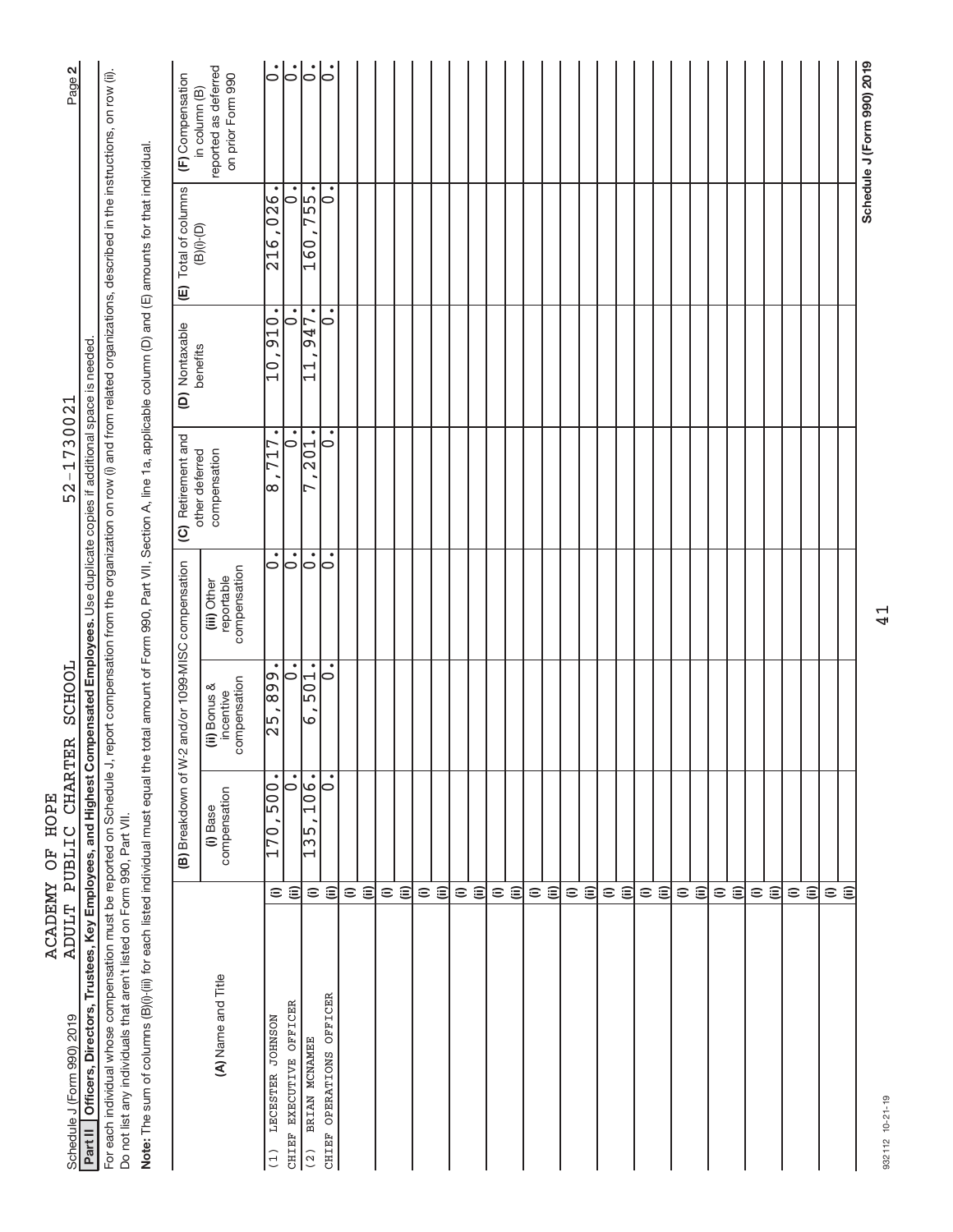| <b>SCHOOL</b><br><b>CHARTER</b><br>ACADEMY OF HOPE<br>PUBLIC<br><b>ADULT</b><br>Schedule J (Form 990) 2019                                                                                                 | 52-1730021                 | Page 3 |
|------------------------------------------------------------------------------------------------------------------------------------------------------------------------------------------------------------|----------------------------|--------|
| Part III Supplemental Information                                                                                                                                                                          |                            |        |
| Provide the information, explanation, or descriptions required for Part I, lines 1a, 1b, 3, 4a, 4b, 4c, 5a, 5b, 6a, 6b, 7, and 8, and for Part II. Also complete this part for any additional information. |                            |        |
|                                                                                                                                                                                                            |                            |        |
| 7:<br>LINE<br>$\overline{H}$<br><b>PART</b>                                                                                                                                                                |                            |        |
| SCHOOL'S<br>BOARD BASED ON THE<br>THE<br>ΒY<br><b>APPROVED</b><br><b>AND</b><br><b>DETERMINED</b><br>Ξ<br><b>BONUS</b>                                                                                     |                            |        |
| THE ANNUAL SALARY.<br>FO<br>15%<br>A <sub>S</sub><br><b>CALCULATED</b><br>Ξ<br><b>AMOUNT</b><br><b>BONUS</b><br>THE<br>PERFORMANCE.                                                                        |                            |        |
|                                                                                                                                                                                                            |                            |        |
|                                                                                                                                                                                                            |                            |        |
|                                                                                                                                                                                                            |                            |        |
|                                                                                                                                                                                                            |                            |        |
|                                                                                                                                                                                                            |                            |        |
|                                                                                                                                                                                                            |                            |        |
|                                                                                                                                                                                                            |                            |        |
|                                                                                                                                                                                                            |                            |        |
|                                                                                                                                                                                                            |                            |        |
|                                                                                                                                                                                                            |                            |        |
|                                                                                                                                                                                                            |                            |        |
|                                                                                                                                                                                                            |                            |        |
|                                                                                                                                                                                                            |                            |        |
|                                                                                                                                                                                                            |                            |        |
|                                                                                                                                                                                                            |                            |        |
|                                                                                                                                                                                                            | Schedule J (Form 990) 2019 |        |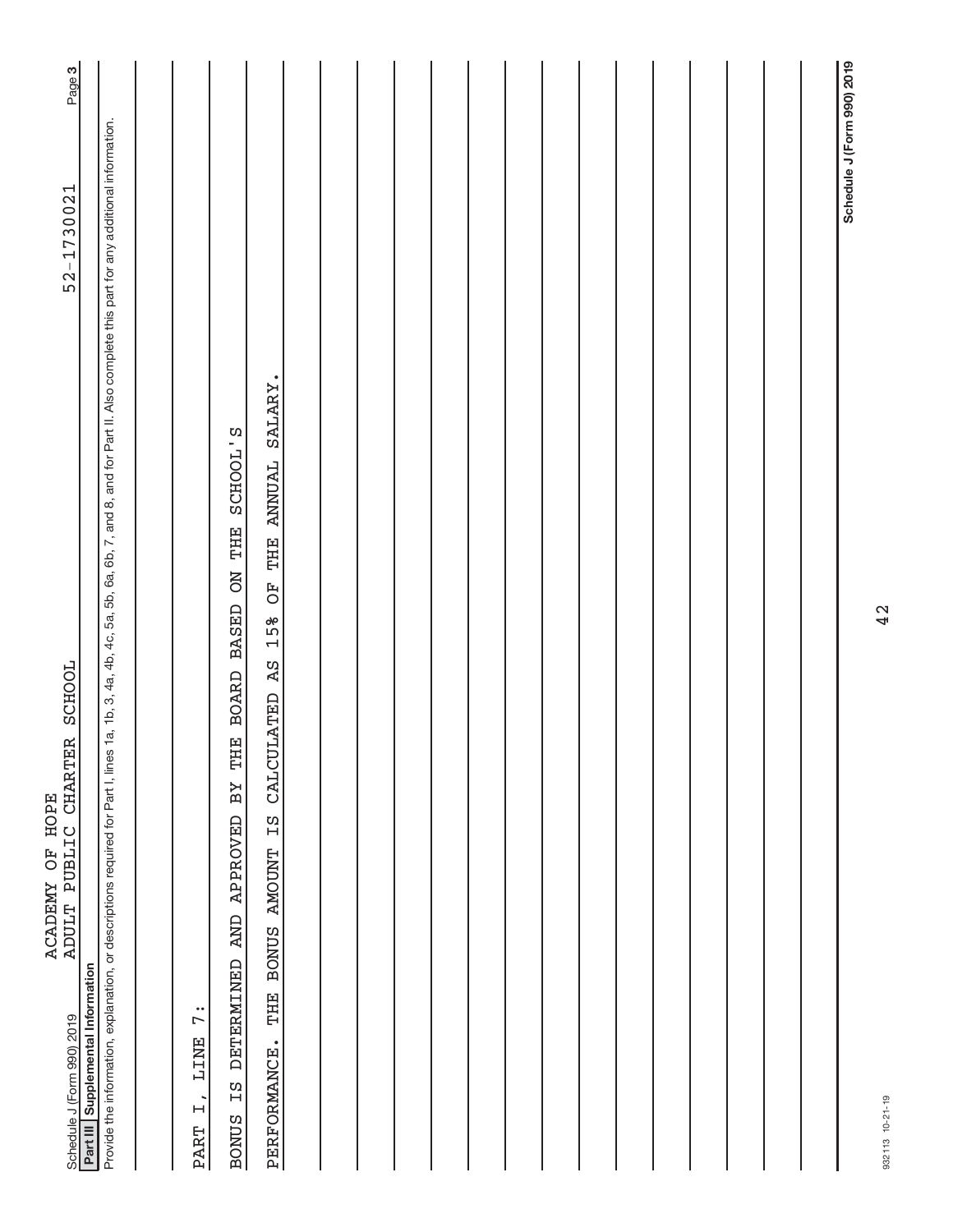**(Form 990 or 990-EZ)**

Department of the Treasury Internal Revenue Service Name of the organization

**Complete to provide information for responses to specific questions on Form 990 or 990-EZ or to provide any additional information. | Attach to Form 990 or 990-EZ. | Go to www.irs.gov/Form990 for the latest information.** SCHEDULE O **Supplemental Information to Form 990 or 990-EZ** 2019<br>(Form 990 or 990-EZ) **2019** 

**Open to Public Inspection Employer identification number**

OMB No. 1545-0047

ACADEMY OF HOPE ADULT PUBLIC CHARTER SCHOOL **1998** 192-1730021

FORM 990, PART I, LINE 1, DESCRIPTION OF ORGANIZATION MISSION:

COMMUNITY.

FORM 990, PART VI, SECTION B, LINE 11B:

THE FORM 990 IS INITIALLY REVIEWED BY THE CEO. AFTER THE INITIAL REVIEW,

THE FORM 990 IS DISTRIBUTED TO THE BOARD OF DIRECTORS FOR REVIEW PRIOR TO

SUBMISSION WITH THE IRS.

FORM 990, PART VI, SECTION B, LINE 12C:

EMPLOYEES AND BOARD MEMBERS ARE COVERED. FOR THE BOARD OF DIRECTORS, THE CONFLICT OF INTEREST POLICY IS REVIEWED AND RECOMMITTED ANNUALLY BY SIGNING NEW FORM AT THE FALL BOARD OF DIRECTORS MEETING. EMPLOYEES CERTIFY THEIR REVEIW OF THE CONFLICT OF INTEREST POLICY UPON BEING HIRED AND WHEN CHANGES ARE MADE TO THE PERSONNEL POLICIES MANUAL.

FORM 990, PART VI, SECTION B, LINE 15A:

THE EXECUTIVE DIRECTOR'S COMPENSATION IS REVIEWED AND APPROVED BY THE BOARD OF DIRECTORS. COMPENSATION IS SET AND ADJUSTED USING COMPARABLE DATA WITH CONTEMPORANEOUS SUBSTANTIATION OF THE DELIBERATION AND DECISION, FORM 990 OF OTHER ORGANIZATIONS AND COMPENSATION SURVEY OR STUDY. THIS PROCESS WAS LAST UNDERTAKEN IN AUGUST 2019.

FORM 990, PART VI, SECTION C, LINE 19:

THE GOVERNING DOCUMENTS, CONFLICT OF INTEREST POLICY AND FINANCIAL

STATEMENTS ARE AVAILABLE TO THE PUBLIC UPON REQUEST.

932211 09-06-19 **For Paperwork Reduction Act Notice, see the Instructions for Form 990 or 990-EZ. Schedule O (Form 990 or 990-EZ) (2019)** LHA